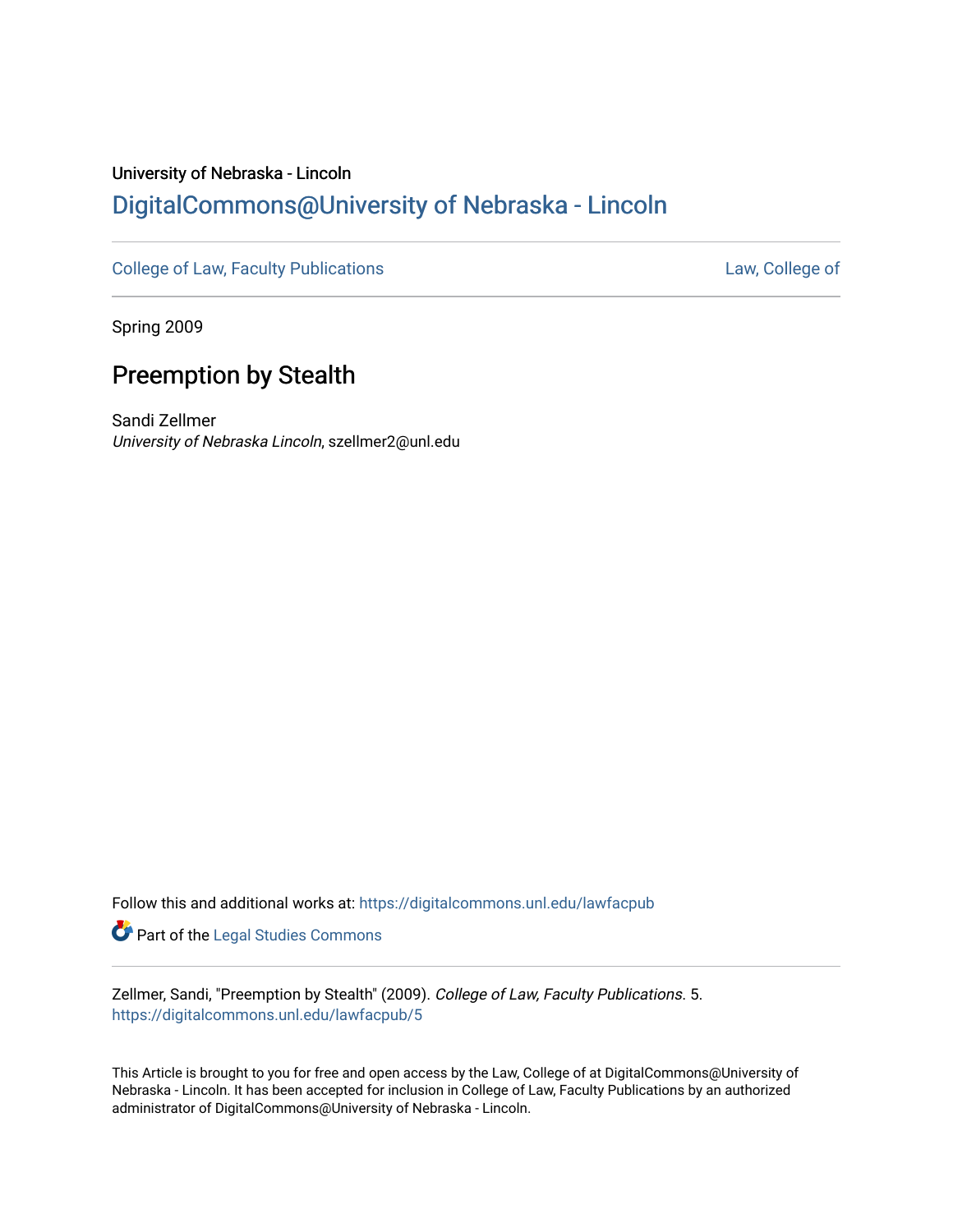# ARTICLE

## PREEMPTION BY STEALTH

## *Sandra Zellmer*\*

## TABLE OF CONTENTS

|  | A.                                                                                                                                                                                                                                                            |  |
|--|---------------------------------------------------------------------------------------------------------------------------------------------------------------------------------------------------------------------------------------------------------------|--|
|  |                                                                                                                                                                                                                                                               |  |
|  |                                                                                                                                                                                                                                                               |  |
|  | $\label{thm:2} \emph{Workplaces} \normalsize \ldots \normalsize \ldots \normalsize \ldots \normalsize \ldots \normalsize \ldots \normalsize \ldots \normalsize \ldots \normalsize \ldots \normalsize \ldots \normalsize \ldots \normalsize \text{1683}$<br>B. |  |
|  | $C_{\cdot}$                                                                                                                                                                                                                                                   |  |
|  | 1. Medical Devices, Drugs, and Practices 1684                                                                                                                                                                                                                 |  |
|  |                                                                                                                                                                                                                                                               |  |
|  | D.                                                                                                                                                                                                                                                            |  |
|  | <b>Harmonizing Common Law Remedies</b><br>Е.                                                                                                                                                                                                                  |  |
|  |                                                                                                                                                                                                                                                               |  |
|  |                                                                                                                                                                                                                                                               |  |
|  | A.                                                                                                                                                                                                                                                            |  |
|  |                                                                                                                                                                                                                                                               |  |
|  | 2 <sup>1</sup>                                                                                                                                                                                                                                                |  |
|  |                                                                                                                                                                                                                                                               |  |

 $\overline{a}$ 

 <sup>\*</sup> Law Alumni Professor of Natural Resources Law and McCollum Research Chair, University of Nebraska College of Law. I am grateful to Professors Robert Glicksman, William Buzbee, and Alexandra Klass for their comments on a chapter on a related topic, *When Congress Goes Unheard: Savings Clausesí Rocky Judicial Reception*, *in* PREEMPTION CHOICE (William Buzbee ed., Cambridge Press 2008), and to the Center for Progressive Reform, the American Constitutional Society, and Duke Law School for hosting a workshop on *Federalism in the Overlapping Territory*, where I developed the underlying ideas for this Article.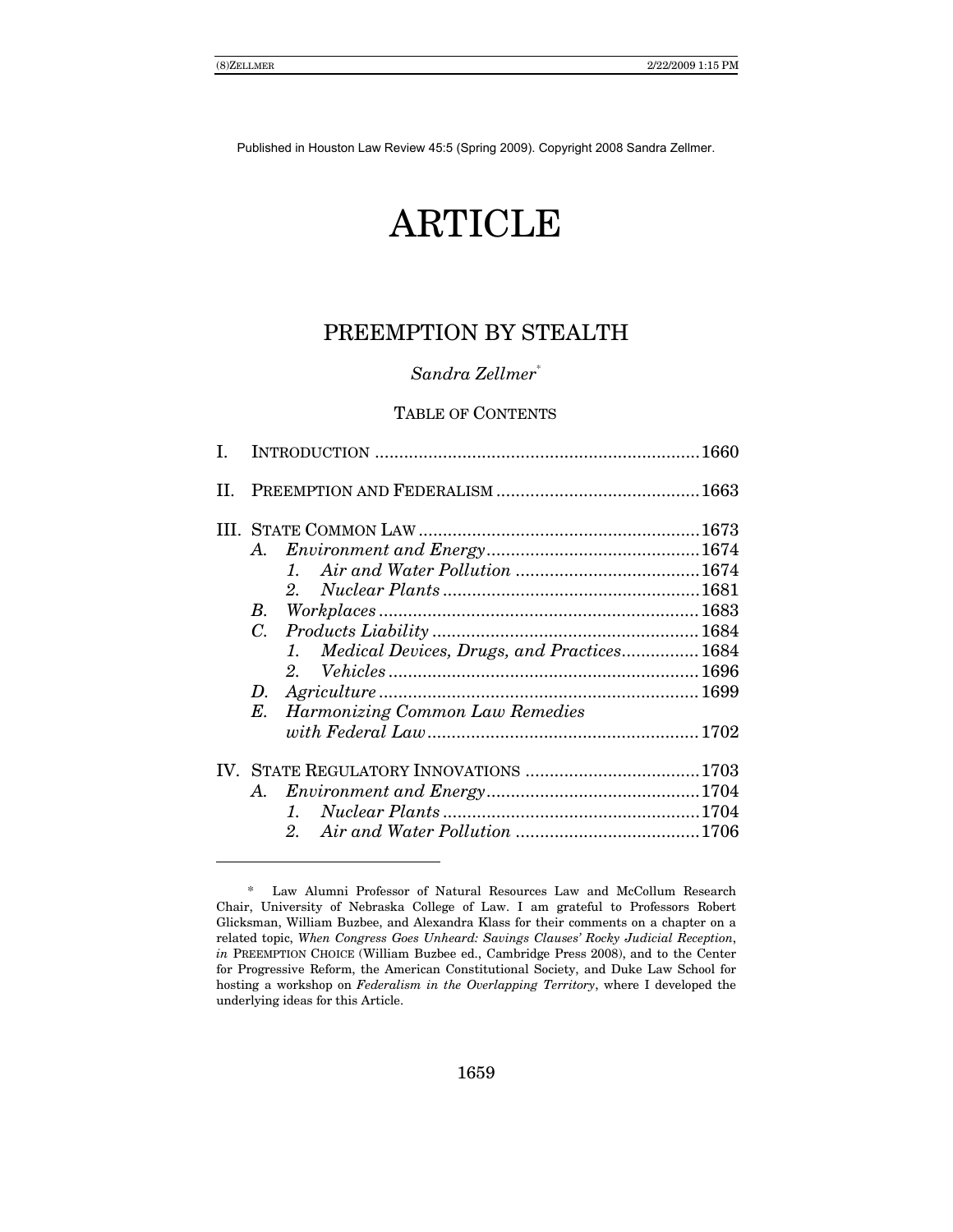|  | E. Harmonizing State Regulations |  |
|--|----------------------------------|--|
|  |                                  |  |
|  |                                  |  |

#### I. INTRODUCTION

By making federal law supreme to state law, the U.S. Constitution gives Congress "an extraordinary power."<sup>1</sup> Perhaps the extraordinarily powerful nature of the Supremacy Clause is the reason for its checkered treatment by the Supreme Court. Recent preemption decisions give lip service to federalism concerns, but in many cases state statutes, regulations, and remedies have been struck down with little regard for either federal–state comity or institutional competence. If federal regulatory regimes always accomplished optimal regulation perfect equipoise between protecting human health and promoting economic development while fostering innovation by governments and regulated entities—preemption of state law would be far less controversial. Of course, federal regulatory regimes are not always perfect, and the preemption of state laws can leave dangerous regulatory gaps.

Preemption is particularly troublesome when Congress has included a savings clause in the statute at issue. Many federal public health and environmental statutes include savings clauses intended to leave ample room for state law to provide increased protection above the federal regulatory floor. Yet recent Supreme Court cases reveal a pattern of increasingly hostile reception of savings clauses. This seems particularly true in cases involving state regulatory programs, while tort claims have been treated somewhat more favorably. The inclusion of generously worded savings clauses for state tort claims may explain the results in some cases, but the text of most savings clauses is so similar that, as the Court has noted, "[n]ot even the most dedicated hairsplitter" could distinguish them. $^{2}$ 

 <sup>1.</sup> Gregory v. Ashcroft, 501 U.S. 452, 460 (1991); *see also* U.S. CONST. art. VI, cl. 2 ("This Constitution, and the laws of the United States which shall be made in Pursuance thereof . . . shall be the supreme Law of the Land; and the Judges in every State shall be bound thereby, any Thing in the Constitution or Laws of any State to the Contrary notwithstanding.").

 <sup>2.</sup> Bates v. Dow Agrosciences LLC, 544 U.S. 431, 446 n.21 (2005) (citation omitted).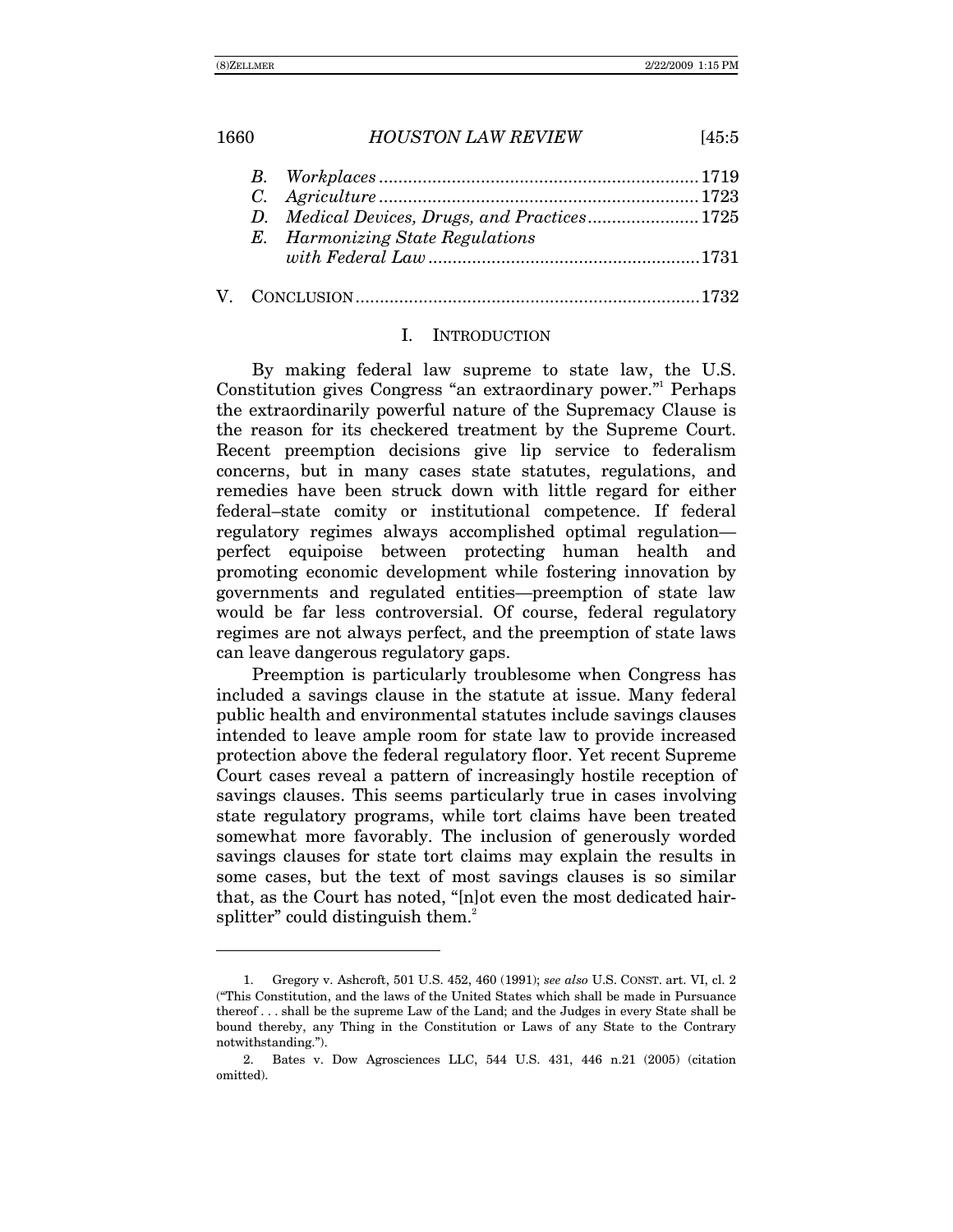$\overline{a}$ 

Congress itself has, in some instances, muddied the waters by including both preemption clauses and savings clauses in the same statute. Dueling clauses pose an interpretive conundrum for courts. Both savings clauses and preemption clauses serve to demarcate the boundaries of federal and state law, but unlike preemption clauses, savings clauses strike the balance in favor of states and state law remedies. In many Supreme Court cases, however, their combined effect has been to neutralize or weaken state police powers and, in turn, diminish the protection of health, safety, and environmental quality by leaving gaping holes in the regulatory framework.

One can hardly dispute that preemption issues are complex and highly nuanced, involving both federalism and separation of powers—congressional prerogatives, agency competence, and judicial deference—as well as efficiency, equity, victim compensation, and cost-shifting objectives. By focusing specifically on cases involving statutory savings clauses, this Article makes a modest attempt to identify preemption patterns and principles from a discrete set of opinions issued by the Rehnquist and Roberts Courts through 2008. It undertakes a comparative analysis of case law in four areas: (1) the environment; (2) labor and employment; (3) products liability; and (4) agricultural practices. These four were chosen both because of the tremendous activity in these areas by all three branches of the federal government since the 1980s and because of their importance to federal–state relations. This study is, admittedly, neither a comprehensive survey nor an empirical analysis of all one hundred-plus preemption cases issued by the Rehnquist and Roberts Courts.<sup>3</sup> Rather, it is more narrowly drawn in hopes of making sense of the Court's treatment of savings clauses and, by extension, its treatment of an important piece of evidence regarding congressional intent on preemption.

The analysis of key cases in these four areas indicates that, where Congress has included a savings clause in the allegedly preemptive federal statute, the Rehnquist Court was willing to allow some redress to injured persons, yet at the same time it paid little attention to savings clauses when it came to the preemption of protective state or local regulations. Where state

<sup>3.</sup> *See* Michael S. Greve & Jonathan Klick, *Preemption in the Rehnquist Court: A Preliminary Empirical Assessment*, 14 SUP. CT. ECON. REV. 43, 49 (2006) (identifying 105 preemption cases issued by the Rehnquist Court from the 1986–87 Term to the 2003–04 Term). During the period assessed by Greve and Klick, an average of six preemption cases was issued each term. *Id.* Without performing an exact nose count, it is safe to assume that, since 2004, there have been at least twenty more.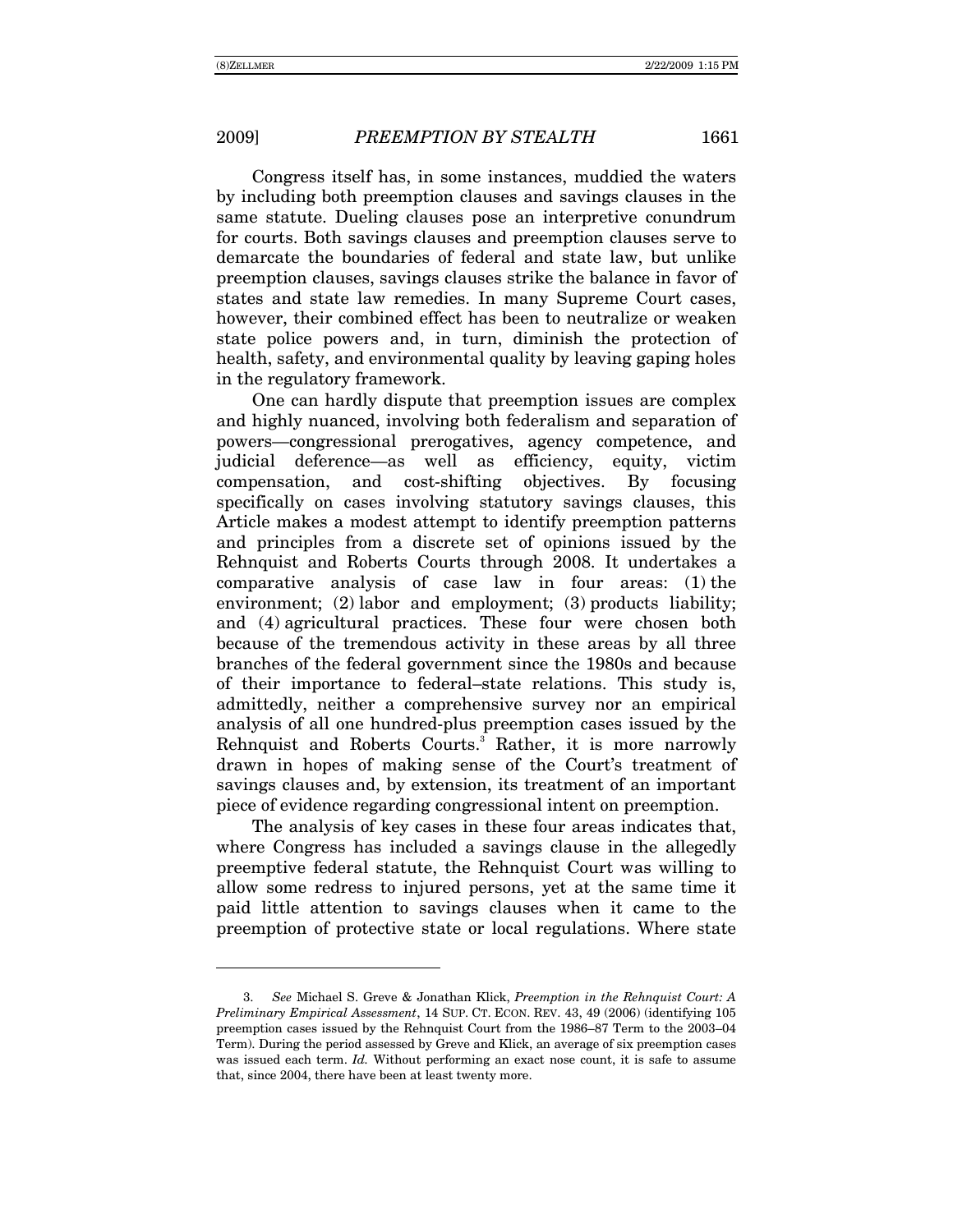or local regulations were challenged on preemption grounds, neither the statutory language nor the overarching congressional goals seemed to carry much weight. Although an empirical study of the full range of preemption cases issued by the Rehnquist Court indicated that preemption may be less likely when a state is a party to the dispute, $\alpha$  in the cases surveyed in this Article, judicial outcomes reflect an antiregulatory sentiment, whether or not a state played a role in the litigation. A majority of the members of the Rehnquist Court apparently viewed positive legislative enactments and formal regulatory programs issued by state and local governments as a significant threat to the implementation of federal programs and the accomplishment of federal goals, notwithstanding congressional intent to the contrary. The results in the regulatory cases often fell short of protecting people and their environment, and frustrated or even eviscerated legislative objectives as well as federalism ideals.

If we narrow the focus even further and consider only the Roberts Court, a nascent trend in favor of business and against both state interests and injured persons alike is discernible in *both* tort and regulatory cases. The most significant tort case issued by the Roberts Court to date, *Riegel v. Medtronic, Inc.*, indicates that the Court is taking an especially broad view of preemption clauses and a correspondingly dim view of savings clauses.<sup>5</sup> It is too early to tell whether we might expect it to find preemption *whenever* business interests are affected, regardless of the context, but *Riegel* may be indicative of the future direction of the Roberts Court.

The assessment of preemption cases involving statutory savings clauses makes one thing, at least, readily apparent. Dangerous regulatory gaps would be far less likely if savings clauses were given appropriate weight in both the regulatory context and the tort context. One could take this conclusion a step further and hypothesize that taking savings clauses

<sup>4.</sup> *See id.* at 68. Greve and Klick found no discernible distinction between the results in tort cases and regulatory cases of the Rehnquist Court but, rather, concluded that states tend to do better in defeating preemption challenges when one of them is a party to a case. *Id.* at 76. Their analysis included all preemption cases from 1986–2003 and did not focus on those involving federal savings clauses. *Id.* at 46. For discussion of the Greve and Klick report, see *infra* notes 48–52 and accompanying text.

 <sup>5.</sup> Riegel v. Medtronic, Inc., 128 S. Ct. 999, 1003, 1011 (2008). The outcome of another major product liability case pending before the Court this term, *Levine v. Wyeth*, 944 A.2d 179 (Vt. 2006), *cert. granted*, 128 S. Ct. 1118 (2008), is likely to shed light on the Court's view of state tort law. Like *Riegel*, *Levine* seeks a remedy for injuries caused by a product approved by the Food and Drug Administration, but unlike *Riegel*, the statute at issue in *Levine* does not include a preemption clause. *See infra* notes 196–203 and accompanying text.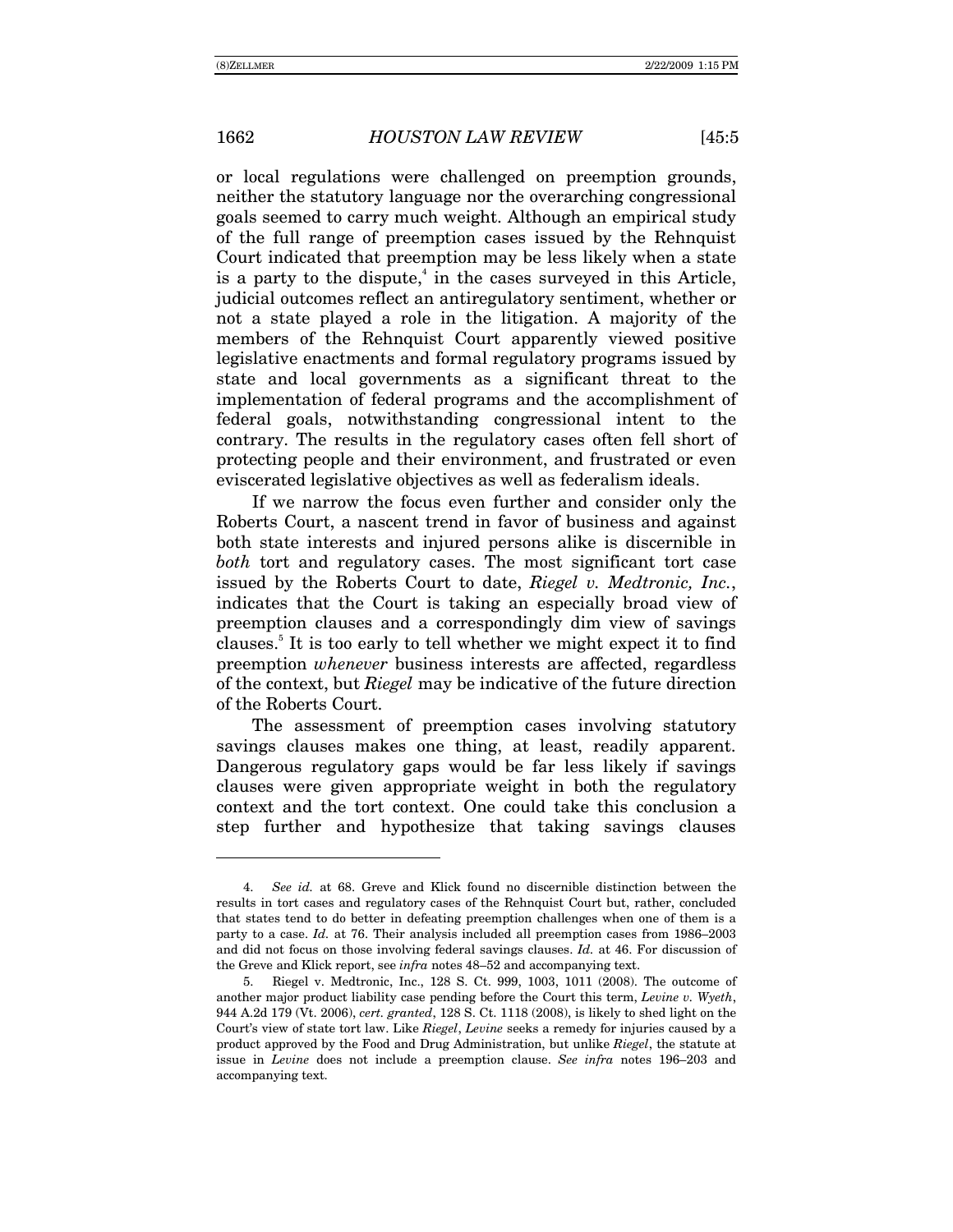-

seriously would also enhance oft-cited but only infrequently applied congressional objectives of cooperative federalism, as local, state, and federal entities would be motivated and empowered to capitalize on each of their institutional strengths and to craft coordinated regulatory and tort-based solutions.

This Article sets off in Part II with an assessment of the relationship of preemption and federalism. Part III turns to the Rehnquist and Roberts Courts' treatment of savings clauses when victims seek tort remedies for harm caused by federally regulated activities or products. Next, Part IV assesses the tendency, during the Rehnquist era and continuing through the Roberts Court, to give short shrift to savings clauses when state governments seek to establish more stringent regulatory requirements than imposed by the federal floor. The Article concludes in Part V with suggestions for crafting statutory savings clauses that may survive preemption challenges, as well as more global observations on harmonizing federal objectives with state tort law and state and local regulatory initiatives. In light of the Roberts Court's apparent pro-preemption proclivity, there may be no magic language that ensures against preemption. Careful congressional drafting, however, may promote more rational, equitable results, at least in close cases.

### II. PREEMPTION AND FEDERALISM

The system of joint sovereignty in America is intended to promote a decentralized government that is responsive to the needs of a heterogeneous democratic society by preventing ìcaptureî by industry, increasing opportunities for public involvement, and encouraging governmental creativity by making states compete to satisfy a mobile citizenry.<sup>6</sup> The question is whether federalism as we know it—including both the allocation of power addressed in Article I of the Constitution and the choice of law considerations embedded in the Supremacy Clause of Article VI—advances those goals or whether it simply serves preemptive, antiregulatory impulses. Reams of scholarly commentary have been written on the former (constitutional power) and only slightly less on the latter (preemption).<sup>7</sup> This

<sup>6.</sup> *Gregory*, 501 U.S. at 458; *see also* Michael W. McConnell, *Federalism: Evaluating the Founders' Design*, 54 U. CHI. L. REV. 1484, 1492–93 (1987) (reviewing RAOUL BERGER, FEDERALISM: THE FOUNDERS' DESIGN (1987)).

 <sup>7.</sup> For seminal articles on preemption, see generally Viet D. Dinh, *Reassessing the Law of Preemption*, 88 GEO. L.J. 2085 (2000); Stephen A. Gardbaum, *The Nature of Preemption*, 79 CORNELL L. REV. 767 (1994); Caleb Nelson, *Preemption*, 86 VA. L. REV. 225 (2000); and Catherine M. Sharkey, *Preemption by Preamble: Federal Agencies and the*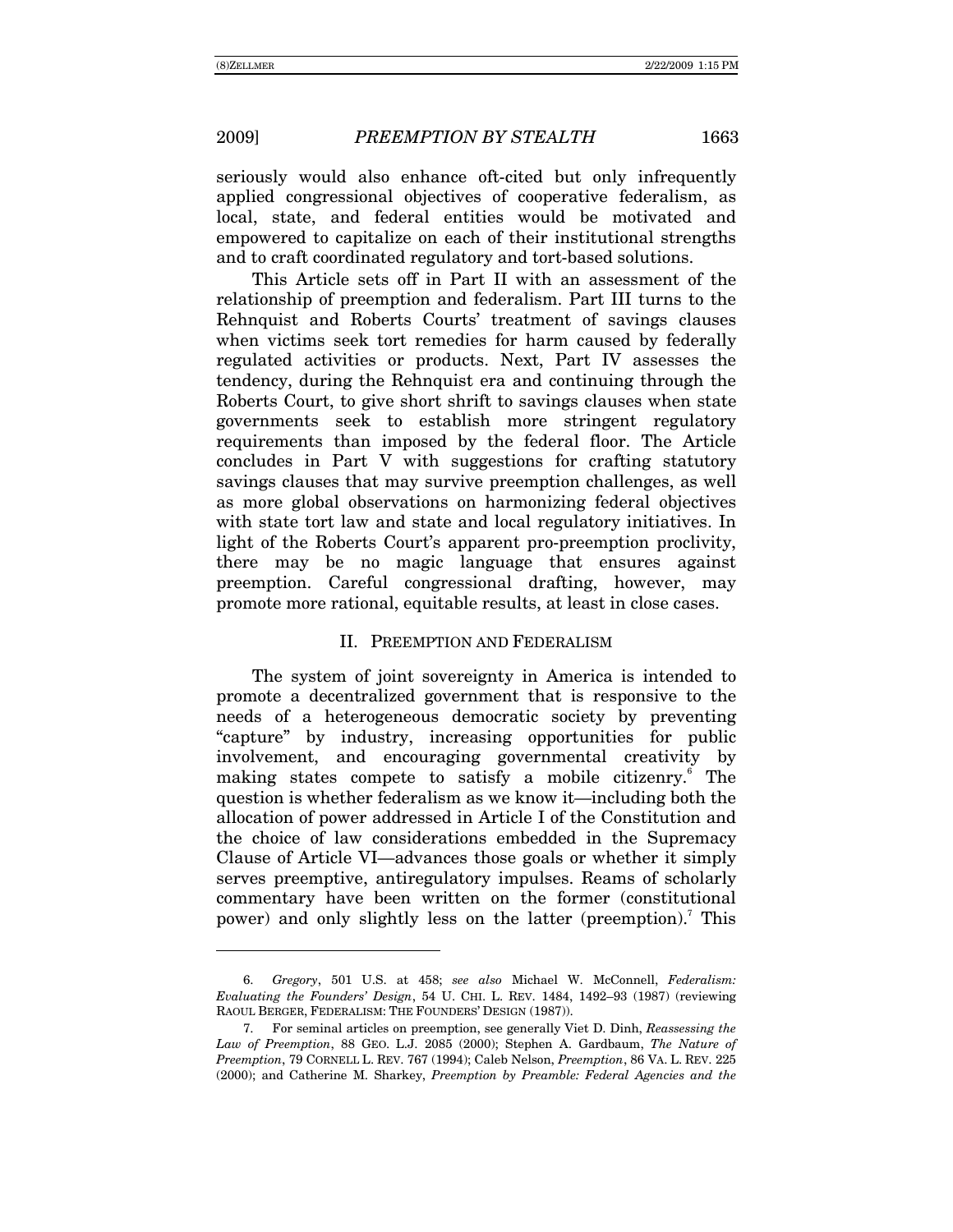Article focuses on the latter, but puts a finer point on the inquiry to draw attention to a topic that has received far less analysis judicial treatment of savings clauses meant to preserve state law from displacement by federal law.

First, a few words on federalism. American federalism is defined generally as the extent to which state autonomy limits the exercise of federal power.<sup>8</sup> The classic description comes from a Supreme Court dissent penned by Justice Brandeis: "It is one of the happy incidents of the federal system that a single courageous State may, if its citizens choose, serve as a laboratory; and try novel social and economic experiments without risk to the rest of the country. $\mathbb{R}^9$ 

Federalism has a dual nature. At its best, federalism safeguards the public from dangerous, tyrannical impulses at the national level by allowing flexible, decentralized institutions to flourish.<sup>10</sup> At its worst, federalism impedes rational, comprehensive planning and the achievement of uniform yet progressive results that transcend political boundaries.<sup>11</sup> The

8. *See* Chemerinsky, *supra* note 7, at 504.

 9. New State Ice Co. v. Liebmann, 285 U.S. 262, 311 (1932) (Brandeis, J., dissenting).

 10. DONALD J. PISANI, WATER AND AMERICAN GOVERNMENT: THE RECLAMATION BUREAU, NATIONAL WATER POLICY, AND THE WEST, 1902-1935, at 295 (2002); see also THE FEDERALIST NO. 10, at 58–59, 62 (James Madison) (Carl Van Doren ed., 1979) (arguing that the federal system renders factions "unable to concert and carry into effect schemes of oppression" because the "influence of factious leaders may kindle a flame within their particular States, but will be unable to spread a general conflagration through the other States").

11. *See* Charles E. Davis & James P. Lester, *Federalism and Environmental Policy*, *in* ENVIRONMENTAL POLITICS AND POLICY: THEORIES AND EVIDENCE 57, 59 (James P. Lester ed., 1989) (identifying efficiency gains as one argument in support of problemsolving at the national level); Roderick M. Hills, Jr., *Against Preemption: How Federalism Can Improve the National Legislative Process*, 82 N.Y.U. L. REV. 1, 6-9 (2007) (describing efficiency-based arguments against federalism); Robert Ressetar, *The Yucca Mountain Nuclear Waste Repository from a Federalism Perspective*, 23 J. LAND RESOURCES & ENVTL. L. 219, 221 (2003) (identifying five reasons for an active federal role in environmental protection: "the inability of the states to enforce adequate environmental standards on their own . . . local resistance to environmental protection, especially with regard to transboundary pollution; [the need to guarantee] minimal protection for a mobile population; [the need to help] states resist industry pressure to

*Federalization of Tort Law*, 56 DEPAUL L. REV. 227 (2007). Although federalism articles are so plentiful that they evade any reasonable attempt at listing, important ones include Akhil Reed Amar, *Of Sovereignty and Federalism*, 96 YALE L.J. 1425 (1987); Erwin Chemerinsky, *The Values of Federalism*, 47 FLA. L. REV. 499 (1995); Samuel Issacharoff & Catherine M. Sharkey, *Backdoor Federalization*, 53 UCLA L. REV. 1353 (2006); McConnell, *supra* note 6; Laurence H. Tribe, *Unraveling* National League of Cities*: The New Federalism and Affirmative Rights to Essential Government Services*, 90 HARV. L. REV. 1065 (1977); Herbert Wechsler, *The Political Safeguards of Federalism: The Role of the States in the Composition and Selection of the National Government*, 54 COLUM. L. REV. 543 (1954).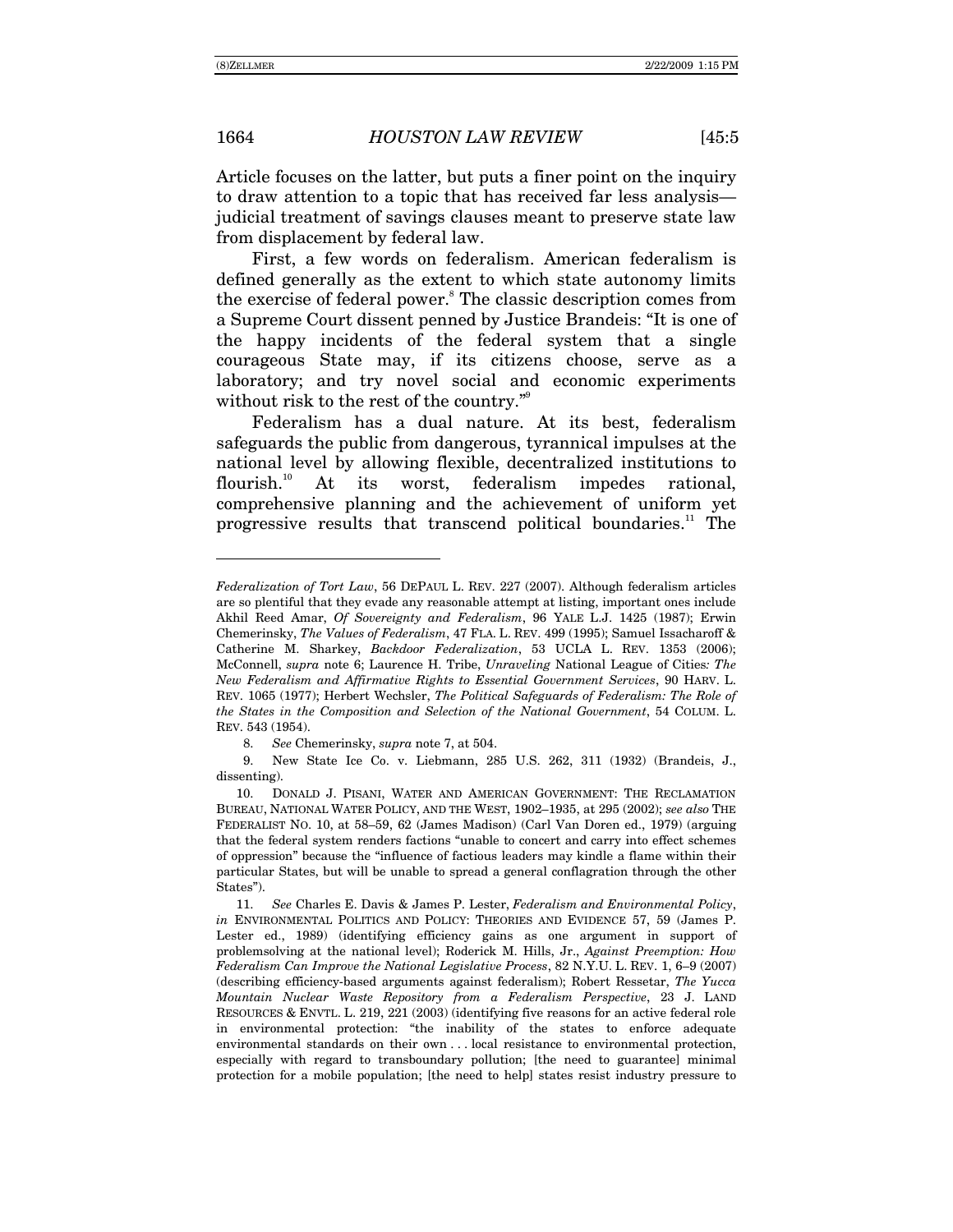$\overline{a}$ 

latter theme can be seen in the work of numerous scholars, including this Author, who place a heavy emphasis on federal law for protecting public health and the environment.<sup>12</sup> Even beyond areas of customary federal concern, such as national security, air traffic control, navigation, Indian affairs, and immigration,<sup>13</sup> the federal government is often in the best position to remedy transboundary problems such as air and water pollution and the manufacture and sale of dangerous chemicals and drugs. It possesses greater resources and datacollection capabilities than any single state. In addition, federal law can provide uniform, forward-looking solutions to widespread problems. State law, on the other hand, is relatively inefficient when it comes to solving these types of problems because of a lack of expertise and a parochial inclination to impose external costs on neighboring states.<sup>14</sup>

From the post-New Deal years to the modern era, federal regulation has become more comprehensive and, consequently, the Supremacy Clause has become more significant.<sup>15</sup> The preemption doctrine is a tool for defining the parameters of federal supremacy when Congress has adopted legislation pursuant to other enumerated powers, such as the Commerce Clause or the Spending Clause.<sup>16</sup>

relax standards (the race-to-the-bottom hypothesis); and industry preference for uniform federal standards instead of a variety of state standards").

<sup>12.</sup> *See, e.g.*, Daniel C. Esty, *Revitalizing Environmental Federalism*, 95 MICH. L. REV. 570, 574 (1996) (suggesting regulatory responses should be delegated to the level of government best adapted to solve a particular environmental problem); Robert L. Glicksman, *From Cooperative to Inoperative Federalism: The Perverse Mutation of Environmental Law and Policy*, 41 WAKE FOREST L. REV. 719, 802 (2006) (lamenting the federal government's failure to solidify its authority over environmental regulation); Robert A. Schapiro, *Toward a Theory of Interactive Federalism*, 91 IOWA L. REV. 243, 316  $(2005)$  (advocating a "polyphonic conception" of federalism that would reduce restrictions on federal authority); Rena I. Steinzor, *Devolution and the Public Health*, 24 HARV. ENVTL. L. REV. 351, 364 (2000) (arguing that the protection of health and safety through federal environmental regulation should be "one of the roles of democratic government"); Sandra Zellmer, *A Tale of Two Imperiled Rivers: Reflections from a Post-Katrina World*, 59 FLA. L. REV. 599, 617–18 (2007) (arguing for the enactment of a "holistic federal strategy" in water law).

 <sup>13.</sup> Hills, *supra* note 11, at 8.

<sup>14.</sup> *Id.* at 1, 7.

 <sup>15.</sup> Sandra B. Zellmer, *The Devil, The Details, and the Dawn of the 21st Century Administrative State: Beyond the New Deal*, 32 ARIZ. ST. L.J. 941, 967-68 (2000) (describing the post-New Deal Supreme Courtís willingness to uphold broad federal legislation on Commerce Clause grounds). The New Deal era tracks the Roosevelt presidency from 1933-1945. Stephen Gardbaum, *New Deal Constitutionalism and the Unshackling of the States*, 64 U. CHI. L. REV. 483, 485 n.6 (1997); Zellmer, *supra*, at 959.

 <sup>16.</sup> Mary J. Davis, *Unmasking the Presumption in Favor of Preemption*, 53 S.C. L. REV. 967, 968 (2002).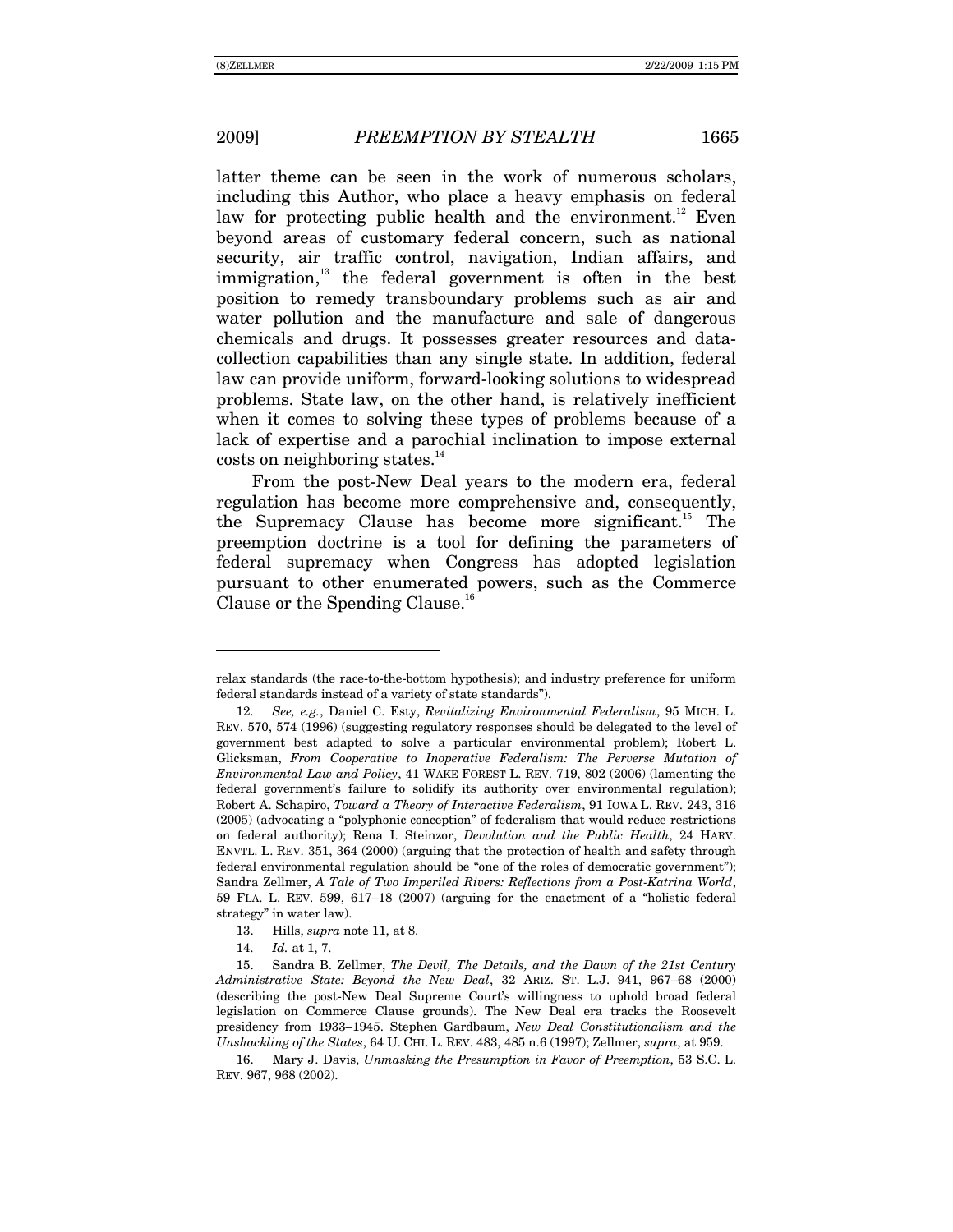Congressional objectives are the "touchstone" of any preemption case.<sup>17</sup> If Congress has included an express preemption provision in a statute, then courts must simply interpret that provision. As in many areas of statutory interpretation, this is often easier said than done. Application of the preemption doctrine is even trickier in the absence of an express preemption provision. In those cases, courts apply one of three categories of implied preemption: (1) field occupation, where the federal legislation is so comprehensive that Congress must have intended to occupy the field; and (2) conflict preemption, where state law must yield to federal law because either (a) there is an actual conflict such that a party cannot possibly comply with both federal and state law; or (b) state law poses an obstacle to the achievement of federal objectives.<sup>18</sup>

Before the explosion of federal public health and environmental requirements, state and local authorities exercised their police powers through regulations and common law theories to combat the multifarious problems of an increasingly industrialized society. In particular, federal and state courts alike accepted common law doctrines of nuisance, trespass, and strict liability as appropriate means to address the effects of harmful industrial activities.<sup>19</sup> Since its 1947 opinion in Rice v. Santa Fe Elevator Corp.,<sup>20</sup> the Supreme Court has routinely espoused adherence to a presumption against preemption when federal law bumps up against activities within the states' historic police powers.<sup>21</sup> Among such state powers are the protection of health and safety, utility and insurance regulation, agricultural practices, tort law, and domestic (family) relations.<sup>22</sup> Although the strength of the presumption has waxed

 <sup>17.</sup> Medtronic, Inc. v. Lohr, 518 U.S. 470, 485 (1996) (quoting Retail Clerks Intíl Assín, Local 1625 v. Schermerhorn, 375 U.S. 96, 103 (1963)).

 <sup>18.</sup> Davis, *supra* note 16, at 970.

 <sup>19.</sup> Alexandra B. Klass, *Common Law and Federalism in the Age of the Regulatory State*, 92 IOWA L. REV. 545, 567-68 (2007).

 <sup>20.</sup> Rice v. Santa Fe Elevator Corp., 331 U.S. 218, 230 (1947).

 <sup>21.</sup> Davis, *supra* note 16, at 968. Although a presumption against preemption was mentioned in earlier cases, *see, e.g.*, N.Y. Cent. R.R. Co. v. Winfield, 244 U.S. 147, 156 n.1 (1917) (Brandeis, J., dissenting) (declaring that state police power will not be preempted unless it "actually frustrate $[s]$ ... the intended operation of the federal legislation"), the modern iteration is typically traced to *Rice v. Santa Fe Elevator Corp.*, in which the Court stated, "[W]e start with the assumption that the historic police powers of the States were not to be superseded by Federal Act unless that was the clear and manifest purpose of Congress.î *Rice*, 331 U.S. at 230. *See* Gardbaum, *supra* note 15, at 536 (referring to the *Rice* decision as the "locus classicus of modern preemption doctrine").

<sup>22.</sup> *See* Silkwood v. Kerr–McGee Corp., 464 U.S. 238, 255 (1984) (tort law); Pac. Gas & Elec. Co. v. State Energy Res. Conservation & Dev. Commín, 461 U.S. 190, 205 (1983) (utility regulation); Hisquierdo v. Hisquierdo, 439 U.S. 572, 581 (1979) (domestic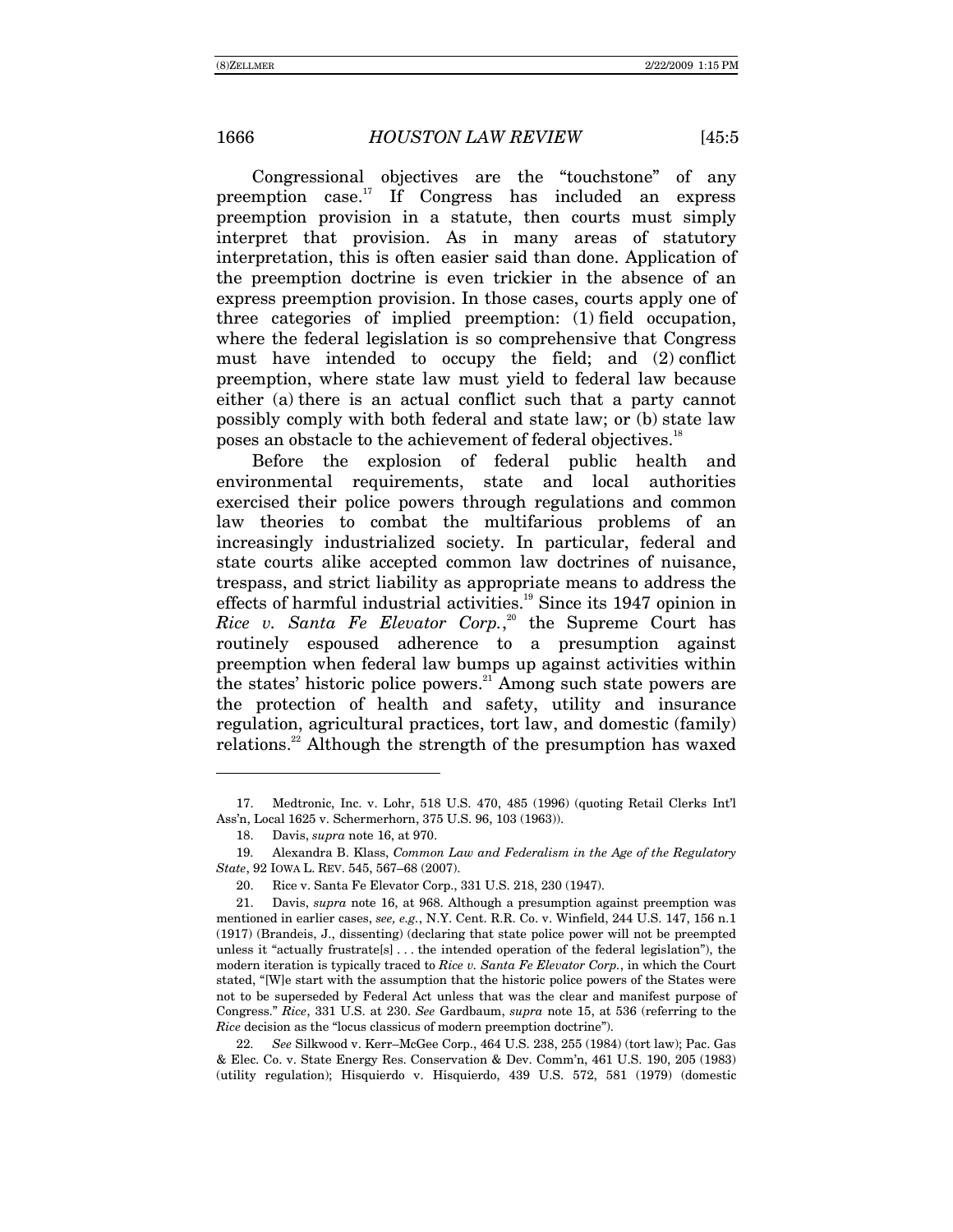-

and waned through the years,<sup>23</sup> generally speaking, tort claims for harm from pollution and other activities affecting public health and welfare were routinely upheld, even in heavily regulated areas where the federal interest was deemed most compelling. Unless regulated entities could rebut this presumption by showing a clear manifestation of congressional intent to preempt state remedies, courts would allow state law and state sanctioned remedies to coexist with federal requirements.<sup>24</sup> Evidence of congressional intent would be gleaned from canons of statutory interpretation, the historic context of the statute in question, and legislative history. $25$ 

When Congress began to enact more comprehensive regulatory programs related to human health and the environment in the 1970s, it embraced several mechanisms to accentuate the positive attributes of federalism by drawing on the unique strengths of state and local governments.<sup>26</sup> One primary mechanism is cooperative federalism, which has been a recurring theme of federal–state relations since at least the late 1930s but gained prominence with the expansion of federal environmental law beginning in  $1970.^{27}$  Cooperative federalism typically entails the establishment of uniform national health or technology-based standards that leave state and local governments sufficient flexibility to implement those standards in ways that reflect local particularities and needs. The two dominant models of cooperative federalism adopted by Congress either condition the receipt of federal funds on compliance with federal standards or, in the alternative, give states a choice

relations); Paul Wolfson, *Preemption and Federalism: The Missing Link*, 16 HASTINGS CONST. L.Q. 69, 95 (1988) (citing Hillsborough County v. Automated Med. Labs., Inc., 471 U.S. 707, 715 (1985)) (health); *see also* Cal. State Auto. Assín Inter-Ins. Bureau v. Maloney, 341 U.S. 105, 109-10, 109 n.2 (1951) (insurance); *Rice*, 331 U.S. at 229-30 (agricultural warehousing).

<sup>23.</sup> *See* Catherine M. Sharkey, *Products Liability Preemption: An Institutional Approach*, 76 GEO. WASH. L. REV. 449, 454 (2008) (finding that the presumption against preemption "breaks down in the products liability realm, rearing its head with gusto in some cases, but oddly quiescent in others").

 <sup>24.</sup> N.Y. State Conference of Blue Cross & Blue Shield Plans v. Travelers Ins. Co., 514 U.S. 645, 665-67 (1995); *Hillsborough County*, 471 U.S. at 715-18.

Fla. Lime & Avocado Growers, Inc. v. Paul, 373 U.S. 132, 146-48 (1963); San Diego Bldg. Trades Council v. Garmon, 359 U.S. 236, 240-44 (1959); *Rice*, 331 U.S. at 232-34.

<sup>26.</sup> *See* Douglas T. Kendall, *Redefining Federalism*, 35 ENVTL. L. REP. 10,445, 10,446 (2005) (arguing that a more balanced view of federalism by the courts would allow appropriate environmental regulation at both the state and federal levels).

 <sup>27.</sup> Glicksman, *supra* note 12, at 719 (citing *Symposium on Cooperative Federalism: Foreword*, 23 IOWA L. REV. 455, 455 (1938)); Robert V. Percival, *Environmental Federalism: Historical Roots and Contemporary Models*, 54 MD. L. REV. 1141, 1174 (1995) (describing cooperative federalism as the dominant model of modern environmental law).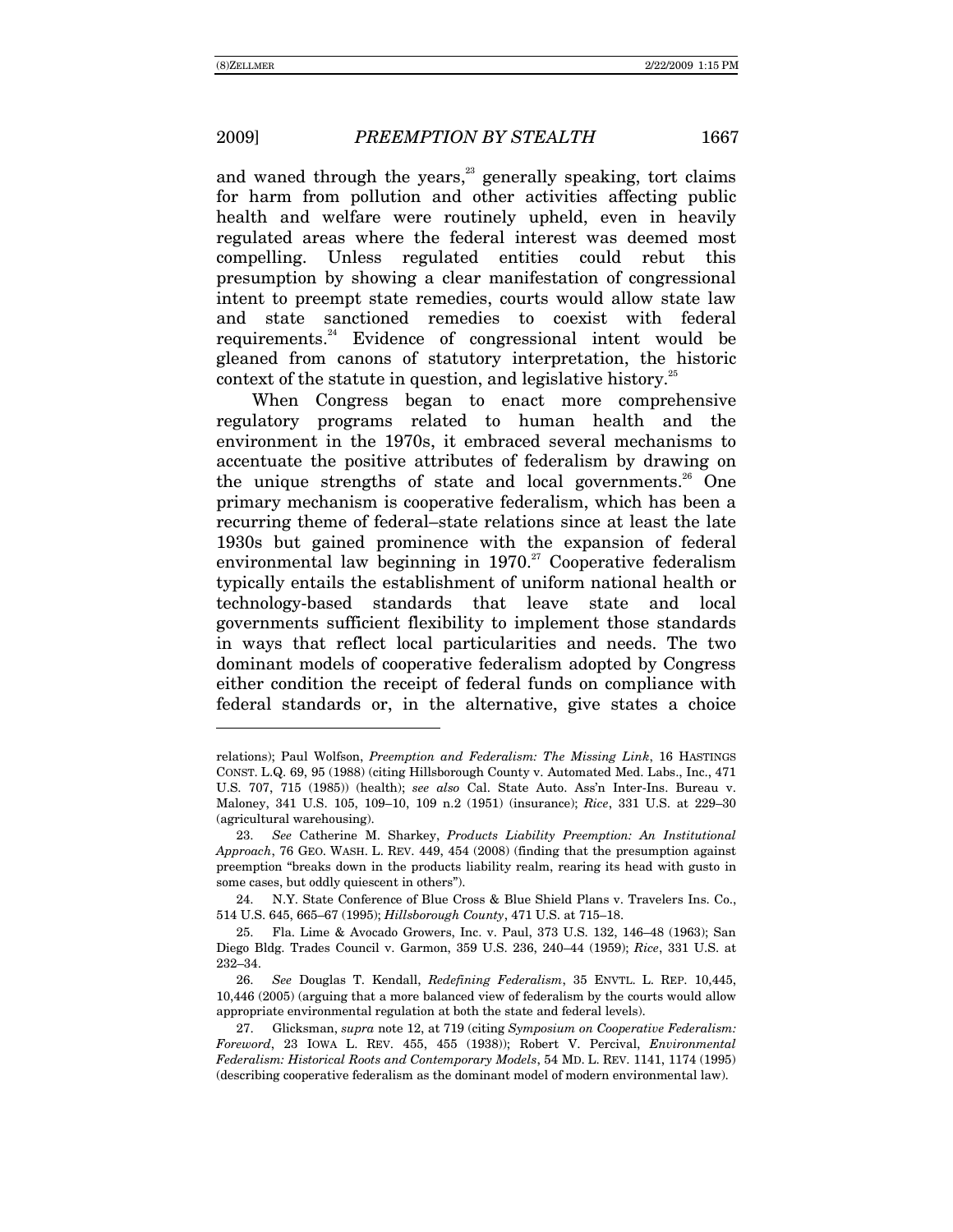between regulating in accordance with federal standards or having federal regulation preempt state regulation altogether.<sup>28</sup>

The second important mechanism is the inclusion of an explicit statutory savings clause to avoid displacement of state and local law. Savings clauses reflect the congressional desire to preserve the presumption against preemption and, more generally, maintain state authority and state remedies. Where Congress includes a savings clause, it recognizes the need either to fill a regulatory void left by federal law or to enhance protection for affected communities through complementary federal and state authorities. The preemption of state law in these areas inevitably causes a regulatory vacuum, where the states are prevented from regulating broad spheres of harmful activity even though federal regulation is lacking or, in some cases, completely absent.<sup>29</sup> As a result, both states and their residents are worse off than before the passage of federal law.<sup>30</sup>

Despite the cooperative federalism trend seen in congressional action during the past three decades, $31$  the Supreme Court's preemption decisions have gone in the opposite direction. This is so even though the majorities of both the Rehnquist and Roberts Courts profess ever stronger allegiance to federalism principles, particularly state sovereignty. Whether placed under the heading of "new federalism," $32$  "real federalism," $33$ or

30. *See* Albert C. Lin, *Erosive Interpretation of Environmental Law in the Supreme Court's 2003-04 Term, 42 HOUS. L. REV. 565, 584-85 (2005) (noting that the Court's* decision in *Engine Manufacturers Assín v. South Coast Air Quality Management District*, 541 U.S. 246 (2004), deprived states of a regulatory tool for air quality).

 31. Glicksman, *supra* note 12, at 753 (observing that, beginning in 1970, Congress built cooperative federalism mechanisms into numerous pollution control laws).

32. *See Rena I. Steinzor, Unfunded Environmental Mandates and the "New (New) Federalism*": Devolution, Revolution, or Reform?, 81 MINN. L. REV. 97, 113-14 (1996) (concluding that the "new federalism" rhetoric that emerged during the Reagan Administration "had as one of its primary goals radical deregulation, especially in the areas of public health, safety, and the environment"); *see also* United States v. Morrison, 529 U.S. 598, 654 (2000) (Souter, J., dissenting) ("Not the least irony of these cases [on Violence Against Women] [is] that the States will be forced to enjoy the new federalism whether they want it or not.").

33. *See* Kendall, *supra* note 26, at 10,449. "Real federalism" has come to mean protection from regulation regardless of its source. *Id*. at 10,448 (citing MICHAEL S. GREVE, REAL FEDERALISM: WHY IT MATTERS, HOW IT COULD HAPPEN 81-82 (1999)). The conceptual foundation of real federalism was provided by Richard Epstein, who argued that the Court should take aggressive steps to reduce the size of government at all levels.

 <sup>28.</sup> Robert V. Percival, *Environmental Implications of the Rehnquist Courtís New Federalism*, 17 NAT. RESOURCES & ENVíT 3, 52 (2002).

<sup>29.</sup> *See* Aetna Health Inc. v. Davila, 542 U.S. 200, 222 (2004) (Ginsburg, J., concurring) ("A series of the Court's decisions has yielded a host of situations in which persons adversely affected by ERISA-proscribed wrongdoing cannot gain make-whole relief"; the majority has created a "regulatory vacuum" in which "[v]irtually all state law remedies are preempted but very few federal substitutes are provided.î).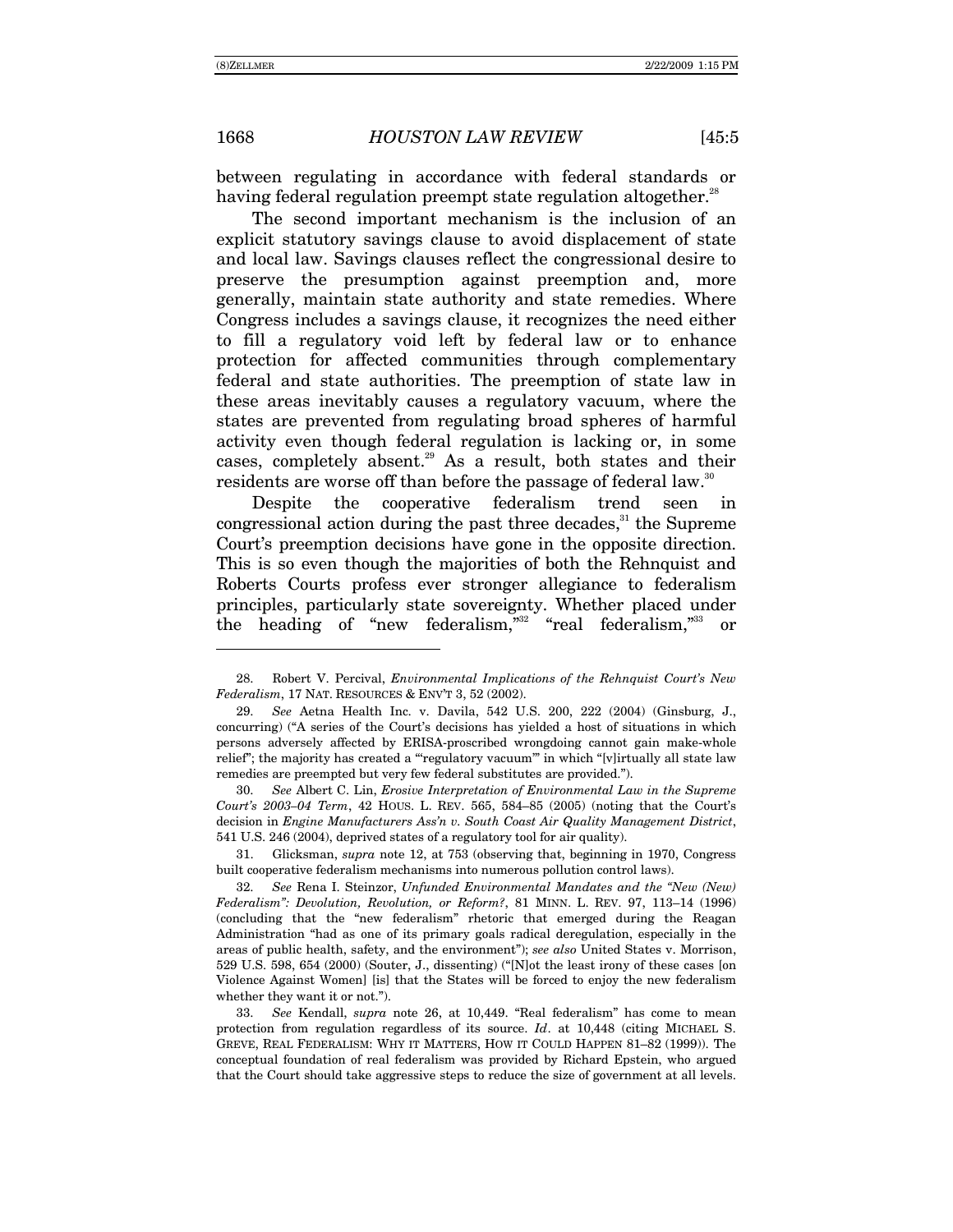"libertarian federalism," $34$  it seems plain that some sort of federalism is on the rise, but the new brand of federalism in recent Supreme Court cases is a far cry from Brandeis's happy partnership between state and local governments.<sup>35</sup>

Collectively, judicial outcomes in the recent preemption cases fail to reflect federalismís primary virtue, which lies not in a hermetic wall between federal, state, and local governments, requiring them to operate in mutually exclusive spheres, but in the sometimes cooperative and often competitive interaction between governments. $36$  A dynamic, polyphonic view of federalism—a workable government where federal, state, tribal, and local authorities are appropriately matched with geographic and socioeconomic issues—should encourage stronger, more coherent, and more cooperative forms of problem solving and  $leadership.<sup>37</sup>$ 

Whether reviewing challenges to state tort law or to state or local regulatory programs, the Court has frequently recited the mantra that "[t]he purpose of Congress is the ultimate touchstone' in every pre-emption case."<sup>38</sup> Yet in relatively few of the recent cases have the Rehnquist or Roberts Courts actually delved into congressional purposes underlying a particular statute in any depth; rather, they limit themselves to often ambiguous statutory language and dictionary definitions to resolve preemption claims. Likewise, in relatively few cases has the Court considered the impact of preemption on cooperative federalism objectives or the relative competence of different levels of government to solve societal problems. Rather, as Professor Roderick Hills points out, preemption cases exhibit a type of "faux textualism in which the Court invokes the alleged plain meaning of two wholly ambiguous words" in a statutory

*See* Richard A. Epstein, *Constitutional Faith and the Commerce Clause*, 71 NOTRE DAME L. REV. 167, 190 (1996) (advocating rolling back the clock on 200 years of court precedent in order to limit the modern regulatory state); Richard A. Epstein, *The Proper Scope of the Commerce Power*, 73 VA. L. REV. 1387, 1388, 1454 (1987).

<sup>34.</sup> *See* Kendall, *supra* note 26, at 10,450.

<sup>35.</sup> *See supra* note 9 and accompanying text.

 <sup>36.</sup> Hills, *supra* note 11, at 4.

<sup>37.</sup> *See* Robert A. Schapiro, *From Dualism to Polyphony*, *in* PREEMPTION CHOICE: THE THEORY, LAW, AND REALITY OF FEDERALISM'S CORE QUESTION 33, 43-44 (William W. Buzbee ed., 2008) (positing that, under polyphonic federalism, federal and state power are presumptively concurrent, and the focus becomes managing the overlapping areas in a productive and equitable fashion).

<sup>38.</sup> *See, e.g.*, Medtronic, Inc. v. Lohr, 518 U.S. 470, 485 (1996) (quoting Retail Clerks Intíl Assín, Local 1625 v. Schermerhorn, 375 U.S. 96, 103 (1963)); Cipollone v. Liggett Group, Inc., 505 U.S. 504, 516 (1992); Gade v. Natíl Solid Wastes Mgmt. Assín, 505 U.S. 88, 96 (1992); Malone v. White Motor Corp., 435 U.S. 497, 504 (1978).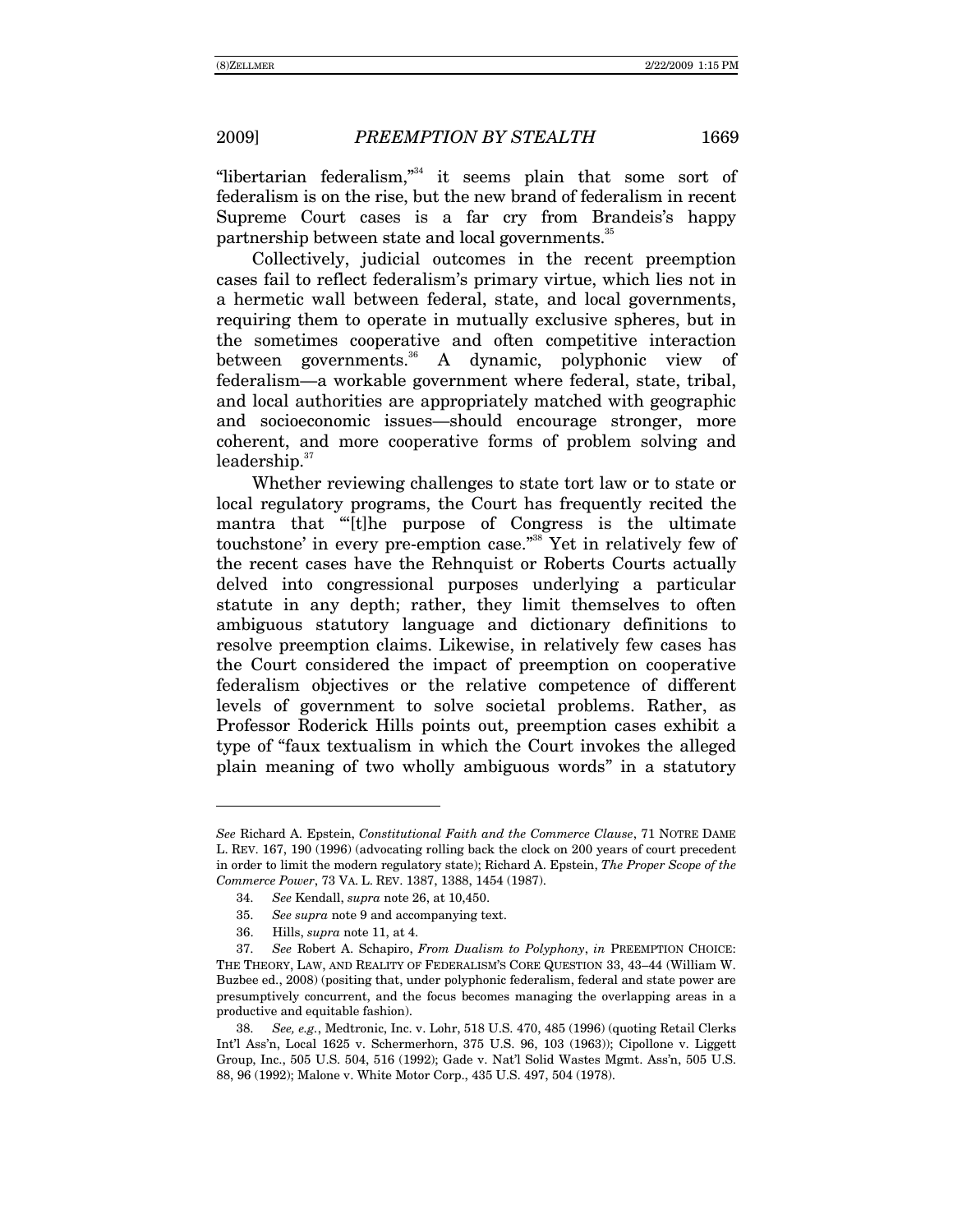clause to reach antiregulatory results.<sup>39</sup> A closer look at cases involving explicit statutory savings clauses lends some support to this theory.<sup>40</sup>

When it comes to preemption, however, the Justices split in ways that cut across ideological lines. Champions of federalism and statesí rights, like Justice Scalia and former Justices Rehnquist and O'Connor, do not always vote against preemption of state laws, while champions of strong central government, like Justices Stevens, Ginsburg, Breyer, and Souter, do not always vote in favor of preemption.<sup>41</sup> As a result, Supreme Court opinions seem to oscillate between a love of federalism, which would suggest a restrictive view of preemption, and an aversion to state interference with federal programs. $^{42}$  It is tempting to surmise that the preemption cases are not about federalism at all but rather reflect promarket, antiregulatory goals.<sup>43</sup> Perhaps hostility toward government regulation at *any* level is in fact in play, but it is difficult to discern a clear pattern to this effect in the preemption cases viewed as a whole. In some cases, state law remedies and state and local regulatory initiatives are applauded and in others they are excoriated.<sup>44</sup>

 $\overline{a}$ 

42. *See Hills, supra* note 11, at 8 ("The struggle over preemption is, in large part, a struggle between proponents of markets and proponents of regulation.").

43. *Id.* at 8–9; Steinzor, *supra* note 32, at 111–14 (describing "new federalism" as a strategy to eliminate big government in Washington); *see also* Richard H. Fallon, Jr., *The ìConservativeî Paths of the Rehnquist Courtís Federalism Decisions*, 69 U. CHI. L. REV.  $429, 462–63$  (2002) (noting that, between 1989 and 1999, 22 of the 35 preemption cases issued by the Rehnquist Court, including all seven preemption cases in 1999, found in favor of preemption).

<sup>39.</sup> *See* Hills, *supra* note 11, at 9; David B. Spence & Paula Murray, *The Law, Economics, and Politics of Federal Preemption Jurisprudence: A Quantitative Analysis*, 87 CAL. L. REV.  $1125$ ,  $1149-50$  (1999) (noting the inconsistency of preemption decisions and their apparent lack of correlation to textual differences).

<sup>40.</sup> *See infra* Parts III-IV (observing that state common law tort regimes are generally upheld, while state regulatory innovations are generally struck down on preemption grounds).

<sup>41.</sup> Hills, *supra* note 11, at 3-4; *see also* Greve & Klick, *supra* note 3, at 79-80 (finding that, with the exception of Justice Thomas, the voting records of the liberal justices (those in favor of strong, uniform federal regulations) and conservative justices (those that express pro-federalism, pro-state, and antiregulatory opinions) in the preemption cases are a near mirror image of the voting records in federalism cases, but that voting alignments are "substantially more fluid" in preemption cases than in other federalism cases); Bradley W. Joondeph, *The Deregulatory Valence of Justice O'Connor's*  $Federalism$ , 44 HOUS. L. REV. 507, 511 (2007) ( $\degree$ O'Connor voted to limit regulation as frequently as she voted to enhance state autonomy.").

<sup>44.</sup> *See* Greve & Klick, *supra* note 3, at 49, 68 (finding that no clear antiregulatory sentiment could be discerned from 105 preemption cases issued by the Rehnquist Court through 2003). For discussion of the Greve and Klick report, see *infra* notes 48–52 and accompanying text.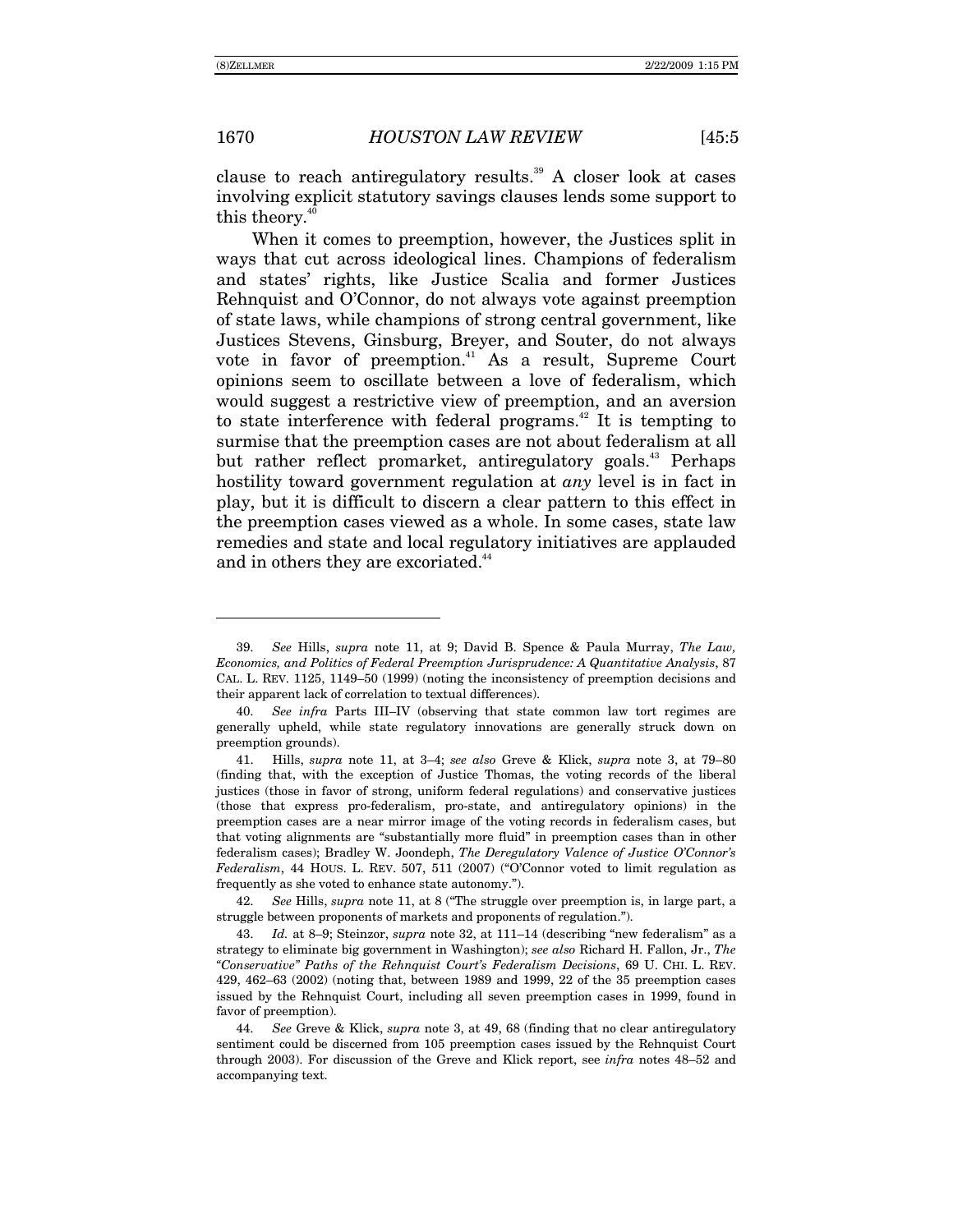In general, in the four areas assessed in this Article, when Congress included an explicit savings clause, state tort law fared better than state regulatory programs through the Rehnquist years (1986–2005). Supreme Court opinions tended to apply the savings clause and preserve state tort remedies and, in many of these cases, a theme of deference to the states' historic police powers can be seen.45 If *Riegel* is any indication, however, this phenomenon will be less pronounced or perhaps completely eviscerated in the Roberts Court, but it is too early and there have been too few relevant cases to draw anything but tentative conclusions.46

When one focuses on challenges to state and local regulatory programs, Supreme Court jurisprudence of the Rehnquist and Roberts Courts exhibits a palpable pro-preemption pattern, where the presence of a savings clause has not been given much weight. In these cases, judicial outcomes do in fact appear to be driven by a results-oriented, antiregulatory sentiment rather than by the overarching congressional objectives expressed in the federal statute at issue.<sup> $4$ </sup>

To a certain extent, this observation bucks the conclusions of Michael Greve and Jonathan Klick, who conducted an empirical assessment of all the statutory preemption decisions of the Rehnquist Court between 1986 and 2003, and concluded that the Court was "much more likely" to find *against* preemption in cases where the state was a party, as is often (but not always) the case when a regulatory program is challenged.<sup>48</sup> The authors concluded that, although business interests did well against private parties, they could not "catch a break" when a state was

 $\overline{a}$ 

<sup>45.</sup> *See infra* Part III.E.

<sup>46.</sup> *See infra notes 153–95 (discussing Riegel v. Medtronic, Inc., 128 S. Ct. 999,* 1007, 1011 (2008), which held that plaintiffís state tort claims were preempted by the Medical Device Amendments of 1976).

<sup>47.</sup> *See infra* Part IV.E (explaining the interaction between state and federal law in regulatory cases involving preemption and savings clauses).

 <sup>48.</sup> Greve & Klick, *supra* note 3, at 66. Regulatory cases include challenges to both state regulatory programs where the state is a party and local regulatory cases where the state is not directly involved. For an example of the latter, see Engine Mfrs. Ass'n v. S. Coast Air Quality Mgmt. Dist., 541 U.S. 246, 248-49 (2004), in which the State of California filed an amicus brief on behalf of an air quality management district and against preemption. *See* Brief for the State of California as Amicus Curiae Supporting Respondents, *Engine Mfrs. Assín*, 541 U.S. 246 (No. 02-1343). Despite Californiaís arguments that "[t]o protect the health of [amici states'] residents and the strength of their economies, states need to be able to use the most varied and effective tools . . . to attack some of the worst air pollution problems in the nation," *id.* at 1, the Court invalidated the district's regulation. *Engine Mfrs. Ass'n*, 541 U.S. at 258. The *Engine Manufacturers* case is examined in Part IV.A.2, *infra*.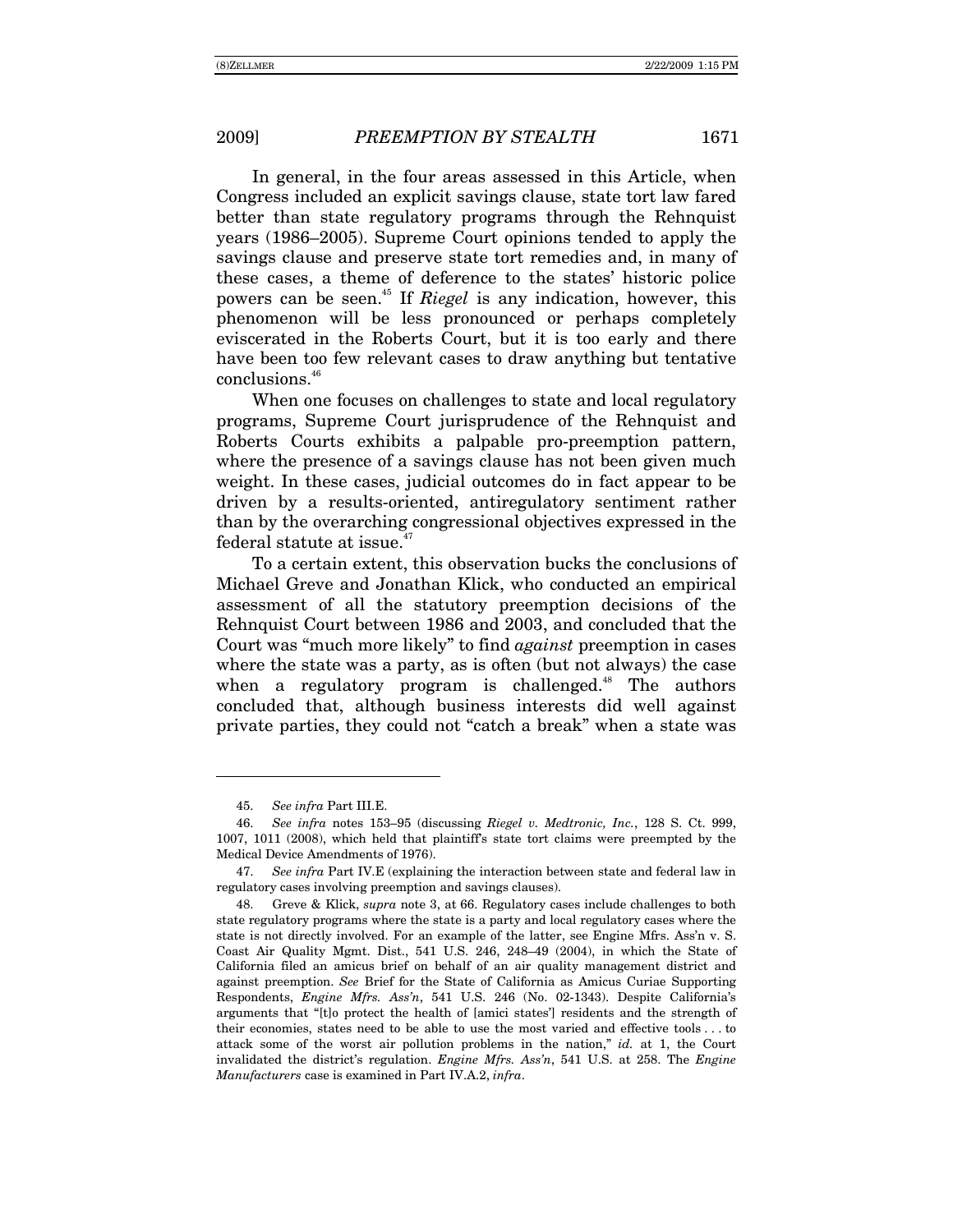either a petitioner or a respondent.<sup>49</sup> According to Greve and Klick, "When states insist upon their right to regulate business over and above a federal baseline, the Court will often give them their due.<sup> $50$ </sup> They found that, of the 32 tort cases (out of a total of 105 preemption cases handed down during the period of analysis), the Rehnquist Court found the plaintiffs' claims preempted in 20 cases, or  $62.5\%$ .<sup>51</sup> Despite this relatively poor track record, Greve and Klick concluded that an assumption of judicial bias against tort claims is "likely unwarranted"; rather, the lack of state participation in the tort cases was a determinative factor. $52$  When the subset of cases is narrowed to the four areas of concern explored in this Article and to challenges involving statutory savings clauses, the results are still mixed, but to the extent that a judicial preemption trend can be discerned it appears to cut in favor of tort claims and against regulatory programs.

 51. Greve & Klick, *supra* note 3, at 52. In some of these cases, plaintiffsí claims were only partially preempted. *Id.* at 55. In comparison, 47.9% of the non-tort cases studied during this timeframe resulted in preemption. *Id.* at 52. Greve and Klick note that preemption of tort cases occurred more frequently during the second Rehnquist Court, 1994–2005, while the frequency of preemption in non-tort cases stayed about the same. *Id.* at 52. The delineation between the first and second Rehnquist Courts is marked by the appointment of Justice Ginsburg in 1993 and of Justice Breyer in 1994, but a more significant ideological change occurred in 1991, when Justice Thomas replaced Justice Marshall. From 1994 to 2004, the Court's composition was unchanged. *Id.* at 49. For an assessment of the composition of the Rehnquist Court, see Thomas W. Merrill, *The Making of the Second Rehnquist Court: A Preliminary Analysis*, 47 ST. LOUIS U. L.J. 569,  $643-44$  (2003), which questions the assumption that the Chief Justice is responsible for setting institutional norms and discusses the impact of Justice Scalia on the Court's certiorari policy.

52. Greve & Klick, *supra* note 3, at 53. Greve and Klick also found that, where many states join together to file an amici brief, their participation is likely to result in an antipreemptive result, whereas if only a few states participate as amici, they are unlikely to effect the outcome. *Id.* at 71. They conclude that the number of signatories may signal both the intensity and the authenticity of the states' concern as a "true federalism" interest, as opposed to a parochial and opportunistic interest in a particular outcome." *Id.* at 72.

 $\overline{a}$ 

<sup>49.</sup> Greve & Klick, *supra* note 3, at 67-68.

<sup>50.</sup> *Id.* at 68; *see also* Alexandra B. Klass, *State Innovation and Preemption: Lessons from State Climate Change Efforts*, 41 LOY. L. REV. (forthcoming 2008) (manuscript at 39, on file with the Houston Law Review) ("[C]ourts should create a preemption jurisprudence that places more express weight on state efforts to protect the interests of their citizens and natural resources through innovative regulatory and common law actions [and make the] special status of state action an explicit  $\dots$  part of the analysis."); Bradford Mank, *Should States Have Greater Standing Rights than Ordinary Citizens?:*  Massachusetts v. EPA*ís New Standing Test for States*, 49 WM. & MARY L. REV. 1701, 1708 (2008) ("[T]he Court has historically given states preferential status in federal courts when a state files a parens patriae suit based on the state's quasi-sovereign interest in the health and welfare of its citizens or [its] natural resources  $\dots$ .").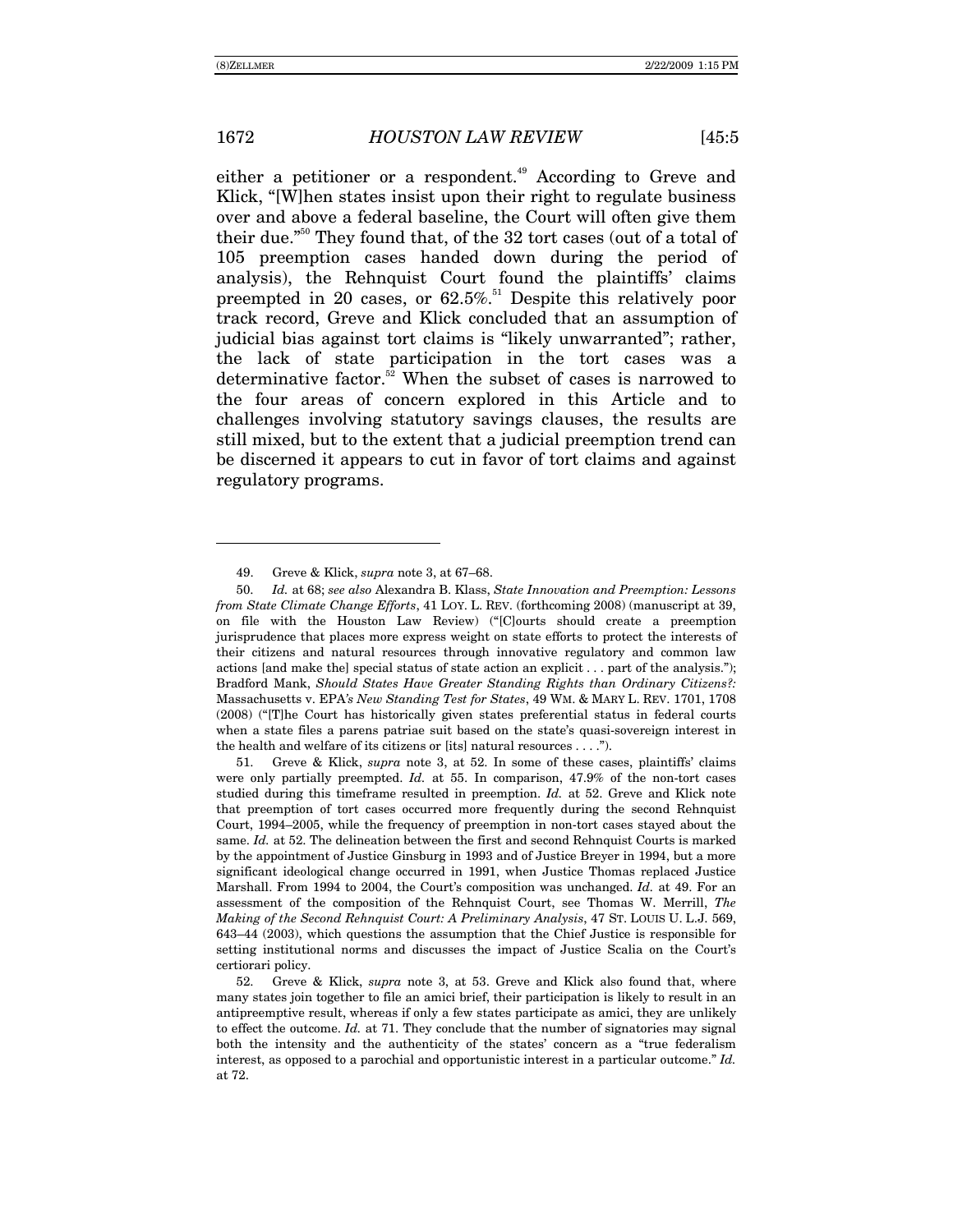-

#### III. STATE COMMON LAW

Most federal public health and environmental statutes neither preclude nor independently authorize private recovery of compensatory damages for personal injury or property damage. Although some federal statutes authorize citizens' suits as a supplemental enforcement scheme, they only allow injunctions and the assessment of civil penalties payable to the federal treasury, not to the private plaintiff.<sup>53</sup> As a result, individuals seeking compensation for harm caused by a federally regulated activity are limited to whatever relief is provided by state law. Even where federal law addresses the harmful activity through comprehensive, prescriptive regulations and prohibitions, state common law serves as an important gap filler. It not only provides for compensatory and punitive damages in cases where relief would otherwise be unavailable, it also operates to bring information to light about the product or activity in question through discovery and trial.<sup>54</sup> Tort law represents different—yet complementary—values than public law. Societal norms of reciprocity, distributive justice, morality, and punishment for careless or malicious deeds undergird tort law.<sup>55</sup> In addition, tort remedies foster economic efficiency by forcing the entity engaging in risky activities to internalize the costs of harm otherwise imposed on others.<sup>56</sup> Once internalized, those costs will be reflected in the prices of the products produced by the risky activity, and consumers will receive a more accurate signal of the

<sup>53.</sup> *See* 7 U.S.C. §§ 136–136y (2006) (providing no private right of action for harms caused by pesticides); 33 U.S.C. ß 1365 (2006) (providing no right to compensatory damages under the Clean Water Act); 42 U.S.C. ß 300j-8 (2000) (providing no right to compensatory damages under the Safe Drinking Water Act); 42 U.S.C. ß 7604 (2000) (providing no right to compensatory damages under the Clean Air Act); 42 U.S.C. ß 9607 (2000) (providing no right to compensatory damages for injuries due to releases of hazardous substances).

<sup>54.</sup> Klass, *supra* note 19, at 569–70; Wendy E. Wagner, *When All Else Fails: Regulating Risky Products Through Tort Litigation* 3 (Univ. of Tex. Pub. Law & Legal Theory, Paper No. 99, 2006), *available at* http://ssrn.com/abstract=902412; *see also* Thomas O. McGarity, *Regulation-Common Law Feedback Loop in Nonpreemptive Regimes*, *in* PREEMPTION CHOICE: THE THEORY, LAW, AND REALITY OF FEDERALISMíS CORE QUESTION, *supra* note 37, at 235, 245–52 (describing the informational function served by tort litigation over chemicals used to make Teflon, and noting that the regulatory agency did not have access to the relevant information, which ultimately led to a phase-out of the chemical, until plaintiffs provided it).

<sup>55.</sup> Klass, *supra* note 19, at 549–50, 552; *see also* Betsy J. Grey, *The New Federalism Jurisprudence and National Tort Reform*, 59 WASH. & LEE L. REV. 475, 522-23 (2002).

 <sup>56.</sup> Robert L. Glicksman, *Federal Preemption and Private Legal Remedies for Pollution*, 134 U. PA. L. REV. 121, 194 (1985); *see also* David C. Vladeck, *Preemption and Regulatory Failure*, 33 PEPP. L. REV. 95, 101 (2005) (identifying the threat of liability as an important source of market discipline).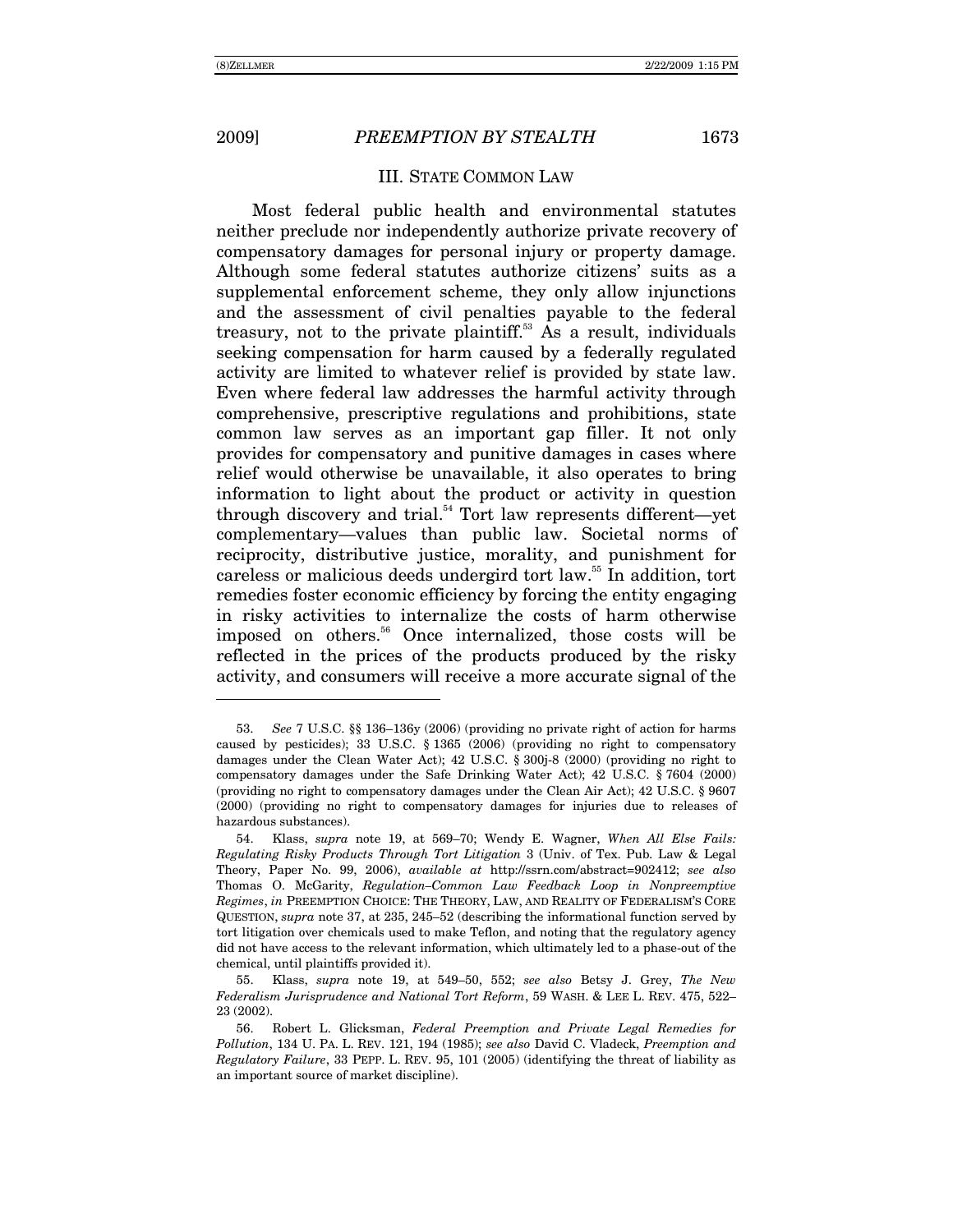true costs of production, enabling them to make better purchasing decisions.<sup>57</sup> If damage awards make the costs of the existing practice too high to continue as is, the producer will be motivated to improve the product or take it off the market.

With some exceptions where Congress has included a savings clause, the post-New Deal twentieth century Supreme Court opinions have generally accepted supplemental state law remedies as consistent with congressional objectives to protect health and welfare. Although the pattern is not wholly consistent, a broad array of tort claims for injuries caused by air and water pollution, radiation poisoning, workplace injuries, dangerous products, and pesticide use have been allowed to proceed. Conversely, tort claims have been displaced where the relevant statute lacks a savings clause or where it includes a preemption clause that could be said to neutralize the savings clause. The most recent cases issued by the Roberts Court, in particular, exhibit an alarming tendency to read preemption clauses, but not savings clauses, broadly, even in cases involving tort claims.

#### *A. Environment and Energy*

*1. Air and Water Pollution*. Air and water pollution are governed by a cooperative federalism framework intended to respect states' police powers to protect public health and safety within their borders, but also to authorize uniform federal standards that transcend state lines.<sup>58</sup> State tort law remedies for harm caused by pollutants have long been an important part of the cooperative federalism formula. Climate change litigation is currently putting this approach to the test. Few would contest that climate change has become the most pressing environmental problem in the world.59 Existing federal statutes, enacted long

 <sup>57.</sup> Glicksman, *supra* note 56, at 194.

<sup>58.</sup> Percival, *supra* note 27, at 1174; *see also Glicksman, supra note 12, at 719-20.* Professor Glicksman notes, however, that in recent years "the model of cooperative federalism reflected in federal environmental and natural resource management legislation has faltered, not flourishedî as courts, Congress, and federal administrative agencies "have placed significant obstacles in the path of state or local efforts to pick up the slack created by the federal governmentís withdrawal from its previous role as prime environmental policymaker.<sup>"</sup> *Id.* at 802. Doctrines employed by the Court to obstruct state and local efforts include preemption, the dormant Commerce Clause, and regulatory takings. *Id.*

<sup>59.</sup> *See* Massachusetts v. EPA, 127 S. Ct. 1438, 1455–56 (2007) (concluding that immediate steps to control GHG emissions are necessary to avoid "severe and irreversible changes to natural ecosystems"); WORKING GROUP II, INTERGOVERNMENTAL PANEL ON CLIMATE CHANGE, FOURTH REPORT, CLIMATE CHANGE 2007: IMPACTS, ADAPTATION AND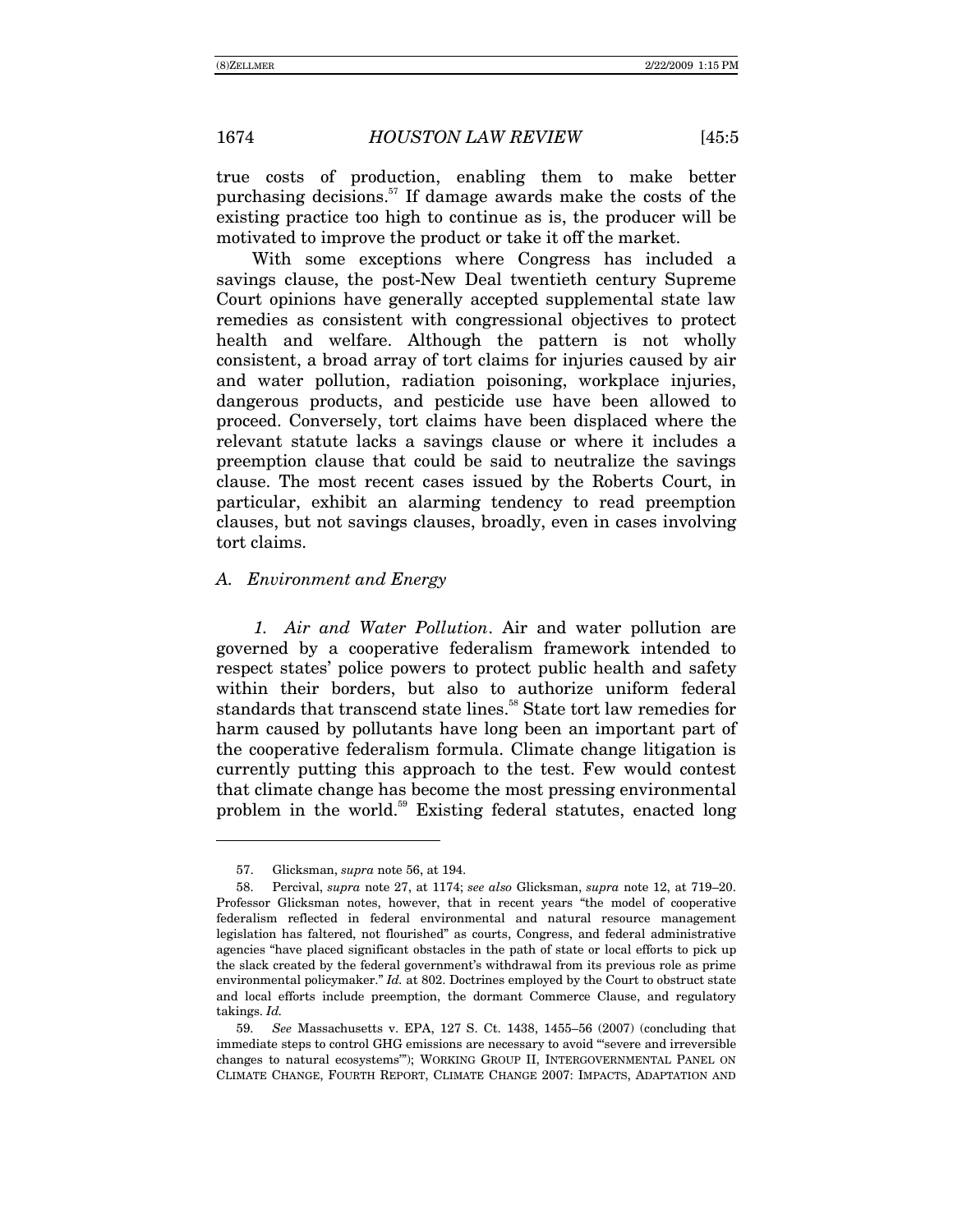-

before anyone recognized that warming trends were exacerbated by greenhouse gas emissions from industrial activities, provide only the most rudimentary tools to combat climate change. Most recently, dozens of states and cities, increasingly frustrated with the federal government's failure to curb emissions through regulatory means, have brought common law nuisance claims against power plants and automobile manufacturers in hopes of combating global warming.<sup>60</sup> These claims are proving to be a catalyst for governmental action, at least at the state and local level, but they can only be successful if they are saved from preemption.

Power plants and automobile manufacturers have asserted that tort claims to remedy greenhouse gas emissions are preempted, but precedent generally cuts the other way. State and local governments historically grappled with air pollution problems through smoke abatement ordinances and the like, and air pollution prevention falls squarely within states' traditional police powers of protecting their citizens' health.<sup>61</sup> The Clean Air Act expressly states the congressional intent that "air pollution" prevention . . . and air pollution control at its source is the primary responsibility of States and local governments.<sup> $562$ </sup> It comes as no surprise, then, that perhaps more than any other federal statute the Clean Air Act is peppered with savings

VULNERABILITY 9 (2007), *available at* http://www.ipcc.ch/ipccreports/ar4-wg2.htm (finding that global warming is likely not due solely to natural causes); *see also* Thomas W. Merrill, *Global Warming as a Public Nuisance*, 30 COLUM. J. ENVTL. L. 293, 293–94 (2005) (discussing the obstacles to successful climate change litigation brought by state attorney generals); *cf.* Klass, *supra* note 50, at 3–4 (examining common law claims for relief as well as state regulatory efforts to control greenhouse gas emissions to "illustrate today's almost complete linkage between the common law of tort and the regulatory state in areas of public health, safety, and environmental protectionî).

<sup>60.</sup> *See, e.g.*, California v. Gen. Motors Corp., No. C06-05755, 2007 WL 2726871, at \*1 (N.D. Cal. Sept. 17, 2007) (granting automobile manufacturersí motion to dismiss public nuisance claims); Connecticut v. Am. Elec. Power Co., 406 F. Supp. 2d 265, 274 (S.D.N.Y. 2005) (dismissing certain claims against power plants without reaching the preemption issue, finding a nonjusticiable political question consigned to the political branches); *see also* Kirsten H. Engel, *Climate Change Litigation (Other than Under the Clean Air Act)*, in GLOBAL WARMING: CLIMATE CHANGE AND THE LAW COURSEBOOK (ALIñ ABA) 141–46 (2007) (describing public nuisance claims raised in climate change cases); Merrill, *supra* note 59, at 316, 319 (concluding that federal common law regarding air pollution as a nuisance is most likely displaced by the Clean Air Act); James Kanter, *Fighting Climate Change, One Lawsuit at a Time, INT'L HERALD TRIB., Aug. 15, 2007, at* 12 (describing a "spate of cases" pending in the United States and Europe that attempt to hold companies who emit greenhouse gases responsible for global warming).

 <sup>61.</sup> Train v. Natural Res. Def. Council, Inc., 421 U.S. 60, 64 (1975); Huron Portland Cement Co. v. Detroit, 362 U.S. 440, 442 (1960); Georgia v. Tenn. Copper Co., 206 U.S. 230, 238 (1907).

 <sup>62. 42</sup> U.S.C. ß 7401(a)(3) (2000); *see also Train*, 421 U.S. at 64 (quoting the Air Quality Act of 1967).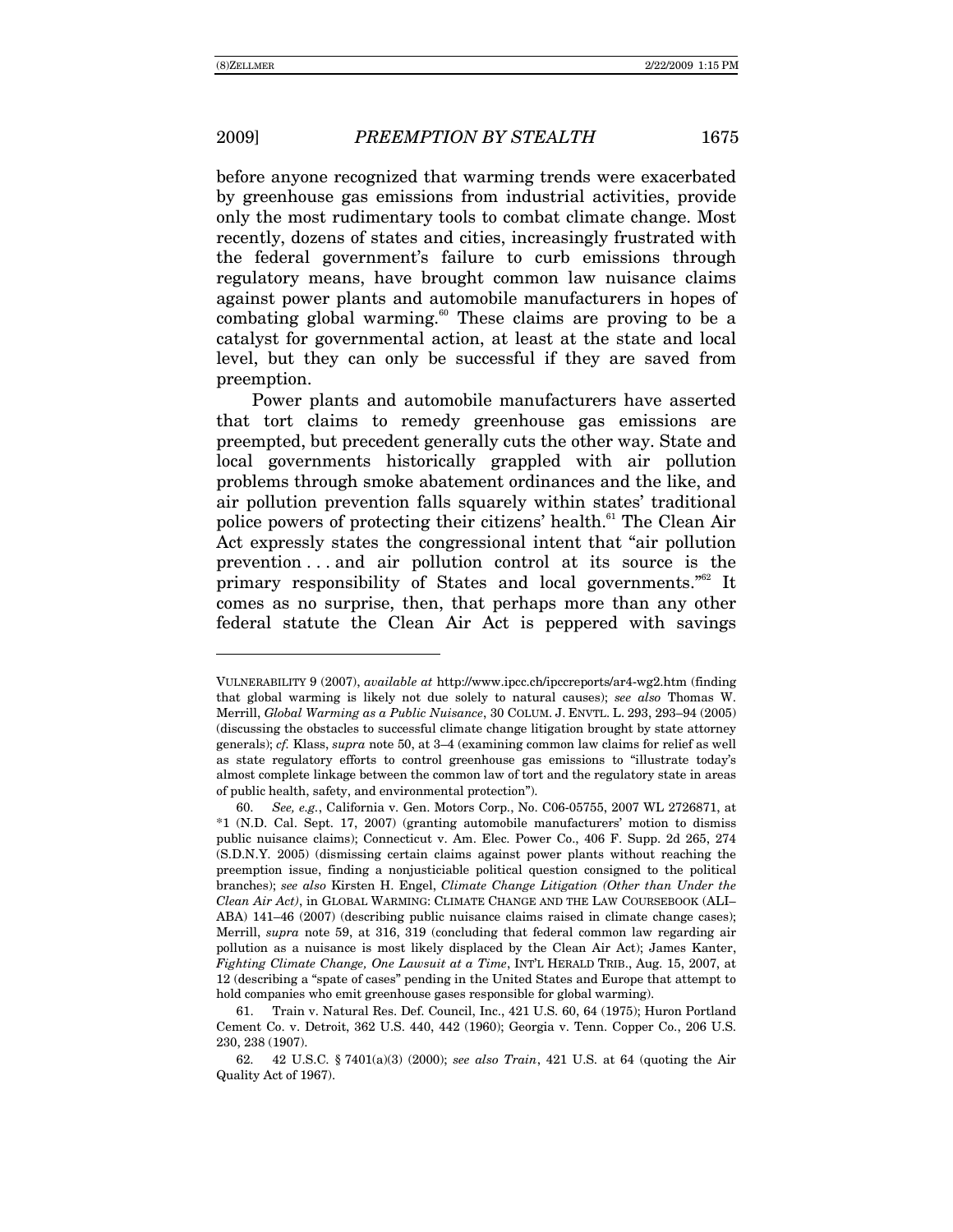clauses.63 Many courts have allowed tort recovery for harms caused by air pollutants as supplemental to the statutory and administrative requirements of the Clean Air Act.<sup>64</sup>

The Supreme Court has not yet had occasion to address the preemptive effect of the Clean Air Act in this context, $65$  but it has reconciled common law tort claims with the Clean Water Act, which has a similar legislative background and contains a similar savings clause.<sup>66</sup> Some of the earliest preemption battles over pollution involved the Clean Water Act, aimed at restoring and maintaining the chemical, biological, and physical integrity of the nation's waterways. $67$  As one means of accomplishing this goal, Congress included several savings clauses to preserve common law claims, preserve the states' ability to impose more protective pollution control requirements, and establish and enforce rights to allocate and use water resources.<sup>68</sup>

In the early days after enactment, it appeared that these savings clauses preserved both federal and state common law claims for harm caused by water pollution. The door was slammed shut on the use of federal common law as a remedy for interstate pollution, however, in *City of Milwaukee v. Illinois*.<sup>69</sup> The State of Illinois asserted a federal common law nuisance claim against Wisconsin cities for dumping untreated sewage into Lake Michigan. The lower courts agreed that federal common law required the defendants to treat their sewage more stringently than compelled by the Clean Water Act, emphasizing

 <sup>63. 42</sup> U.S.C. ßß 7604(e), 7412(d)(7), 7416 (2000).

<sup>64.</sup> *See, e.g.*, Her Majesty The Queen in Right of the Province of Ont. v. City of Detroit, 874 F.2d 332, 342-43 (6th Cir. 1989) (enabling Michigan state courts to both establish and enforce state emissions standards alongside the Clean Air Act); North Carolina ex rel. Cooper v. Tenn. Valley Auth., 439 F. Supp. 2d 486, 496-97 (W.D.N.C. 2006) (addressing direct state regulation of federal facilities for air pollution purposes); *In re* Methyl Tertiary Butyl Ether Prods. Liab. Litig., 341 F. Supp. 2d 386, 406, 409–11 (S.D.N.Y 2004) (allowing state tort claims on the grounds that the claims were aimed at controlling the behavior by the defendants rather than attempting to regulate the actual fuel products); Gutierrez v. Mobil Oil Corp., 798 F. Supp. 1280, 1281-82, 1284-85 (W.D. Tex. 1992) (reasoning that allowing the Clean Air Act to preempt state tort actions would prevent plaintiffs from recovering deserved compensatory relief); United States v. Atlantic-Richfield Co., 478 F. Supp. 1215, 1219-20 (D. Mont. 1979) (finding the Clean Air Act devoid of any intent to bar common law tort claims).

 <sup>65.</sup> The Court has, however, ordered the EPA to take steps to regulate GHGs under the Clean Air Act, Massachusetts v. EPA, 127 S. Ct. 1438, 1463 (2007), and it has preempted Californiaís regulatory efforts to control emissions from automobiles, Engine Mfrs. Assín v. S. Coast Air Quality Mgmt. Dist., 541 U.S. 246, 252, 255 (2004). The latter case is examined in Part IV.A.2, *infra*.

 <sup>66. 33</sup> U.S.C. ßß 1251, 1370 (2006).

 <sup>67. 33</sup> U.S.C. ß 1251(a) (2006).

 <sup>68. 33</sup> U.S.C. ßß 1251(g), 1365(e), 1370 (2006).

<sup>69.</sup> City of Milwaukee v. Illinois (*Milwaukee II*), 451 U.S. 304, 317–19 (1981).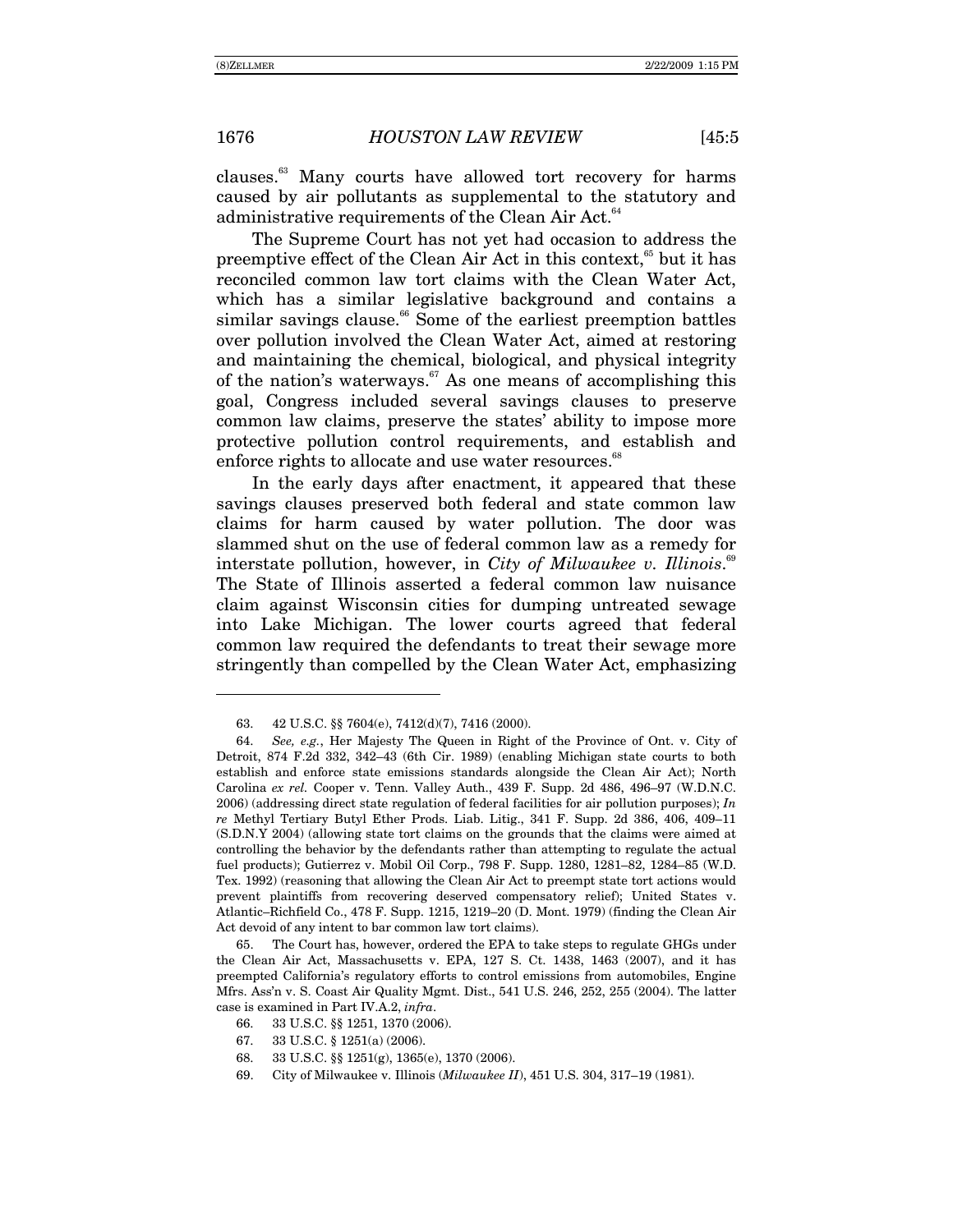the expansive nature of the savings clause:  $N$ ]othing in the section 'shall restrict any right which any person... may have under any statute or common law to seek enforcement of any effluent standard or limitation or to seek any other relief . . . .  $\mathbb{Z}^{70}$ The Supreme Court reversed. Despite the explicit savings clause, the Court believed that interstate pollution must be addressed by federal regulatory standards only, not federal common law.<sup>71</sup> The decision failed to give weight to either the plain language of the savings clause, which makes no distinction between federal and state rights but preserves *any* common law right, or to congressional intent to preserve all types of supplemental remedies to ensure accomplishment of statutory goals.<sup>72</sup> Rather than giving full effect to the statutory language, the Court articulated a myopic view that, in a case involving one state against polluters in another state, a presumption *in favor* of displacement of federal common law was consistent with the long-standing presumption *against* displacement of state common law.73

The foreclosure of federal common law to rectify harms caused by federally regulated activities makes the preservation of state common law all the more important. Subsequently, in *International Paper Co. v. Ouellette*, the Supreme Court confirmed that state common law was still a viable avenue for redressing interstate water pollution.<sup>74</sup> Once again, however, it read the savings clause narrowly in concluding that only the law of the source state (New York), not the affected state (Vermont), would be applied. The Court believed that this limitation was necessary to ensure that the regulatory decisions of the source state were respected, thereby ensuring that economically beneficial activities in one state would be impervious to complaints by other, often competing, states.<sup>75</sup>

The results in both *Illinois* and *International Paper* may seem like a simple and none-too-troubling choice of law issue rather than a federalism issue. Indeed, on remand in *International Paper*, the district court allowed Vermont's claims for both water and air pollution to go forward under New York

 <sup>70.</sup> Illinois v. City of Milwaukee, 599 F.2d 151, 163 (7th Cir. 1979) (quoting 33 U.S.C. ß 1365(e) (2000)), *vacated*, 451 U.S. 304 (1981).

<sup>71.</sup> *Milwaukee II*, 451 U.S. at 319.

 <sup>72. 33</sup> U.S.C. ß 1365(e) (2006); *see also* Glicksman, *supra* note 56, at 163, 179 n.331 (characterizing Justice Rehnquist's opinion as "unsupported speculation").

<sup>73.</sup> *Milwaukee II*, 451 U.S. at 316-17.

 <sup>74.</sup> Intíl Paper Co. v. Ouellette, 479 U.S. 481, 497 (1987).

<sup>75.</sup> *Id.* at 496–97 (quoting Illinois v. City of Milwaukee (*Milwaukee III*), 731 F.2d 403, 414 (7th Cir. 1984)).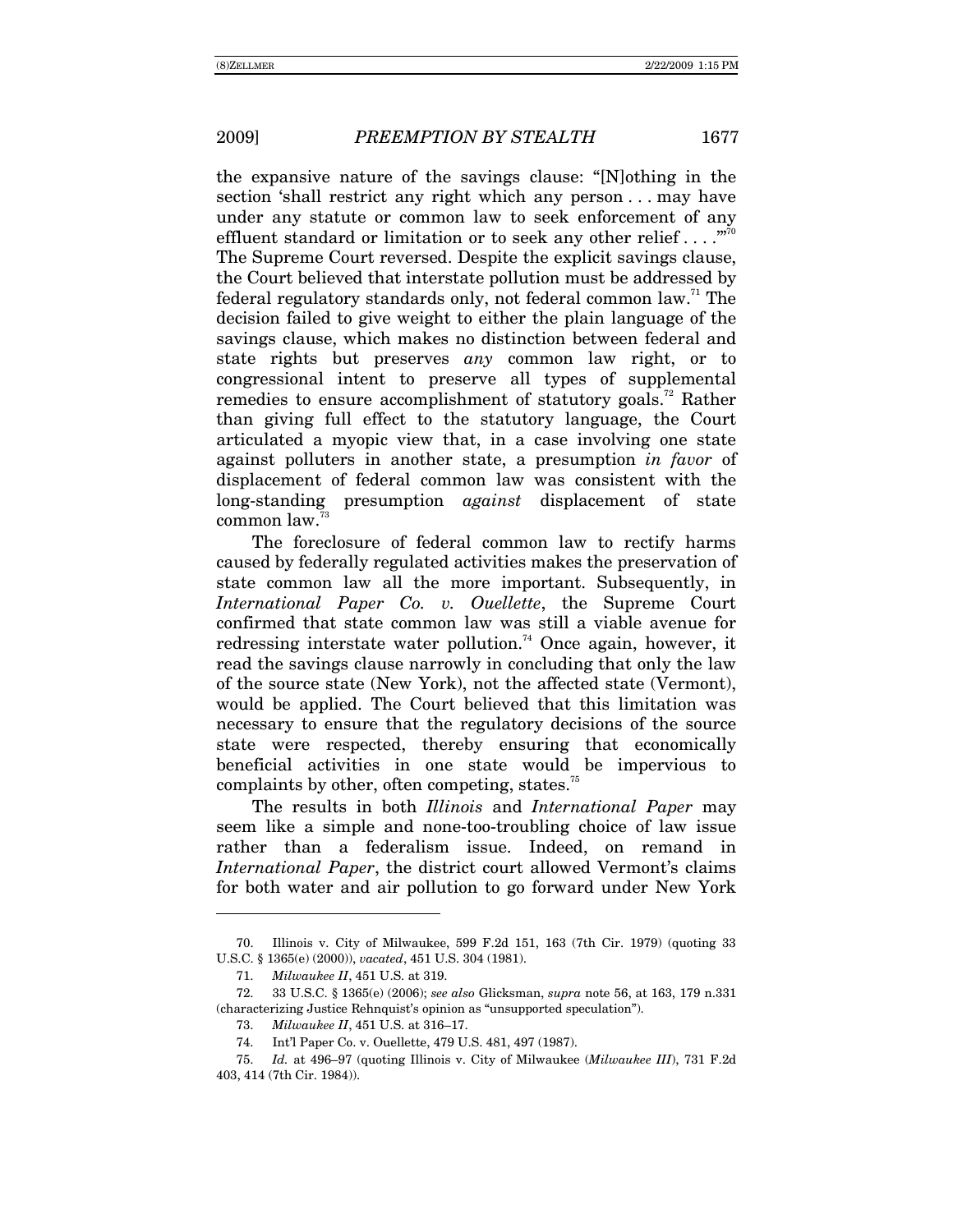common law,76 and the paper mill was required to pay a \$5 million settlement and establish a trust fund for environmental projects in the area.<sup> $77$ </sup> But the apparent proclivity *in favor of* preemption demonstrated by these two cases improperly imposes the burden of showing Congress's intent to preserve state remedies on the party arguing *against* preemption, which runs counter to the long-standing presumption against preemption as well as Congressís overarching goals of eliminating water pollution and maintaining the states' ability to impose more stringent requirements to effectuate that goal.<sup>78</sup>

Preemption has also been asserted to shield polluters from liability for oil spills in interstate waters, but state law remedies have been preserved. The most significant oil spill case arose out of the 1989 wreck of the *Exxon Valdez* near the Alaska coast.<sup>79</sup> The wreck and the resulting public outcry prompted Congress to enact the Oil Pollution Act of 1990 (OPA).<sup>80</sup> The OPA integrated a mÈlange of provisions governing tanker vessels by imposing federal design requirements and penalties for spills. $81$  Various bills related to oil spills had been considered prior to the passage of the OPA, but preemption had been a major sticking point.<sup>82</sup> In fact, preemption was discussed by the Senate Environment and Public Works Committee "more than any other single issue,"<sup>83</sup> and it was the primary point of contention between the Senate and the House of Representatives. $84$  In the end, Congress preserved the statesí ability to respond to oil spills through two savings clauses. The first is concerned with cleanup: "Nothing in

-

 82. Craig H. Allen, *Federalism in the Era of International Standards: Federal and State Government Regulation of Merchant Vessels in the United States (Part II)*, 29 J. MAR. L. & COM. 565, 607-08 (1998).

 83. S. REP. NO. 101-94, at 17 (1989); *see also* Russell V. Randle, *The Oil Pollution Act of 1990: Its Provisions, Intent, and Effects*, 21 ENVTL. L. REP. 10,119, 10,133 (1991).

 <sup>76.</sup> Ouellette v. Intíl Paper Co., 666 F. Supp. 58, 62 (D. Vt. 1987).

 <sup>77.</sup> Klass, *supra* note 19, at 565.

<sup>78.</sup> *See* Richard E. Levy & Robert L. Glicksman, *Judicial Activism and Restraint in the Supreme Court's Environmental Law Decisions*, 42 VAND. L. REV. 343, 401-02 (1989) (dissecting the Courtís rationale for undermining the presumption against preemption). The presumption is described at *supra* notes 20–25 and accompanying text.

<sup>79.</sup> *See* Exxon Shipping Co. v. Baker, 128 S. Ct. 2605, 2611 (2008).

<sup>80. 33</sup> U.S.C. §§ 2701-2761 (2006).

 <sup>81.</sup> In particular, the OPA amended the Comprehensive Emergency Response, Compensation and Liability Act (CERCLA), 42 U.S.C. ß 9607 (2000), and the Clean Water Act, 33 U.S.C. ß 1321 (2006).

 <sup>84.</sup> Randle, *supra* note 83, at 10,133; *see also* Walter B. Jones, *Oil Spill Compensation and Liability Legislation: When Good Things Donít Happen to Good Bills*, 19 ENVTL. L. REP. 10,333 (1989) (noting that various House versions would have preempted state law entirely).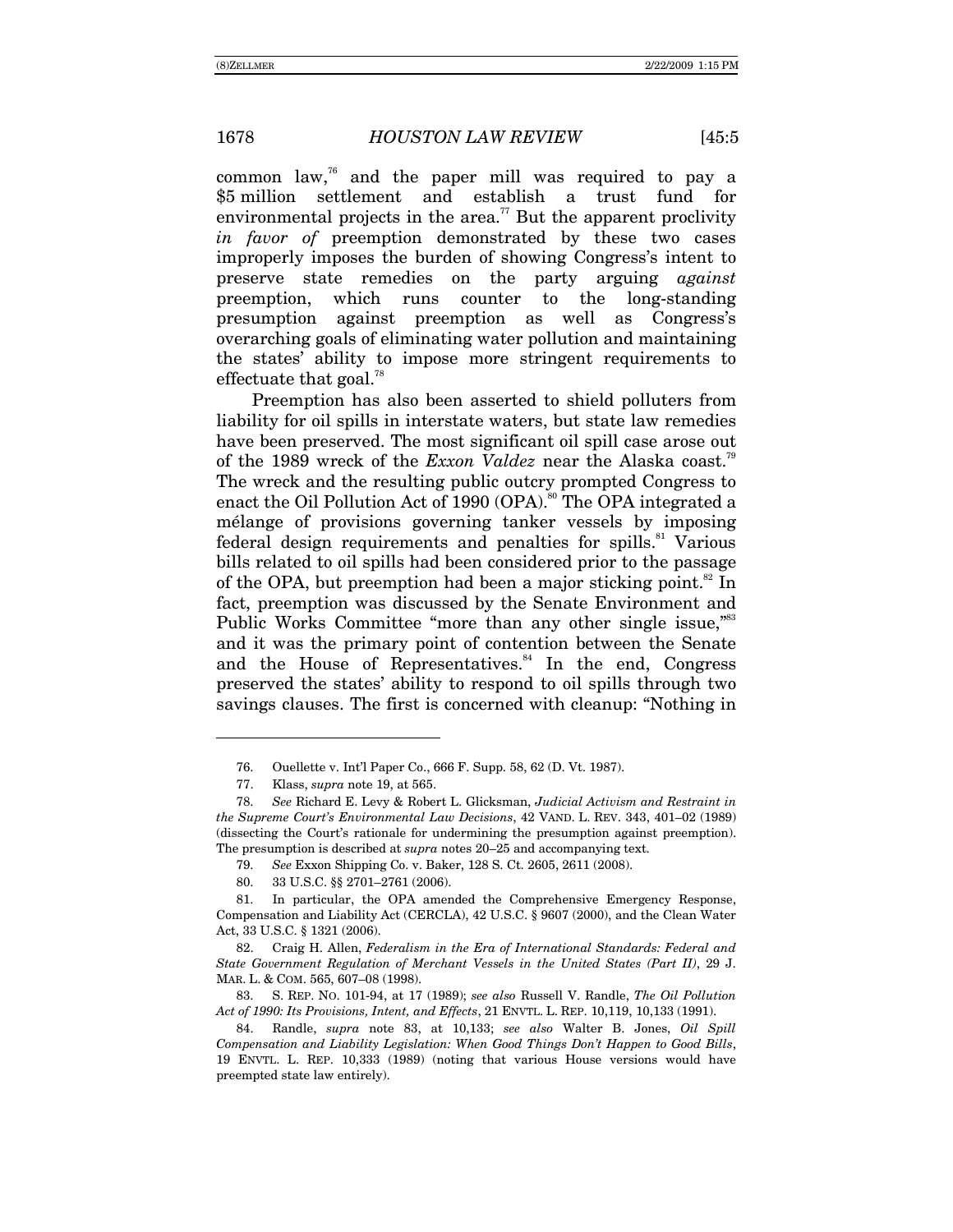this  $Act \dots shall \dots be$  construed  $\dots$  as preempting  $]$  the authority of any State . . . from imposing any additional liability or requirements with respect to the discharge of oil . . . or any removal activities in connection with such a discharge. $\frac{855}{10}$  The second relates to liability and penalties:

Nothing in this  $Act \dots shall$  in any way affect, or be construed to affect, the authority of the United States or any State . . . to impose additional liability or additional requirements; or to impose, or to determine the amount of, any fine or penalty . . . for any violation of law; relating to the discharge, or substantial threat of a discharge, of oil.<sup>86</sup>

Since 1990, the federal courts have generally found that the OPA does not preempt tort claims for damages to fisheries, oyster beds, water fowl, and other natural resources affected by oil spills. $87$ 

As for the *Exxon Valdez*, after months of trial, a jury awarded billions of dollars in compensatory and punitive damages under Alaska law to fishermen and landowners injured by the oil spill.<sup>88</sup> Because the OPA does not apply retroactively to pre-1990 spills, Exxon invoked the Clean Water Act and federal admiralty law in an attempt to preempt common law damages awards.89 In rejecting these contentions, the U.S. Court of Appeals for the Ninth Circuit gave weight to the Clean Water Act's savings clause, and reasoned that the absence of a federal private right of action could more reasonably be construed as leaving private claims intact than as implicitly destroying them.<sup>90</sup>

 $\overline{a}$ 

88. *In re* Exxon Valdez, 270 F.3d 1215, 1225 (9th Cir. 2001), *vacated sub nom.* Exxon Shipping Co. v. Baker, 128 S. Ct. 2605 (2008). For arguments that the punitive damages award against Exxon was appropriate and necessary, see Alexandra Klass & Sandra Zellmer, *Exxon Should Just Pay Its Penance*, MINNEAPOLIS STAR TRIB., Feb. 29, 2008; Posting of Alexandra Klass & Sandra Zellmer, *Fishermen are Entitled to Punitive Damages from Exxon*, to American Constitution Society Blog, http://www.acsblog.org/ guest-bloggers-fishermen-are-entitled-to-punitive-damages-from-exxon.html (Feb. 27, 2008, 11:06 AM).

90. *Id.* at 1231.

 <sup>85. 33</sup> U.S.C. ß 2718(a) (2006).

 <sup>86. 33</sup> U.S.C. ß 2718(c) (2006).

<sup>87.</sup> *See, e.g.*, Clausen v. M/V New Carissa, 171 F. Supp. 2d 1127, 1133 (D. Or. 2001) (oyster beds); Williams v. Potomac Elec. Power Co., 115 F. Supp. 2d 561, 565 (D. Md. 2000) (damage to land adjacent to river); Dostie Dev., Inc. v. Arctic Peace Shipping Co., No. 95-808-CIV-J-MMP, 1996 WL 866119, at \*3 (M.D. Fla. Aug. 14, 1996) (damage to land adjacent to river); *cf.* Natíl Shipping Co. of Saudi Arabia v. Moran Mid-Atl. Corp., 924 F. Supp. 1436, 1446-48 (E.D. Va. 1996),  $affd$ , 122 F.3d 1062 (4th Cir. 1997) (per curiam), *cert. denied*, 523 U.S. 1021 (1998) (rejecting plaintiffís argument that the OPA allowed recovery in excess of the statutory limit and concluding that the OPA preserves state law claims for those damaged by the spill but not for other responsible parties seeking contribution claims from third parties).

<sup>89.</sup> *Exxon Valdez*, 270 F.3d at 1226, 1228.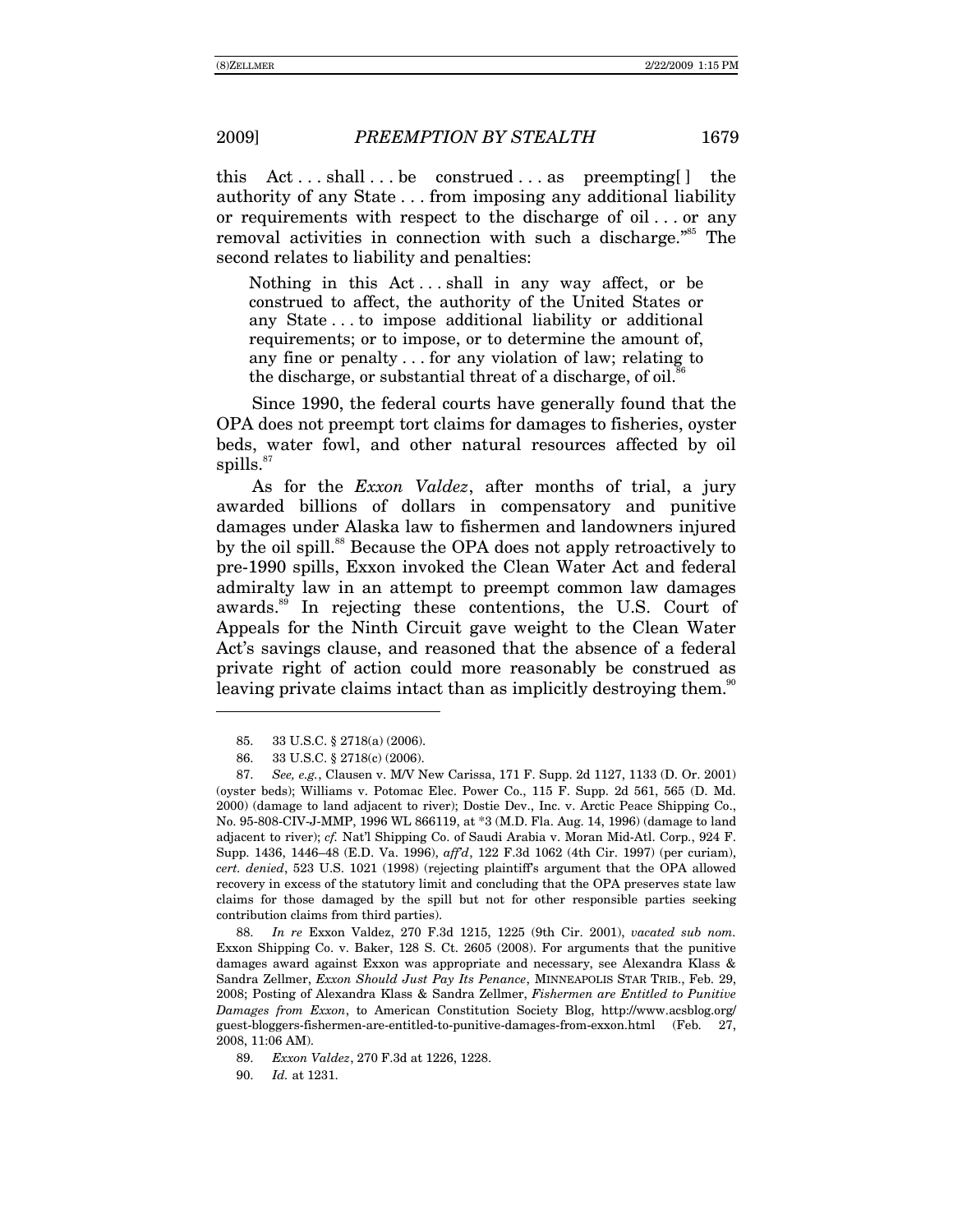$\overline{a}$ 

The Supreme Court affirmed, but reduced the amount of punitive damages under federal maritime law.<sup>91</sup>

Exxon and other members of the petrochemical industry played a major role in seeking federal preemption under another environmental cleanup statute, the Comprehensive Environmental Response, Compensation and Liability Act  $(CERCLA)$  or Superfund).<sup>92</sup> After years of opposing a federal cleanup program, the industry ultimately supported CERCLA, largely out of a desire to preempt non-uniform and increasingly rigorous state requirements.<sup>93</sup> Shortly after enactment, the Rehnquist Court concluded that CERCLA preempted state taxation intended to pay for hazardous waste cleanup, based on its perception that Congress wished to avoid "the potentially adverse effects of overtaxation on the competitiveness of the American petrochemical industry. $n^{94}$  In response to states' concerns, however, Congress overturned the Court's holding in the Superfund Amendments and Reauthorization Act of 1986.<sup>95</sup> The Senate Report explained that the amendments were intended "to remove a potential barrier to the creation of State superfund programs" and to stimulate "the number and pace of hazardous substance response actions undertaken or partially funded by States."<sup>96</sup> Taking their cue from the 1986 amendments, most federal appellate courts have found that Congress did not intend for CERCLA to occupy the field of hazardous waste cleanup or otherwise prevent states from supplementing federal cleanup requirements with either regulatory or common law  $responents.<sup>97</sup>$ 

97. *See, e.g.*, Fireman's Fund Ins. Co. v. City of Lodi, 302 F.3d 928, 941–43 (9th Cir.

<sup>91.</sup> *Exxon Shipping Co.*, 128 S. Ct. at 2633–34. The Court reduced the award from \$2.5 billion to \$500 million to reflect a one-to-one ratio between punitive and compensatory damages. According to Professor Benjamin Zipursky, "The case reflects a combination of the court's pro-business willingness to cut punitive damages quite sharply, its disinclination to spare Exxon all punitive damages in today's political environment, and its occasional capacity to resolve disagreement by striking a bargain.î Warren Richey, *High Court Slashes Exxon Valdez Oil Spill Damages*, CHRISTIAN SCI. MONITOR, June 26, 2008, at 10.

<sup>92. 42</sup> U.S.C. §§ 9601-9675 (2000).

 <sup>93.</sup> J.R. DeShazo & Jody Freeman, *Timing and Form of Federal Regulation: The Case of Climate Change*, 155 U. PA. L. REV. 1499, 1508 n.22 (2007).

<sup>94.</sup> Exxon Corp. v. Hunt, 475 U.S. 355, 371-72 (1986).

 <sup>95.</sup> Superfund Amendments and Reauthorization Act of 1986, Pub. L. No. 99-499, ß 114, 100 Stat. 1613, 1652 (1986) (codified at 42 U.S.C. ß 9614 (2000)); *see also* Manor Care, Inc. v. Yaskin, 950 F.2d 122, 125–26 (3d Cir. 1991) (citing the 1986 amendments in holding that CERCLA does not preempt the New Jersey Spill Act, which required a responsible party to pay for the stateís share of cleanup costs). The *Manor Care* opinion was written by Justice Samuel Alito, then an appellate judge on the U.S. Court of Appeals for the Third Circuit.

<sup>96.</sup> S. REP. No. 99-11, at 59-60 (1985).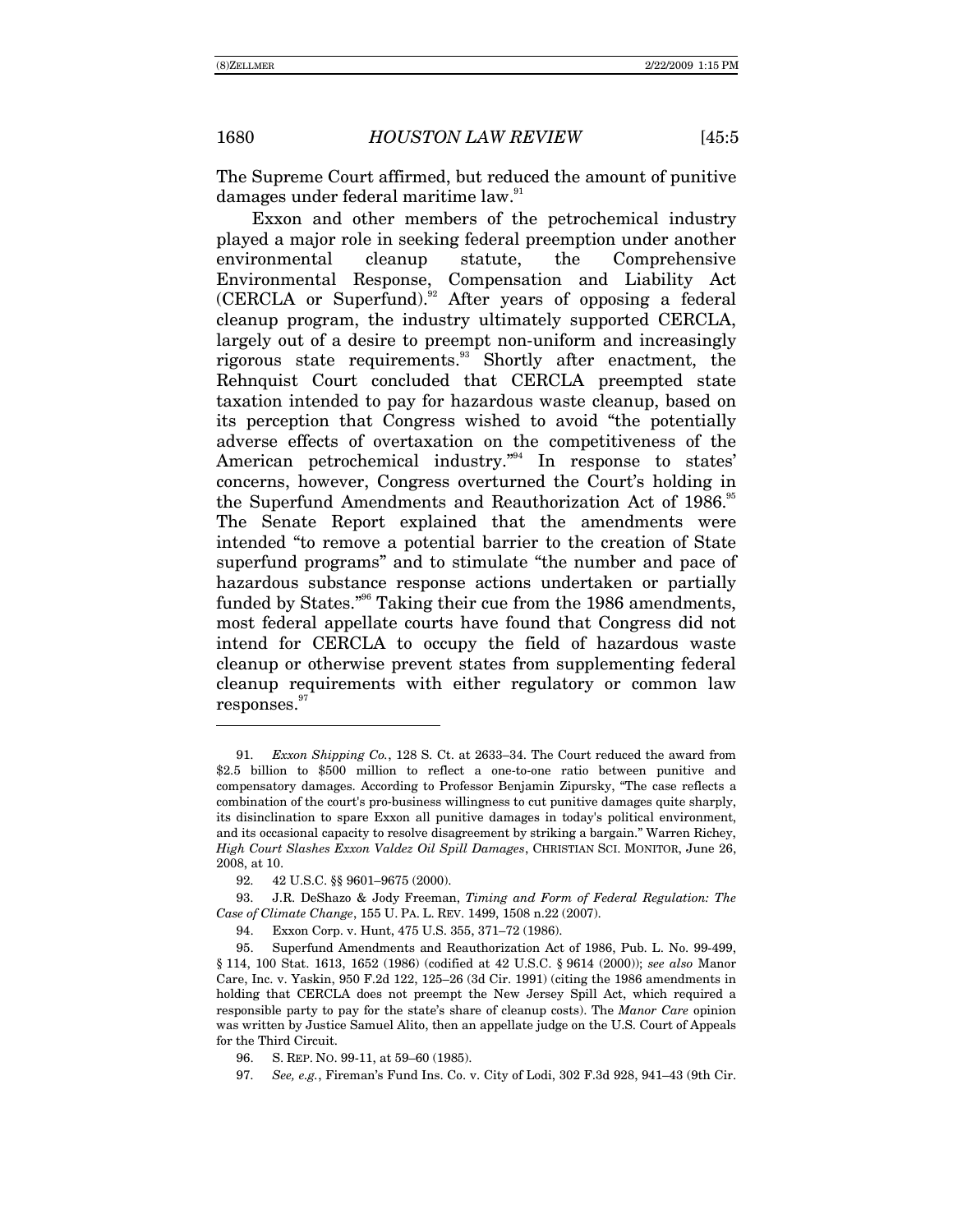-

As for common law claims, CERCLA expressly provides that "[n]othing in this chapter shall affect or modify in any way the obligations or liabilities of any person under other Federal or State law, including common law, with respect to releases of hazardous substances or other pollutants or contaminants.<sup>798</sup> The statute does, however, prevent double recovery by precluding plaintiffs from recovering damages under both CERCLA and state law.<sup>99</sup>

*2. Nuclear Plants*. In a case that gained notoriety from the movie Silkwood,<sup>100</sup> Karen Silkwood's estate sought recovery for injuries caused by her exposure to plutonium while working at Kerr-McGee's federally licensed nuclear plant.<sup>101</sup> In its 1984 opinion, the Burger Court, in a  $5-4$  opinion with Rehnquist in the majority, rejected Kerr–McGee's argument that state-authorized awards of punitive damages should be preempted because they would punish conduct related to radiation hazards, an area within the exclusive domain of the Atomic Energy Act (AEA).<sup>102</sup>

98. 42 U.S.C. ß 9652(d) (2000).

<sup>2002) (</sup>finding that CERCLAís savings clause granted supplemental powers to both states and smaller communities); PMC, Inc. v. Sherwin-Williams Co., 151 F.3d 610, 617-18 (7th Cir. 1998) (noting that CERCLA was not intended to prevent state common law claims); Bedford Affiliates v. Sills,  $156$  F.3d  $416$ ,  $426-27$  (2d Cir. 1998) (determining that while supplemental cleanup measures are allowable, state law restitution and indemnification claims conflict with and are thus preempted by CERCLA); United States v. Akzo Coatings of Am., Inc., 949 F.2d 1409, 1455 (6th Cir. 1991) (noting that Congress contemplated the existence of state environmental laws alongside federal environmental laws); *Manor Care*, 950 F.2d at 125–26 (examining amendments to CERCLA to determine that Congress had no intention of barring state supplementation of federal hazardous waste cleanup). *But see infra* note 99 (discussing New Mexico v. Gen. Elec. Co., 467 F.3d 1223 (10th Cir. 2006)).

 <sup>99. 42</sup> U.S.C. ß 9614(b) (2000). The Tenth Circuit expressed concerns about double recovery in holding that a state's public nuisance and negligence claims for damages for groundwater contamination conflicted with, and thus were preempted by, CERCLA. New Mexico v. Gen. Elec. Co., 467 F.3d 1223, 1246, 1248 (10th Cir. 2006). The court recognized, "Given the | saving clauses, as well as the spirit of cooperative federalism . . . Congress did not intend CERCLA to completely preempt state laws related to hazardous waste contamination.î *Id.* at 1244, 1246. Even though Congress did not intend "to wipe out people's rights inadvertently, with the possible consequence of making the intended beneficiaries of the legislation worse off than before it was enacted," the court held that nuisance and negligence claims conflicted with statutory provisions for natural resource damages. *Id*. at 1247. Notably, the decision does not preclude claims for residual damage or loss of use that are limited to restoration and replacement of natural resources if an ongoing CERCLA remedy does not address the contaminant or injury at issue. James G. Derouin et al., *Recent Tenth Circuit Decision on Natural Resource Damages is a Mixed Bag*, ABA ENVTL. LIT. & TOXIC TORTS COMMITTEE NEWSL., Apr. 2007, at 16, 18.

 <sup>100.</sup> *See* SILKWOOD (ABC Motion Pictures 1983).

<sup>101.</sup> Silkwood v. Kerr-McGee Corp., 464 U.S. 238, 241-43 (1984).

<sup>102.</sup> *Id.* at 249; *see also* 42 U.S.C. ß 2021(c)(4) (2000) (giving the Commission exclusive regulatory power over "the disposal of such ... nuclear material as the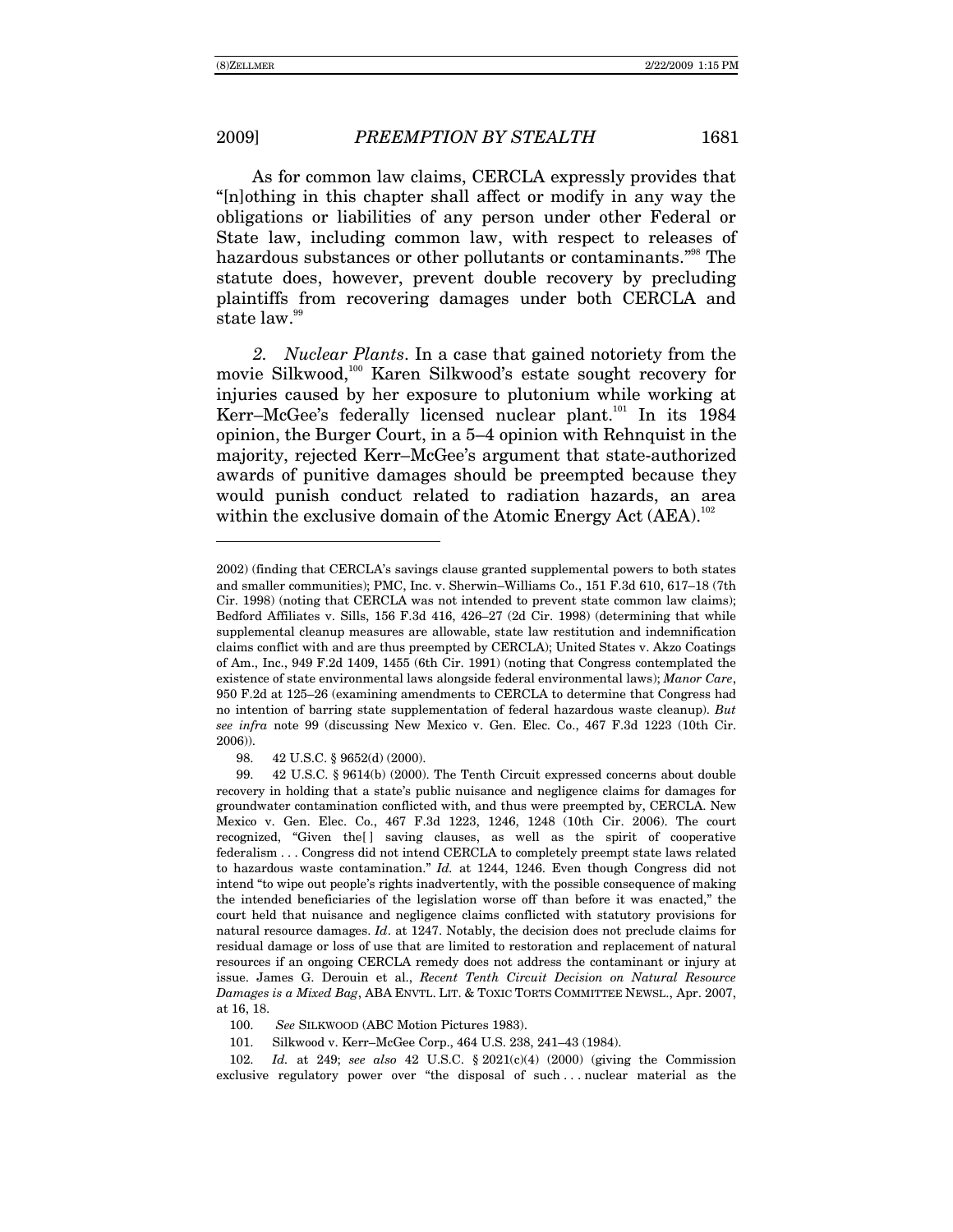Congress gave the relationship between federal and state law close attention in the debates preceding passage of the AEA, and it ultimately adopted a pervasive federal regulatory scheme to ensure the safe operation of nuclear plants.<sup>103</sup> Accordingly, the Act preempted state safety laws but explicitly preserved other state regulatory authorities in two separate savings clauses.<sup>104</sup> Although neither of these clauses applies directly to common law claims, subsequent statutory amendments in the Price–Anderson Act more clearly evidenced the intent *not* to displace state tort law by placing a cap on liability for nuclear meltdowns.<sup>105</sup>

While noting that none of these provisions offered a definitive resolution to Kerr–McGee's preemption challenge, the Supreme Court looked to them nonetheless as evidence of congressional intent to preserve state tort remedies, including Silkwood's punitive damage award.<sup>106</sup> Not only was there no "irreconcilable conflict" between the federal and state requirements, the Court concluded that preemption of common law remedies would be especially inappropriate given that no federal remedies existed for persons injured by radiation  $exposure.<sup>107</sup>$ 

In the years following the *Silkwood* opinion, the Rehnquist Court reaffirmed its holding by allowing workers' compensation claims and tort claims for retaliation and intentional infliction of emotional distress against nuclear power plants.<sup>108</sup> These opinions demonstrate that state tort remedies continue to play a viable role even in areas subject to comprehensive federal regulation, such as nuclear power.

107. *Id.* at 251, 256.

Commission determines . . . should, because of the hazards or potential hazards thereof, not be so disposed of without a license from the Commission").

 <sup>103.</sup> Pac. Gas & Elec. Co. v. State Energy Res. Conservation & Dev. Commín, 461 U.S. 190, 204-08, 211 (1983).

<sup>104.</sup> *See infra* notes 250–53 and accompanying text (discussing 42 U.S.C. §§ 2018,  $2021(k)$ ).

 <sup>105.</sup> Atomic Energy Act of 1954, Pub. L. No. 85-256, 71 Stat. 576, 576 (1957) (codified as amended in 42 U.S.C. ß 2012 (2000)).

<sup>106.</sup> *Silkwood*, 464 U.S. at 251-52, 256.

<sup>108.</sup> *See English v. Gen. Elec. Co., 496 U.S. 72, 80, 83–86 (1990) (finding that a claim* for intentional infliction of emotional distress fell outside of the preempted field of nuclear regulation); Goodyear Atomic Corp. v. Miller, 486 U.S. 174, 183-84, 186 (1988) (allowing workers compensation claims for workers at federal facilities). In *El Paso Natural Gas Co. v. Neztsosie*, 526 U.S. 473, 487–88 (1999), however, the Supreme Court remanded for a determination whether claims for personal injury and wrongful death brought by uranium miners in Navajo Tribal Court constituted "public liability action[s] arising out of or resulting from a nuclear incident" so as to be subject to the Price–Anderson Act,  $42$ U.S.C.  $\S 2210(n)(2)$  (2000), which does not preempt such claims but caps them and provides for their removal to federal court.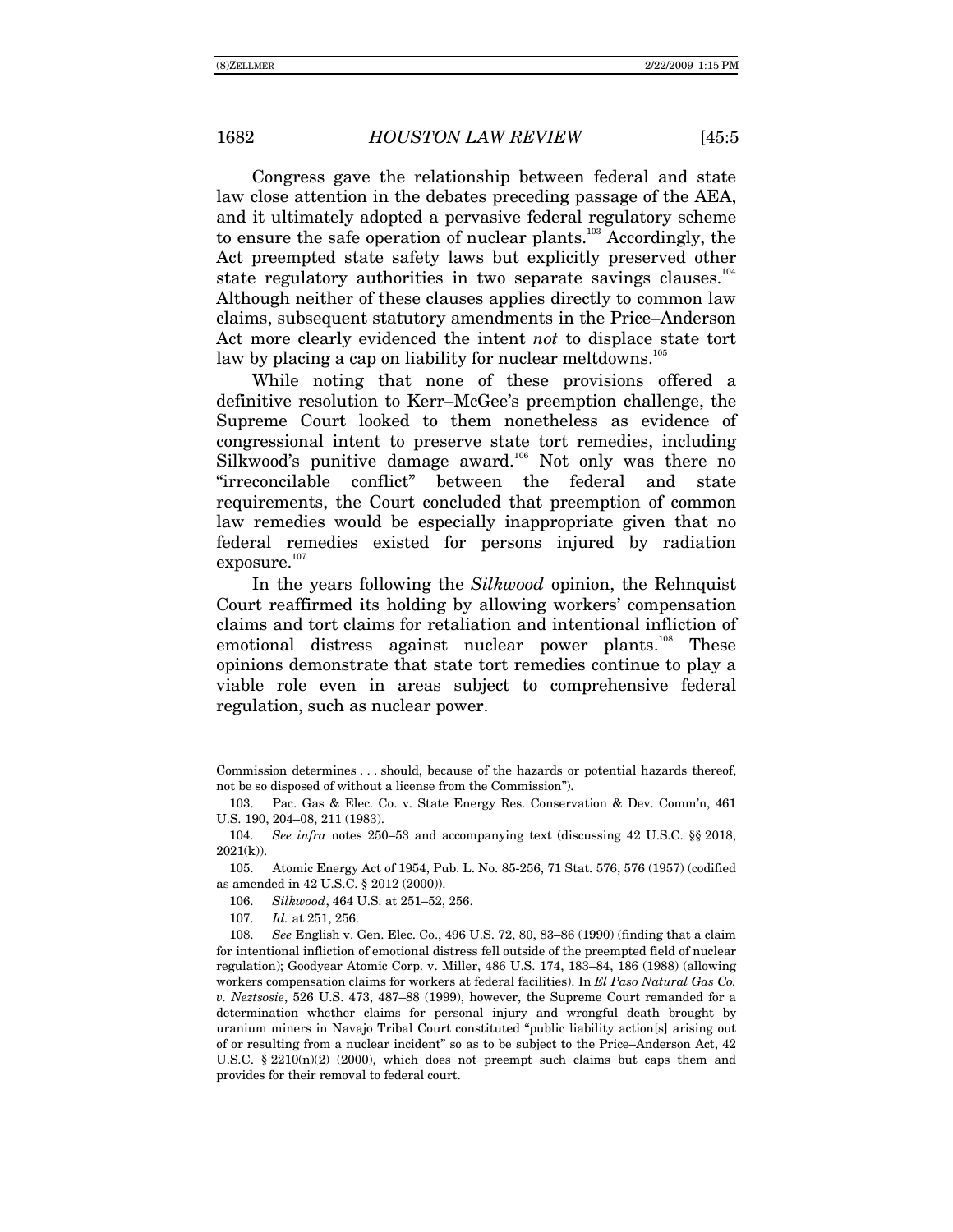#### *B. Workplaces*

One of the few areas where savings clauses are consistently given full effect involves tort claims arising from workplace hazards. Congress was motivated to pass the Occupational Safety and Health Act of 1970 in response to a veritable "epidemic of industrial injuries and deaths. $n^{109}$  While debating the bill, congressional members observed that more Americans died at work in a span of just four years than in Vietnam in a decade.<sup>110</sup> The purpose of the Act is to provide "safe and healthful working conditions. $i<sup>111</sup>$  To accomplish this goal, Congress authorized the Secretary of Labor, through the Occupational Safety and Health Administration (OSHA), to promulgate and enforce health and safety standards for workplaces.<sup>112</sup> Employers are required to comply with the standards as well as a generalized duty to provide a workplace "free from recognized hazards that are causing or are likely to cause death or serious physical harm."<sup>113</sup>

Since its creation, OSHA has been the subject of criticism from both sides of the aisle.<sup>114</sup> Employers complain that OSHA's regulations are too expensive and too intrusive, while advocates of workplace safety argue that the agencyís standards and enforcement efforts are far too weak.<sup>115</sup> To fill the enforcement gap, local prosecutors and injured workers have stepped in, filing lawsuits under state law for industrial injuries and deaths.<sup>116</sup>

Like most federal health and welfare statutes, the Act is designed to prevent injuries rather than to compensate victims for harm.117 Accordingly, Congress explicitly saved common law and statutory rights to ensure redress: "Nothing  $\dots$  shall be construed . . . to enlarge or diminish or affect in any other manner the common law or statutory rights, duties, or liabilities of employers and employees under any law with respect to injuries, diseases, or death of employees arising out of, or in the course of, employment."<sup>118</sup>

- 112. 29 U.S.C. ß 655 (2006).
- 113. 29 U.S.C. ß 654(a) (2006).
- 114. *Getting Away with Murder*, *supra* note 109, at 539.
- 115. *Id.*

- 116. *Id.* at 540.
- 117. 29 U.S.C. ß 651(b) (2006).
- 118. 29 U.S.C. ß 653(b)(4) (2006).

 <sup>109.</sup> Note, *Getting Away with Murder: Federal OSHA Preemption of State Criminal Prosecutions for Industrial Accidents*, 101 HARV. L. REV. 535, 537 (1987).

<sup>110.</sup> *Id.* at 537 n.14

<sup>111. 29</sup> U.S.C. § 651(b) (2006).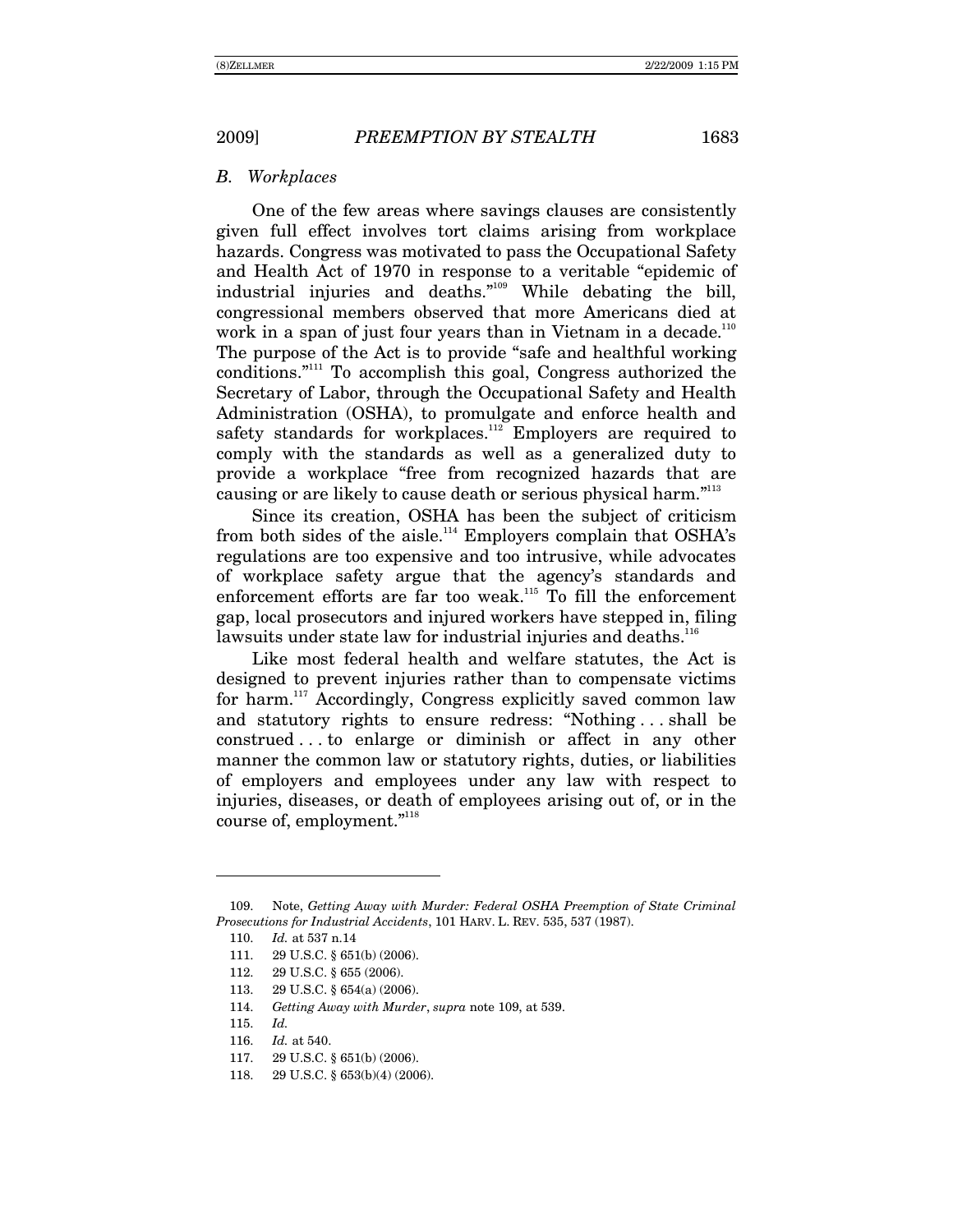In light of the savings clause and Congress's broad remedial purpose, federal courts have generally found that tort claims arising out of workplace injuries are not preempted.<sup>119</sup> One court, in allowing tort claims by workers injured by welding fumes, observed that "no other enactment contains a savings clause more broad," plainly evidencing Congress's intent to leave common law liabilities "absolutely unchanged. $i^{120}$  The Supreme Court has not had occasion to issue a ruling on the matter, but it has noted that, due to the statutory savings clause, compliance with OSHA standards is no defense to state tort or criminal liabilities. $121$ 

#### *C. Products Liability*

*1. Medical Devices, Drugs, and Practices.* State common law remedies for harms caused by drugs and medical devices have been the subject of some of the fiercest preemption battles before the Supreme Court.<sup>122</sup> Savings clauses have played a role in nearly every dispute. In one case, the *absence* of a savings clause left the Supreme Court free to deny a remedy for wrongful

 $\overline{a}$ 

<sup>119.</sup> *See, e.g.*, Lindsey v. Caterpillar, Inc., 480 F.3d 202, 207, 211 (3d Cir. 2007) (finding that OSHAís focus on the health and safety of workers does not preempt state law tort claims asserted on behalf of deceased workers); Pedraza v. Shell Oil Co., 942 F.2d 48, 50–53 (1st Cir. 1991) (noting that while OSHA does not create private rights of action, neither does it preempt private tort actions), *cert. denied*, 502 U.S. 1082 (1991); Natíl Solid Wastes Mgmt. Assín. v. Killian, 918 F.2d 671, 677, 684 (7th Cir. 1990) (holding that while state laws regulating workplace health and safety are preempted by OSHA, state laws regulating public health and safety would not necessarily be preempted); Pratico v. Portland Terminal Co., 783 F.2d 255, 266–67 (1st Cir. 1985) (allowing violations of OSHA to be considered as evidence of negligence per se); *In re* Welding Fume Prods. Liab. Litig., 364 F. Supp. 2d 669, 685 (N.D. Ohio 2005) (finding that state failure to warn claims are not preempted by OSHA); Barrientos v. UT-Battelle, LLC, 284 F. Supp. 2d 908, 915-16 (S.D. Ohio 2003) (relying on OSHAís savings clause to find no preemption of state tort claims); *see also* Sakellaridis v. Polar Air Cargo, Inc., 104 F. Supp. 2d 160, 164 (E.D.N.Y. 2000) ("The savings clause plainly states that workers' statutory remedies for personal injuries are preserved" regardless of whether the duty of care stems from "common law, a separate statutory scheme, or an administrative scheme"). But see ConocoPhillips Co. v. Henry, 520 F. Supp. 2d 1282, 1330, 1340 (N.D. Okla. 2007) (holding that OSHAís requirement that employers provide workplaces free of serious hazards implicitly preempted a state statute barring property owners from prohibiting storage of firearms in vehicles located on the premises because the presence of weapons could obstruct the employer's duty to protect employees).

<sup>120.</sup> *Welding Fume Prods. Liab. Litig.*, 364 F. Supp. 2d at 687–88.

 <sup>121.</sup> Intíl Union, United Auto., Aerospace & Agric. Implement Workers of America, UAW v. Johnson Controls, Inc., 499 U.S. 187, 214 (1991). For the Court's treatment of state regulation of the workplace, see *infra* Part IV.B.

<sup>122.</sup> *See* Robert Barnes, *Supreme Court Shields Medical-Device Makers*, WASH. POST, Feb. 21, 2008, at D1 (reporting on reactions to the Supreme Court's decision in *Medtronic*, *Inc. v. Lohr*). *See generally* Sharkey, *supra* note 23 (examining preemption in the context of products liability).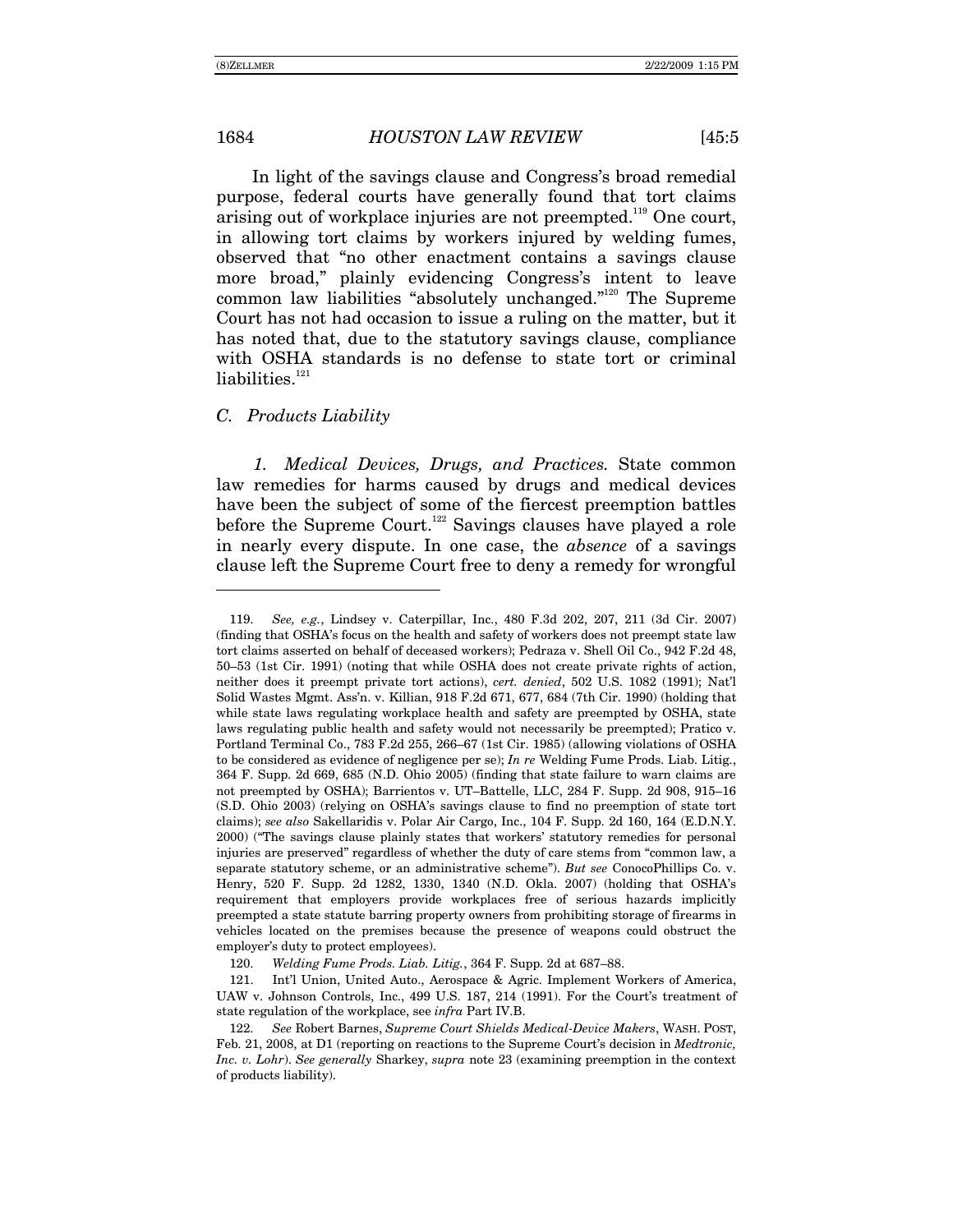-

death caused by one of the most addictive and dangerous drugs on the market: cigarettes.<sup>123</sup>

Tobacco use, according to the Court, "poses perhaps the single most significant threat to public health in the United States." $124}$  Rather than seeking the assistance of federal agencies and states to protect consumers, however, since the nation's founding, Congress has jealously guarded congressional oversight and protection of commerce in tobacco.<sup>125</sup> In *Cipollone v. Liggett Group, Inc.*, the Court took note of the near-exclusive congressional prerogative over tobacco products in its decision to shield tobacco companies from failure-to-warn claims brought by injured smokers and their families.<sup>126</sup>

Cipollone, whose mother died of lung cancer, alleged that the tobacco companies failed to provide adequate warnings about the risks of smoking, expressly warranted that their products were safe for consumer use, and conspired to conceal medical evidence about smoking risks. The companies' defense turned on the Public Health Cigarette Smoking Act, which was intended both to warn the public of the hazards of smoking and to protect the economic interests of tobacco companies by imposing uniform cigarette labeling and advertising requirements. $127$ 

The Act provided that, other than statements or labeling required by the Act, "[n]o requirement or prohibition based on smoking and health shall be imposed under State law with respect to the advertising or promotion of any cigarettes. $128$  The Court of Appeals found that tort claims related to warnings or advertisements were not expressly preempted but rather were impliedly preempted because they would conflict with federal objectives by upsetting Congress's "carefully drawn balance between the purposes of warning the public of the hazards of

<sup>123.</sup> Cipollone v. Liggett Group, Inc.,  $505$  U.S.  $504$ ,  $508-10$ ,  $522$  (1992). Although the Court determined that tobacco products are not a "drug" regulated by the FDA under federal law, see FDA v. Brown & Williamson Tobacco Corp., 529 U.S. 120, 131-33 (2000), the common meaning of the term—"A chemical substance, such as a narcotic, that affects the central nervous system, causing changes in behavior and often addiction," AMERICAN HERITAGE DICTIONARY 431 (4th College ed. 2002)—certainly reaches cigarettes.

 <sup>124.</sup> Lorillard Tobacco Co. v. Reilly, 533 U.S. 525, 570 (2001) (quoting *Brown & Williamson Tobacco*, 529 U.S. at 161).

<sup>125.</sup> *See Brown & Williamson Tobacco*, 529 U.S. at 159–60 ("Owing to its unique place in American history and society . . . Congress, for better or for worse, has created a distinct regulatory scheme for tobacco products  $\dots$ "). Congress has "repeatedly acted to preclude any agency from exercising significant policymaking authorityî over tobacco products, including the FDA. *Id.* at 160.

<sup>126.</sup> *Cipollone*, 505 U.S. at 516–20.

 <sup>127.</sup> Public Health Cigarette Smoking Act of 1969, Pub. L. No. 91-222, ß 2, 84 Stat. 87, 87 (1970) (codified as amended at 15 U.S.C. ß 1331 (2006)).

 <sup>128. 15</sup> U.S.C. ß 1334 (2006).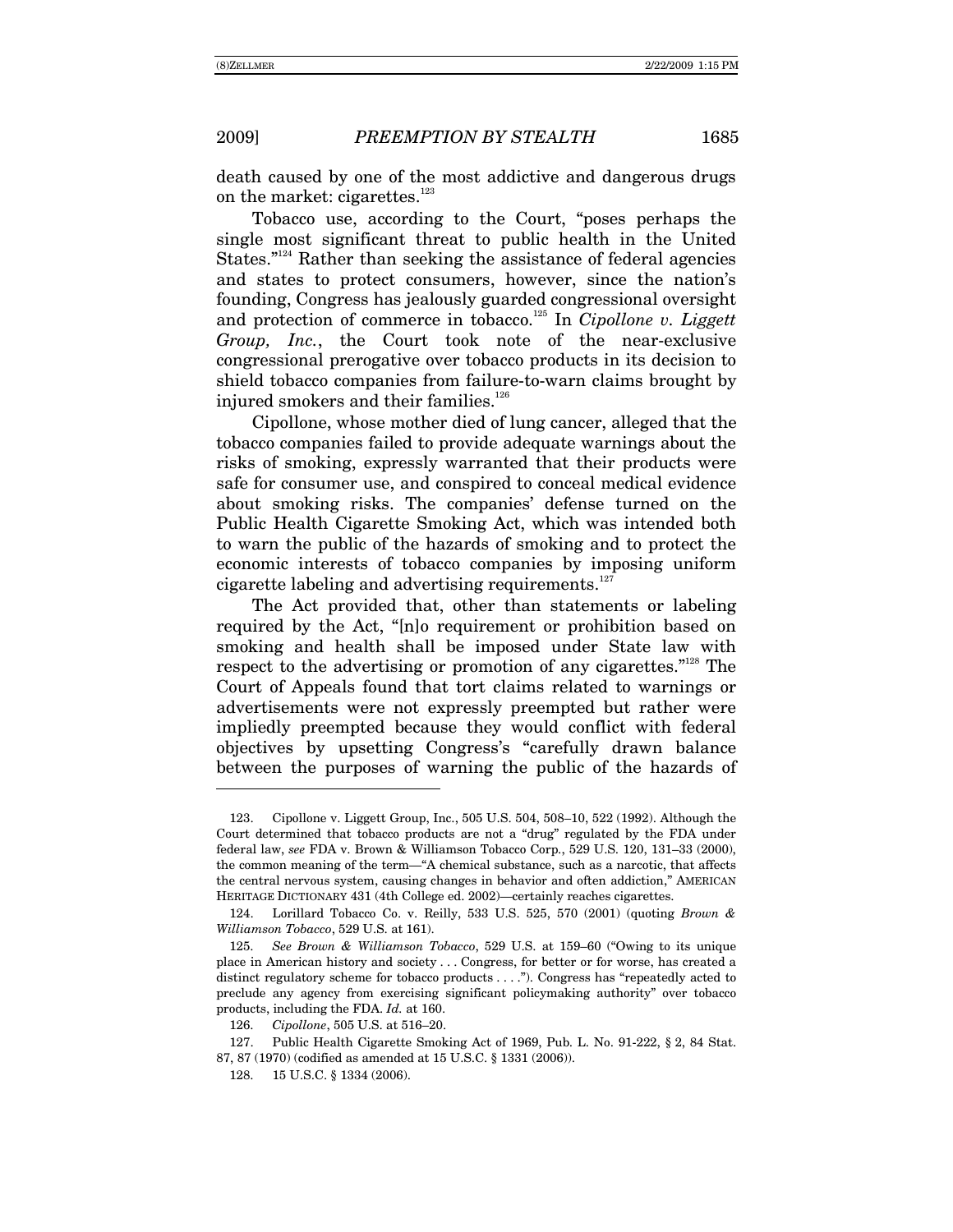cigarette smoking and protecting the interests of national economy."<sup>129</sup> The Rehnquist Court affirmed, but on express preemption grounds, construing the phrase "requirement or prohibition" as "easily" encompassing tort actions because ìregulation can be as effectively exerted through an award of damages as through some form of preventive relief. $1^{130}$ 

The Court's conclusion that the Act expressly preempted all claims related to omissions or inclusions in cigarette advertising represents a marked departure from *Silkwood*. 131 A key distinction was that, unlike the AEA and most other federal health and welfare statutes, tobacco has been a predominantly federal, rather than state, concern. Accordingly, the Cigarette Smoking Act included no savings clause. Absent a savings clause, it was easier for the *Cipollone* Court to infer that Congress was indifferent about leaving injured plaintiffs with no remedy. Although a few courts recognized this distinction, a trend quickly emerged in the lower courts to construe *Cipollone* as requiring an expansive reading of preemption clauses, regardless of the presence of a savings clause in the statute under consideration.<sup>132</sup>

Just a few years after *Cipollone*, the Rehnquist Court assumed a more nuanced approach in a preemption case involving the Medical Device Act (MDA), a statute with both a savings clause and a preemption clause.<sup>133</sup> Prior to its enactment in 1976, the regulation of new medical devices was left largely to the states.<sup>134</sup> However, as complex devices proliferated and some, like the Dalkon Shield, failed and caused widespread harm, Congress deemed it appropriate to require uniform premarket approval processes.<sup>135</sup>

*Medtronic, Inc. v. Lohr* involved negligence and strict liability claims against the manufacturer of a pacemaker that

 $\overline{a}$ 

 <sup>129.</sup> Cipollone v. Liggett Group, Inc., 789 F.2d 181, 187 (3d Cir. 1986); *cf. Brown & Williamson Tobacco*, 529 U.S. at 159–61 (holding that the Food and Drug Administration lacks authority to regulate tobacco products and that Congressís express policy of protecting commerce in tobacco to the maximum extent reveals its intent that tobacco products remain on the market).

<sup>130.</sup> *Cipollone*, 505 U.S. at 521.

<sup>131.</sup> *See* Richard C. Ausness, *Preemption of State Tort Law by Federal Safety Statutes: Supreme Court Preemption Jurisprudence Since* Cipollone, 92 KY. L.J. 913, 939 (2004) (examining the Court's shift from *Silkwood* to *Cipollone*); *supra* notes 101–07 and accompanying text (discussing *Silkwood*).

 <sup>132.</sup> Betsy J. Grey, *Make Congress Speak Clearly: Federal Preemption of State Tort Remedies*, 77 B.U. L. REV. 559, 582 (1997); *infra* note 232 and accompanying text.

 <sup>133. 21</sup> U.S.C. ßß 360h(d), 360k(a) (2006).

 <sup>134.</sup> Riegel v. Medtronic, Inc., 128 S. Ct. 999, 1002 (2008).

<sup>135.</sup> *Id.* at 1003–04.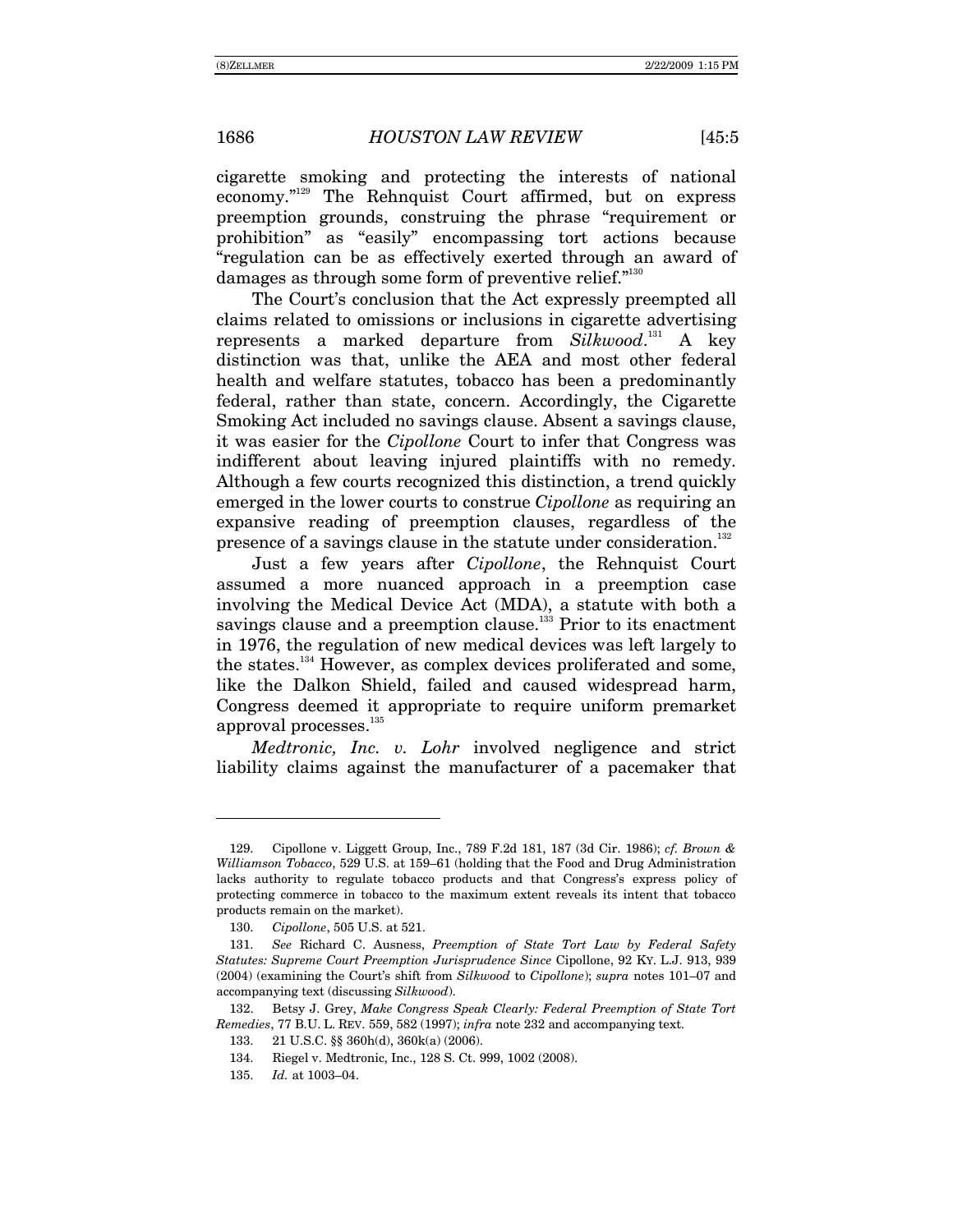failed.136 Like the Cigarette Smoking Act, the Medical Device Act specifies that "no State . . . may establish . . . *any requirement* which is different from, or in addition to, any requirement . . . which relates to the safety or effectiveness of the device." $137$  The Court reasoned that the word "requirement," as used in the Medical Device Act, entailed the imposition of a specific, positive duty on the manufacturer and therefore did not preempt common law claims.138 It acknowledged that *Cipollone* held that the Cigarette Smoking Act's preemption of state ìrequirementsî included tort claims, but found that Act distinguishable because it preempted only a limited set of claims—those related to advertising or promotion.<sup>139</sup> In contrast, according to the Court, a sweeping interpretation of the phrase "any requirement" as used in the Medical Device Act "would require far greater interference with state legal remedies, producing a serious intrusion into state sovereignty while simultaneously wiping out the possibility of remedy for  $\dots$  injuries." $^{140}$ 

The Medical Device Act is distinct from the Cigarette Smoking Act in another important way. It includes a savings clause for liabilities related to devices recalled for posing unreasonable risks of harm.<sup>141</sup> Although this clause was not strictly applicable to the pacemaker at issue in *Lohr*, the Court of Appeals viewed it as evidence of congressional intent to preserve common law remedies. $142$  The Supreme Court agreed that, "To the extent that Congress was concerned about protecting the industry . . . any such concern was far outweighed by concerns about the primary issue motivating . . . enactment: the safety of those who use medical devices. $143$  Yet it completely ignored the savings clause, which would have lent support to this conclusion.

Because the *Lohr* pacemaker had not been subject to a specific Food and Drug Administration (FDA) regulation—it evaded the approval process by being "substantially equivalent"

<sup>136.</sup> Medtronic, Inc. v. Lohr, 518 U.S. 470, 480–81 (1996). Plaintiffs brought both a negligence count, alleging a breach of "duty to use reasonable care in the design, manufacture, assembly, and sale" of the device and a failure to warn the plaintiff or her physicians of the pacemakerís tendency to fail, and a strict liability count, alleging that the pacemaker was "in a defective condition and unreasonably dangerous to foreseeable users at the time of its sale." *Id.* at 481 (citations omitted).

 <sup>137. 21</sup> U.S.C. ß 360k(a) (2006) (emphasis added).

<sup>138.</sup> *Lohr*, 518 U.S. at 487-89.

<sup>139.</sup> *Id.* at 488.

<sup>140.</sup> *Id.* at 488–89.

 <sup>141. 21</sup> U.S.C. ß 360h(d) (2006).

 <sup>142.</sup> Lohr v. Medtronic, Inc., 56 F.3d 1335, 1342 (11th Cir. 1995).

<sup>143.</sup> *Lohr*, 518 U.S. at 490-91.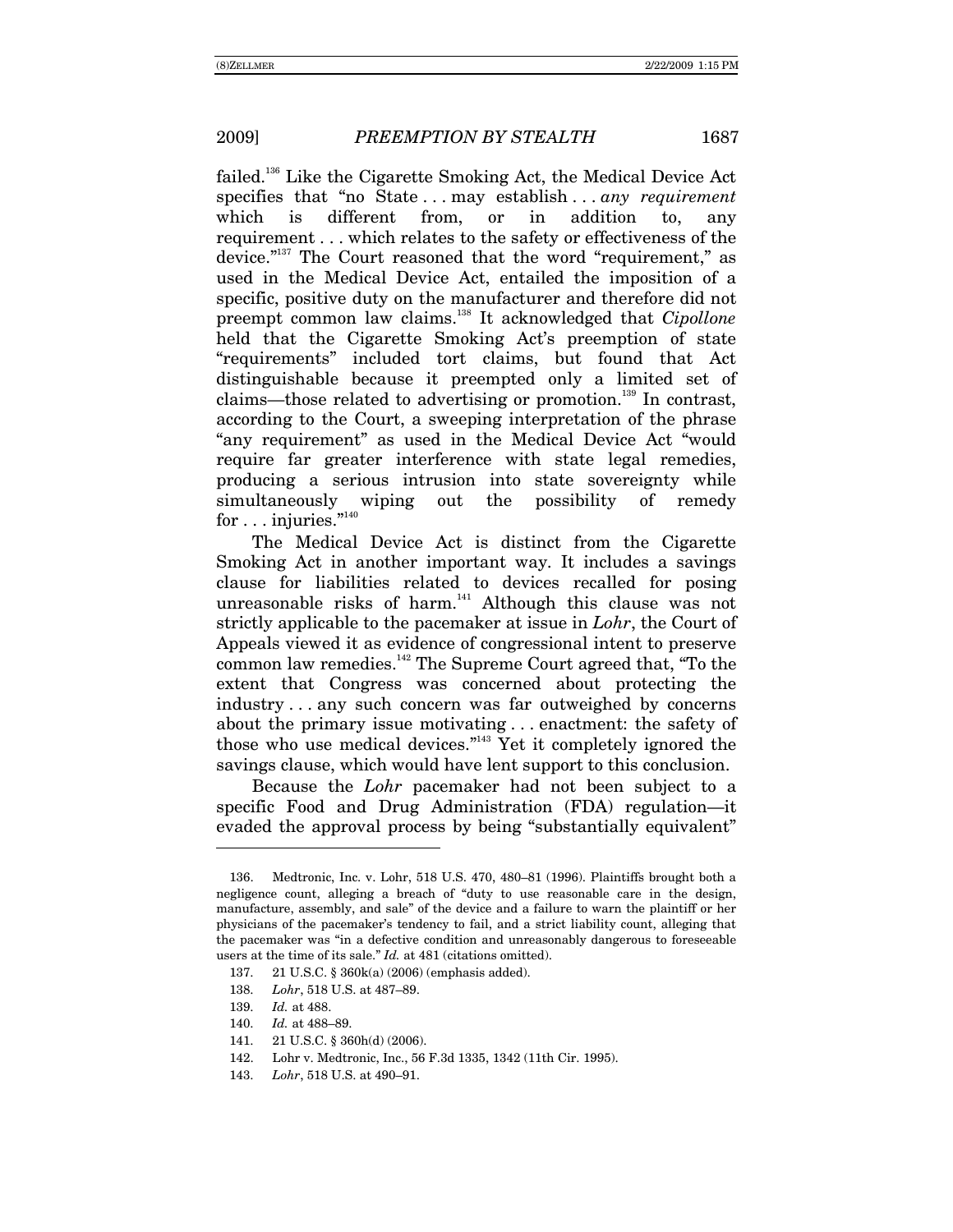to a previously permitted device<sup>144</sup> some lower courts distinguished the Supreme Court's opinion and found preemption in cases involving devices that had received direct approval.<sup>145</sup> The Court itself noted that the outcome in *Lohr* would have been less certain if the FDA had given specific approval of the pacemaker's design.<sup>146</sup> Conversely, other courts have concluded that premarket approval did not impose federal "requirements" because the *manufacturer*, not the FDA, selected the design, manufacturing, and labeling specifications. "So long as the statutory standards are met, the FDA must approve the device. $i^{147}$  In other words, the FDA is not authorized "to determine whether the device's design or performance is optimal," or whether it is safer than devices already on the market.<sup>148</sup> FDA requirements therefore "create a floor, not a ceiling, for state regulation.<sup> $n_{49}$ </sup> Moreover, a liability finding would not *require* the manufacturer to redesign its product but only to pay a judgment in favor of the injured party. While the manufacturer might choose to take measures to avoid recurring problems, it might instead do nothing, particularly if it believes ìthat the adverse ruling is simply an aberration or that the likelihood of recurrence is too remote to justify any change in the  $[device].$ <sup> $"150$ </sup>

 $\overline{a}$ 

<sup>144.</sup> *Id.* at 493.

<sup>145.</sup> *See, e.g.*, Horn v. Thoratec Corp., 376 F.3d 163, 167, 176, 179–80 (3d Cir. 2004) (holding that the FDAís issuance of HeartMateís premarket approval imposed "requirements" on the manufacturer, and that tort claims "would impose substantive requirements on [the manufacturer] that would conflict with, or add to, the requirements imposed by the FDA involved in the design, manufacturing, fabrication and labeling" of the device); Brooks v. Howmedica, Inc., 273 F.3d 785, 795 (8th Cir. 2001) (distinguishing between the premarket approval in *Lohr* and the close FDA scrutiny applied to the device in question); Martin v. Medtronic, Inc., 254 F.3d 573, 584 (5th Cir. 2001) (interpreting *Lohr*).

<sup>146.</sup> *See Lohr*, 518 U.S. at 498 (citing an FDA regulation that provided that state requirements are preempted "only' when the FDA has established 'specific counterpart regulations or  $\dots$  other specific requirements applicable to a particular device. 21 C.F.R.  $§ 808.1(d) (1995)$ ").

 <sup>147.</sup> David C. Vladeck, *Preemption and Regulatory Failure Risks*, *in* PREEMPTION CHOICE: THE THEORY, LAW, AND REALITY OF FEDERALISMíS CORE QUESTION, *supra* note 37, at 54, 62; *see also In re* Guidant Corp. Implantable Defibrillators Prods. Liab. Litig., No. 06-25, 2007 U.S. Dist. LEXIS 42765, at \*19 n.6 (D. Minn. June 12, 2007) (noting that FDA approval of medical devices cannot necessarily be used as a complete liability shield); *In re* Medtronic, Inc., Implantable Defibrillators Litig., 465 F. Supp. 2d 886, 894–96 (D. Minn. 2006) (noting that state law tort claims may provide parallel restrictions on medical devices, rather than additional restrictions). For details on the premarket approval process, see 21 U.S.C. ß 360e(d) (2006).

<sup>148.</sup> Vladeck, *supra* note 147, at 61–62.

 <sup>149.</sup> Levine v. Wyeth, 944 A.2d 179, 184 (Vt. 2006), *cert. granted*, 128 S. Ct. 1118 (2008).

<sup>150.</sup> Vladeck, *supra* note 147, at 62; *see also Levine*, 944 A.2d at 188–89 (holding that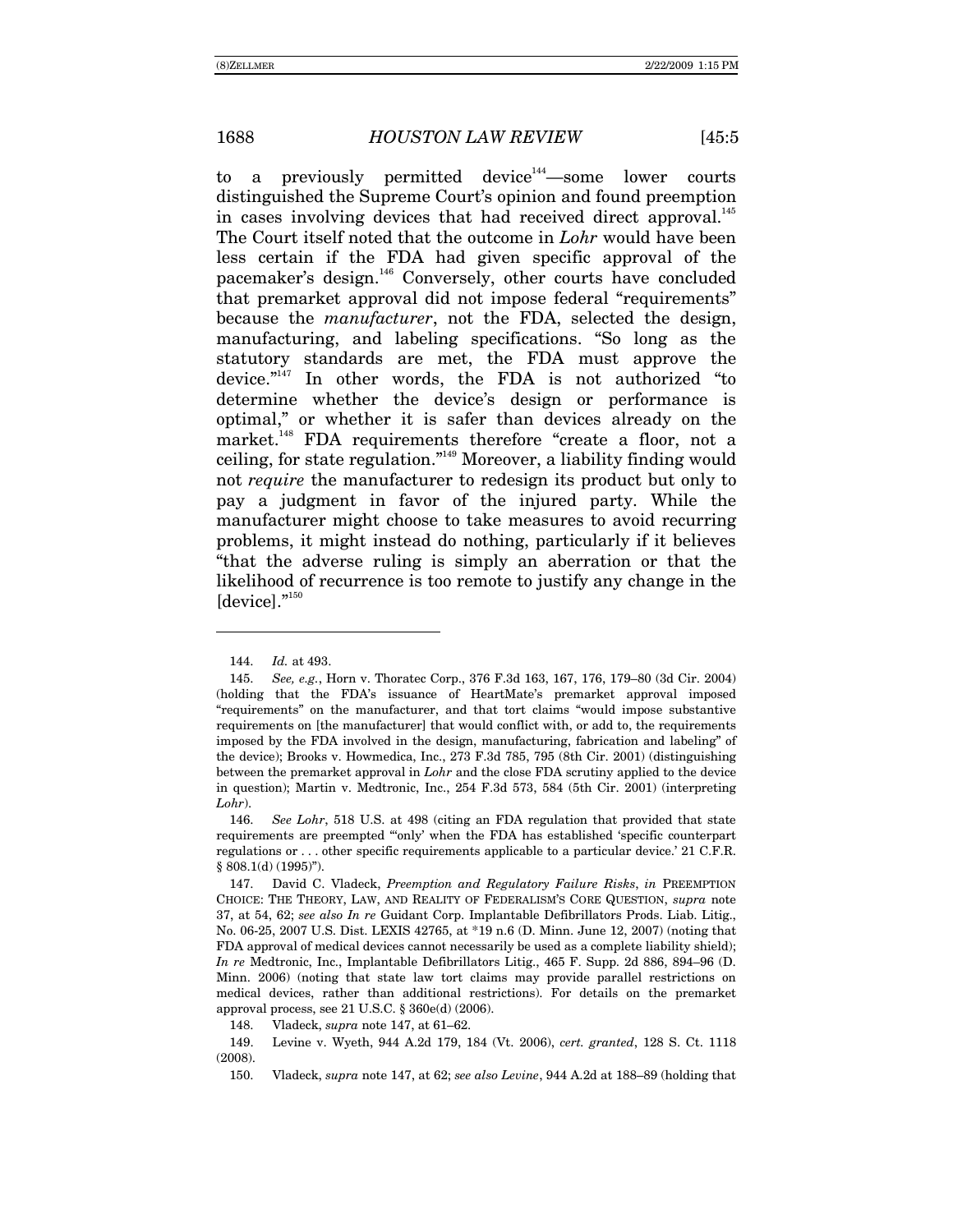The MDA is a licensing statute designed to promote the manufacture and marketing of medical devices by balancing the desire for effective, widely available devices with the need for patients' safety;<sup>151</sup> thus, the latter line of cases seems more in line with congressional intent to preserve both common law remedies for victims of unsafe devices and the states' abilities to provide recourse in specific cases where the devices are not effective or safe.<sup>152</sup> In 2008, however, the Roberts Court reviewed another medical device case, *Riegel*, and concluded in an 8–1 decision that tort claims relating to the failure of a catheter specifically approved by the FDA are indeed preempted as imposing additional "requirements" on manufacturers.<sup>153</sup> Writing for the Court, Justice Scalia found that allowing state juries to impose liability on the manufacturer of an approved device "disrupts the federal scheme," which grants the FDA authority to evaluate the risks and benefits of a new device through its premarket approval processes.154 The device in question, a balloon catheter that burst during its use in an angioplasty, had received premarket approval from the FDA.<sup>155</sup> This distinguished the catheter from the pacemaker at issue in *Lohr*, which had been grandfathered as an equivalent device that preexisted the statutory requirements and was therefore subject to "generic concerns about device regulation generally.<sup>"156</sup> For the *Lohr* pacemaker, the FDA had determined only that the device was equivalent to an approved device, not that it was necessarily safe.<sup>157</sup> The Court drew a sharp distinction between equivalency review and premarket approval, noting that the FDA is authorized to provide premarket approval only when the device offers a reasonable assurance of safety, and once approval is

 $\overline{a}$ 

prescription drug labeling judgments imposed on manufacturers by the FDA do not preempt state law product liability claims, as the labelís compliance with FDA requirements did not establish the adequacy of the warning or prevent the manufacturer from strengthening the warning to prevent harm to consumers).

<sup>151.</sup> *See* 21 U.S.C. ß 360h (2006) (limiting FDA recall authority to devices that present "an unreasonable risk of substantial harm to the public health").

<sup>152.</sup> *See* Vladeck, *supra* note 56, at 127 ("[T]he MDA is not designed to optimize public health. It is a licensing statute that trades off public health imperatives for the benefit of medical device manufacturers.î); *id.* at 130 (arguing that the MDA, FIFRA, the Motor Vehicle Safety Act, and the Boat Safety Act all "embody trade-offs between public health concerns and the need to ensure a competitive marketplace that rewards innovation and quality. None of [the] statutes . . . imposes a discipline on the marketplace sufficient to ensure a reasonable margin of safety  $\dots$ .").

 <sup>153.</sup> Riegel v. Medtronic, Inc., 128 S. Ct. 999, 1005, 1008 (2008).

<sup>154.</sup> *Id.* at 1008.

<sup>155.</sup> *Id.* at 1004–05 (discussing 21 U.S.C. § 360e(d) (2006)).

<sup>156.</sup> *Id.* at 1006–07 (quoting Medtronic, Inc. v. Lohr, 518 U.S. 470, 501 (1996)).

<sup>157.</sup> *Id.* at 1007.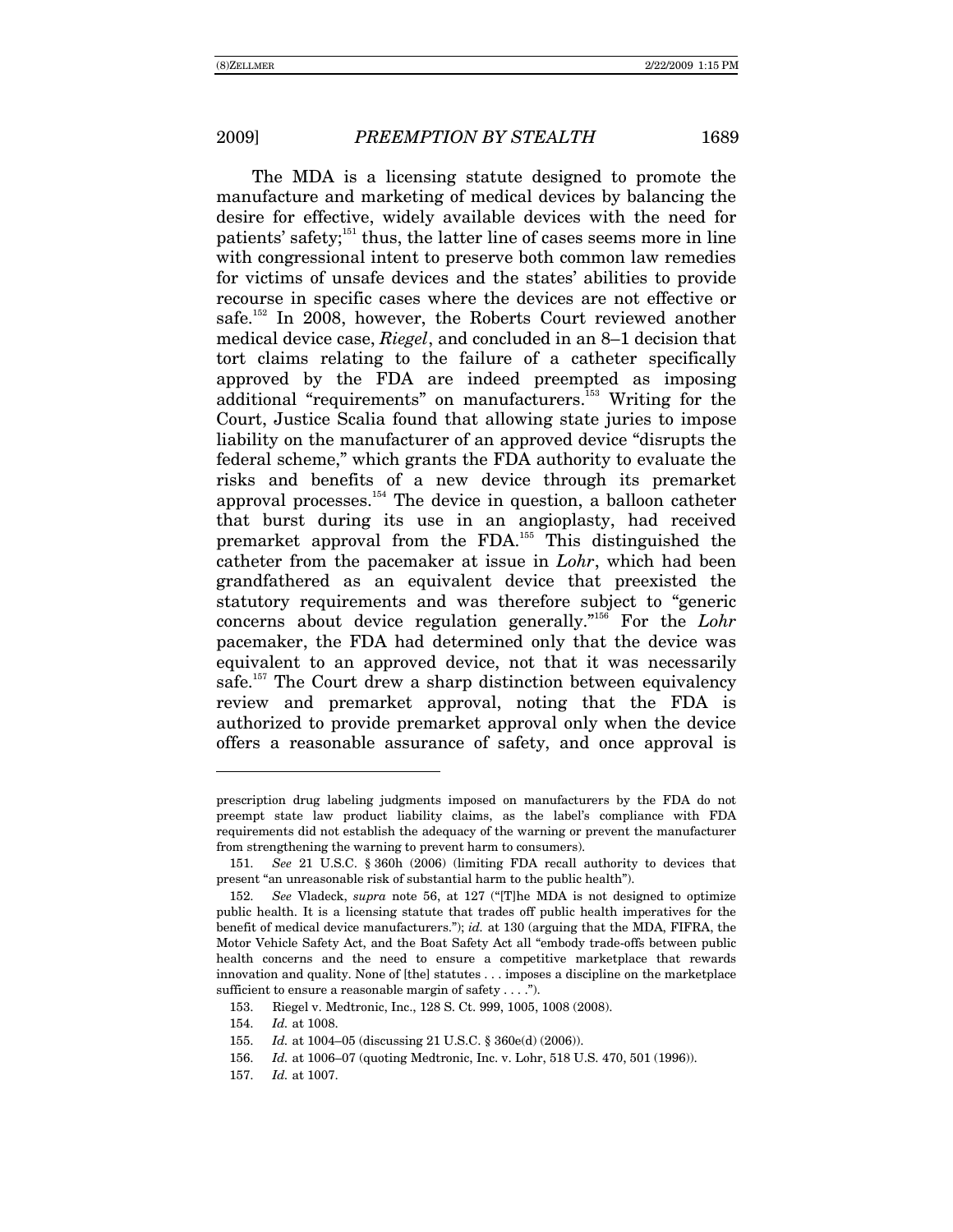given, the device must be manufactured with virtually "no deviations from the specifications in its approval application, for the reason that the FDA has determined that the approved form provides a reasonable assurance of safety and effectiveness."<sup>158</sup> This distinction, along with the statutory requirements for postapproval disclosure by industry coupled with the FDA's duty to withdraw approval for devices that turn out to be unsafe or ineffective,<sup>159</sup> convinced the Court that premarket regulatory approvals constituted "requirements" that therefore preempted any "duties" imposed by state common law.<sup>160</sup>

This holding, standing alone, has relatively limited impact on potential tort claims aimed at harmful devices because the "rigorous regime" of premarket approval is required only for a limited number of new Class III devices.<sup>161</sup> Only thirty-two Class III devices required premarket approval in 2005, while 3,148 Class III devices were approved as substantial equivalents, like the *Lohr* pacemaker.<sup>162</sup> By comparison, Class I and Class II devices, such as bandages, surgical gloves, and wheelchairs, are subject to far less rigorous controls.<sup>163</sup>

Arguably, if the Court had stopped there, the case would be rather unremarkable. The remainder of the opinion, however, poses far-reaching concerns for all tort claims related to federally regulated products. First, in a departure from *Lohr*, the Court construed the term "requirements," as used in the MDA and many other statutory preemption provisions, to include common law liabilities.<sup>164</sup> It relied heavily on *Cipollone* in reaching this conclusion:

Absent other indication, reference to a State's ìrequirementsî includes its common-law duties. As the

<sup>158.</sup> *Id.* (citing 21 U.S.C. ß 360e(d) (2006)).

<sup>159.</sup> *Id.* at 1005 (citing 21 U.S.C. ßß 360(i) (2006)) (requiring manufacturers to report any changes or problems with the product to the FDA); *see also* 21 U.S.C. § 360e(e)(1) (2006) (noting the FDAís duty to withdraw approval for devices that are later proven to be unsafe or ineffective); 21 U.S.C. ß 360h(e) (2006) (granting the FDA the authority to recall devices on the market that are shown to be unsafe or ineffective).

<sup>160.</sup> *Riegel*, 128 S. Ct. at 1007–08 (addressing 21 U.S.C. § 360k(a) (2006)).

<sup>161.</sup> *Id.* at 1003–04. Premarket approval is required only for devices that have no "substantial equivalent" already on the market, *id.* at 1004, and that are "for a use in supporting or sustaining human life or for a use which is of substantial importance in preventing impairment of human health, or present[ ] a potential unreasonable risk of illness or injury," where a less stringent classification cannot provide reasonable assurances of safety and effectiveness. 21 U.S.C. ß 360c(a)(1)(C)(ii) (2006).

<sup>162.</sup> *Riegel*, 128 S. Ct. at 1004.

<sup>163.</sup> *Id.* at 1003.

<sup>164.</sup> *Id.* at 1008; *see also supra* notes 136–40 and accompanying text (discussing *Lohr's* construction of the term "requirements").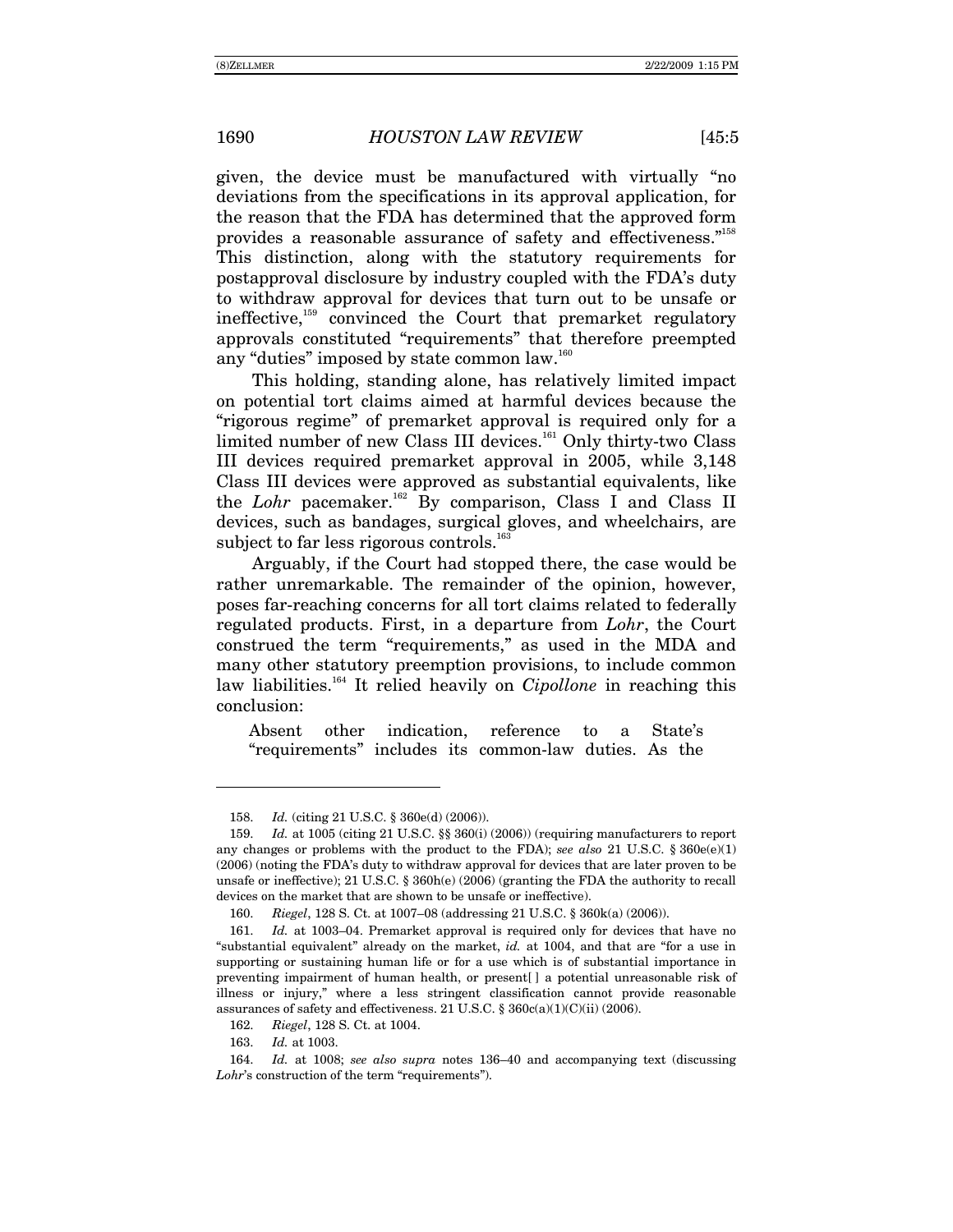plurality opinion said in *Cipollone*, common-law liability is "premised on the existence of a legal duty," and a tort judgment therefore establishes that the defendant has violated a state-law obligation.... [A] liability award "can be, indeed is designed to be, a potent method of governing conduct and controlling policy. $n^{165}$ 

Although the Court left open the possibility for some "other indicationî to negate its sweeping interpretation of the term ìrequirements,î it firmly rejected arguments that Congress had provided any such indication in the MDA.166 Instead, it recited numerous concerns with jury verdicts that make it seem unlikely that common law tort claims could survive *any* statutory preemption clause that uses the term "requirements":

State tort law that requires a manufacturer's catheters to be safer, but hence less effective, than the model the FDA has approved disrupts the federal scheme no less than state regulatory law to the same effect. Indeed, one would think that tort law, applied by juries under a negligence or strict liability standard, is *less* deserving of preservation. A state statute, or a regulation adopted by a state agency, could at least be expected to apply cost-benefit analysis similar to that applied by the experts at the FDA: How many more lives will be saved by a device which, along with its greater effectiveness, brings a greater risk of harm? A jury, on the other hand, sees only the cost of a more dangerous design, and is not concerned with its benefits; the patients who reaped those benefits are not represented in court.

 . . . [T]he solicitude for those injured by FDA-approved devices . . . was overcome in Congress's estimation by solicitude for those who would suffer without new medical devices if juries were allowed to apply the tort law of 50 States to all innovations. $167$ 

The irony of the Court's conclusions regarding the disruptive nature of jury verdicts was not missed by Justice Ginsburg, who stated in dissent, "The Court's construction . . . has the 'perverse effect' of granting broad immunity 'to an entire industry that, in the judgment of Congress, needed *more* stringent regulation<sup> $\ldots$ </sup> *not exemption* from liability in tort litigation.<sup> $n^{168}$ </sup>

<sup>165.</sup> *Riegel*, 128 S. Ct. at 1008 (citing Cipollone v. Liggett Group, 505 U.S. 504, 521– 22 (1992)). The Court also cited *Bates v. Dow Agrosciences LLC*, 544 U.S. 431 (2005), described at *infra* notes 233–38 and accompanying text, in support of its reading of the term "requirements."

<sup>166.</sup> *Riegel*, 128 S. Ct. at 1008.

<sup>167.</sup> *Id.* at 1008-09 (emphasis added).

<sup>168.</sup> *Id.* at 1016 (Ginsburg, J., dissenting) (quoting Medtronic, Inc. v. Lohr, 518 U.S.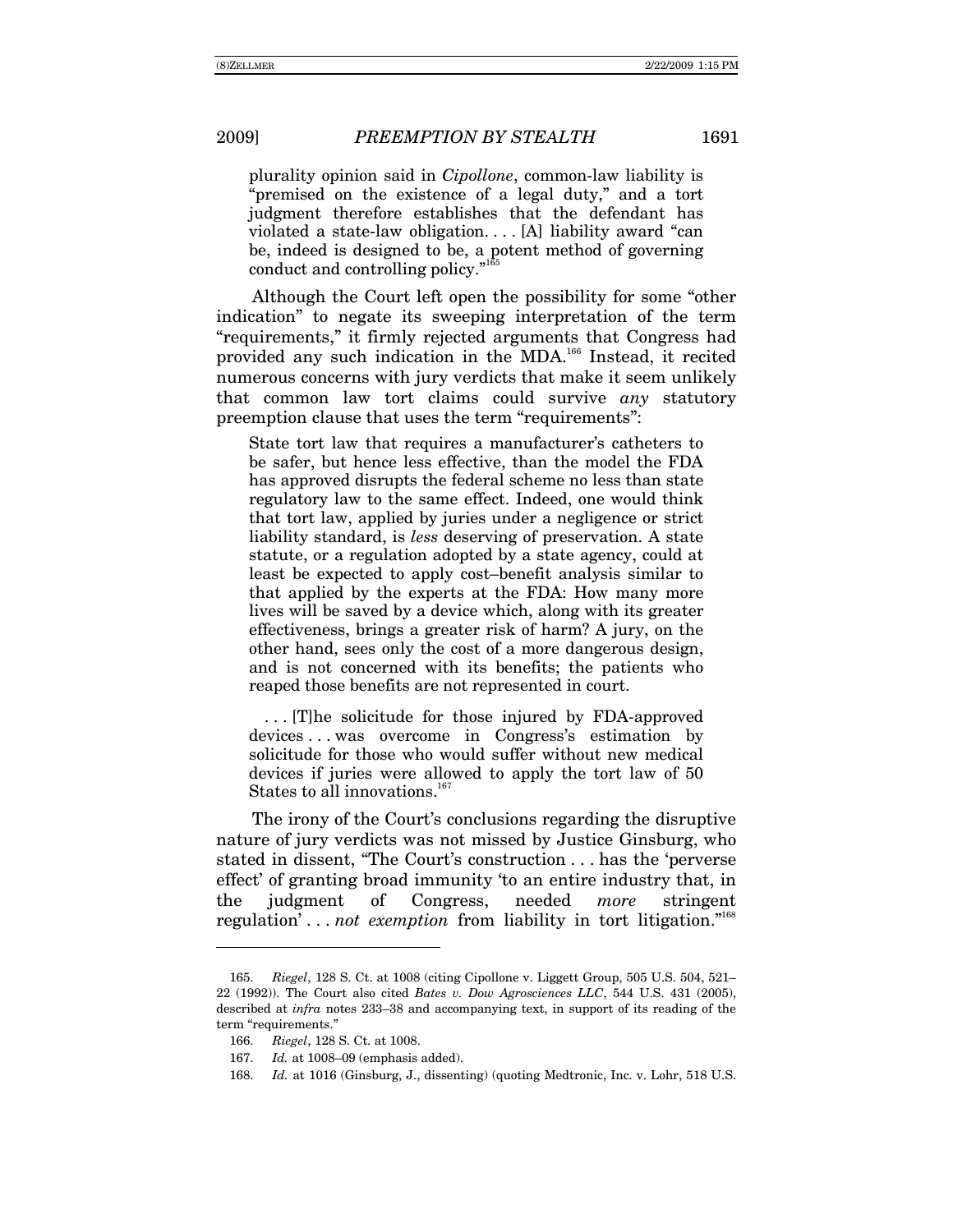She noted a complete lack of evidence that, in passing the MDA, Congress believed state tort remedies impeded the development of medical devices.169 If anything, Congress was aware that tort liability for injuries caused by defectively designed or labeled medical devices was a "domain historically occupied by state law" that ought not be displaced by federal legislation, $170$  and intended the MDA only to preempt a hodgepodge of state regulatory systems of premarket approval.<sup>171</sup> Moreover, the lack of any provision for a federal compensatory remedy in the MDA provides further evidence that "Congress did not intend broadly to preempt state common-law suits. $\frac{1}{172}$  As for the Court's strained interpretation of the ambiguous term "requirements," Justice Ginsburg pointed out that "[i]n the absence of legislative precision . . . courts ordinarily ëaccept the reading that disfavors preemption."<sup>173</sup>

Both practical and equitable considerations support Justice Ginsburg's position. As noted above, the manufacturer, not the FDA, selects the device's design as well as its manufacturing and labeling features. $174$  The FDA is not charged with deciding whether the device's design is optimal or even whether the device is safer or more effective than other existing devices.<sup>175</sup> So long as the statutory standards are met, the FDA must approve the device.<sup>176</sup> By awarding monetary damages in individual cases, juries, on the other hand, can respond to specific instances where a particular device was *not* safe and ends up harming the very person it was supposed to benefit: the patient.

As for the MDAís savings clauses, the Court gave only a passing, footnoted reference to them. Section 360k(b), which authorizes the FDA to exempt state "requirements" from preemption when states seek an exemption for "more stringent"

<sup>470, 487 (1996)) (</sup>emphasis added); *see also id.* at 1014 ("Congress enacted the MDA 'to provide for the safety and effectiveness of medical devices intended for human use<sup>36</sup> in the wake of "[a] series of high profile medical device failures that caused extensive injuries and loss of life . . . .î (quoting Medical Device Amendments of 1976, Pub. L. No. 94-295, preamble, 90 Stat. 539, 539 (1976))).

<sup>169.</sup> *Id.* at 1012 (majority opinion).

<sup>170.</sup> *Id.* at 1013 (Ginsburg, J., dissenting).

<sup>171.</sup> *Id.* at 1013. California, for example, adopted a system of premarket approval for medical devices prior to 1976, when the federal government first engaged in premarket regulation. *Id.*

<sup>172.</sup> *Id.* at 1015 (citing Silkwood v. Kerr–McGee Corp., 464 U.S. 238, 251 (1984)).

<sup>173.</sup> *Id.* at 1014 (quoting Bates v. Dow Agrosciences LLC, 544 U.S. 431, 449 (2005)).

<sup>174.</sup> *See supra* notes 147–49 and accompanying text.

 <sup>175.</sup> Brief for Senator Edward Kennedy and Representative Henry A. Waxman as Amici Curiae in Support of Petitioners at 18–19, *Riegel*, 128 S. Ct. 999 (No. 06-179).

<sup>176.</sup> *Riegel*, 128 S. Ct. at 1004 (majority opinion) (citing 21 U.S.C. ß 360e(d) (2006)).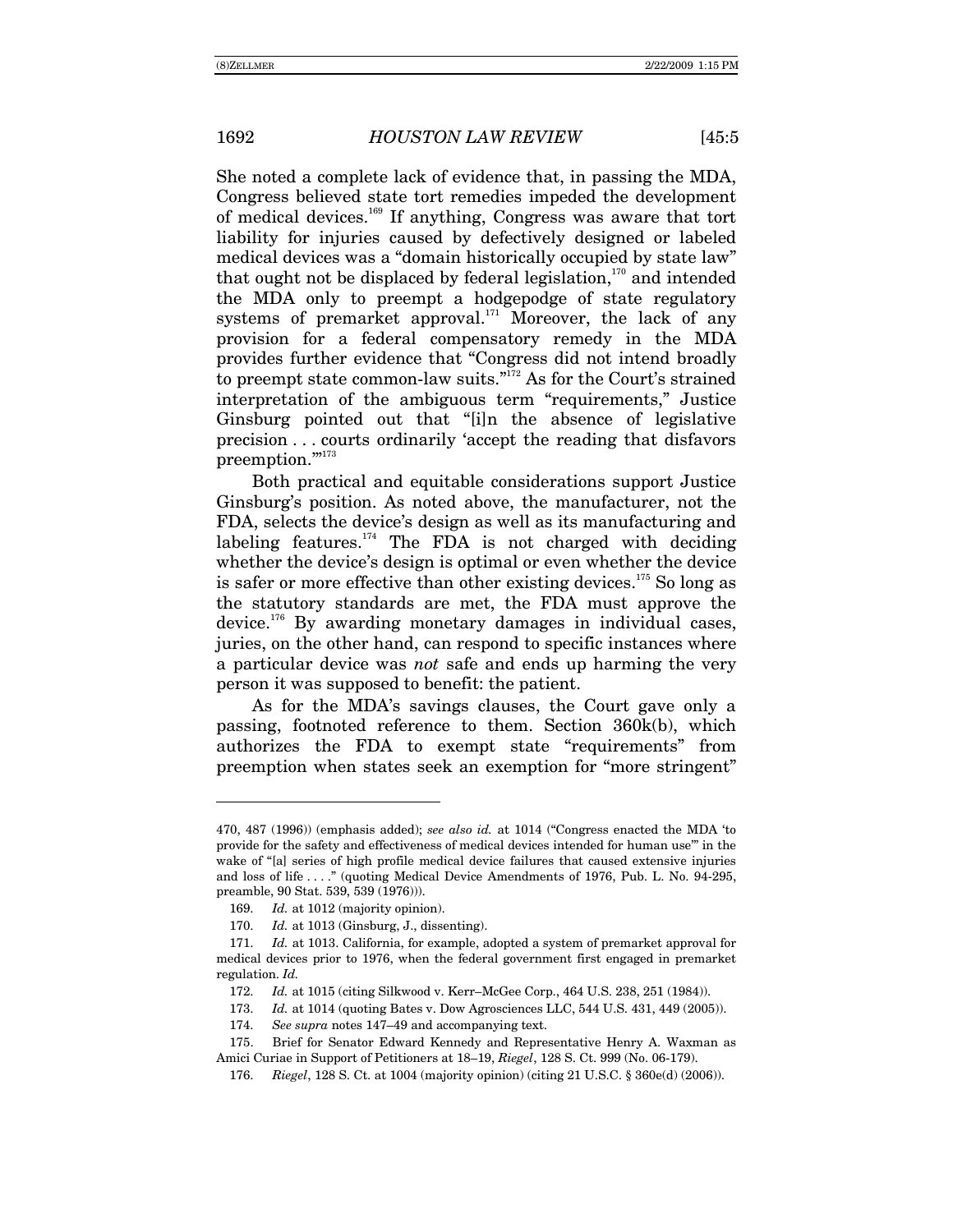requirements or when state requirements are necessitated by "compelling local conditions," was construed as barely relevant in the statutory scheme because, according to the Court, it specifies ìcircumstances that would rarely be met for common-law duties." $177$  Section 360h(d), which provides that compliance with certain FDA orders "shall not relieve any person from liability under Federal or State law,"<sup>178</sup> fared no better. The Court agreed that this provision means that some state-law claims, such as those raised in *Lohr*, are not preempted, but went on to state that Section 360h(d) "could not possibly mean that *all* state-law claims are not pre-empted, since that would deprive the MDA pre-emption clause of all content. And it provides no guidance as to which state-law claims are pre-empted and which are not."<sup>179</sup> In effect, the Court's interpretation eviscerated both savings clauses by allowing the preemption provision to trump them, at least as applied to medical devices. This resulted despite the presumption against preemption, which should have been applied in *Riegel* to clear up any ambiguities in favor of common law remedies.<sup>180</sup>

The FDA itself has taken contradictory positions on preemption over the years. In its amicus brief, it argued that Riegel's claim was preempted,<sup>181</sup> citing a regulatory provision that specifies that "the MDA sets forth a 'general rule' pre-empting state duties ëhaving the force and effect of law (whether established by statute, ordinance, regulation, *or court*  decision).<sup>m182</sup> A separate subsection of the same regulation, however, provides that "[s]tate or local requirements of general applicability . . . [applicable to other products] in addition to [medical] devices," such as provisions related to unfair trade practices or fire codes, are *not* preempted.<sup>183</sup> Adding to the confusion, in previous FDA briefs, advisory opinions, and a published statement regarding the *Lohr* decision, the FDA expressed its belief that "FDA product approval and state tort

<sup>177.</sup> *Id.* at 1008 n.4.

 <sup>178. 21</sup> U.S.C. ß 360h(d) (2006).

<sup>179.</sup> *Riegel*, 128 S. Ct. at 1008 n.4.

<sup>180.</sup> *See id.* at 1016 n.9 (Ginsburg, J., dissenting) ("[T]he perceived lack of 'guidance'  $\lbrack$  [in Section 360h(d)] should cut against Medtronic, not in its favor.").

<sup>181.</sup> *Id.* at 1016 n.8 (citing Brief for United States as Amicus Curiae at 16–24, *Riegel*, 128 S. Ct. 999 (No. 06-179)).

<sup>182.</sup> *Id.* at 1010 (majority opinion) (citing Exemptions from Federal Preemption of State and Local Medical Device Requirements, 21 C.F.R. ß 808.1(b) (1993)).

 <sup>183. 21</sup> C.F.R. ß 808.1(d)(1) (1993). The Court found that this subsection, which was discussed in the *Lohr* case, *see supra* note 146, was limited to those requirements that relate only incidentally to medical devices, not general tort duties of care. *Riegel*, 128 S. Ct. at 1010.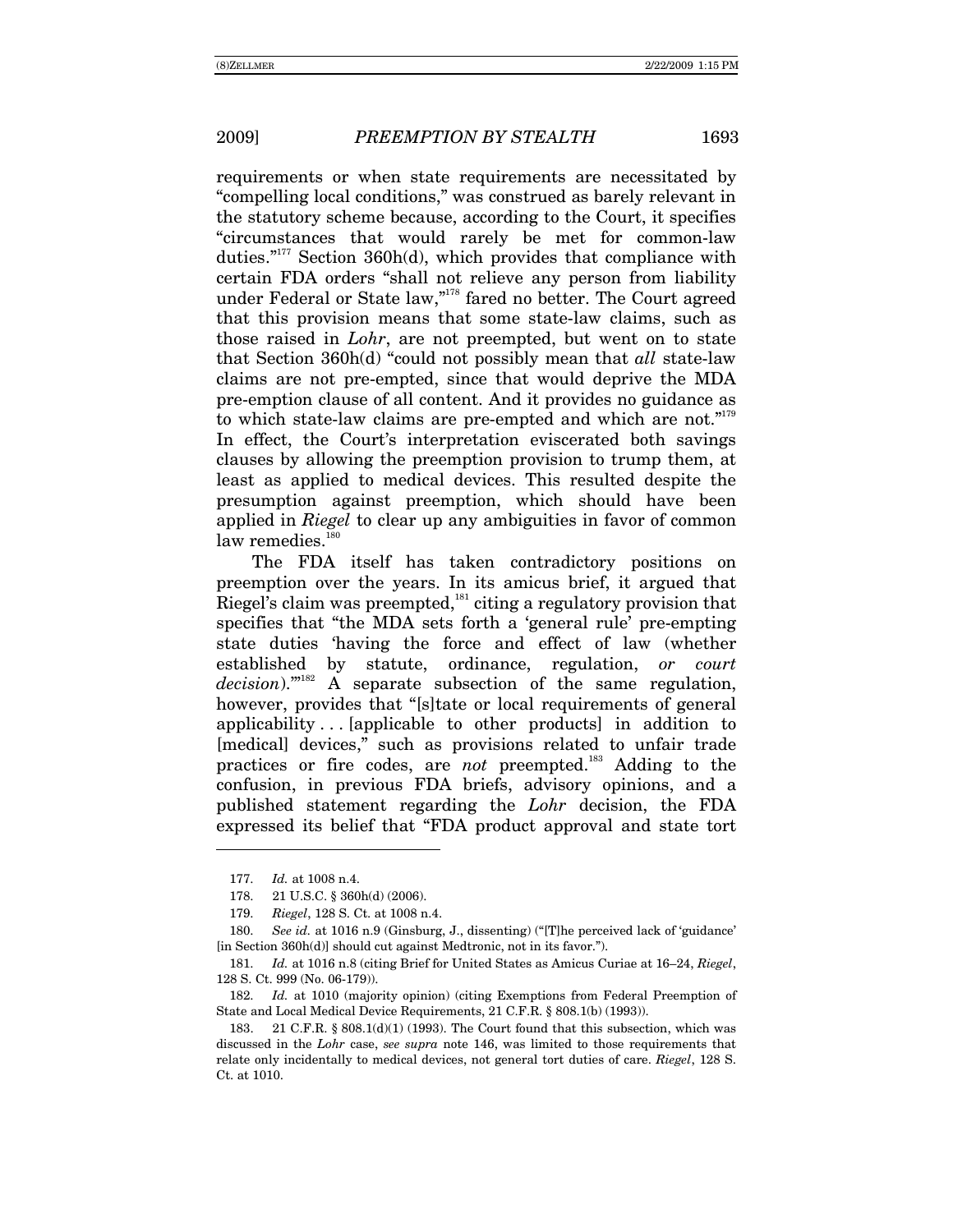liability usually operate independently, each providing a significant, yet distinct, layer of consumer protection. $i<sup>184</sup>$  In *Riegel*, the Roberts Court concluded that it need not rely on the agency's interpretation of the MDA's preemption and savings clauses, however, because it found the statutory language unambiguous. $185$ 

In the end, the Court conceded only that states could continue to provide common law remedies for "parallel" state law claims premised on a violation of FDA regulations.<sup>186</sup> However, this concession provides little solace for patients like Mr. Riegel who are injured by devices that are approved by the FDA but nonetheless prove unsafe.187 While the FDA may order a manufacturer to repair, replace, refund, or even recall a dangerous device, such action may not occur until after patients are injured.<sup>188</sup> Congress was surely aware that the FDA's power to order some recourse would be insufficient to make injured patients whole, as demonstrated by the inclusion of Section  $360h(d)$ : "Compliance with an order issued under this section shall not relieve any person from *liability* under Federal or State law. $"189$ 

It is telling that the medical community itself acknowledges that FDA approval "is not a guarantee of  $\ldots$  safety,"<sup>190</sup> because

FDA regulation of a device cannot anticipate and protect against all safety risks to individual consumers. . . . Regulation cannot protect against all possible injuries that might result from use of a device over time. Preemption of all such claims would result in the loss of a significant layer of consumer protection.

*Id.*

-

185. *Id.* at 1009 (majority opinion). For an in-depth assessment of the effect of agency positions on preemption, see Sharkey, *supra* note 7, which examines the way in which agencies attempt to influence state regulations and common law through the use of preambles; and William Funk, *Preemption by Federal Agency Action*, *in* PREEMPTION CHOICE: THE THEORY, LAW, AND REALITY OF FEDERALISMíS CORE QUESTION, *supra* note 37, at 214. Professor Funk observes that federal agencies are increasingly attempting to dictate preemption of state tort remedies not only through their regulations but also through preambles to regulations and amicus briefs, and notes that the FDA in particular has received the most press for leading the charge in this effort. *Id.* at 214, 226.

186. *Riegel*, 128 S. Ct. at 1011.

187. *Id.* at 1015 (Ginsburg, J., dissenting).

188. *Id.* at 1016 (citing 21 U.S.C. ß 360h(b)(2), (e) (2006)).

189. 21 U.S.C. § 360h(d) (2006) (emphasis added). Section 360h(d) "anticipates ë[court-awarded] damages for economic lossí from which the value of any FDA-ordered remedy would be subtracted.î *Riegel*, 128 S. Ct. at 1016 (quoting 21 U.S.C. ß 360h(d) (2006)).

 190. Gregory D. Curfman, M.D., Stephen Morrissey, Ph.D. & Jeffrey M. Drazen, M.D., *Why Doctors Should Worry about Preemption*, 359 NEW ENG. J. MED. 1, 2 (2008).

<sup>184.</sup> *Id.* at 1015 (Ginsburg, J., dissenting) (quoting Margaret Jane Porter, *The* Lohr *Decision: FDA Perspective and Position*, 52 FOOD & DRUG L.J. 7, 11 (1997)). The dissent quoted further from the passage published by the former chief counsel to the FDA in 1997: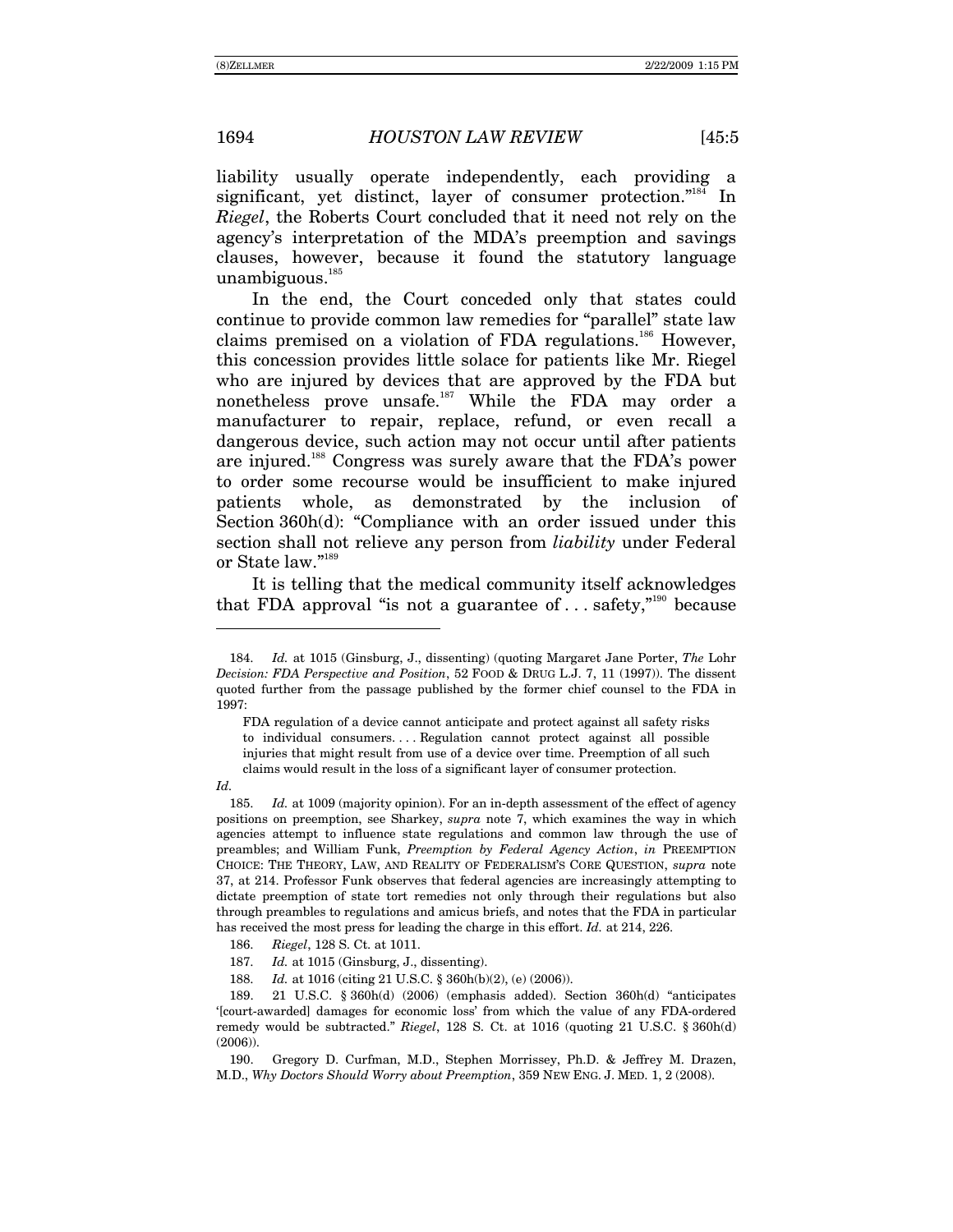the FDA "knows only what manufacturers reveal."<sup>191</sup> Both the public and the FDA can learn significant details about the effects on patients through the process of pretrial discovery and trial itself, where previously unknown or undisclosed information about toxicity or defects may come to light. "[P]roduct-liability litigation has unquestionably helped to remove unsafe products from the market and to prevent others from entering it."<sup>192</sup> Prior to the George W. Bush Administration, members of both the executive and legislative branches apparently considered tort litigation to be a vital part of the regulatory framework for drugs and medical devices. The FDA itself believed that "litigation by consumers...complement [ed] the FDA's regulatory actions and enhance[d] patient safety."<sup>193</sup> For their part, congressional members, including several who were involved in the passage of the MDA, have introduced legislation to overturn Riegel by explicitly limiting the scope of MDA preemption.<sup>194</sup>

Finally, although manufacturers of medical devices applaud the Riegel decision, manufacturers would not be unduly burdened by having to comply with both premarket approval requirements imposed by the FDA and the need to answer to state common law claims in the event that a patient is injured by its device. Indeed, a manufacturer's proof of compliance with FDA requirements could be used as evidence that it used due care in the design and labeling of the product, which would help it in defending against a negligence claim.<sup>195</sup>

The Roberts Court's treatment of tort claims by patients injured by FDA-approved products will soon be tested again in a Vermont case, Levine v. Wyeth.<sup>196</sup> Unlike the MDA, however, the statutory regime for the product at issue in *Levine*—a drug known as Phenergan—is silent regarding preemption.<sup>197</sup> The drug manufacturer has raised implied conflict preemption arguments

*Id.* Unlike other agencies, the FDA has no subpoena power. Thus, "serious 191. safety issues often come to light only after a drug [or device] has entered the market." Id. 192. Id.

*Id.* at 1; see also supra note 184 and accompanying text (discussing viewpoints 193. of the FDA's former General Council).

<sup>194.</sup> Barnaby J. Feder, Medical Device Ruling Redraws Lines on Lawsuits, N.Y. TIMES, Feb. 22, 2008, at C2.

<sup>195.</sup> Riegel v. Medtronic, Inc., 128 S. Ct. 999, 1020 (2008).

<sup>196.</sup> Levine v. Wyeth, 944 A.2d 179 (Vt. 2006), cert. granted, 128 S. Ct. 1118 (2008).

<sup>197.</sup> Food, Drug and Cosmetics Act (FDCA), 21 U.S.C. §§ 301-399 (2006). Although the statute itself is silent, in 2006 the FDA asserted that the FDCA preempts state tort claims in its preamble to a new labeling regulation. See Sharkey, supra note 7, at 241 (citing Requirements on Content and Format of Labeling for Human Prescription Drug and Biological Products, 71 Fed. Reg. 3922, 3934 (Jan. 24, 2006) (to be codified at 21 C.F.R. pts. 201, 314, 601)).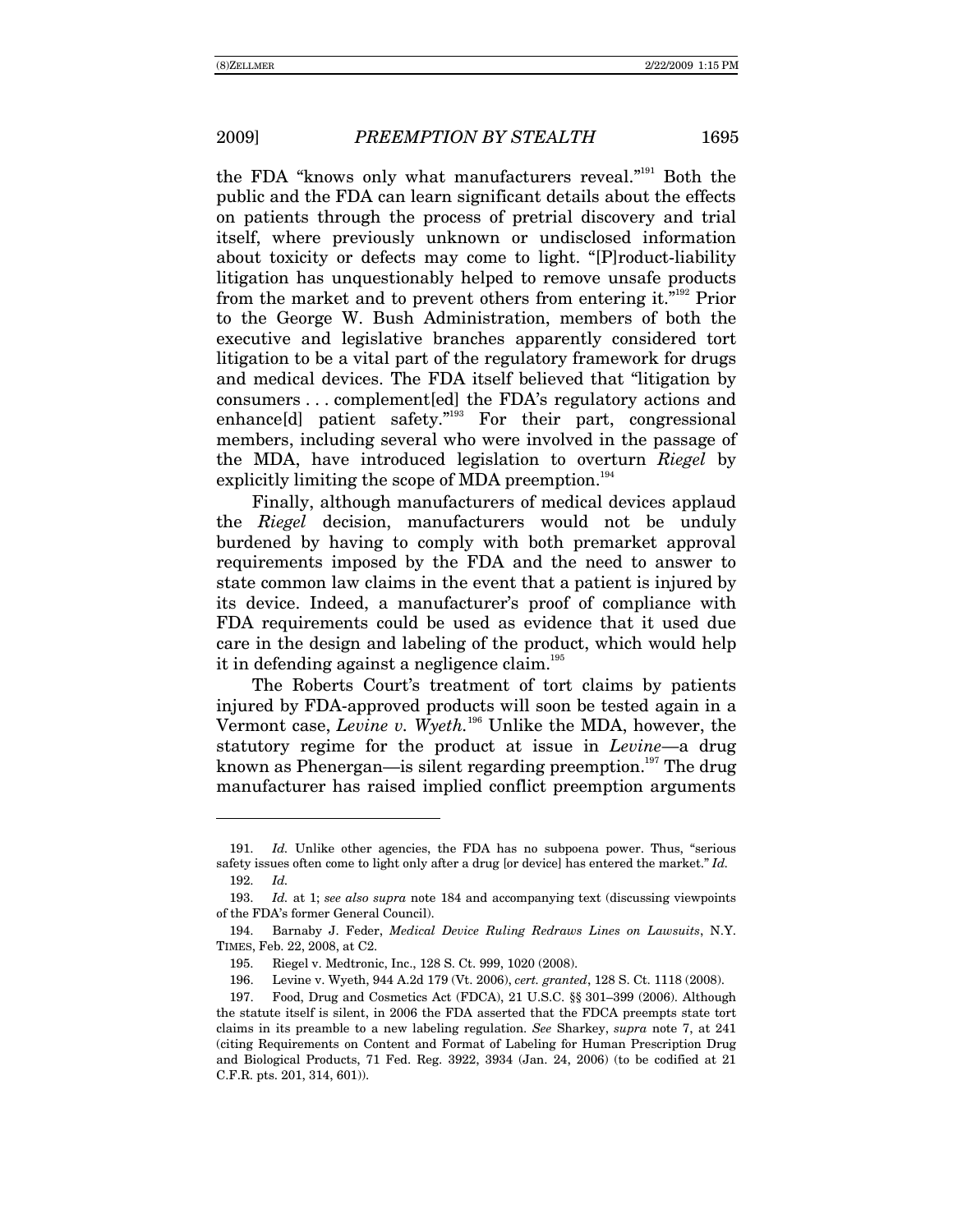to shield itself from negligent failure-to-warn claims by a patient who lost her arm to gangrene after Phenergan was administered.198 The Vermont Supreme Court cited a long line of federal and state court cases holding that FDA approval of a drug does not preempt state tort claims,<sup>199</sup> and explicitly distinguished the preemption provision of the MDA from the statutory provisions related to drugs.<sup>200</sup> It rejected the manufacturer's arguments and upheld the \$7 million verdict for the plaintiff.<sup>201</sup>

By accepting certiorari in the *Levine* case, the Roberts Court has demonstrated its keen interest in preemption battles.<sup>202</sup> The Court has an opportunity to set the record straight by soundly rejecting preemption arguments for drug related tort claims,<sup>203</sup> and by casting *Riegel* in the narrow light it deserves, as a case governing only the limited group of Class III devices that receive the most rigorous FDA scrutiny available under federal law.

*2. Vehicles*. State law claims arising from injuries caused by vehicles sold in interstate commerce have provoked vigorous preemption challenges by manufacturers and trade associations. The results in three opinions issued by the Rehnquist Court are mixed.

In a 1995 case, *Freightliner Corp. v. Myrick*, the Rehnquist Court considered a design defect claim against manufacturers

<sup>198.</sup> *Levine*, 944 A.2d at 184 (quoting Cipollone v. Liggett Group, 505 U.S. 504, 516 (1992)). The drug was injected into her arm to alleviate nausea resulting from a migraine headache. *Id.* at 182.

<sup>199.</sup> *Id.* at 186.

<sup>200.</sup> *Id.* at 187 (citing Buckman Co. v. Plaintiffsí Legal Comm., 531 U.S. 341, 348  $(2001)$  (holding that "fraud-on-the-FDA claims" were preempted by the MDA in a case involving a medical device).

<sup>201.</sup> *Id.* at 182-83.

<sup>202.</sup> *See* Erwin Chemerinsky, *A Troubling Trend in Preemption Rulings*, TRIAL, May 2008, at 62 (noting a "troubling trend" in preemption cases issued thus far by the Roberts Court, indicating that the Court is "very willing to let federal law trump state law when business interests are at stakeî); *see also* Riegel v. Medtronic, Inc., 128 S. Ct. 999, 1008  $(2008)$  (holding that state common law duties constituted "requirements" and were thus preempted by the MDA); Rowe v. N.H. Motor Transp. Assín, 128 S. Ct. 989, 993 (2008) (preempting state requirements for shippers to ensure against delivery of cigarettes to minors); Preston v. Ferrer, 128 S. Ct. 978, 981 (2008) (holding that, when parties agree to arbitrate all questions arising under contract, the Federal Arbitration Act (FAA) preempts state laws lodging primary jurisdiction in any other forum).

 <sup>203.</sup> David C. Vladeck, *The FDA and Deference Lost: A Self-Inflicted Wound or the Product of a Wounded Agency? A Response to Professor OíReilly*, 93 CORNELL L. REV. 981, 993–94 (2008). The Court was unable to resolve this issue in another recent drug-related case, *Desiano v. Warner-Lambert & Co.*,  $467$  F.3d 85, 87 (2d Cir. 2006), where the appellate court's decision that federal law did not preempt state tort claims was affirmed per curiam by an equally divided Court. Warner–Lambert Co., LLC v. Kent, 128 S. Ct. 1168, 1168 (2008). Chief Justice Roberts recused himself from the case because he owned shares in Pfizer, Inc., the parent company of Warner-Lambert. *Id.*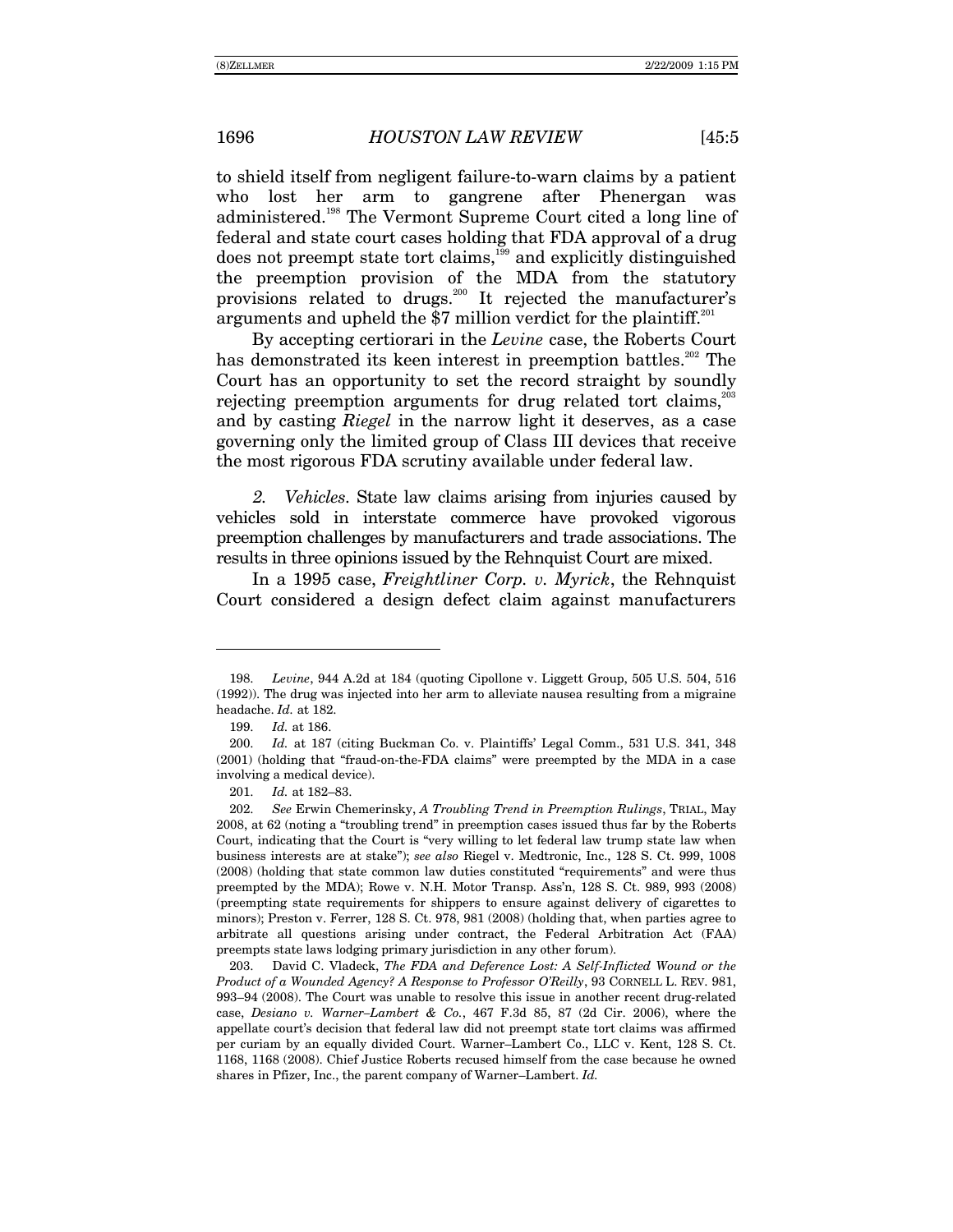-

who failed to equip trucks with antilock braking systems.<sup>204</sup> Plaintiffs were seriously injured when semi trucks struck their vehicles. The Motor Vehicle Safety Act contained an express preemption clause prohibiting states from enacting vehicle safety standards that were not identical to applicable federal standards.<sup>205</sup> The Act also included a savings clause providing that compliance with a federal vehicle safety standard "does not exempt a person from any liability at common law. $2^{206}$ Distinguishing *Cipollone*, which it had handed down just a few years earlier, the Court concluded that the existence of a limited preemption clause in the Act indicated Congress did not intend to preempt other matters.<sup>207</sup> Interestingly, as in *Lohr*, the Court paid no attention to the Act's savings clause.<sup>208</sup>

In 2000, the Rehnquist Court returned to the Motor Vehicle Safety Act in *Geier v. American Honda Motor Co.*, where it took note of the statutory savings clause but preempted a products liability claim nonetheless.<sup>209</sup> Ms. Geier, who was seriously injured when she struck a tree while driving her 1987 Honda Accord, claimed that Honda's failure to install an airbag constituted a design defect. Honda argued that it had complied with a Department of Transportation standard requiring passive restraints in some but not all vehicles by installing airbags in a percentage of its 1987 models.<sup>210</sup>

The Court observed that the Act's preemption provision, barring states from establishing any nonidentical "safety" standard," could be construed broadly to include common law actions but that the existence of the savings clause required a more narrow interpretation.<sup>211</sup> When it came to implied

 <sup>204.</sup> Freightliner Corp. v. Myrick, 514 U.S. 280, 282 (1995).

<sup>205.</sup> *Id.* at 284 ("When a motor vehicle safety standard is in effect under this chapter, a State . . . may prescribe or continue in effect a standard applicable to the same aspect of performance of a motor vehicle . . . only if the standard is identical to the standard prescribed under this chapter." (quoting  $15 \text{ U.S.C. }$  §  $1392(d)$  (subsequently moved to  $49$ U.S.C. § 30103(b)(1) (2000)))).

 <sup>206. 49</sup> U.S.C. ß 30103(e) (2000) (previously 15 U.S.C. ß 1397(k)).

<sup>207.</sup> *Freightliner Corp.*, 514 U.S. at 287–88.

<sup>208.</sup> *Id.* at 287 n.3 ("Because no federal safety standard exists . . . . [we] also need not address respondents' claim that the savings clause . . . does not [permit] a manufacturer to use a federal safety standard to immunize itself . . . .î). Much like *Lohr*, where no specific premarket approval had been required for the device at issue, the Court noted that no specific federal safety standard had been issued for antilock brakes. *Id.* at 286.

 <sup>209.</sup> Geier v. Am. Honda Motor Co., Inc., 529 U.S. 861, 865 (2000).

<sup>210.</sup> *Id.* at 864–65. In *Riegel*, by comparison, preapproval requirements for a balloon catheter were held to preempt liabilities imposed by state tort law under the MDA. *See supra* Part III.C.1 (analyzing the *Riegel* decision and its potential consequences).

<sup>211.</sup> *See Geier*, 529 U.S. at 869 (questioning whether the savings clause does more than just "remove $[ \ ]$  tort actions from the scope of the express pre-emption clause" by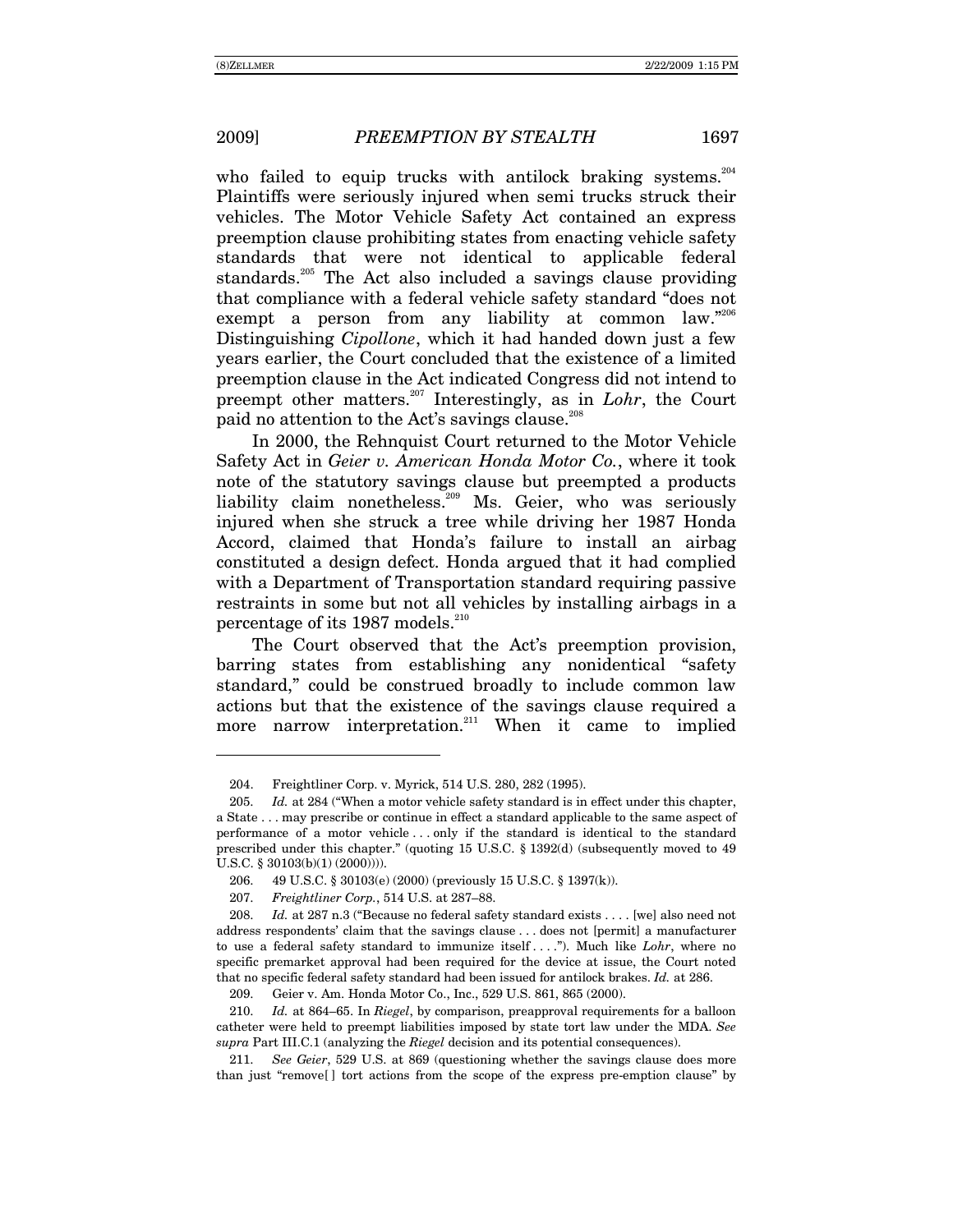preemption, however, the Courtís approach turned the presumption against preemption of traditional state police powers on its head. It found that, read together, the savings and preemption provisions reflected a "neutral policy" toward conflict preemption.212 Foreshadowing *Riegel*, the Court concluded that giving the savings clause broad effect "would upset the careful" regulatory scheme established by federal law" for vehicle safety standards.<sup>213</sup> Because the preemption and savings clauses "neutralized" each other, the Court felt free to look outside the statutory text and to "place some weight" on the Department's conclusion, expressed in the government's litigation brief, that tort actions would pose an obstacle to the accomplishment of  $f$ ederal regulatory objectives.<sup>214</sup>

Just two years later, another wrinkle was added to the Rehnquist Court's savings clause jurisprudence in *Sprietsma v. Mercury Marine*, where a passenger struck by a boat's propeller brought a design defect claim against the engine designer.<sup>215</sup> The Court issued a unanimous opinion that relied heavily on the language of the Boat Safety Act's savings clause in finding that the claim survived express preemption.216 Unlike *Geier*, it also took note of the clause in finding that the claim also survived implied preemption.<sup>217</sup>

The Boat Safety Act authorized the Coast Guard to establish minimum safety standards and prohibited states from enforcing "a law or regulation establishing  $a \dots$  safety standard ... not identical to a regulation" promulgated under the Act.<sup>218</sup> The Act's savings clause stated, "Compliance with this chapter or standards, regulations, or orders . . . does not relieve a person from liability at common law.<sup>"219</sup> Contravening both *Geier* and *Cipollone*, the Court concluded that the phrase "a law or regulation," as used in the Act's preemption clause, referred only

foreclosing or limiting "the operation of ordinary pre-emption principles insofar as those principles instruct us to read statutes as pre-empting state laws . . . that 'actually conflict' with the statute or federal standards promulgated thereunder" and answering no).

<sup>212.</sup> *Id.* at 870-71.

<sup>213.</sup> *Id.* at 870 (quoting United States v. Locke, 529 U.S. 89, 106–07 (2000). *Riegel* is discussed at *supra* Part III.C.1.

<sup>214.</sup> *Id.* at 883; *see also* Alexander K. Haas, *Chipping Away at State Tort Remedies Through Pre-Emption Jurisprudence:* Geier v. American Honda Motor Co., 89 CAL. L. REV. 1927, 1930-31 (2001) (commenting on the Court's justifications for preempting Geier's tort claims).

<sup>215.</sup> Sprietsma v. Mercury Marine, 537 U.S. 51, 54–55 (2002).

<sup>216.</sup> *Id.* at 53, 64.

<sup>217.</sup> *Id.* at 69-70.

 <sup>218. 46</sup> U.S.C. ß 4306 (2000).

 <sup>219. 46</sup> U.S.C. ß 4311(g) (2000).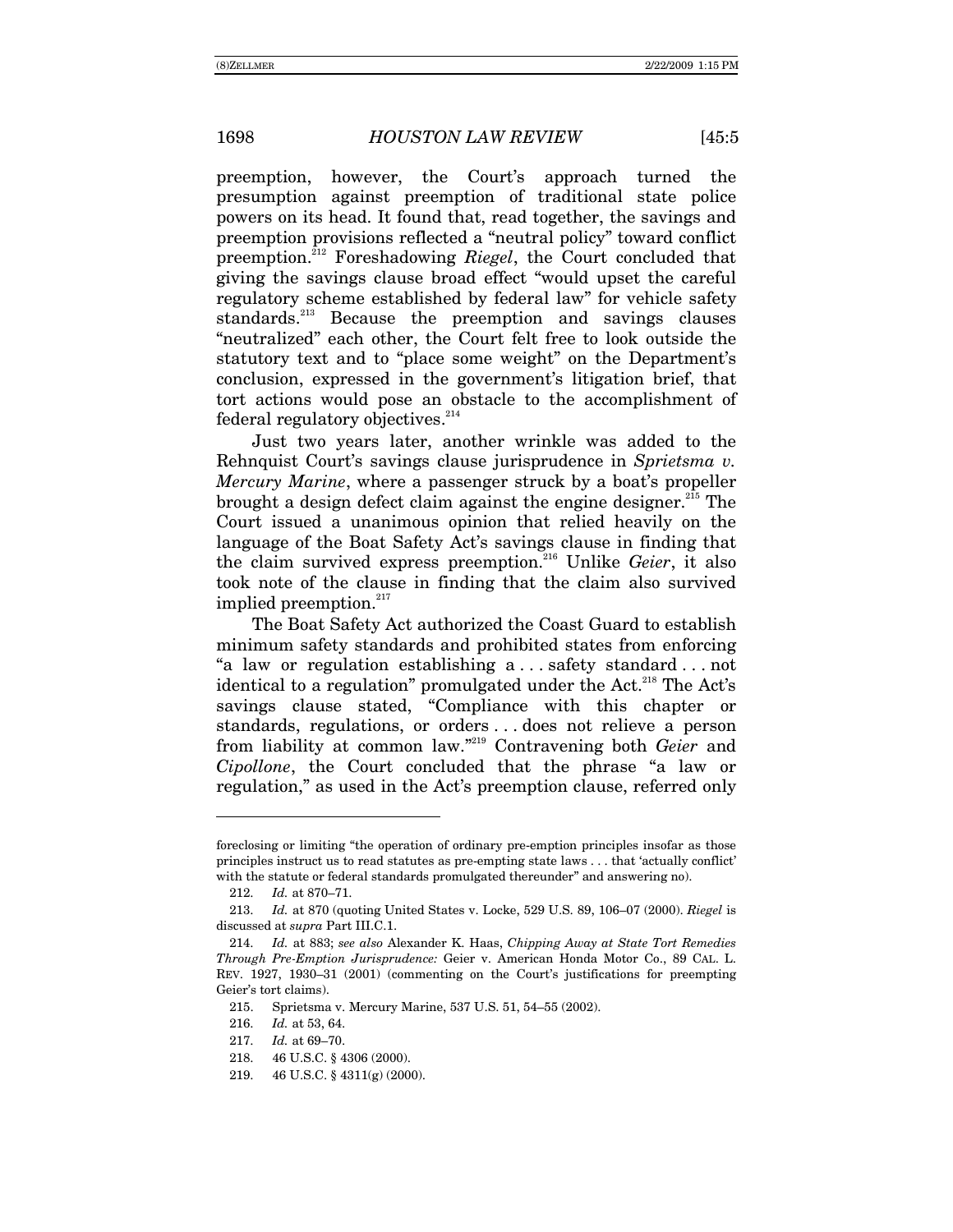to positive enactments and not to common law torts.<sup>220</sup> Parsing the statutory language, it stated that "the article 'a' before 'law or regulation" suggested a concern with discrete directives in statutes or administrative regulations rather than more generalized provisions of common law.<sup>221</sup>

The Court was careful to note that regulations perform functions distinct from common law claims, which serve important compensatory and remedial ends.<sup>222</sup> As for implied preemption, it concluded that Congress had provided no evidence of a "clear and manifest" intent to preempt tort claims by occupying the field, nor did tort claims conflict with the Act.<sup>223</sup> To the contrary, the Court recognized that compensating victims "servels" the Act's more prominent objective, emphasized by its title, of promoting boating safety."<sup>224</sup> It is notable that, like Freightliner and Lohr, but unlike Geier and Riegel, the Coast Guard had not promulgated a specific safety standard for boat propeller blades nor had it argued in favor of preemption.<sup>225</sup>

## D. Agriculture

Congress recognized the states' historic role in controlling agricultural activities—in particular, the application and use of pesticides, herbicides, and other agricultural chemicals—when it passed the Federal Insecticide, Fungicide, and Rodenticide Act of 1972 (FIFRA).<sup>226</sup> FIFRA, initially passed in 1947 and amended in 1972, requires manufacturers to register pesticides before placing them on the market.<sup>227</sup> The initial statute was a limited attempt to address pesticide licensing and labeling, but the 1972 amendments turned FIFRA into a comprehensive statute, resulting in a centralized federal regulatory framework.<sup>228</sup>

226. 7 U.S.C. §§ 136-136y (2006).

 $227.$ 7 U.S.C. § 136a(a) (2006).

228. Ruckelshaus v. Monsanto Co., 467 U.S. 986, 991 (1984); see also Alexandra B. Klass, Bees, Trees, Preemption, and Nuisance: A New Path to Resolving Pesticide Land Use Disputes, 32 ECOLOGY L.Q. 763, 772-73 (2005) ("FIFRA has been called one of the most 'federal' of the environmental laws. Unlike [others] ... FIFRA provides a lesser role for state and local governments, creating and maintaining a uniform national system of registering and labeling pesticides.").

<sup>220.</sup> Sprietsma, 537 U.S. at 63.

<sup>221.</sup>  $Id.$ 

<sup>222.</sup> Id. at 70.

Id. at 69. 223.

<sup>224.</sup> Id. at 70.

<sup>225.</sup> Id. at 69–70. However, the court indicated that if, as in Geier, the agency had issued an opinion on the preemptive effect of the Act, it might have gone the other way. Id. at 70. On agency preemption, see *supra* note 185.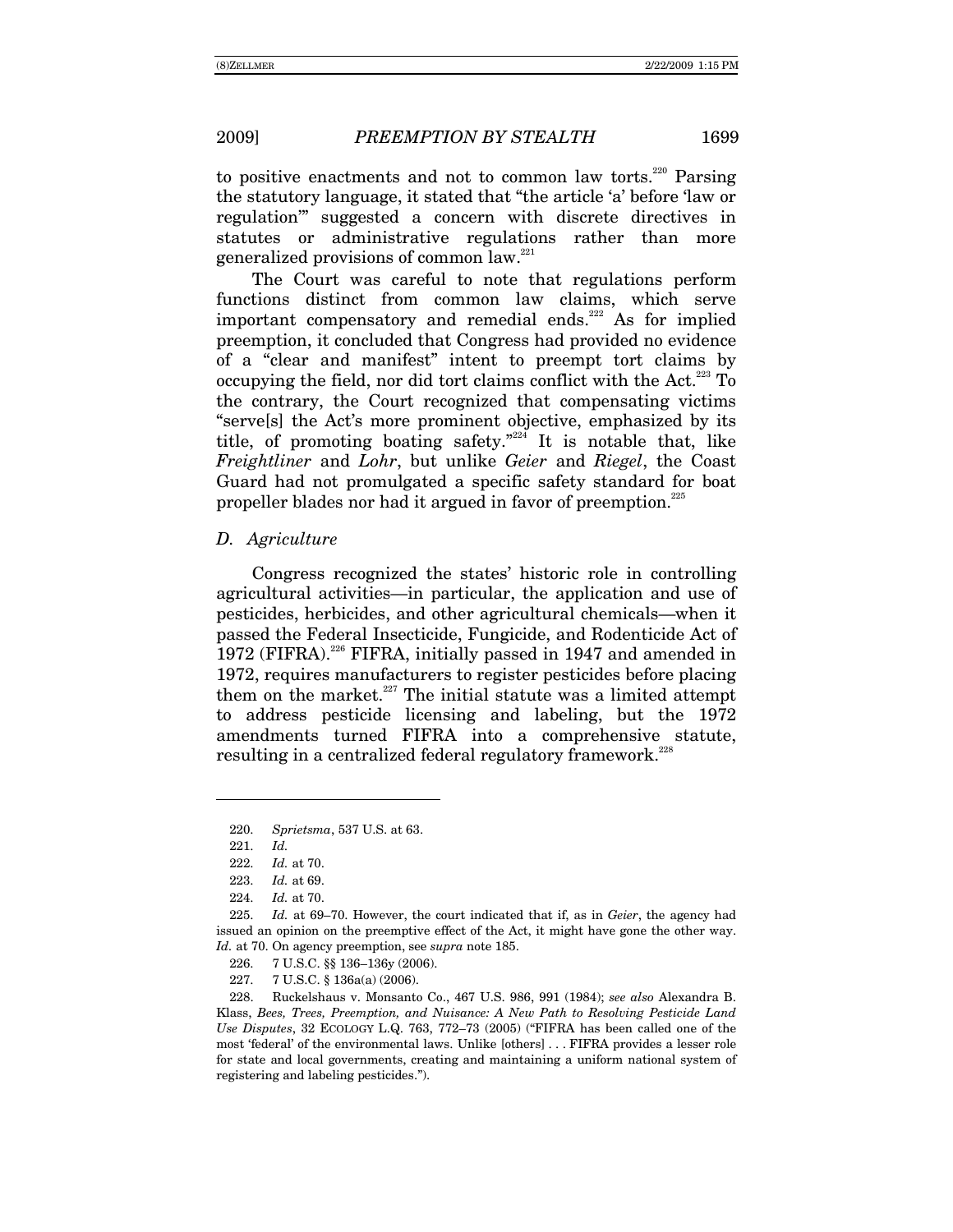As in the Medical Device Act and the Boat Safety Act, Congress carved out a sphere of federal authority without eviscerating state authority by including both preemption and savings clauses. To ensure nationwide uniformity, the statute gives the EPA exclusive power over registration, labeling, and packaging requirements. Its preemption clause provides that states "shall not impose or continue in effect any requirements for labeling or packaging in addition to or different from those required under [FIFRA].<sup>"229</sup> Yet FIFRA's savings clause authorizes any state to impose additional restrictions on the sale or use of pesticides within the state in recognition of regional and local factors like climate, geographic variation, population density, and water supply.<sup>230</sup>

In a 1991 regulatory preemption case, *Wisconsin Public Intervenor v. Mortier*, the Rehnquist Court gave weight to the savings clause to afford room for local governments, as political subdivisions of states, to restrict or even prohibit aerial spraying in order to protect the health of their citizens.<sup>231</sup> A pattern of treating tort claims more favorably than state regulatory regimes would suggest that tort claims for personal injury or property damage from pesticide use would fare quite well against preemption challenges. However, despite the persuasive, albeit not binding, precedent set by *Wisconsin Public Intervenor*, and despite FIFRAís explicit savings clause, after *Cipollone* was handed down in 1992, almost all of the federal courts and many state courts held that tort claims related to pesticides were preempted.232 In 2005, the Rehnquist Court reversed this trend in *Bates v. Dow Agrosciences LLC* by allowing claims for crop damages allegedly caused by defective design and manufacture of herbicides, breach of express warranty, and violation of the Texas Deceptive Trade Practices Act.<sup>233</sup> According to the Court, the term ìrequirements,î as used in FIFRAís preemption clause, reaches positive enactments as well as other compulsory forms of law, but

 <sup>229. 7</sup> U.S.C. ß 136v(b) (2006).

<sup>230.</sup> *See 7 U.S.C.* § 136v(a) (2006) ("A State may regulate the sale or use of any federally registered pesticide or device in the State, but only if and to the extent the regulation does not permit any sale or use prohibited by this subchapter.î); *see also* 7 U.S.C.  $\S 136v(c)(1)$  (2006) ("A State may provide registration for additional uses of federally registered pesticides formulated for distribution and use within that State to meet special local needs in accord with the purposes of this subchapter and if registration for such use has not previously been denied, disapproved, or canceled by the Administrator.").

<sup>231.</sup> Wis. Pub. Intervenor v. Mortier, 501 U.S. 597, 607–08 (1991) (interpreting 7 U.S.C.  $\S$  136 $v$ (a) (2006)); *see also infra* notes 373–75 and accompanying text.

 <sup>232.</sup> Klass, *supra* note 228, at 783.

 <sup>233.</sup> Bates v. Dow Agrosciences LLC, 544 U.S. 431, 444 (2005).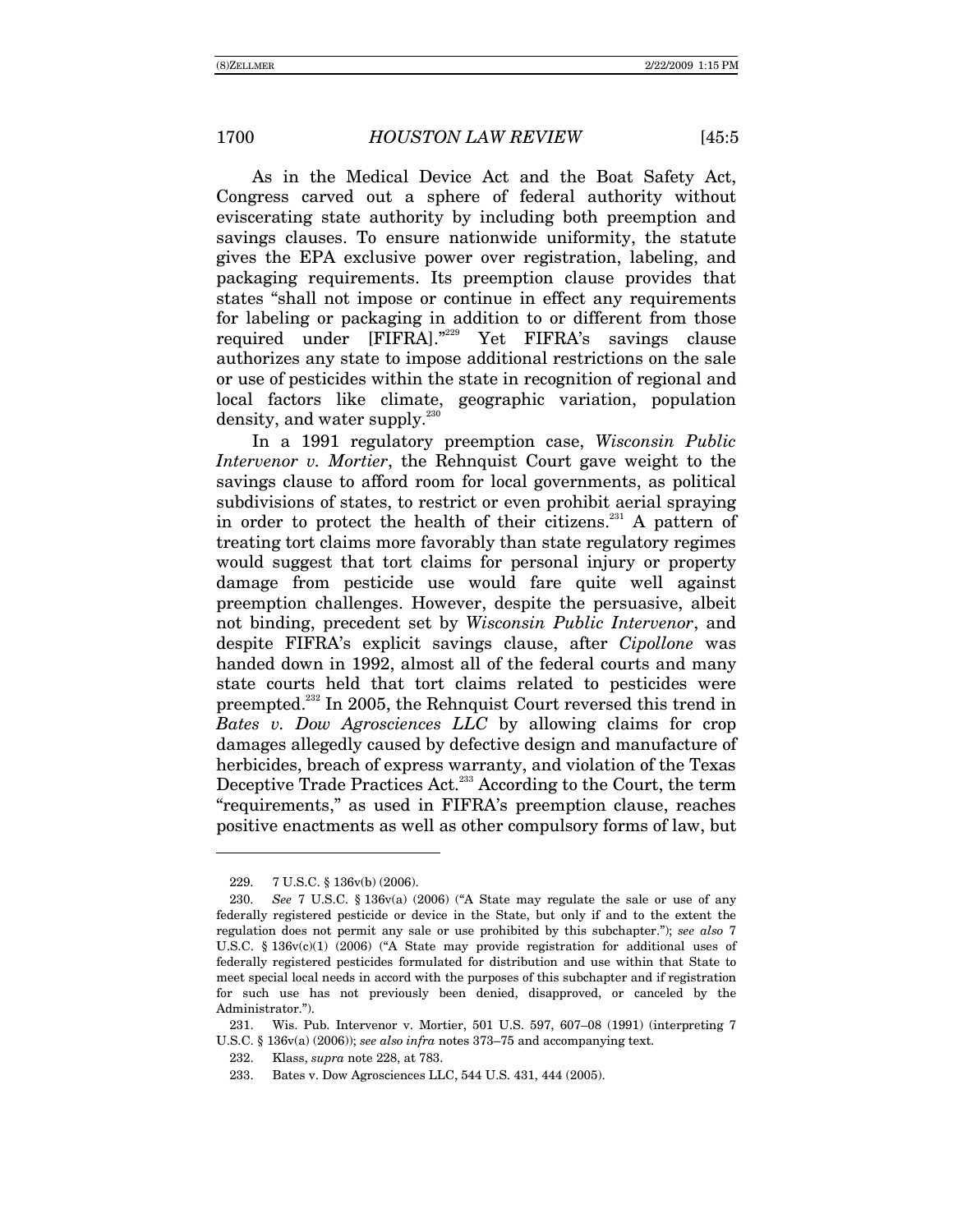does not preclude jury verdicts simply because they might motivate an optional decision to revise a label.234 As in *Lohr*, but contrary to *Riegel*, the Court distinguished the much broader language of the preemption clause at issue in *Cipollone*, prohibiting any state "requirement or prohibition ... with respect to the advertising or promotion of any cigarettes, $\frac{1}{2}$ <sup>235</sup> from FIFRAís preemption clause, prohibiting only labeling or packaging requirements "*in addition to or different from*" federal requirements.236 Claims for defective design and manufacture and for breach of warranty were not such requirements, but the Court drew a distinction for the plaintiff's fraud and failure-towarn claims, which would be preempted if they imposed an additional or different labeling or packaging obligation than  $FIFRA.<sup>237</sup>$ 

The *Bates* Court gave appropriate regard to the statutory savings clause, in large part because the long-standing history of state regulation and common law remedies weighed in favor of a broad construction. It explained:

The long history of tort litigation against manufacturers of poisonous substances adds force to the basic presumption against pre-emption. If Congress had intended to deprive injured parties of a long available form of compensation, it surely would have expressed that intent more clearly. . . . Moreover, this history emphasizes the importance of providing an incentive to manufacturers to use the utmost care in the business of distributing inherently dangerous items.<sup>238</sup>

Unlike *Cipollone*, where the statute prescribed certain ìimmutableî warning statements, Congress intended pesticide labels to evolve over time as more information comes to light about the pesticide's efficacy and effects.<sup>239</sup> As in *Sprietsma* and *Lohr*, the Court was persuaded that tort remedies would aid, rather than obstruct, the functioning of FIFRA and the

<sup>234.</sup> *Id.* at 447.

 <sup>235.</sup> Cipollone v. Liggett Group, Inc., 505 U.S. 504, 515 (1992).

<sup>236.</sup> *Bates*, 544 U.S. at 447 (quoting 7 U.S.C. ß 136v(b) (2006)); *see also supra* notes 136<sup> $-40$ </sup> (describing *Lohr*) and 153–60 (describing *Riegel's* construction of the term "requirements").

<sup>237.</sup> *Bates*, 544 U.S. at 447.

<sup>238.</sup> *Id.* at 449-50 (citing Silkwood v. Kerr–McGee Corp., 464 U.S. 238, 251 (1984)).

<sup>239.</sup> *Id.* at 451.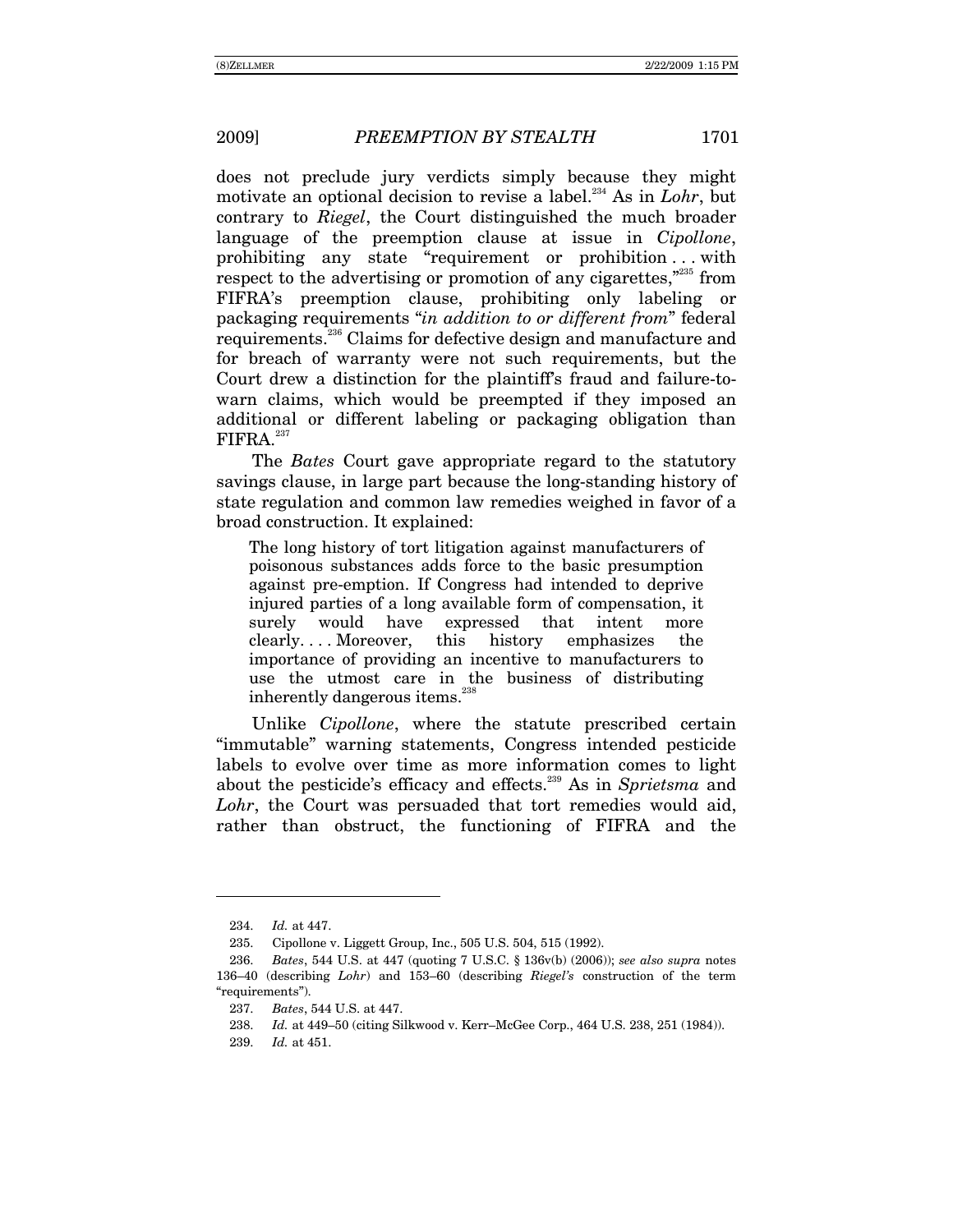accomplishment of congressional goals.<sup>240</sup> The Court's rationale extends well beyond FIFRA, but it failed to see this in *Riegel*.<sup>241</sup>

#### *E. Harmonizing Common Law Remedies with Federal Law*

In most circumstances, federal regulatory requirements and state common law can be easily harmonized. Savings clauses reflect congressional recognition that preserving common law remedies strengthens the overall stability of the law, both by drawing on the unique attributes of different levels and branches of government and by providing justice to injured individuals. Common law tort claims can serve as a catalyst for regulatory evolution and for eventual improvement of a broad range of federally regulated items, including pesticides, medical devices, and motor vehicles. $242$ 

Statutes that include both preemption and savings clauses, such as FIFRA, the Medical Device Act, and the Motor Vehicle and Boat Safety Acts, create a conundrum for courts attempting to give proper weight to both. The inclusion of a savings clause precludes a global finding of express preemption. But when it comes to implied preemption, the Supreme Court's approach to dueling statutory provisions has, in some cases, treated the savings clause not only as nondispositive but as nonexistent. Absent a strong backdrop of historic state involvement in areas such as agriculture and products liability, the Rehnquist Court in its later years was quick to conclude that, read together, preemption and savings clauses merely reflect a "neutral policy" toward preemption,<sup>243</sup> and the Roberts Court has given every indication that it will continue, and perhaps even accentuate, this trend.<sup>244</sup>

A determination that preemption and savings clauses neutralize each other leaves the courts free to look outside the statutory text, to ignore congressional objectives, and to place weight on pro-business sentiments and on pro-preemption arguments advanced by the regulated entities, which wish to avoid responsibility for harm caused by their products and activities, and by the federal agencies "captured" by them. The result has been to displace any state law that occupies the same sphere of influence as the federal law in question, despite

<sup>240.</sup> *See* Sprietsma v. Mercury Marine, 537 U.S. 51, 70 (2002); *see also* Medtronic, Inc. v. Lohr, 518 U.S. 470, 501-02 (1996).

<sup>241.</sup> *See supra* Part III.C.1 (discussing *Riegel*).

<sup>242.</sup> Klass, *supra* note 19, at 567–68.

<sup>243.</sup> Geier v. Am. Honda Motor Co., 529 U.S. 861, 870-71 (2000).

<sup>244.</sup> Riegel v. Medtronic, Inc., 128 S. Ct. 999, 1008–09 (2008).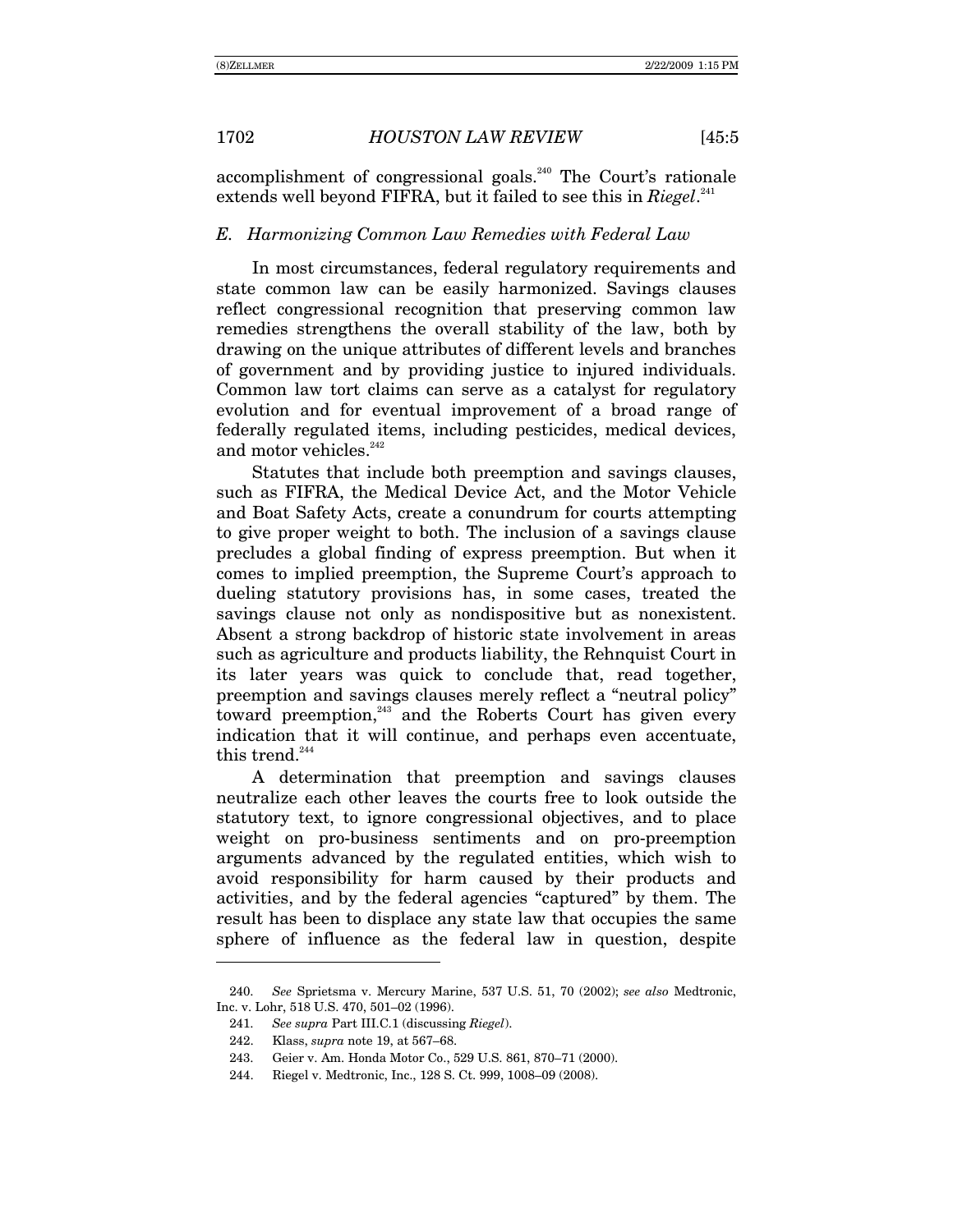-

congressional intent to the contrary and regardless of whether the "offending" state law conflicts with the federal requirement or objective. This outcome is just as detrimental for injured parties as in *Cipollone*, where the statute in question included no savings clause at all.<sup>245</sup> *Cipollone* can perhaps be rationalized (if not justified) by the long history of federal presence in tobacco marketing and sales and by Congress's apparent intent to occupy the entire field through a pervasive federal regulatory scheme. The inclusion of both a savings clause and a preemption clause in other areas, however, should not be construed the same way. Rather, courts should give savings clauses appropriate weight by staying true to the long-standing presumption against preemption, particularly where state powers to protect public health and welfare are implicated.

# IV. STATE REGULATORY INNOVATIONS

In the Rehnquist and Roberts Courts, progressive state and local regulatory programs have been exceptionally vulnerable to judicial preemption despite the presence of statutory savings clauses. During the past decade in particular, such regulations have been struck down almost without exception whenever they would impose greater economic burdens on industry than those established by the federal regulatory floor.<sup>246</sup> The recent trend, which began in the mid-1990s, has prompted some scholars to equate the modern day preemption doctrine with the Lochner Era of the early 1900s, where the Court employed an array of tools to strike down progressive state and local economic and social regulation.<sup>247</sup> As the states become more aggressive in filling gaps left by lax federal regulatory schemes and federal enforcement failures, for-profit corporations, developers, and other antiregulatory forces have become equally aggressive—and quite effective—in wielding preemption as an obstacle to the implementation of protective state regulations.

<sup>245.</sup> *See supra* notes 123-32 (discussing *Cipollone*).

<sup>246.</sup> *See supra* notes 48–52 and accompanying text (describing the results of the Greve and Klick study, which found that 47.9% of all non-tort cases issued by the Rehnquist Court from 1985 to 2003 resulted in preemption); *see also infra* Part IV.E (describing regulatory preemption trend).

 <sup>247.</sup> Wolfson, *supra* note 22, at 69 (citing Lochner v. New York, 198 U.S. 45 (1905)). In rejecting a 2007 dormant commerce clause challenge to a local waste management ordinance, the Roberts Court denied any intent to return to the Lochner Era. United Haulers Ass'n, Inc. v. Oneida–Herkimer Solid Waste Mgmt. Auth., 127 S. Ct. 1786, 1798 (2007). Chief Justice Roberts delivered the Court's decision but did not join in the portion of the opinion repudiating *Lochner*. *Id.* at 1789.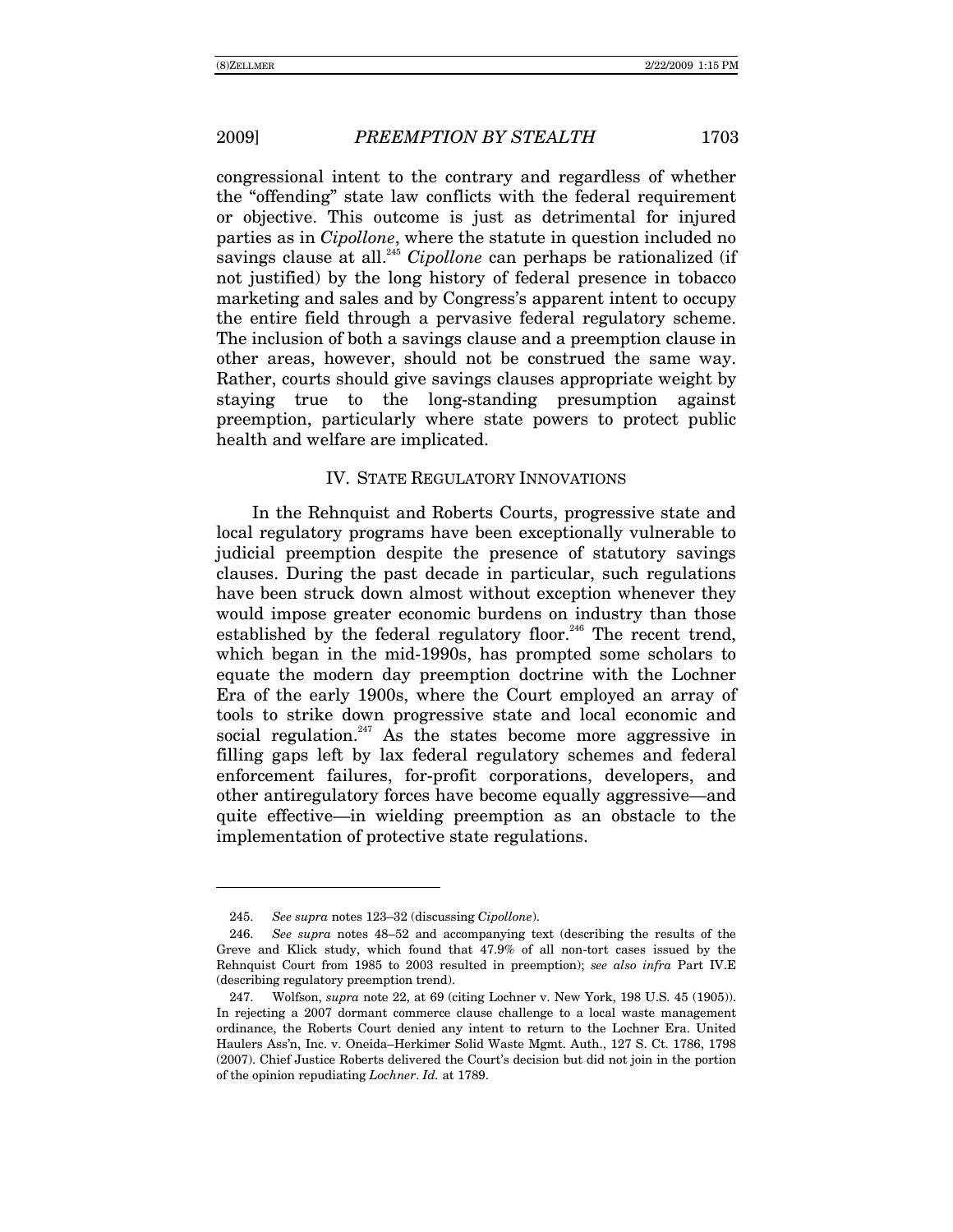## *A. Environment and Energy*

*1. Nuclear Plants*. A high water mark of modern regulatory savings clause jurisprudence was a 1983 case involving a state's moratorium on the construction of nuclear power plants. In *Pacific Gas & Electric v. State Energy Resources Conservation & Development Commission*, the Burger Court found that, although Congress had provided the federal Nuclear Regulatory Commission absolute power to regulate the safety of nuclear power, the states retained their traditional authority over reliability, cost, and other economic concerns related to electricity.<sup>248</sup> At issue was a California statute that conditioned the construction of nuclear power plants on a finding that adequate means of disposal would be available for nuclear waste. The Court recognized that, although nuclear energy and nuclear waste were areas extensively regulated by the federal government, Congress intended to leave sufficient authority to allow states to slow or even stop the development of nuclear power for economic reasons.<sup>249</sup>

Two savings clauses played a role in the resolution of the case. The first, found in section 274(k) of the AEA, used broad language but was narrowly circumscribed to apply only to the particular topic addressed in that section, that is, certain federal-state agreements: "Nothing in this section shall be construed to affect the authority of any State or local agency to regulate activities for purposes other than protection against radiation hazards. $2250$  The Court was willing to consider it for guidance, even though it was not applicable to the California statute at issue. It recognized that "Congress, by permitting regulation for purposes other than protection against radiation hazards' underscored the distinction . . . between the spheres of activity left respectively to the Federal Government and the States. $251$  It then turned to the more generally applicable savings clause of section 271 of the AEA: "Nothing in this chapter shall be construed to affect the authority or regulations of any Federal, State, or local agency with respect to the generation, sale, or transmission of electric power produced through the use of nuclear facilities licensed by the Commission. $\overline{r}^{252}$  The Court

 <sup>248.</sup> Pac. Gas & Elec. Co. v. State Energy Res. Conservation & Dev. Commín, 461 U.S. 190, 205 (1983).

<sup>249.</sup> *Id.*

<sup>250.</sup>  $42$  U.S.C.  $\S 2021(k)$  (2000) ("State regulation of activities for certain purposes").

<sup>251.</sup> *Pacific Gas*, 461 U.S. at 210.

<sup>252. 42</sup> U.S.C. § 2018 (2000) ("Agency jurisdiction").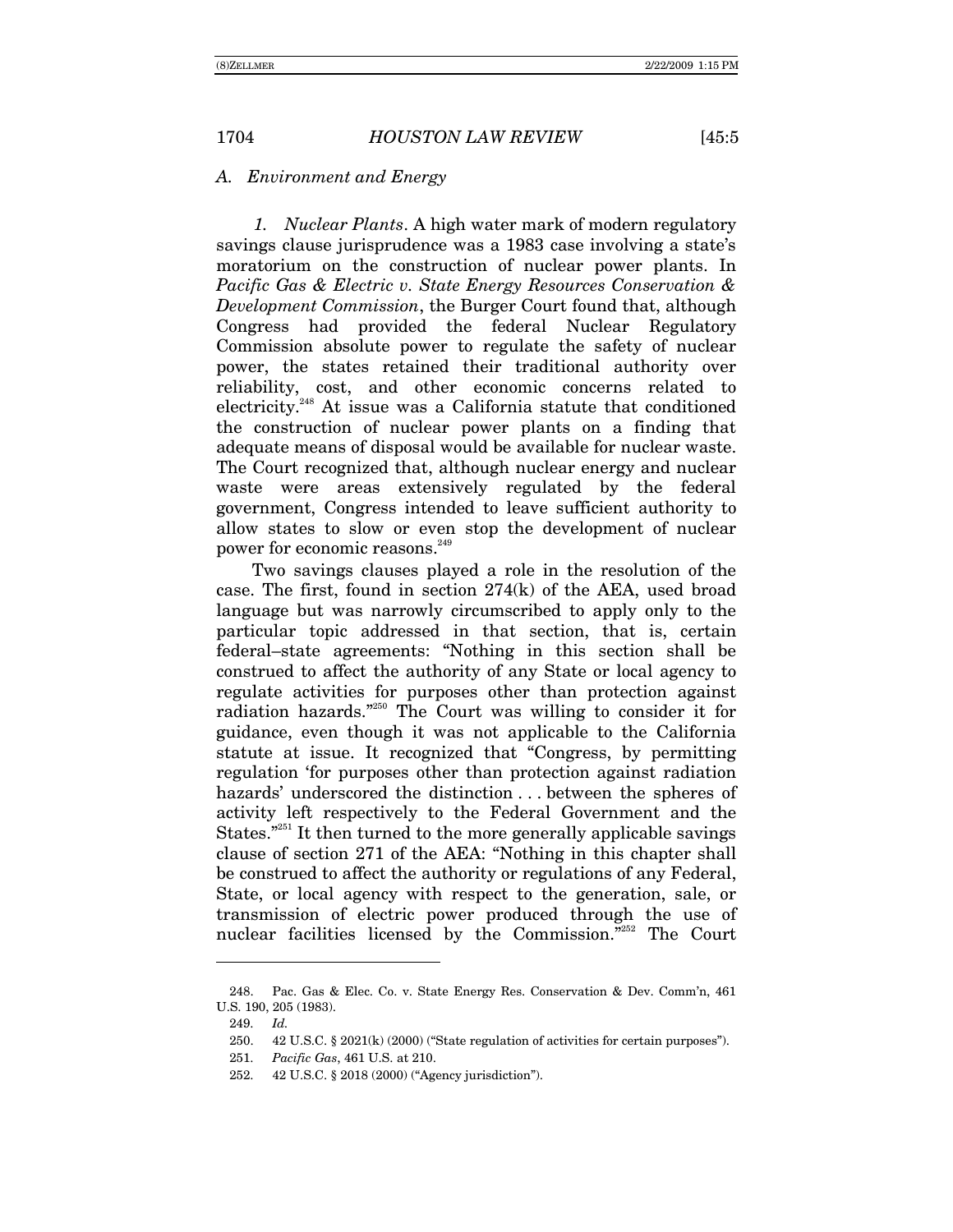concluded that this provision removed any doubt that questions of ratemaking and the public need for additional power plants were to remain in state hands.<sup>253</sup> It then engaged in an unusual foray into the legislative history of the California statute to find a nonsafety rationale for the moratorium. An Assembly Report provided the sought-after economic justification that "[w]ithout a permanent means of disposal, the nuclear waste problem could  $\dots$  lead[] to unpredictably high [electricity] costs.<sup> $254$ </sup>

The Court expressly noted that a dangerous gap would be left in the regulatory framework if states were stripped of power over the construction of new plants:

While the NRC does evaluate the dangers of generating nuclear power, it does not balance those dangers against the risks, costs, and benefits of other choices available to the State . . . . It is almost inconceivable that Congress would have left a regulatory vacuum; the only reasonable inference is that Congress intended the States to continue to make these judgments.<sup>255</sup>

Nearly three decades after the *Pacific Gas* decision, the United States has yet to provide a permanent nuclear waste repository, while spent fuel rods from the nation's reactors continue to accumulate. The potential consequences of improper storage and disposal cry out for a federal solution, but so long as none is forthcoming states like California have struggled to fill, or at least alleviate, the regulatory gap by limiting nuclear reactor construction or expansion and by restricting the transportation and disposal of nuclear waste.<sup>256</sup> Other than construction moratoria, states have been rebuked at nearly every turn by the lower courts, which have invalidated state requirements notwithstanding the Supreme Court's admonition against congressional occupation of the field.<sup>257</sup> The inclusion of

<sup>253.</sup> *See Pacific Gas*, 461 U.S. at 210-11 (examining Section 271 in light of congressional intent).

<sup>254.</sup> *Id.* at 213-14.

<sup>255.</sup> *Id.* at 208, 225.

<sup>256.</sup> *See* Angela Cole Bonstead, *EPAís Mixed Approach to Mixed Waste*, 8 ENVTL. LAW.  $521, 545-46$  (2002) (discussing interplay between federal and state regulations).

<sup>257.</sup> *See, e.g.*, Skull Valley Band of Goshute Indians v. Nielson, 376 F.3d 1223, 1227 (10th Cir. 2004) (holding that Utah statutes "regulating the storage and transportation of spent nuclear fuel [were] preempted by federal lawî), *cert. denied*, 546 U.S. 1060 (2005); United States v. Kentucky,  $252$  F.3d  $816$ ,  $820-23$  (6th Cir. 2001) (finding that federal law preempted environmental permit conditions imposed by Kentucky regarding disposal of radioactive waste); United States v. Manning, 434 F. Supp. 2d 988, 1006 (E.D. Wash. 2006) (concluding that a Washington law regulating mixed wastes was invalid on grounds of federal preemption); Abraham v. Hodges, 255 F. Supp. 2d 539, 549 (D.S.C. 2002) (invalidating a state ban on the United Statesí transportation of plutonium on South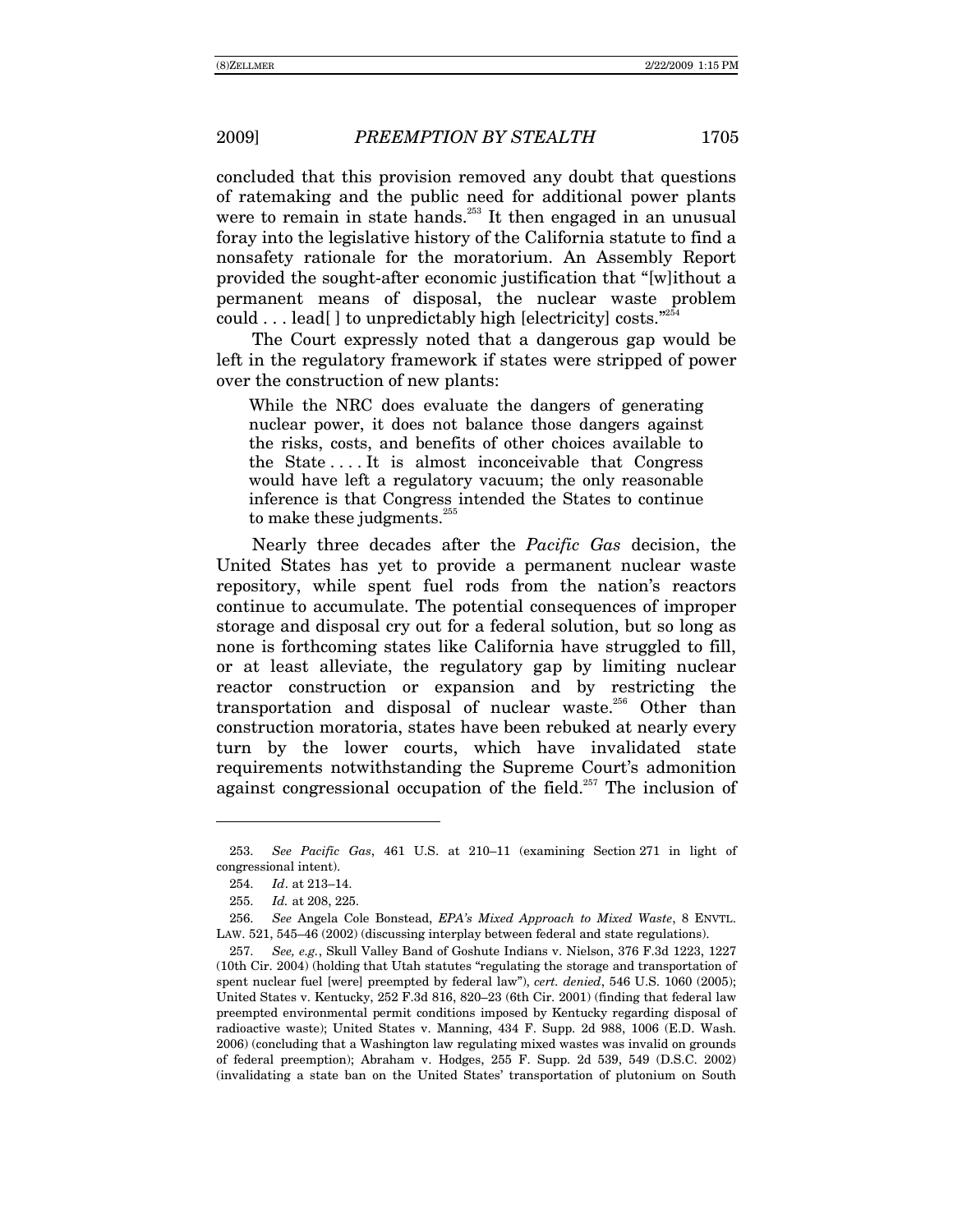explicit savings clauses in the AEA and the Resource Conservation and Recovery Act (RCRA),<sup>258</sup> which regulates waste management, seems to make no difference.<sup>259</sup> By authorizing supplemental state regulation of hazardous waste management, the RCRAís savings clause is more encompassing than the AEA's.<sup>260</sup> However, the comprehensiveness of RCRA, which was intended to provide federal "cradle to grave" regulation of hazardous wastes, $261$  raises the specter of implied preemption, allowing regulated entities to successfully challenge state and local efforts to restrict hazardous waste disposal, including nuclear waste.<sup>262</sup> This trend is consistent with more recent cases of the Rehnquist and Roberts Courts, which have been more inclined to invalidate state regulatory programs on preemption grounds in the years following *Pacific Gas*.

*2. Air and Water Pollution*. The wreck of the *Exxon Valdez* motivated coastal states from Alaska to Florida to enact oil spill legislation. Some of these statutes impose preventative measures while others impose liability on the vessel owner and operator for cleanup costs and other damages.263 The OPA has been given

-

259. Spence & Murray, *supra* note 39, at 1148–49; Melissa Beutler Orien, *Battle over Control of Low-Level Radioactive Waste: Some States Are Overstepping Their Bounds*, 2005 B.Y.U. L. REV. 155, 189 (2005).

260. *See* 42 U.S.C. § 6929 (2000) ("[N]o State or political subdivision may impose any requirements less stringent than those authorized under this subchapter . . . . Nothing in this chapter shall be construed to prohibit any State or political subdivision thereof from imposing any requirements, including those for site selection, which are more stringent than those imposed by such regulations.").

261. Chicago v. Envtl. Def. Fund, 511 U.S. 328, 331 (1994).

263. *See* 2 DANIEL P. SELMI & KENNETH A. MANASTER, STATE ENVIRONMENTAL LAW

Carolina roadways).

<sup>258. 42</sup> U.S.C. §§ 6901-6992k (2000). Like the Clean Air Act and the Clean Water Act, RCRA authorizes states to maintain a substantial role in regulating hazardous waste, 42 U.S.C. § 6926 (2000), and cedes states the primary role in managing solid waste. 42 U.S.C. ß 6901 (2000). However, it leaves the regulation of nuclear waste to the AEA. 42 U.S.C. ß 6903(27) (2000).

<sup>262.</sup> *See, e.g.*, Blue Circle Cement, Inc. v. Bd. of County Commírs, 27 F.3d 1499, 1508 (10th Cir. 1994) (holding that a conditional use permit that resulted in a de facto ban on disposal conflicted with RCRAís goals); ENSCO, Inc. v. Dumas, 807 F.2d 743, 745 (8th Cir. 1986) (invalidating a local ordinance prohibiting the storage, treatment, or disposal of ìacute hazardous wasteî as implicitly preempted); Ogden Envtl. Servs. v. City of San Diego, 687 F. Supp. 1436, 1448 (S.D. Cal. 1988) (holding that a city's denial of a permit for a waste facility was implicitly preempted). Discriminatory state and local waste regulations have also been struck down on dormant Commerce Clause grounds. *See, e.g.*, C & A Carbone, Inc. v. Town of Clarkstown, 511 U.S. 383, 391 (1994) (holding a flow control ordinance violated the dormant Commerce Clause). *But see* United Haulers Assín, Inc. v. Oneida-Herkimer Solid Waste Mgmt. Auth., 127 S. Ct. 1786, 1795 (2007) (upholding a flow ordinance that favored a county-run facility over private facilities as a nondiscriminatory governmental exercise of power with only incidental burdens on interstate commerce).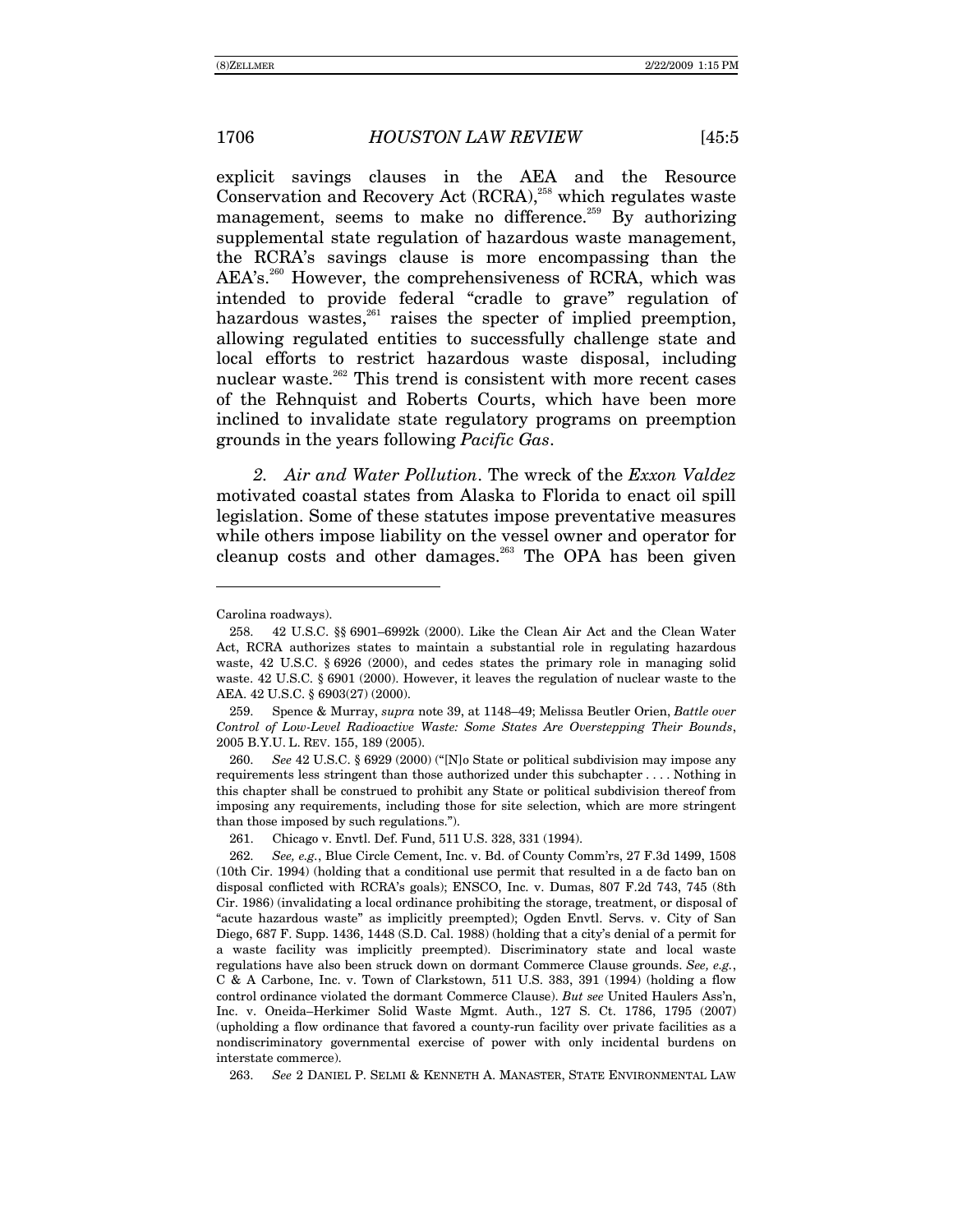broad preemptive effect in the regulatory context, even though common law claims for damages caused by oil spills have generally survived preemption challenges.<sup>264</sup>

As is typical of other environmental statutes, the OPA envisions a role for state regulators and includes an explicit savings clause for protective state requirements.<sup>265</sup> When it comes to regulating vessel safety, however, the notion of cooperative federalism is illusory at best. In United States v. Locke, the Rehnquist Court displaced Washington's requirements for navigation watch procedures, training requirements for crew members, and maritime casualty reporting.<sup>266</sup> The Ports and Waterways Safety Act, as amended by the OPA, authorizes the federal government to regulate the design, construction. operation, and staffing of tanker vessels,<sup>267</sup> but retains the states' authority to impose additional liabilities and to regulate matters reflective of local peculiarities of their ports and waterways.<sup>268</sup> In striking down Washington's requirements, the Court explained away the statutory savings clause by finding that its placement in Title I limited its scope to oil pollution liability and compensation, while vessel-manning requirements are contained in Title II, which includes no savings clause.<sup>269</sup>

Moreover, according to the Court, giving broad effect to the savings clause would "disrupt national uniformity" and "upset" the careful regulatory scheme established by federal law."<sup>270</sup> It

<sup>§§ 18:2, 18:14–18:26 (2007) (</sup>surveying state law approaches to oil spills); Daniel G. Rauh, State Authority Under the Oil Pollution Act of 1990: Federalist Elixir, or Should the Supreme Court Sink Intertanko v. Locke?, 24 TUL. MAR. L.J. 323, 329 n.42 (1999) (citing, for example, HAW. REV. STAT. § 128D-6 (2006); MASS. ANN. LAWS ch. 21E, § 5 (2002)).

<sup>264.</sup> See supra notes 79–91 and accompanying text (describing the Exxon Valdez incident and ensuing litigation).

<sup>33</sup> U.S.C. § 2718(a) (2006) (preserving state authority to impose additional 265. liability or requirements relating to discharges of oil or removal of such discharges); see also Ray v. Atl. Richfield Co., 435 U.S. 151, 171 (1978) (finding that Title I of the Ports and Waterways Safety Act of 1972, 33 U.S.C. §§ 1221, 1223 (2006), preserves state authority over matters reflective of local peculiarities).

United States v. Locke, 529 U.S. 89, 113-15 (2000). 266.

<sup>267.</sup> 46 U.S.C. § 3703(a) (2000).

<sup>268.</sup> 33 U.S.C. § 2702(a) (2006); see also Atlantic Richfield, 435 U.S. at 171 (upholding a state tanker law as reflective of the "peculiarities of local waters").

<sup>269.</sup> Locke, 529 U.S. at 105.

<sup>270.</sup> Id. at 106. A district court in Michigan distinguished Locke in finding that state law requirements for ballast water treatment to prevent introduction of invasive species into state waters was not preempted by the National Invasive Species Act (NISA), which allows alternative methods of treatment so long as they are deemed to be at least as effective as saltwater exchange. Fednav, Ltd. v. Chester, 505 F. Supp. 2d 381, 395-96 (E.D. Mich. 2007) (citing 16 U.S.C. § 4711(b)(2)(B) (2006)), affd, 547 F.3d 607 (6th Cir. 2008). The court was willing to give NISA's savings clause greater weight than was afforded the clause at issue in *Locke*, because the NISA clause was located in the same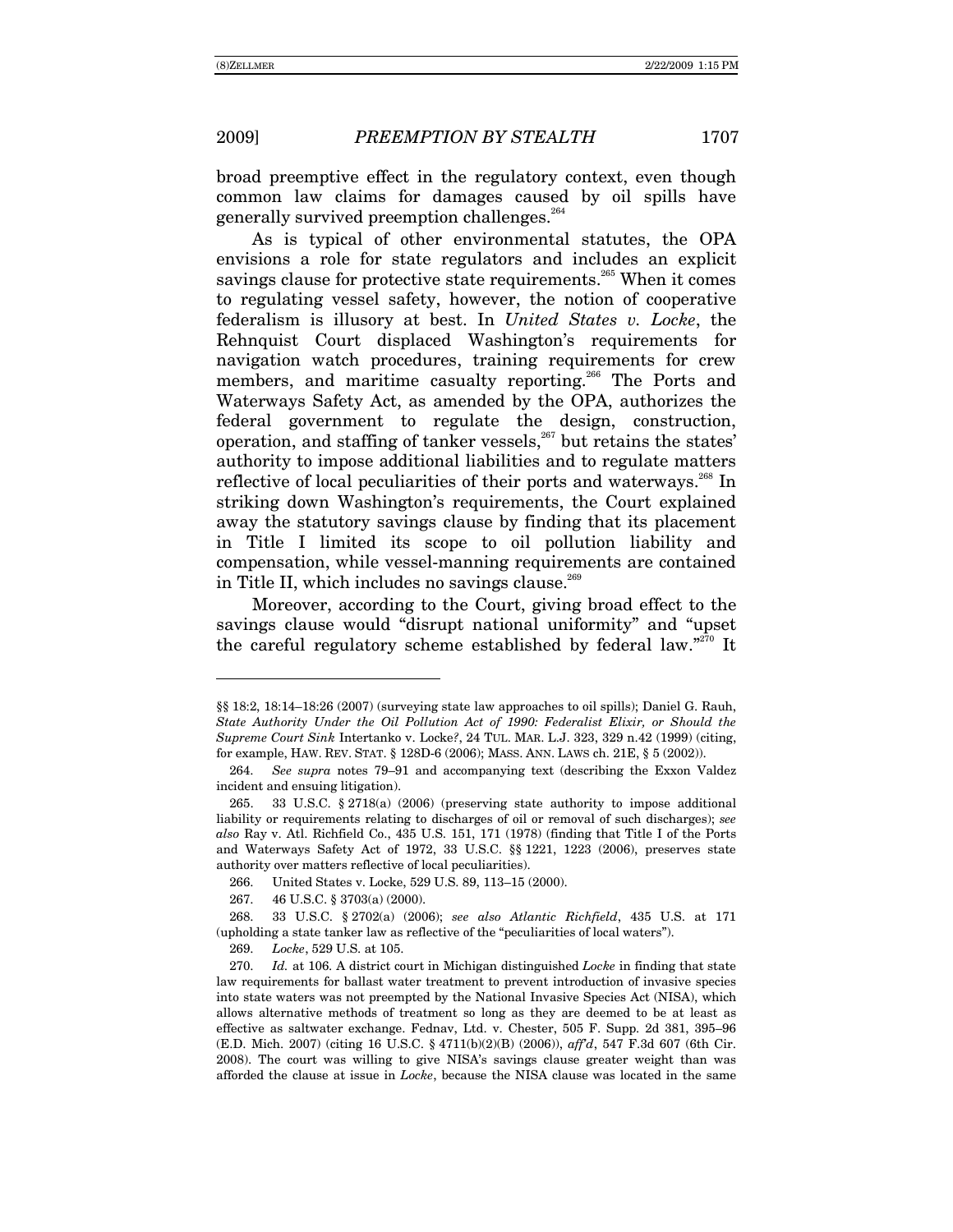found the presumption against preemption inapplicable when the state regulates activities marked by a history of substantial federal presence, such as maritime law.<sup>271</sup> Ironically, the Court concluded that, in contrast, a restrictive reading of the savings clause best respected a federal–state balance, stripping the states of their ability to control important aspects of passage to their ports and harbors.<sup>272</sup>

State regulatory programs governing other types of interstate pollution have fared relatively poorly since the mid-1990s as well. In one of the last major environmental cases of the Rehnquist Court, an air quality ordinance that attempted to control emissions from vehicles was struck down on preemption grounds.273 As in the OPA, RCRA, and the Clean Water Act, Congress embraced a cooperative federalism model in the Clean Air Act to preserve the authority of the states to make policy decisions within their borders while authorizing the EPA to establish national ambient air quality standards and certain emission limitations. $274$  A key feature of this approach is the ability of states to adopt their own state implementation plans to meet national air quality standards by controlling source-bysource emissions in a fashion that balances the state's own economic and environmental concerns.<sup>275</sup> Statutory savings clauses within the Clean Air Act explicitly retain states' latitude to implement air quality requirements for factories, power plants, and other stationary sources.<sup>276</sup> The Act includes a savings clause applicable to motor vehicles as well, but the Supreme Court has given this provision short shrift. $277$ 

In *Engine Manufacturers Assín v. South Coast Air Quality Management District*, the Court, at the behest of a trade

chapter as the substantive ballast water regulation, indicating that "a role for the states was forefront in the minds of the drafters of NISA." *Id.* at 396 (citing 16 U.S.C. § 4725) (2006)).

<sup>271.</sup> *Locke*, 529 U.S. at 106, 108-09.

<sup>272.</sup> *Id.* at 108–09.

 <sup>273.</sup> Engine Mfrs. Assín v. S. Coast Air Quality Mgmt. Dist., 541 U.S. 246, 255 (2004).

<sup>274.</sup> *See* United States v. Morrison, 529 U.S. 598, 661 (2000) (Breyer, J., dissenting) (including the CAA as an example of cooperative federalism); Sierra Club v. EPA, 315 F.3d 1295, 1300 (11th Cir. 2002) (describing "division of labor" between states and the EPA as "inherent in the regime of cooperative federalism created by the CAA"); Michigan v. EPA,  $268$  F.3d 1075, 1083 (D.C. Cir. 2001) (describing the CAA as "an experiment in cooperative federalism"); Envtl. Def. Fund, Inc. v. EPA,  $82$  F.3d  $451$ ,  $468-69$  (D.C. Cir. 1996) (discussing CAAís program of federal and state cooperation and planning).

 <sup>275. 42</sup> U.S.C. ß 7410(k) (2000).

<sup>276.</sup> *See supra* notes 59–64 and accompanying text (discussing CAA savings clauses and state actions to reduce greenhouse gas emissions in effort to combat climate change). 277. 42 U.S.C. ß 7543(d) (2000).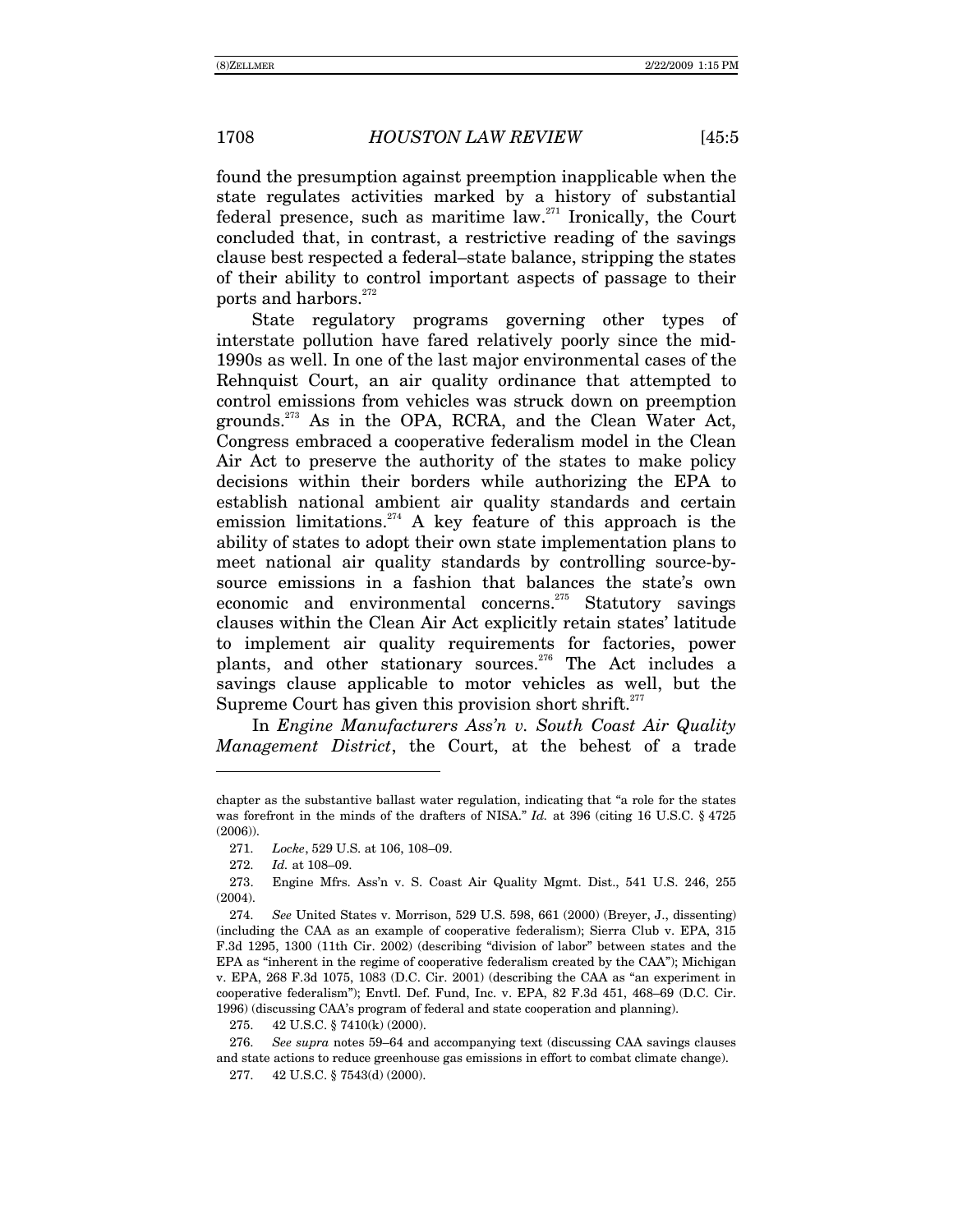association representing manufacturers of diesel engines, invalidated an ordinance requiring local fleet operators to purchase or lease only vehicles that met stringent emission standards.<sup>278</sup> The ordinance was adopted by California's South Coast Air Quality District, which is one of the most polluted regions in the United States due in large part to excessive vehicle traffic. The manufacturers relied on a preemption clause found in Section 209(a) to challenge the regulation: "No State or any political subdivision thereof shall adopt or attempt to enforce any standard relating to the control of emissions from new motor vehicles or new motor vehicle engines subject to this part. $2279}$  To offset this provision, Section 209(d) incorporates a savings clause that explicitly allows states "otherwise to control, regulate, or restrict the use, operation, or movement" of vehicles.<sup>280</sup> Through Section 209, Congress acted to prevent states from imposing production mandates that would cause "undue economic strain on the industry" by forcing vehicle manufacturers to produce engines with state-specific characteristics as a condition of sale.<sup>281</sup>

According to the Supreme Court, the South Coast District's regulation was a "standard" within the preemption provision of Section  $209(a)$ <sup>282</sup> Rather than looking closely at the statute itself, the Court invoked *Webster's Dictionary*, which defines "standard" as that which "is established by authority, custom, or general consent, as a model or example; criterion; test. $2883}$  This generic definition freed the Court to find that "a standard is a standard even when not enforced through manufacturer-directed regulation," and to ignore the savings clause, which would seemingly preserve a local requirement that certain types of vehicles be used within the district.<sup>284</sup>

In dissent, Justice Souter criticized the majority's unduly broad construction of the term "standard" as violating the plain meaning of Section 209(a).<sup>285</sup> As Justice Souter also noted, the majority ignored the presumption that "the historic police powers" of the States were not to be superseded by the Federal Act unless that was the clear and manifest purpose of Congress."286

<sup>278.</sup> *Engine Mfrs. Assín*, 541 U.S. at 255.

 <sup>279. 42</sup> U.S.C. ß 7543(a) (2000).

<sup>280. 42</sup> U.S.C. ß 7543(d) (2000).

<sup>281.</sup> *Engine Mfrs. Assín*, 541 U.S at 261 (Souter, J., dissenting) (citation omitted).

<sup>282.</sup> *Id.* at 252–54 (majority opinion).

<sup>283.</sup> *Id.* at 253. (citing WEBSTER'S INTERNATIONAL DICTIONARY 2455 (2d ed. 1945)).

<sup>284.</sup> *Id.* at 254.

<sup>285.</sup> *Id*. at 263 (Souter, J., dissenting).

<sup>286.</sup> *Id.* at 260 (quoting Medtronic, Inc. v. Lohr, 518 U.S. 470, 485 (1996)). The state of California was not a party to the *Engine Manufacturers* case, but it filed an Amicus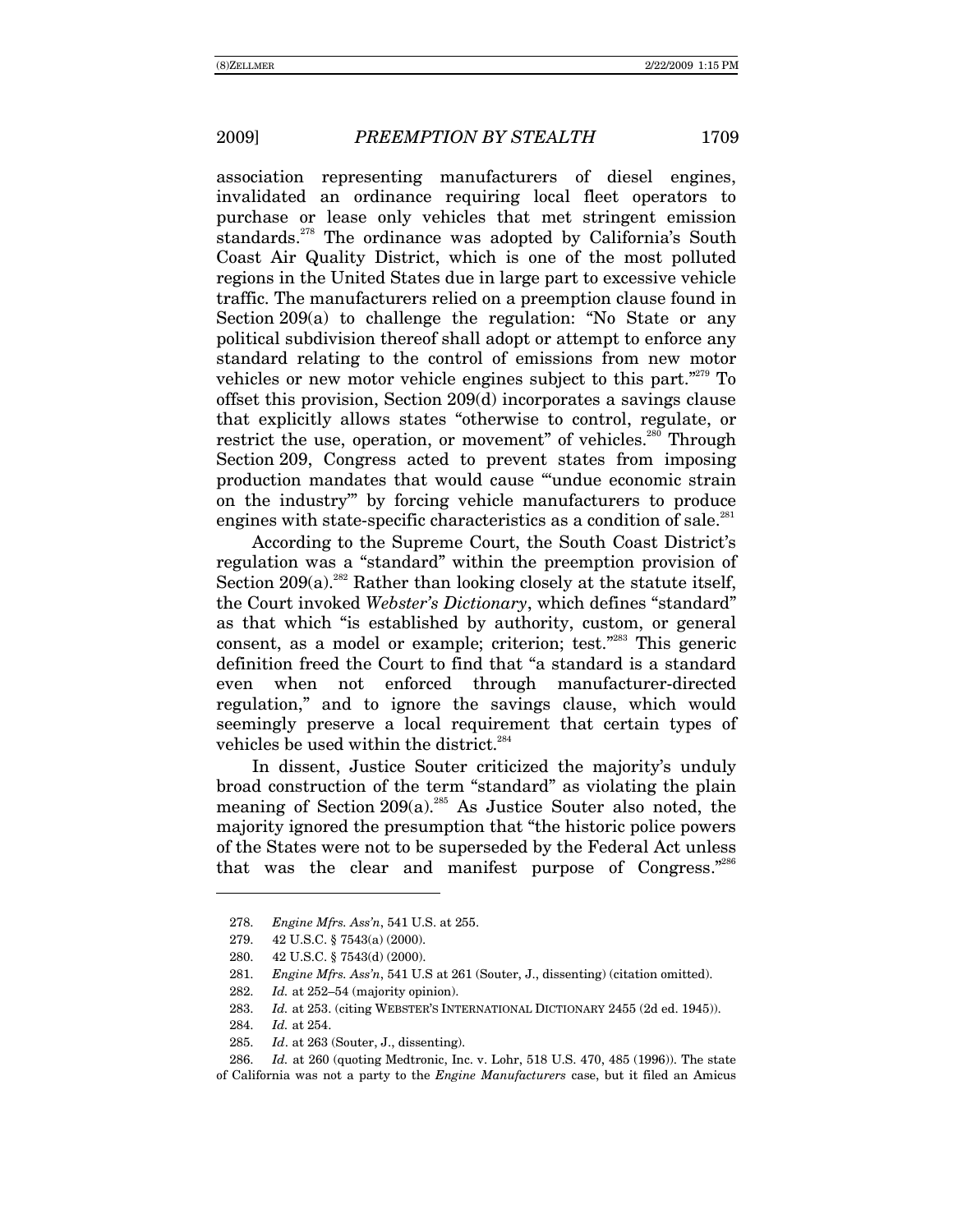Section 209 may not be a "model of clarity," as Justice Souter noted, but tie breakers in interpreting statutes that are "unsystematic, redundant, and fuzzy about drawing lines" must cut in favor of sustaining more protective state and local rules. $287$ Local rules that motivate, but do not compel, manufacturers to develop and market vehicles that meet stringent emission controls are consistent both with congressional intent regarding motor vehicle emissions and the overall purposes of the statute, "which sought to rectify states' unwillingness or inability to address air pollution problems, not to restrict their efforts.<sup>7288</sup>

Although the South Coast District experience demonstrates that air pollution is both a local and a national problem and that solutions are necessary at both levels, it might seem counterintuitive to say that local governments can play an important role in addressing regional or global issues such as smog or climate change. However, both common law remedies and state and local regulatory programs have proven necessary to fill the regulatory gap left by the federal failure to take a meaningful stance, particularly on greenhouse gas emissions. Acting alone, local air quality initiatives may have very little impact on overall emission reductions, but they may trigger action at the national level. As Professors David Adelman and Kirsten Engel have explained, environmental law is replete with examples where state and local initiatives successfully motivated a comprehensive federal regulatory response on topics ranging from acid rain to mercury emissions.<sup>289</sup> As for preemption, although the Court struck down a local ordinance related to vehicle emissions, there is reason to believe that state and local restrictions on emissions from stationary sources, like power plants, are less vulnerable to invalidation given the broad savings clauses,<sup>290</sup> historic state and local presence in regulating stationary sources, and absence of a countervailing federal interest in transportation efficiencies and nationwide vehicle

Curiae brief in support of the South Coast Air Quality District. *See* Brief for the State of California as Amicus Curiae Supporting Respondents, *supra* note 48.

<sup>287.</sup> *Engine Mfrs. Assín*, 541 U.S. at 266 (Souter, J., dissenting)*.*

 <sup>288.</sup> Lin, *supra* note 30, at 584.

 <sup>289.</sup> David E. Adelman & Kirsten H. Engel, *Adaptive Federalism, Preemption Choice and Regulatory Dynamism*, *in* PREEMPTION CHOICE: THE THEORY, LAW, AND REALITY OF FEDERALISMíS CORE QUESTION, *supra* note 37, at 277, 371; Kirsten Engel, *State and Local Climate Change Initiatives: What Is Motivating State and Local Governments to Address a Global Problem and What Does This Say About Federalism and Environmental Law?*, 38 URB. LAW. 1015, 1026-27 (2006).

<sup>42</sup> U.S.C. §§ 7604(e), 7416 (2000); *see supra* notes 60–64 and accompanying text (discussing state action to reduce greenhouse gas emissions in an effort to combat climate change).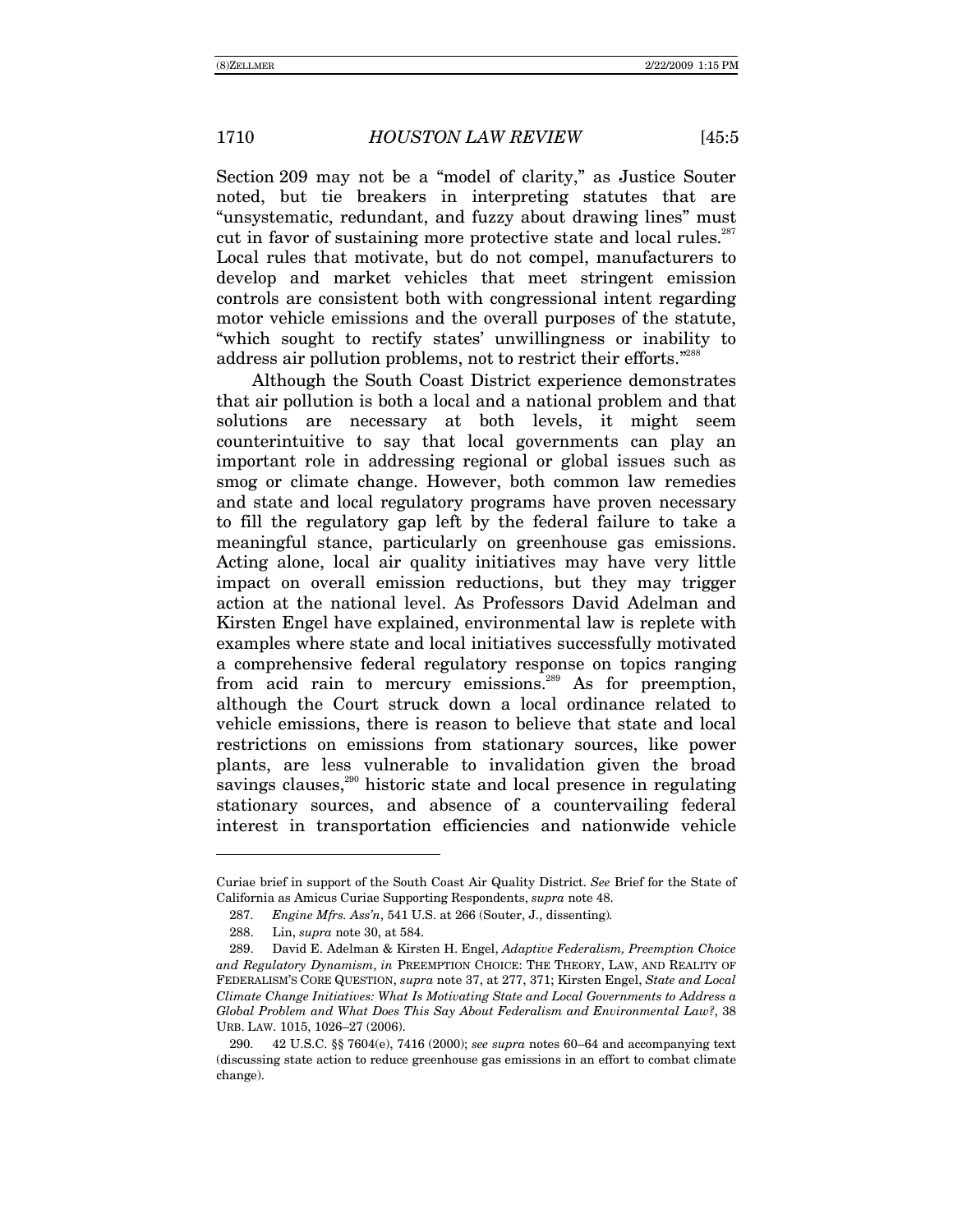manufacturing standards. The Supreme Court has yet to resolve the issue, but state and local restrictions on stationary source emissions of greenhouse gases should be saved from preemption under the Clean Air Act.<sup>291</sup>

Congress's desire to adopt a "cooperative federalism" approach is also evidenced by several savings clauses in the Clean Water Act of  $1972$  (CWA).<sup>292</sup> Although Congress constrained states' rights to some extent by creating mandatory federal permit programs to regulate discharges of pollutants into water,<sup>293</sup> it explicitly provided states with the power to impose tougher pollution standards than required by the Act.<sup>294</sup> States and tribes that meet statutorily delineated criteria are authorized to accept delegations to administer the permit programs and take enforcement actions against noncomplying sources.<sup>295</sup> Upon delegation, the EPA's permit program is suspended, but the EPA may still veto proposed permits and must periodically review state or tribal administration to ensure compliance.296 States also retain almost exclusive responsibility for pollution from diffuse, nonpoint sources.<sup>297</sup> Finally, Congress empowered states to condition federally issued licenses on compliance with state water quality standards.<sup>298</sup> In addition, the CWA provides that a state's authority "to allocate quantities of water within its jurisdiction shall not be superseded, abrogated or otherwise impaired," and that nothing should be construed to "supersede or abrogate" state-sanctioned water rights.<sup>299</sup>

As a result of these provisions, federal and state powers overlap considerably with regard to a broad array of activities affecting coastal waters, inland navigable waters, and adjacent wetlands. The savings clauses have taken prominence when private property interests in water and wetlands are implicated. Perversely, a broad construction of the CWA's savings clauses has resulted in antiregulatory consequences: federal regulation is

-

296. 33 U.S.C. ß 1342(c) (2006).

- 298. 33 U.S.C. ß 1341(a)(1) (2006).
- 299. 33 U.S.C. ß 1251(g) (2006).

<sup>291.</sup> *See* Robert L. Glicksman & Richard E. Levy, *A Collective Action Perspective on Ceiling Preemption by Federal Environmental Regulation: The Case of Global Climate Change*, 102 NW. U. L. REV. 579, 616, 648 (2008) (describing state efforts to control greenhouse gas emissions from stationary sources and explaining why the preemption arguments of regulated entities should be rejected).

 <sup>292. 33</sup> U.S.C. ßß 1251(g), 1365(e), 1370 (2006); *see also supra* Part III.A.1 (describing the Supreme Court's treatment of tort claims under the CWA savings clauses).

 <sup>293. 33</sup> U.S.C. ßß 1342, 1344 (2006).

 <sup>294. 33</sup> U.S.C. ß 1370 (2006).

 <sup>295. 33</sup> U.S.C. ßß 1342(a)(5), 1370, 1377(e) (2006).

 <sup>297. 33</sup> U.S.C. ßß 1313, 1342(a) (2006).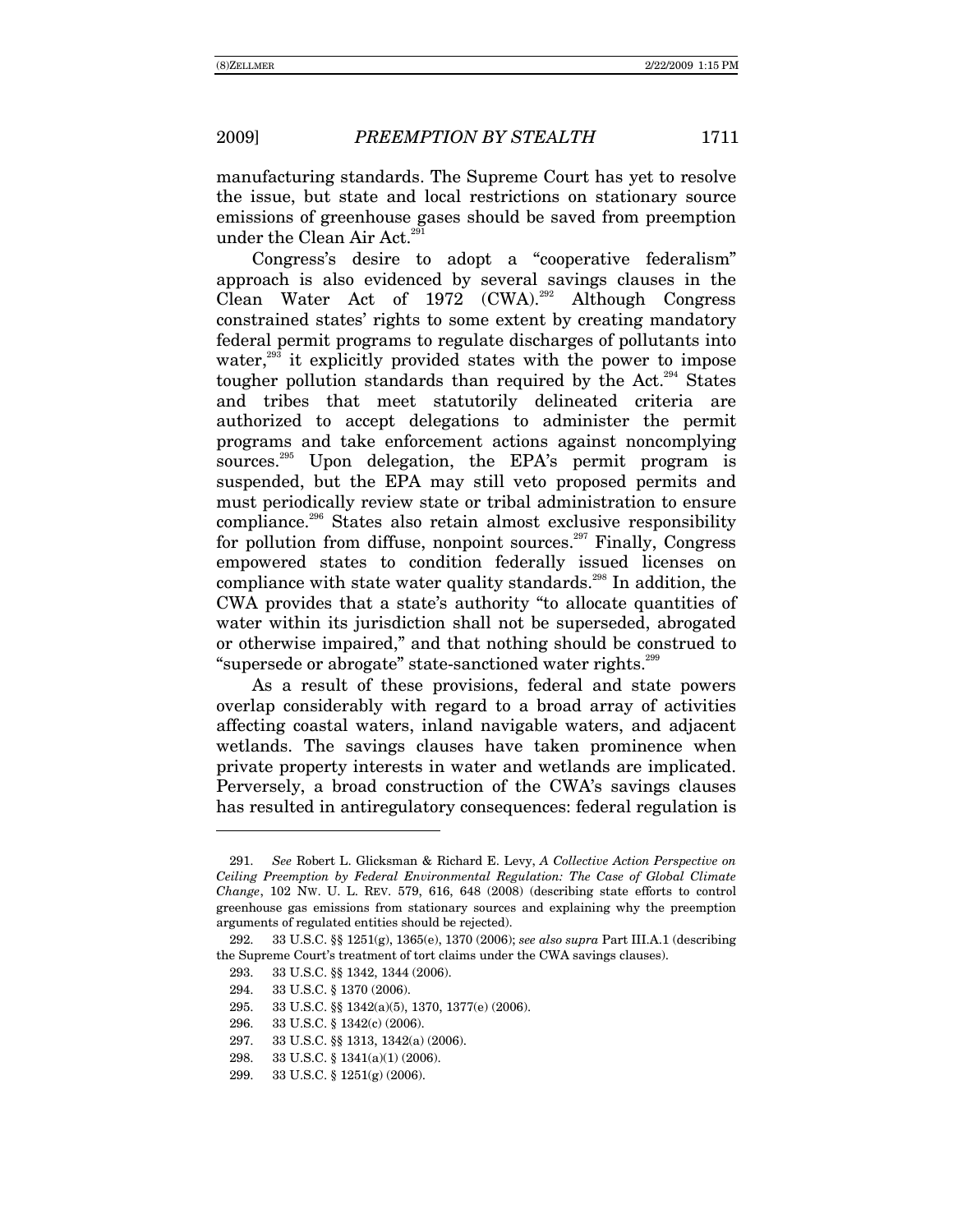defeated even when state regulation is absent. Rather than providing more protection to the nation's fresh water resources, under the guise of federalism, the construction of the CWAís savings clauses by both the Rehnquist and Roberts Courts has

resulted in less protection. In two such cases, the Court took the opportunity to shrink federal power by emphasizing the states' "primary state responsibility for ordinary land-use decisions.<sup>3300</sup> Although both cases involved the construction of the Act's jurisdictional reach to "waters of the U.S.," rather than preemption per se, in both cases developers championed states' rights in a coordinated strategy to strip the United States of authority to protect isolated wetlands and nonperennial streams. In a 2006 opinion by the Roberts Court, *Rapanos v. United States*, developers found a steadfast friend in Justice Scalia.<sup>301</sup> Citing the statutory savings clause as well as a previous prodevelopment decision of the Rehnquist Court, *Solid Waste Agency of Northern Cook County (SWANCC) v. U.S. Army Corps of Engineers*, 302 Scalia cloaked his analysis in the language of federalism:

[T]he Government's expansive interpretation would "result" in a significant impingement of the States' traditional and primary power over land and water use." Regulation of land use, as through the issuance of the development permits . . . is a quintessential state and local power. . . . We ordinarily expect a "clear and manifest" statement from Congress to authorize an unprecedented intrusion into traditional state authority.<sup>303</sup>

In rejecting arguments that comprehensive federal regulation was needed to achieve the CWA's goals, Justice Scalia speculated, "It is not clear that the state and local conservation efforts that the CWA explicitly calls for . . . are in any way inadequate for the goal of preservation.<sup>"304</sup> As the Court itself may have recognized in a 1985 case that extended federal jurisdiction

 <sup>300.</sup> Rapanos v. United States, 547 U.S. 715, 756 (2006); *see also* Solid Waste Agency of N. Cook County v. U.S. Army Corps of Engírs (*SWANCC*), 531 U.S. 159, 174 (2001) (recognizing statesí traditional role in regulating land and water use). Both cases mark a significant departure from *United States v. Riverside Bayview Homes, Inc.*, 474 U.S. 121 (1985), where the federal assertion of authority over wetlands adjacent to navigable waters was upheld in a unanimous opinion penned by Justice White.

<sup>301.</sup> *Rapanos*, 547 U.S. at 715-16.

<sup>302.</sup> *SWANCC*, 531 U.S. at 174.

<sup>303.</sup> *Rapanos*, 547 U.S. at 737–38 (citing 33 U.S.C. § 1251(b) (2006) ("It is the policy of the Congress to recognize, preserve, and protect the primary responsibilities and rights of States to prevent, reduce, and eliminate pollution, [and] to plan the development and use  $\dots$  of land and water resources  $\dots$ .").

<sup>304.</sup> *Id.* at 745.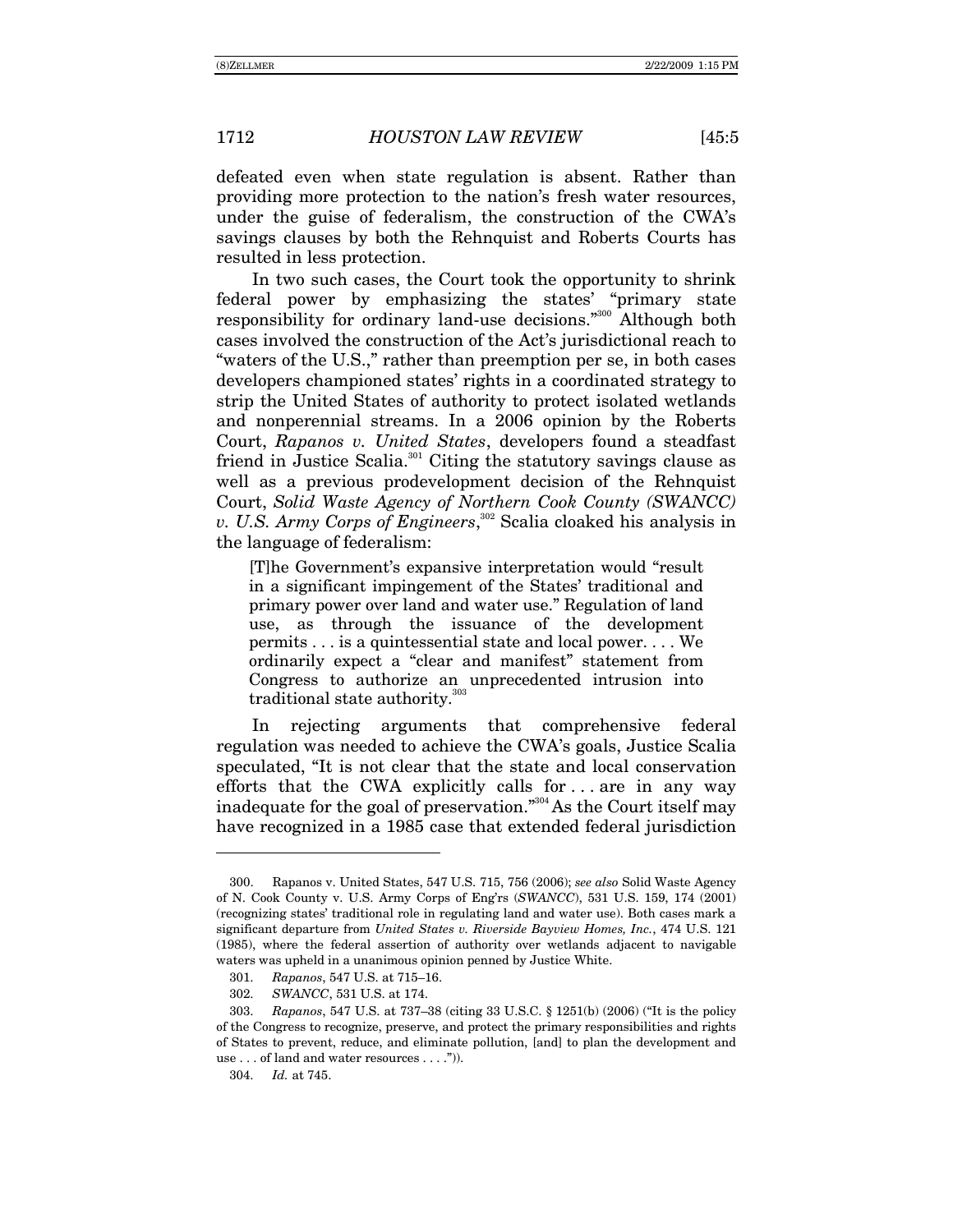$\overline{a}$ 

to adjacent wetlands, *United States v. Riverside Bayview Homes, Inc.*, the evidence does not support this assertion.<sup>305</sup> State capabilities for wetlands protection vary tremendously, and some—perhaps most—states have fallen short of meeting the statutory goals of maintaining and enhancing the integrity of water resources.<sup>306</sup> Notably, in *Rapanos*, thirty-three States, the District of Columbia, the Association of State Wetland Managers, and the Association of State Floodplain Managers filed amicus briefs on behalf of the United States, seeking to maintain broad *federal* jurisdiction over wetlands.<sup>307</sup> This sends a clear signal that most states believe that preserving wetlands from development is best accomplished by the federal government, which is better able to withstand pressure from local developers and property owners. The states' concern is well placed. In the absence of federal regulation, the contiguous United States has lost over fifty percent of its wetlands since industrialization began, and some states have lost as much as ninety percent.<sup>308</sup> Yet in *Rapanos*, the Court discounted the states' concerns and made little effort to judge the issues according to institutional competency. It also gave short shrift to legislative history replete with evidence of congressional intent to extend federal jurisdiction as far as constitutionally permissible in order to achieve the environmental goals of the Act.<sup>309</sup>

<sup>305.</sup> *Riverside Bayview Homes*, 474 U.S. at 139.

 <sup>306.</sup> Clifford Rechtschaffen, *Enforcing the Clean Water Act in the Twenty-First Century: Harnessing the Power of the Public Spotlight*, 55 ALA. L. REV. 775, 784 (2004).

<sup>307.</sup> *Rapanos*, 547 U.S. at 719-20, 737.

<sup>308</sup>**.** Ohio State Research News, *Wetland Loss Still Outweighs Gain Despite 20 Years of Progress*, http://researchnews.osu.edu/archive/mitigate.htm (last visited Jan. 31, 2009) (citing NATíL RESEARCH COUNCIL, COMPENSATING FOR WETLAND LOSSES UNDER THE CLEAN WATER ACT 16 (2002)); *see also* U.S. FISH & WILDLIFE SERV., GEOGRAPHICALLY ISOLATED WETLANDS: A PRELIMINARY ASSESSMENT OF THEIR CHARACTERISTICS AND STATUS IN SELECTED AREAS OF THE UNITED STATES ß 3 (2002), *available at*  http://www.fws.gov/nwi/PubsReports/isolated/isolated\_no\_images.pdf. (studying selected wetland areas within each state); PAT PARENTEAU, ASS'N OF STATE WETLANDS MANAGERS & THE ASSíN OF STATE FLOODPLAIN MANAGERS, POSITION PAPER ON CLEAN WATER ACT JURISDICTION DETERMINATIONS PURSUANT TO THE SUPREME COURT'S JANUARY 9, 2001 DECISION, *SOLID WASTE OF NORTHERN COOK COUNTY V. UNITED STATES ARMY CORPS OF ENGINEERS* (SWANCC) 5 (2001), *available at* http://www.aswm.org/fwp/swancc/ position.pdf (supporting clear regulatory guidance). According to the U.S. Fish and Wildlife Service, "wetland acreage has diminished to the point where environmental and even socio-economic benefits (i.e. ground water supply and water quality, shoreline erosion, floodwater storage and trapping of sediments, and climatic changes) are now seriously threatened.î U.S. Fish and Wildlife Service, *Wetland Threats and Loss: Wetlands Losses in the United States: 1780ís to 1980ís*, http://wetlandextension.ifas.ufl.edu/threats.htm (last visited Jan. 31, 2009).

<sup>309.</sup> *Rapanos*, 547 U.S. at 787–88 (Stevens, J., dissenting); Solid Waste Agency of N. Cook County v. U.S. Army Corps of Eng'rs (*SWANCC*), 531 U.S. 159, 175-76 (2001) (Stevens, J., dissenting).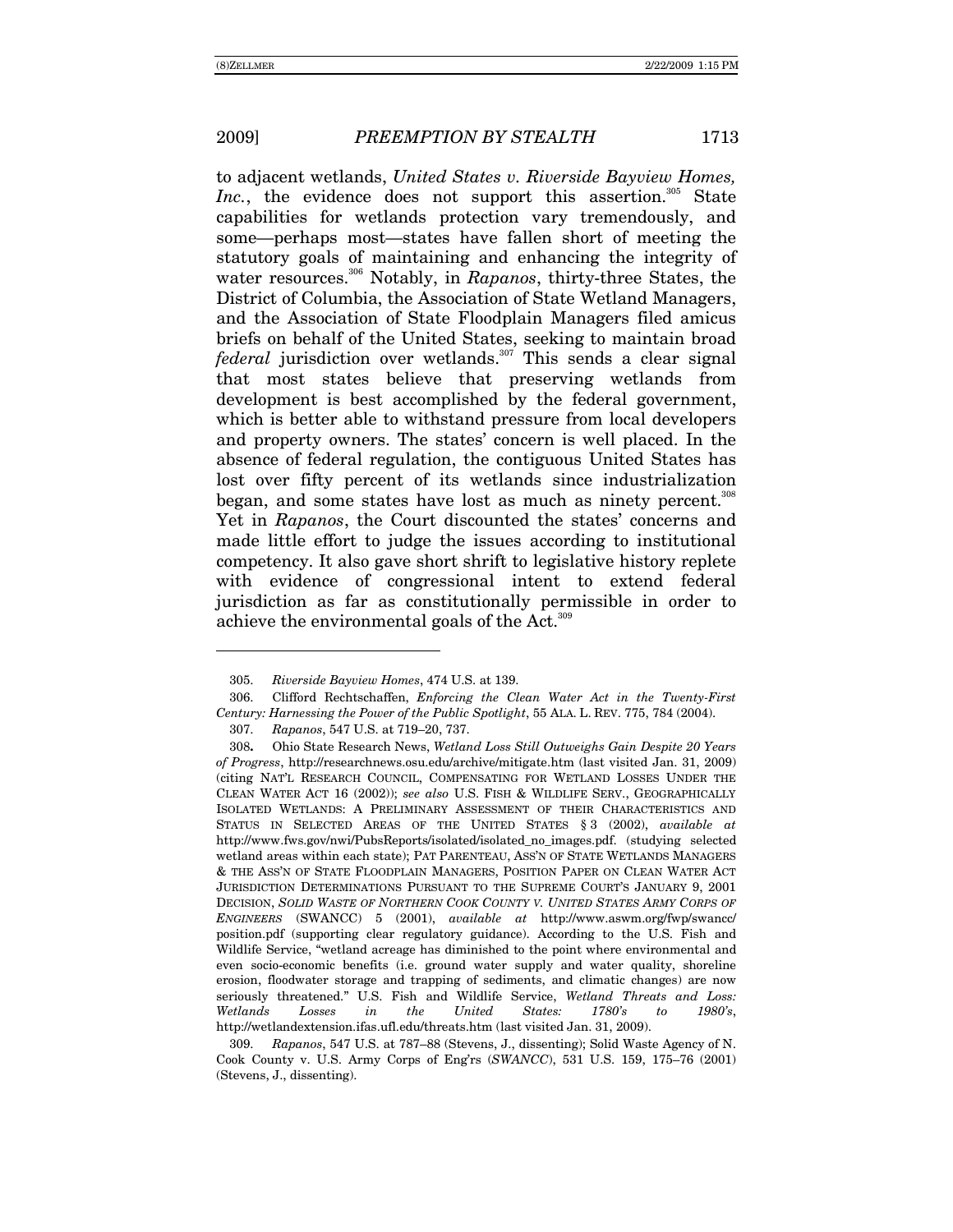In another 2006 case, *S.D. Warren Co. v. Maine Board of Environmental Protection*, the Court bowed to a state's authority to impose conditions on a federally licensed hydropower dam.<sup>310</sup> This time, the State had affirmatively asserted its power to protect the environment from the adverse effects of dam operations, utilizing the explicit authority of Section 401 of the CWA, which requires state certification of any federal activity that "may result in any discharge into navigable waters."<sup>311</sup> The Maine Department of Environmental Protection found that the dam in question had dried up long stretches of the river, ruining fish habitats and eliminating fishing and other recreational opportunities on the river.<sup>312</sup> The State's certification required the dam operator to maintain minimum flows and to allow passage for fish and eels. In contrast to *Rapanos*, in the *S.D. Warren* case, the United States weighed in as amicus curiae in support of the State of Maine.<sup>313</sup>

In upholding Maine's certification requirement, the Roberts Court explained:

State certifications under ß 401 are essential in the scheme to preserve state authority to address the broad range of pollution, as Senator Muskie explained . . . when what is now  $§$  401 was first proposed: "No polluter will be able to hide behind a Federal license or permit as an excuse for a violation of water quality standard[s]. . . . No State water pollution control agency will be confronted with a fait accompli by an industry that has built a plant without consideration of water quality requirements. $1314$ 

Foreshadowing its subsequent decision in *Rapanos*, the Court stated that "[c]hanges in the river like these fall within a State's legitimate legislative business, and the Clean Water Act

<sup>310.</sup> S.D. Warren Co. v. Maine Bd. of Envtl. Prot., 547 U.S. 370, 373 (2006).

 <sup>311. 33</sup> U.S.C. ß 1341(a)(1) (2006).

<sup>312.</sup> *S.D. Warren*, 547 U.S. at 385-86.

<sup>313.</sup> *Id*. at 372.

<sup>314.</sup> *Id*. at 386 (citations omitted). The Court followed *PUD No. 1 of Jefferson County v. Washington Department of Ecology*, where it upheld a state's stream flow requirements as consistent with its Section 401 authority to prevent the degradation of water quality. PUD No. 1 of Jefferson County v. Wash. Dep't. of Ecology, 511 U.S. 700, 723 (1994). Notably, in *PUD No. 1*, Justices Thomas and Scalia argued that the Federal Power Act preempted the ability of states to impose minimum stream limits on FERC licensed projects under CWA Section 401. *Id.* at 734 (Thomas, J., dissenting) ("Today, the Court gives the States precisely the veto power over hydroelectric projects that we determined in [prior cases] they did not possess.î). The Court has consistently recognized the regulation of utilities as a traditional state police power. *See* Ark. Elec. Coop. Corp. v. Ark. Pub. Serv. Commín, 461 U.S. 375, 377 (1983); Pac. Gas & Elec. Co. v. State Energy Res. Conservation & Dev. Commín, 461 U.S. 190, 211 (1983).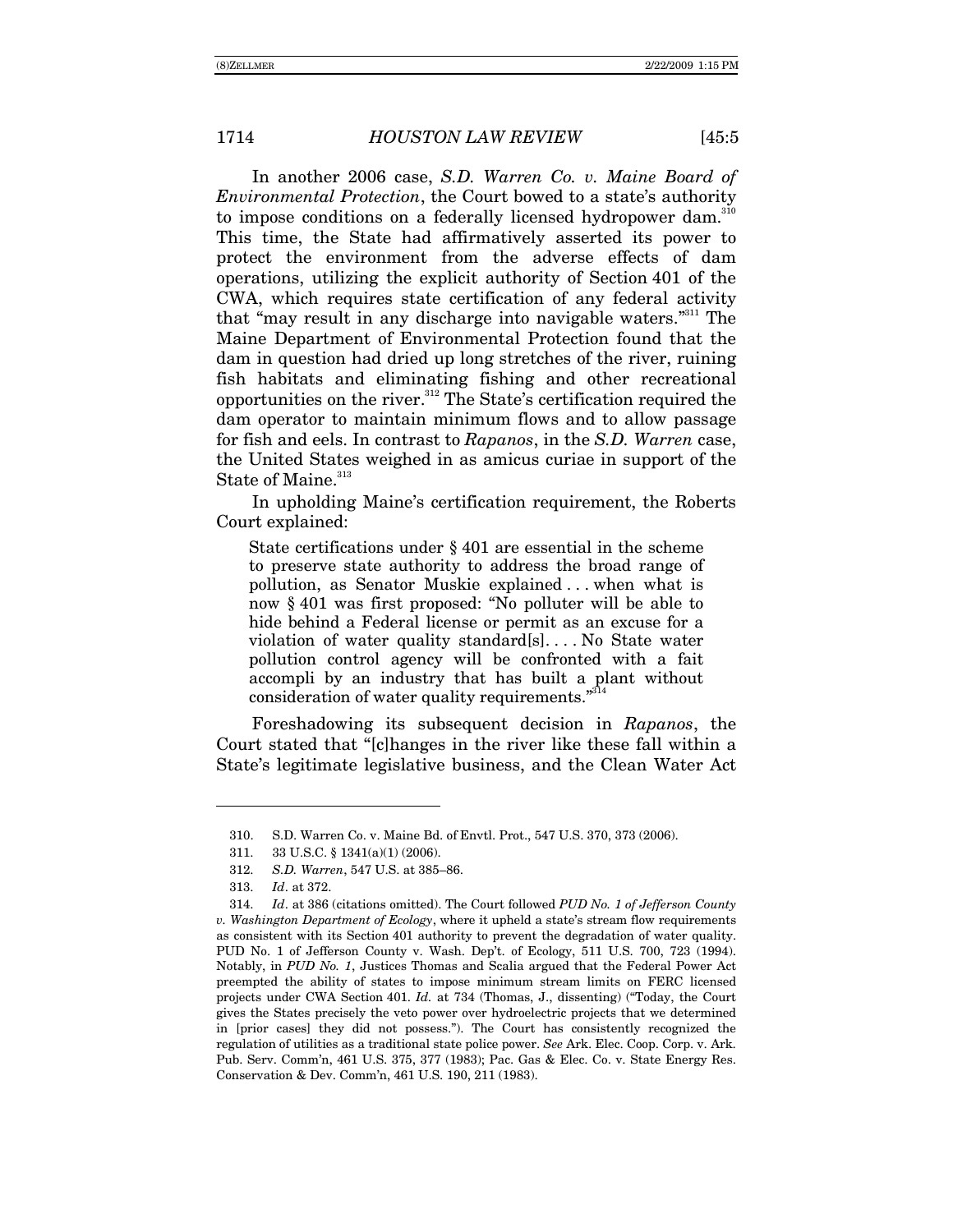provides for a system that respects the States' concerns."315 Accordingly, it construed Section 401 in a way that best "preserves the state authority apparently intended" by Congress.<sup>316</sup> The subtext of all three of these cases—a recognition of traditional state regulatory power over both land use development and electric utilities—helps make sense of *S.D. Warren*, *Rapanos*, and *SWANCC*. 317

Outside of the Section 401 context, however, state regulation of the hydroelectric industry had been questioned in a line of Supreme Court cases involving not the CWA but the Federal Power Act of 1920.<sup>318</sup> The Federal Power Act requires any nonfederal entity seeking to build or operate a hydroelectric project to comply with federal licensing requirements.<sup>319</sup> In a 1946 case, *First Iowa Hydro-Electric Cooperative v. Federal Power Commission*, the project proponent proposed to divert nearly the entire flow of the Cedar River, but, as in Maine, Iowa law required water to be returned to the stream "without being materially diminished in quantity or polluted or rendered deleterious to fish life. $i^{320}$  Not surprisingly, the state opposed the project, but the Court held that Iowa law was preempted, despite two savings clauses in the Act. The Court construed the first clause, that an applicant supply the Commission with evidence of compliance with the requirements of state law, as merely suggesting "subjects as to which the Commission may wish some proof submitted to it of the applicant's progress."<sup>321</sup> The second clause was given short shrift as well. The Court treated the provision, which stated that the Act should not be construed as interfering with state laws relating to "the control, appropriation, use or distribution of water in irrigation or for municipal or other uses," as protecting only proprietary water rights rather than

<sup>315.</sup> *S.D. Warren*, 547 U.S. at 386*.*

<sup>316.</sup> *Id.* at 387.

<sup>317.</sup> *Compare id.* at 386-87, with Rapanos v. United States, 547 U.S. 715, 738 (2006) (private developers need not obtain a federal permit to drain and fill isolated wetlands or ephemeral streams), *and* Solid Waste Agency of N. Cook County v. U.S. Army Corps of Engírs (*SWANCC*), 531 U.S. 159, 174 (2001) (similar).

<sup>318. 16</sup> U.S.C. §§ 791a-823d; *see, e.g.*, First Iowa Hydro-Elec. Coop. v. Fed. Power Comm'n, 328 U.S. 152, 179–80 (1946) (discussing history and purposes of the Federal Water Power Act); United States v. Appalachian Elec. Power Co., 311 U.S. 377, 426–28 (1940). *See generally* Michael P. Healy, *The Attraction and Limits of Textualism: The Supreme Court Decision in* PUD No. 1 of Jefferson County v. Washington Department of Ecology, 5 N.Y.U. ENVTL. L.J. 382 (1996) (assessing tension between the Federal Power Act and the CWA).

 <sup>319. 16</sup> U.S.C. ß 817 (2006).

<sup>320.</sup> *First Iowa Hydro-Elec. Coop.*, 328 U.S. at 164–66.

<sup>321.</sup> *Id.* at 178.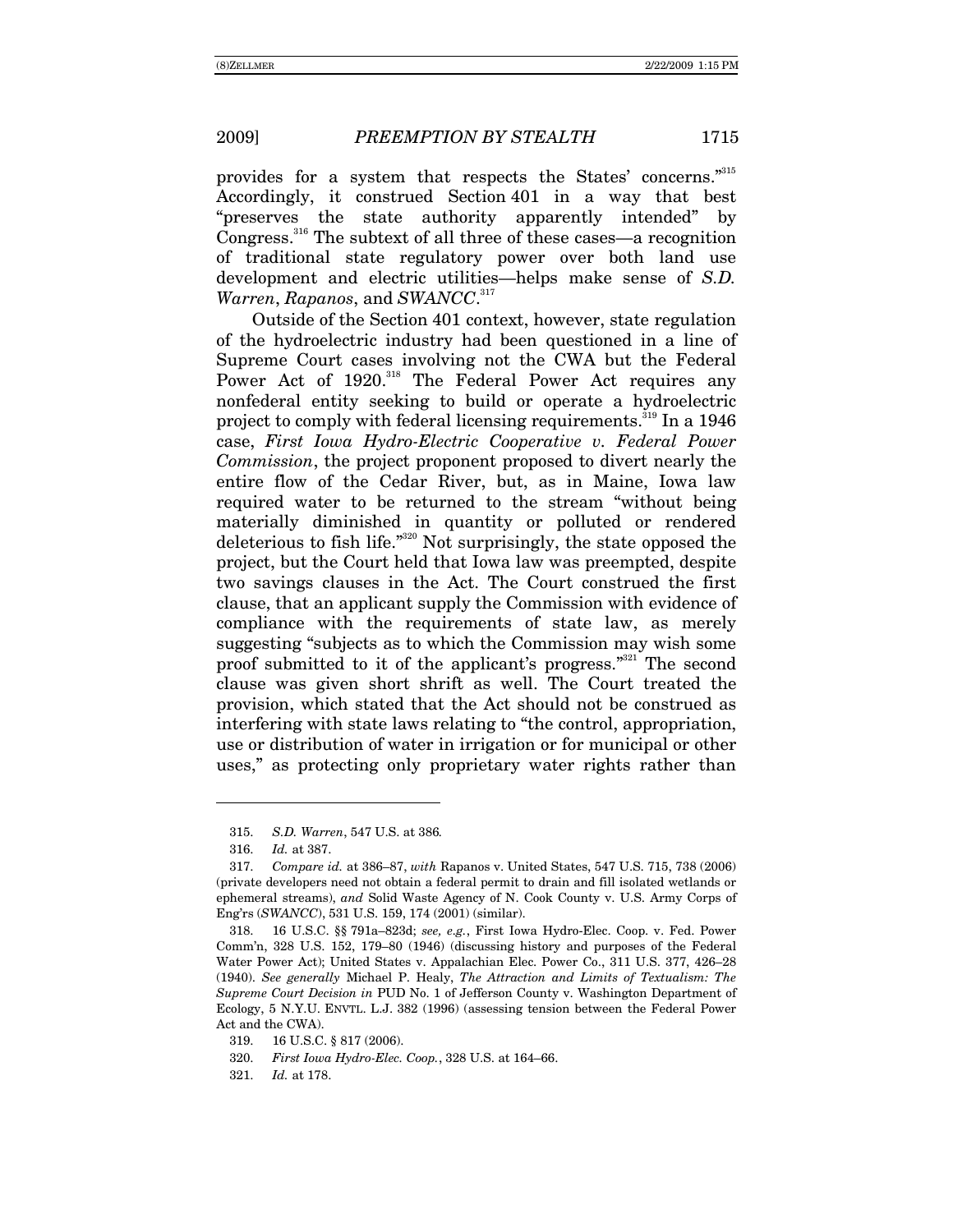general state authorities over water usage.<sup>322</sup> To hold otherwise, according to the Court, would destroy the effectiveness of the Federal Power Act by subordinating the Commission's judgment to the state and negating its purpose of promoting a comprehensive national regulatory scheme for full development of the nation's water resources.<sup>323</sup> The Court's ruling in *First Iowa* thus placed the Commission in "sole command" of hydropower licensing, "freeing it from impediments caused by any shared decision making with the states in the licensing process. $\mathbb{Z}^{324}$ 

Congress subsequently amended the Federal Power Act to explicitly require the Commission (now known as the Federal Energy Regulatory Commission (FERC)) to accept any conditions on licenses recommended by state, tribal, or federal agencies, or explain in writing why it rejected them.<sup>325</sup> After passage of the amendments, the Rehnquist Court had an opportunity to reexamine the Act's preemptive effect in *California v. FERC.*<sup>326</sup> When California sought to impose higher minimum streamflows on a federally licensed project to protect in-stream values, the Court held once again that state-mandated minimum streamflows would conflict with congressional objectives by effectively allowing California to veto the project.<sup>327</sup> It reaffirmed *First Iowa* over the objections of all fifty states.<sup>328</sup>

To some extent, states have been able to accomplish through CWA Section 401 what they could not do under the Federal Power Act.<sup>329</sup> Although the power given to states under CWA

<sup>322.</sup> *Id.* at 175-76.

<sup>323.</sup> *Id.* at 164, 180 (describing the Federal Power Act as "a complete scheme of national regulation which would promote the comprehensive development of the water resources of the Nation, in so far as it was within the reach of the federal power to do so").

 <sup>324.</sup> Charles R. Sensiba, *Whoís in Charge Here? The Shrinking Role of the Federal Energy Regulatory Commission in Hydropower Relicensing*, 70 U. COLO. L. REV. 603, 615 (1999); *see also* William L. Plouffe, *Forty Years After* First Iowa*: A Call for Greater State Control of River Resources*, 71 CORNELL L. REV. 833, 836–37 (1986) (analyzing the effects of the *First Iowa* opinion).

 <sup>325. 16</sup> U.S.C. ß 803(j) (2006).

<sup>326.</sup> California v. FERC, 495 U.S. 490, 493-94 (1990).

<sup>327.</sup> *Id.* at 494-96, 500-07.

<sup>328.</sup> *Id.* at 492–93, 505. The Court distinguished the more deferential language of the Reclamation Act, which requires the U.S. Bureau of Reclamation to "proceed in conformity with" state laws governing the use and allocation of water.  $Id$ . at 504–05 (citing California v. United States, 438 U.S. 645, 674–75 (1978)). *California v. FERC* was also distinct from the regulation at issue in *Arkansas Electric Cooperative Corp. v. Arkansas Public Service Commission*, 461 U.S. 375, 386-87 (1983), in which the Court held that the Federal Power Act did not preempt state regulation of rural cooperative wholesale power rates absent a showing that the state rates appreciably disrupted interstate electricity markets.

<sup>329.</sup> *See* S.D. Warren Co. v. Maine Bd. of Envtl. Prot., 547 U.S. 370, 373 (2006) (requiring state approval for dams which discharge into a stateís navigable waters).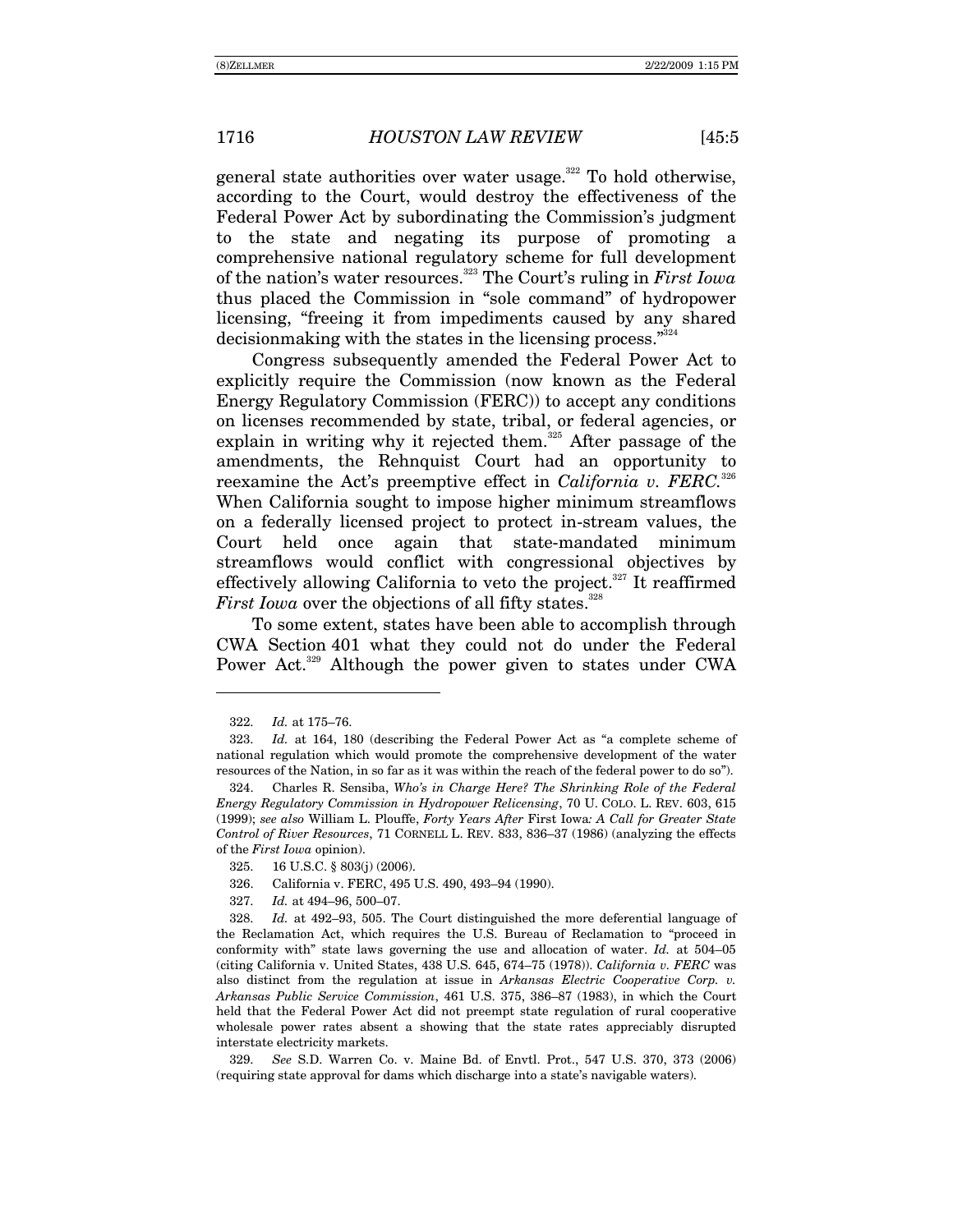Section 401 seems to contradict the constraints on state power imposed by the Federal Power Act, the Supreme Court has yet to resolve a direct conflict between the two. In a 1994 Washington case, hydropower operators asserted Federal Power Act preemption arguments in an attempt to defeat restrictive state conditions issued under CWA Section 401, but where FERC had not yet acted on their hydropower license application, the Court found that the two statutory schemes could be reconciled.<sup>330</sup> It explained that FERC might eventually deny the hydropower application or, alternatively, "given that FERC is required to give equal consideration to the protection of fish habitat  $\dots$  any FERC license would contain the same conditions as the state § 401 certification."<sup>331</sup> Notably, in the Washington case, FERC went on record as having no objection to the conditions contained in the state's Section 401 certification.<sup>332</sup> The Court noted, however, that if FERC were to issue a license containing streamflow conditions that contradicted the state's certification requirements, the hydropower operators could pursue their preemption arguments at that time.<sup>333</sup>

Like the Federal Power Act, federal flood control acts explicitly assume federal responsibility for flood control measures.334 The Act of 1936, in particular, gives the U.S. Army Corps of Engineers virtually unbridled discretion by authorizing it to proceed with a project whenever "the benefits to whomsoever they may accrue are in excess of the estimated costs."<sup>335</sup> Passage of the Act raised federalism concerns because the states were apprehensive about retaining control over land use and water resources development.336 To alleviate these concerns, Congress declared a policy of "recognizating" the interests and rights of the States in determining the development of the watersheds within their borders and likewise their interests and rights in water utilization and control."<sup>337</sup> Despite this savings clause, the Court

<sup>330.</sup> PUD No. 1 of Jefferson County v. Wash. Dep't of Ecology, 511 U.S. 700, 721–22 (1994). In *PUD No. 1*, the state of Washington imposed minimum stream flows under CWA Section 401 to enforce a designated use contained in a state water quality standard. Id. at 705-09.

<sup>331.</sup> *Id.* at 722.

<sup>332.</sup> *Id.*

<sup>333.</sup> *Id.* at 723 (citing Escondido Mut. Water Co. v. La Jolla Band of Mission Indians, 466 U.S. 765, 778 n.20 (1984)).

 <sup>334. 33</sup> U.S.C. ß 701a-1 (2006).

 <sup>335. 33</sup> U.S.C. ß 701a (2006)*.* For a critique of this open-ended authority, see Zellmer, *supra* note 12.

<sup>336.</sup> ETSI Pipeline Project v. Missouri, 484 U.S. 495, 502-03 (1988).

 <sup>337. 33</sup> U.S.C. ß 701-1 (2006). This 1944 amendment came on the heels of the Courtís opinion in *Oklahoma ex rel. Phillips v. Guy F. Atkinson Co.*, 313 U.S. 508, 516 (1941),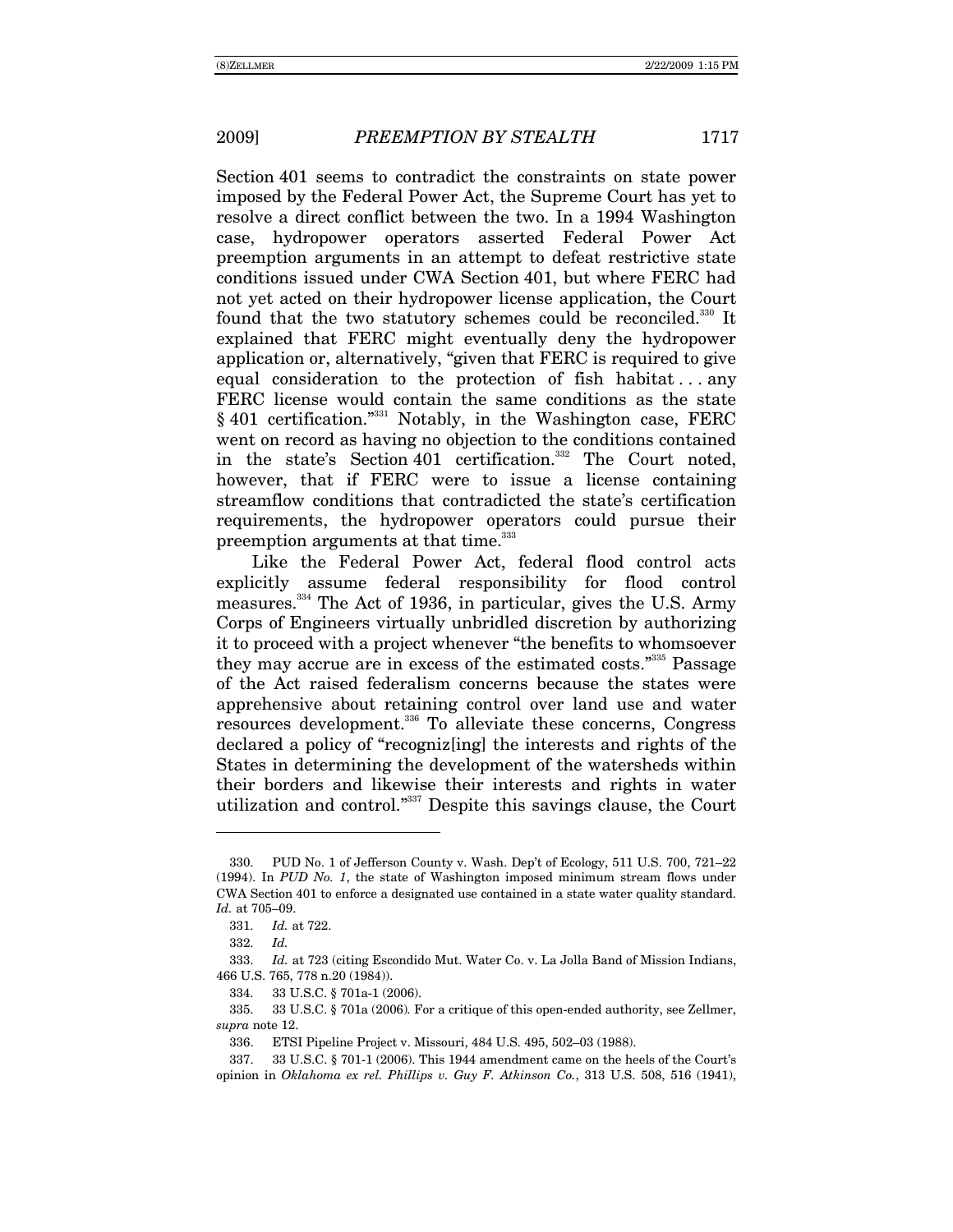has routinely affirmed the Corps' power over matters that affect state prerogatives.338 In *ETSI Pipeline Project v. Missouri*, the State of South Dakota had granted ETSI a permit to withdraw water from Lake Oahe for a coal slurry pipeline, and the Department of the Interior acquiesced.<sup>339</sup> The project was invalidated by the Rehnquist Court, which found that the Interior lacked the power to authorize the project without obtaining the approval of the Secretary of the Army because the Flood Control Act had given the Corps predominant authority over flood control reservoirs such as Lake Oahe.<sup>340</sup> The preemption of state law was not directly at issue, but in a type of backdoor preemption ruling, the Court gave only passing mention to South Dakotaís interest in preserving the integrity of its permitting decisions and no mention whatsoever to the statutory savings clause.<sup>341</sup>

At first blush, it seems difficult if not impossible to square the Court's sanctioning of strong federal preemptive powers under the Flood Control Act and the Federal Power Act with its deferential approach to state and local prerogatives for wetland and floodplain development under the CWA.<sup>342</sup> Close consideration of these lines of cases, however, reveals a consistent prodevelopment pattern, where state regulations that promote land use development and private water rights necessary for development have fared relatively well in surviving displacement by preemption. The Supreme Court's rationale for favoring states' rights in the prodevelopment cases is two-fold. It relies both on textual analysis—Congress has been most careful to include strongly worded savings clauses in these areas—and on the historic backdrop of strong state authority over both land use and water rights. Beyond the CWA, at least thirty-six other federal statutes expressly save state laws protective of water

which upheld federal supremacy over flood control projects on navigable waters. Robert W. Adler, *Addressing Barriers to Watershed Protection*, 25 ENVTL. L. 973, 1028 & n.317 (1995).

 <sup>338.</sup> Reed D. Benson, *Deflating the Deference Myth: National Interests vs. State*  Authority Under Federal Laws Affecting Water Use, 2006 Utah L. Rev. 241, 297-98.

<sup>339.</sup> *ETSI Pipeline Project*, 484 U.S. at 497-98.

<sup>340.</sup> *Id.* at 511-12.

<sup>341.</sup> *See id.* at 498 n.2 (disclaiming any need to weigh the relative interests of the United States and the state of South Dakota in Oahe water).

<sup>342.</sup> *See* Healy, *supra* note 318, at 391–95 (describing tension between federal and state regulators created by the Federal Power Act and the CWA). The *ETSI* case is an anomaly, in that it not only pitted two federal agencies against each other but it also pitted the development interests of South Dakota, the upstream state, against the development interests of the downstream states of Missouri, Iowa, and Nebraska.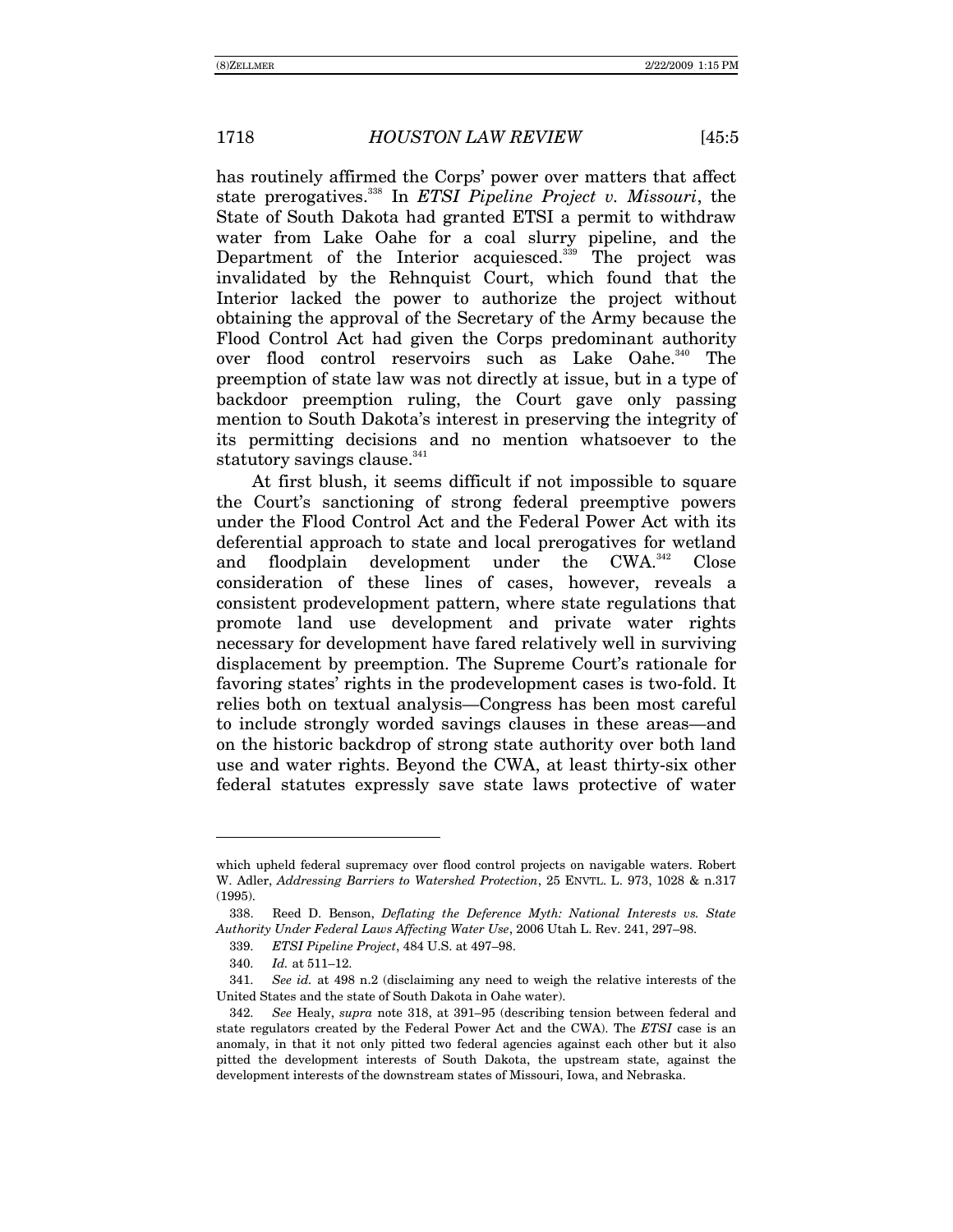rights and development, $343$  demonstrating what the Court has called a "consistent thread of purposeful and continued deference to state water law. $i^{344}$  As a result, irrigators with state-sanctioned rights to use water and developers with property interests in wetlands and floodplain land have been emboldened to assert states' rights and their own property rights in challenging and sometimes defeating any regulations—federal or state protective of the environment.<sup>345</sup>

#### *B. Workplaces*

-

In contrast to judicial preservation of tort claims for workplace injuries,<sup>346</sup> state workplace regulations and pension provisions have been struck down despite strongly worded statutory savings clauses. $347$  With respect to workplace safety, OSHA includes an explicit savings clause for common law remedies and also specifies that states are free to "assert[] jurisdiction under State law over any occupational safety or health issue with respect to which no [OSHA] standard is in effect.<sup>348</sup> States are authorized to assume responsibility for the development and the enforcement of occupational safety and health standards, but state standards may only be approved if the Secretary certifies that they are "at least as effective" as

 <sup>343.</sup> United States v. New Mexico, 438 U.S. 696, 702 n.5 (1978). For commentary on deference to states on the allocation of water resources, see Benson, *supra* note 338; David H. Getches, *The Metamorphosis of Western Water Policy: Have Federal Laws and Local Decisions Eclipsed the States' Role?*, 20 STAN. ENVTL. L.J. 3, 7-8 (2001); and Amy K. Kelley, *Staging a Comeback—Section 8 of the Reclamation Act*, 18 U.C. DAVIS L. REV. 97, 117-18 (1984).

 <sup>344.</sup> California v. United States, 438 U.S. 645, 653 (1978).

<sup>345.</sup> For decisions impeding federal regulatory authority over developers or irrigators, see, for example, James City County, Va. v. EPA, 12 F.3d 1330, 1336 (4th Cir. 1993) (asserting CWA Section 1251(g), which precludes federal regulation from abrogating or superseding statesí authority to allocate water, to challenge a federal decision to veto a dam permit); Tulare Lake Basin Water Storage Dist. v. United States, 49 Fed. Cl. 313, 314 (2001) (asserting a takings clause claim against the U.S. Bureau of Reclamation for curtailing deliveries to protect species). For judicial constraints on state environmental regulations, see *Lucas v. South Carolina Coastal Council*, 505 U.S. 1003, 1030 (1992), in which the Court held that a restriction on coastal development was a Fifth Amendment taking that required just compensation.

<sup>346.</sup> *See supra* Part III.B (reviewing Court jurisprudence with regard to tort claims arising from workplace hazards).

<sup>347.</sup> *See* 29 U.S.C. ß 667(a) (2006) (workplace safety); 29 U.S.C. ß 1144(b)(2) (2006) (state regulated insurance plans). State requirements for resolving workplace disputes have also been struck down as preempted by the Federal Arbitration Act. Preston v. Ferrer, 128 S. Ct. 978, 981 (2008) (holding that when parties have agreed to arbitrate all questions arising under a service contract, federal law supersedes state statutes lodging primary jurisdiction in any other judicial or administrative forum).

 <sup>348. 29</sup> U.S.C. ß 667(a) (2006).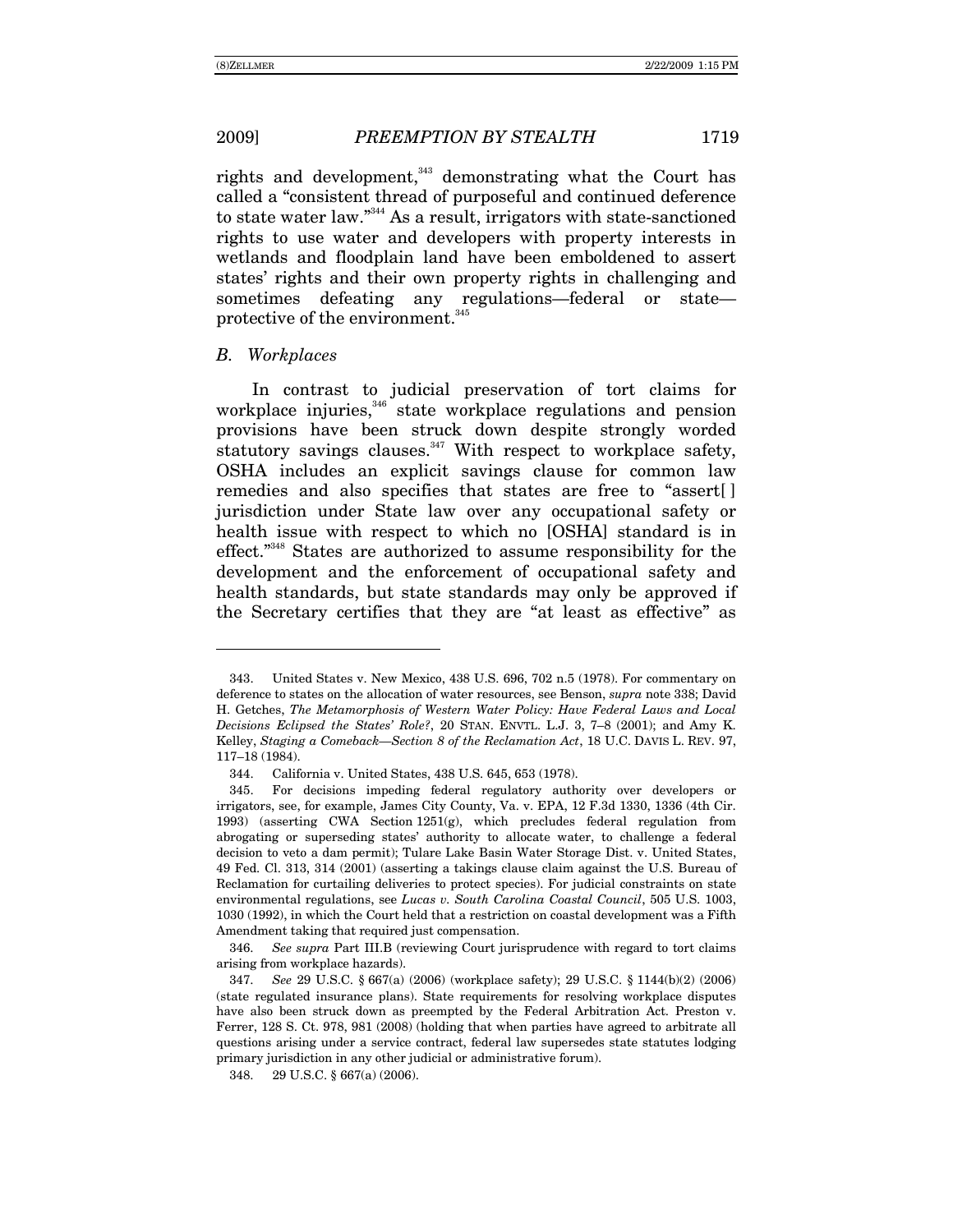federal standards and that the state will dedicate sufficient resources to administration and enforcement.<sup>349</sup> Although many states simply adopt the OSHA regulations as their own, several have adopted more stringent requirements than provided by the federal floor on subjects ranging from fire codes to criminal enforcement schemes.<sup>350</sup>

In *Gade v. National Solid Wastes Management Assín*, a trade association sued to prevent Illinois from enforcing state laws providing for the licensure of workers at hazardous waste sites.<sup>351</sup> Both the association and OSHA argued that OSHA's standards for the training of workers who handle hazardous wastes preempted Illinois law. Emphasizing a desire to avoid subjecting employers to duplicative regulation, the Rehnquist Court agreed that the Act preempted any nonapproved state regulation of an occupational issue for which a federal standard had been adopted.<sup>352</sup> Its opinion contracted the scope of the statutory savings clause by presupposing "a background pre-emption of all state occupational safety and health standards whenever a federal standard governing the same issue is in effect. $\frac{353}{100}$  The Court noted, however, that state laws of general applicability, such as traffic safety laws and fire codes, would not be preempted because they regulate workers as members of the general public and not strictly as workers; in short, generally applicable requirements would not be considered occupational standards.<sup>354</sup> In the wake of *Gade*, states are precluded from issuing regulations that directly concern worker safety if any related federal standard exists, even when the state regulations advance congressional objectives by setting more protective standards than required by the federal regulatory floor, and even when enforcement of the state requirement would not preclude or otherwise conflict with enforcement of the federal standard. In effect, the *Gade* Court allowed OSHAís standards to occupy the entire field of licensure and training even though Congress evidenced its intent, through the statutory savings clause, *not* to do so. $355$ 

<sup>349. 29</sup> U.S.C.  $§ 667(a)–(c) (2006)$ .

 <sup>350.</sup> *Getting Away With Murder*, *supra* note 109, at 539 n.27.

 <sup>351.</sup> Gade v. Natíl Solid Wastes Mgmt. Assín, 505 U.S. 88, 94 (1992).

<sup>352.</sup> *Id.* at 108-09.

<sup>353.</sup> *Id.* at 100.

<sup>354.</sup> *Id.* at 107. Similar reasoning was employed in *Riegel*. *See* Riegel v. Medtronic, Inc., 128 S. Ct. 999, 1009-10 (2008).

<sup>355.</sup> *See* 29 U.S.C. ß 667(a) (2006) (allowing states to enact regulation over occupational safety and health issues where no standard exists under OSHA).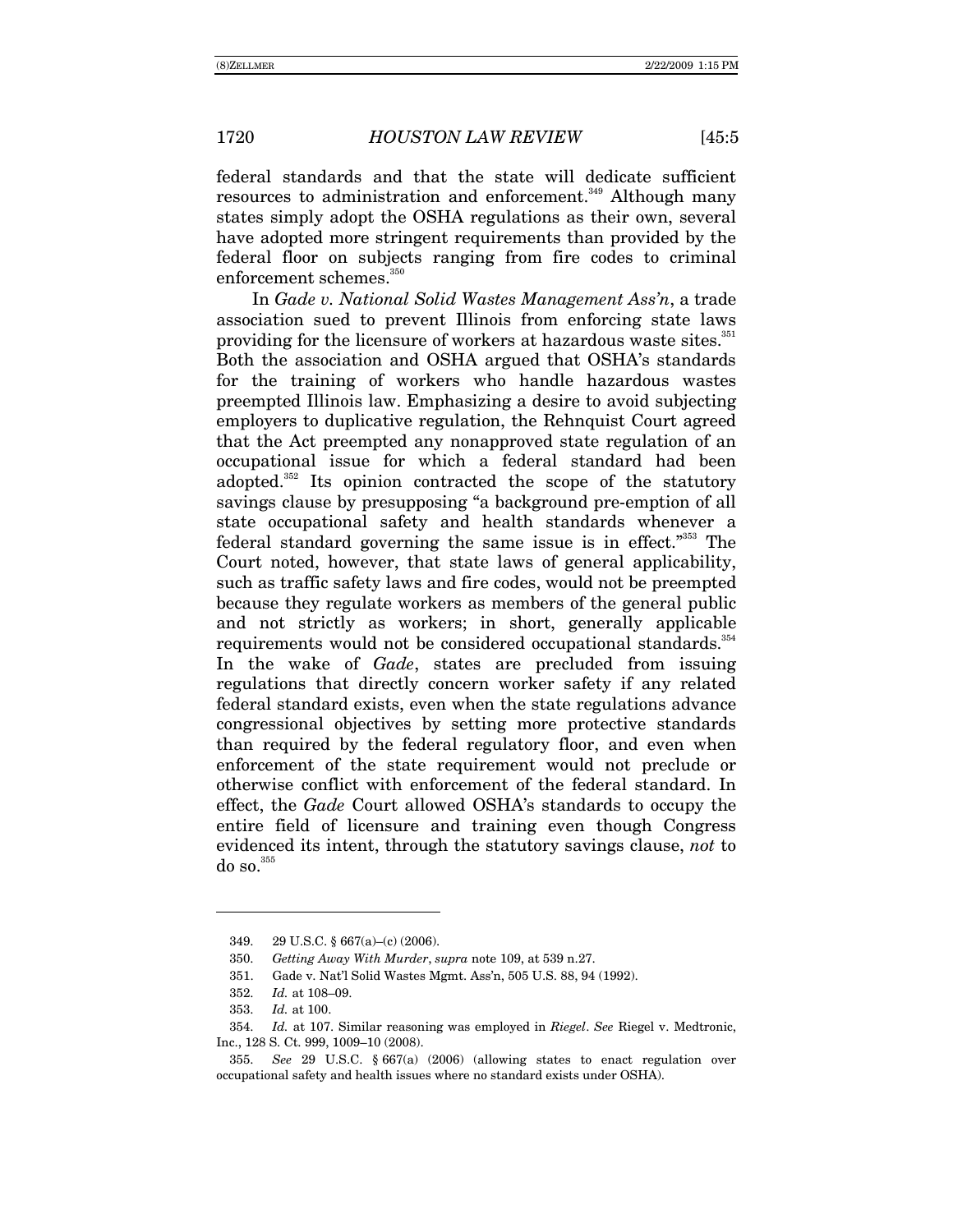The Rehnquist Court gave the Employee Retirement Income Security Act (ERISA) similarly broad preemptive effect.<sup>356</sup> Prior to ERISA, several states had adopted aggressive laws requiring special insurance benefits, such as cost of living increases, in pensions.<sup>357</sup> To preempt disparate and increasingly onerous state laws regulating employee benefit plans, unions and employers alike sought federalization.<sup>358</sup> State insurance commissions, however, wanted to preserve their traditional role over insurance.<sup>359</sup> Congress crafted a compromise in ERISA's preemption and savings clauses.<sup>360</sup> First, ERISA expressly preempts "any and all State laws insofar as they may now or hereafter *relate* to any employee benefit plan [covered by ERISA]."<sup>361</sup> The all-important preemptive phrase "relate to" was left undefined, but an "employee welfare benefit plan" includes

any plan, fund, or program which was heretofore or is hereafter established or maintained by an employer or by an employee organization, or by both, to the extent that such plan, fund, or program was established or is maintained for the purpose of providing for its participants or their beneficiaries, through the purchase of insurance or otherwise . . . medical, surgical, or hospital care or benefits, or benefits in the event of sickness, accident, disability, death or unemployment, or vacation benefits . . . .

Meanwhile, ERISA's savings clause preserves "any law of any State which regulates insurance, banking, or securities," with the caveat that an "employee benefit plan" shall not "be" deemed to be an insurance company or other insurer, bank, trust company, or investment company...for purposes of [state regulation of banking, insurance, or securities."<sup>36:</sup>

See, e.g., Aetna Health Inc. v. Davila, 542 U.S. 200, 208 (2004) (citing 29 U.S.C. 356. §§ 1001(b), 1144 (2006)).

<sup>357.</sup> Hills, *supra* note 11, at 40.

<sup>358.</sup> JAMES A. WOOTEN, THE EMPLOYMENT RETIREMENT INCOME SECURITY ACT OF 1974: A POLITICAL HISTORY 258-59, 264-65 (2004).

<sup>359.</sup> Id. at 234-35.

<sup>360.</sup> 29 U.S.C. § 1144(a), (b)(2) (2006); see also 29 U.S.C. § 1001(b) (2006) ("It is hereby declared to be the policy of this chapter to protect interstate commerce and the interests of participants in employee benefit plans and their beneficiaries, by requiring the disclosure and reporting to participants and beneficiaries of financial and other information with respect thereto, by establishing standards of conduct, responsibility, and obligation for fiduciaries of employee benefit plans, and by providing for appropriate remedies, sanctions, and ready access to the Federal courts.").

<sup>361.</sup> 29 U.S.C. § 1144(a) (2006) (emphasis added).

<sup>362.</sup> 29 U.S.C. § 1002(1) (2006).

<sup>363.</sup> 29 U.S.C. § 1144(b)(2)(A)–(B) (2006).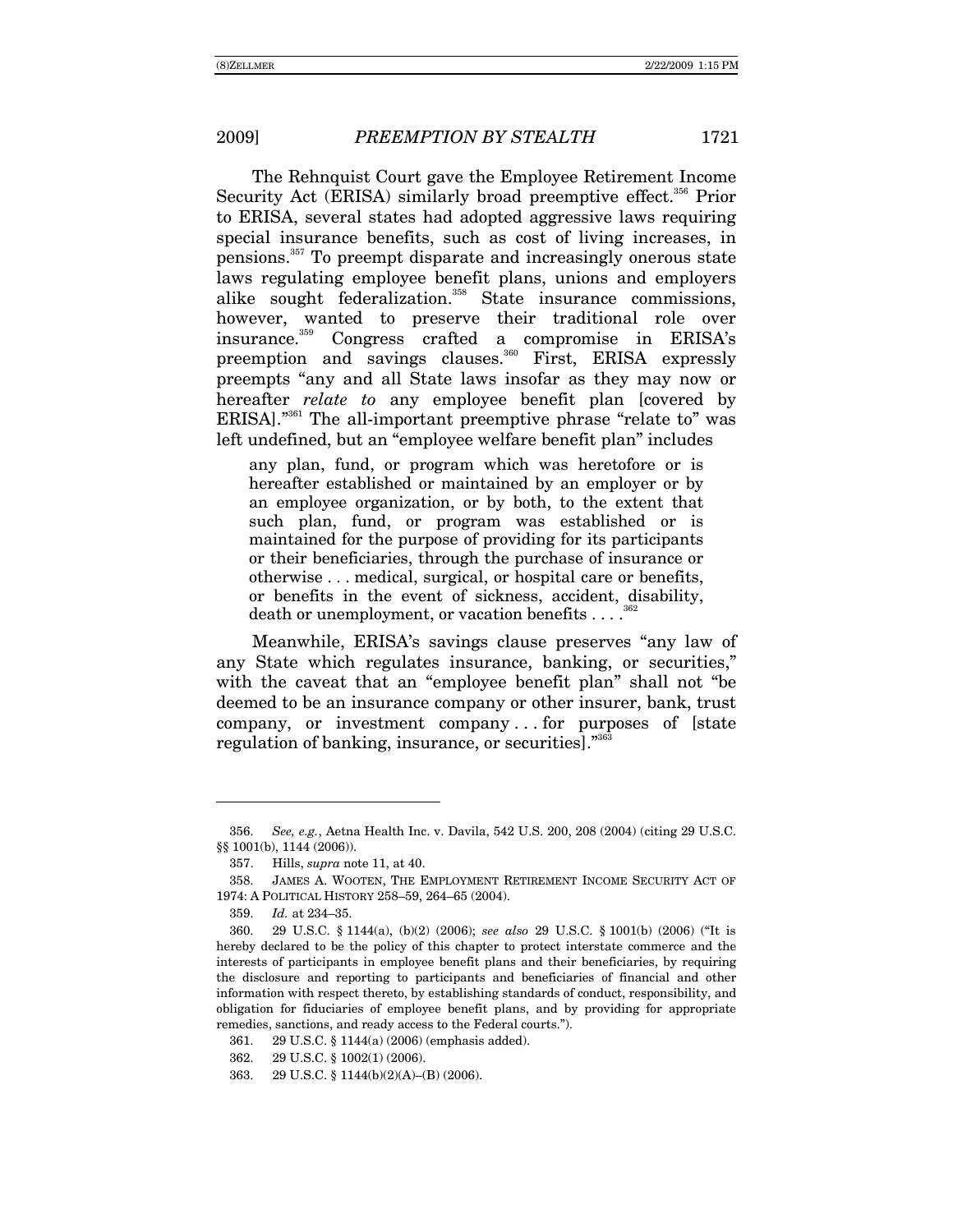An understanding of these two phrases can be gleaned from the purpose of ERISA "to protect plan administrators (chiefly employers and unions) and employees ... . [not] to protect doctors, hospitals, MCOs [managed care organizations], or other third parties who administered plan benefits on behalf of employers."<sup>364</sup> At the time of enactment in 1974, attention was focused on vesting and funding requirements for pensions, not the regulation of MCOs, which barely existed at the time.<sup>365</sup> During the 1970s, most benefit plans simply reimbursed fees for medical services, wherever those services were rendered.<sup>366</sup> Managed care soon became the vehicle of choice, however, for controlling health care costs. It was not long before the courts had to determine whether ERISA preempted the regulation of third parties hired by plan administrators to provide plan benefits. Professor Roderick Hills described the dilemma:

[E]mployers' contracts with MCOs are not "employee welfare benefit plans" covered by ERISA, because this statutory term encompasses only contracts between employers, unions, or other plan administrators and employees. In addition . . . no credence has been given to the suggestion that any state law—say, state taxes or statelaw malpractice liability—"relates to" employment relations under ERISA merely because such laws will affect the price of MCOsí services. By the same token, one could argue that state regulation of the employers' contracts with MCOs do not "relate to" employers' benefit plans merely because such laws will affect the cost of those benefit plans.<sup>367</sup>

The Supreme Court exhibited some tolerance for state regulation of MCOs and other insurers<sup>368</sup> until its 2004 opinion in *Aetna Health Inc. v. Davila.*<sup>369</sup> There, the Rehnquist Court preempted the Texas Health Care Liability Act, citing allegedly ìclear congressional intentî to displace liability of MCOs that administered ERISA-covered benefit plans.<sup>370</sup> As a result, state regulation of employee benefits has been almost wholly eclipsed

 $\overline{a}$ 

370. *Id.* at 209, 213-14.

 <sup>364.</sup> Hills, *supra* note 11, at 41.

<sup>365.</sup> *Id.*

<sup>366.</sup> *Id.*

<sup>367.</sup> *Id.* at 41-42.

<sup>368.</sup> *Id.* at 43–44 (discussing De Buono v. NYSA-ILA Med. & Clinical Servs. Fund, 520 U.S. 806 (1997); Cal. Div. of Labor Standards Enforcement v. Dillingham Constr., N.A., Inc., 519 U.S. 316 (1997); N.Y. State Conference of Blue Cross & Blue Shield Plans v. Travelers Ins. Co., 514 U.S. 645 (1995)).

<sup>369.</sup> *See* Aetna Health Inc. v. Davila, 542 U.S. 200, 214 (2004) (holding that respondent's claims fell within ERISA section  $502(a)(1)(B)$  and were thus preempted by ERISA).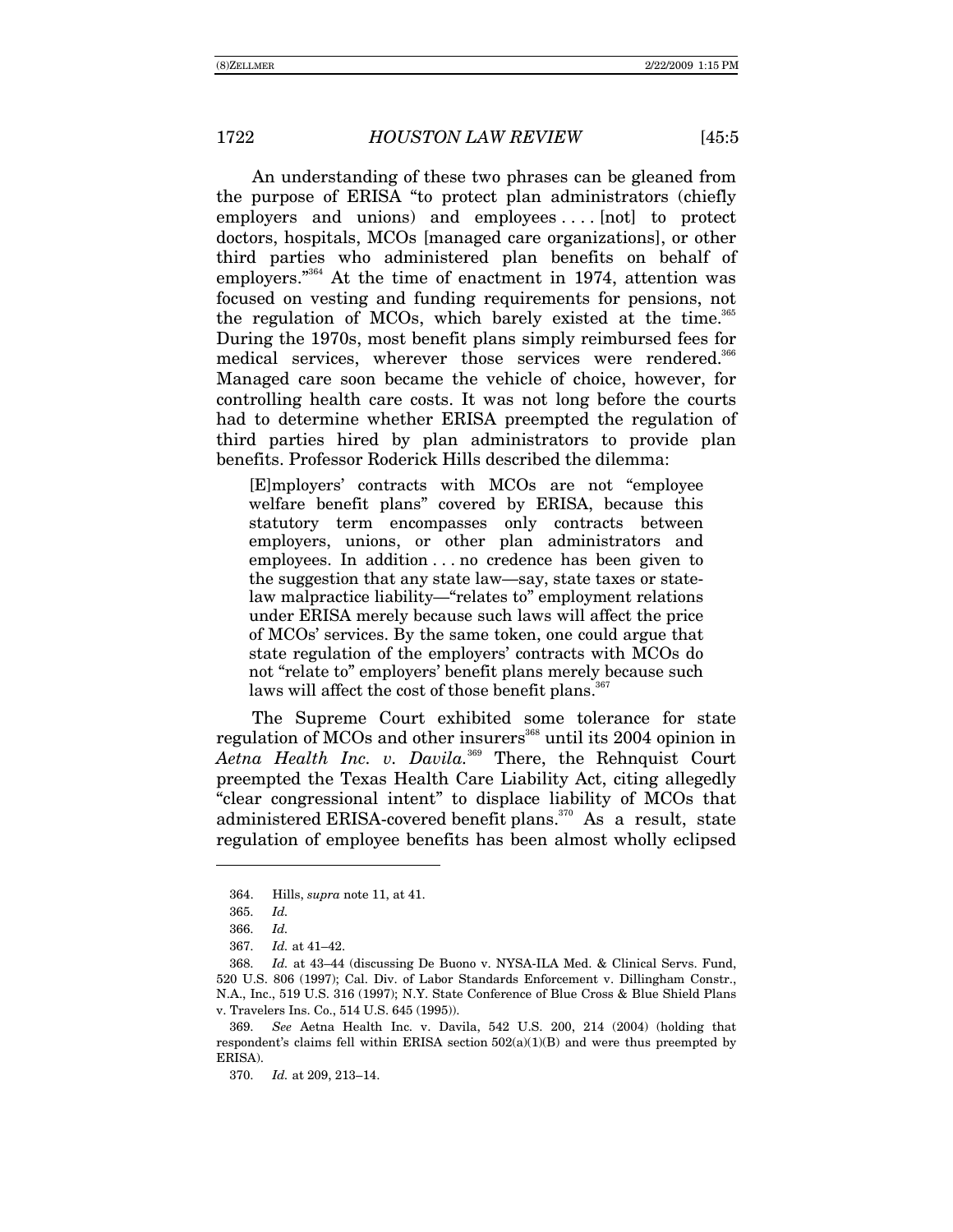2009]

by ERISA. Meanwhile, Congress has failed to address the MCO issue,<sup>371</sup> although immunity from liability for damages caused by wrongful denial of benefits would be unlikely to win a majority vote if the issue were to come directly before Congress.<sup>372</sup> The result has been a "regulatory vacuum" where injured persons cannot obtain meaningful relief.<sup>373</sup>

## C. Agriculture

The supervision of agricultural practices within a state, especially those related to food quality, "has always been deemed a matter of peculiarly local concern."<sup>374</sup> Accordingly, an early Rehnquist Court decision rejected a preemption challenge to local restrictions on pesticide spraying in Wisconsin Public Intervenor v. Mortier and construed the statutory savings clause of FIFRA in a manner that allowed local governments to protect their citizens' health.<sup>375</sup> The holding rested in part on the plain language of the savings clause itself, which authorizes states to impose more (but not less) stringent regulations on "the sale or use of any federally registered pesticide"<sup>376</sup> and in part on recognition of the states' historic powers to regulate agricultural activities within their borders.<sup>377</sup>

See Hills, supra note 11, at 42 ("By bestowing the protection of ERISA 371. preemption on the managed care industry, the Court eliminated that industry's incentive to lobby Congress for any clarification of ERISA's scope. The result arguably has been gridlock in Congress over the status of managed care for decades.").

<sup>372.</sup> Id. at 53.

<sup>373.</sup> See Aetna, 542 U.S. at 222 (Ginsburg, J., concurring) (observing that the Court has created a "regulatory vacuum'... in which persons adversely affected by ERISAproscribed wrongdoing cannot gain make-whole relief"). In its 1983 opinion in Pacific Gas, the Burger Court explicitly noted, "It is almost inconceivable that Congress would have left a regulatory vacuum; the only reasonable inference is that Congress intended the states to continue to make . . . judgments" related to the need for nuclear power. Pac. Gas & Elec. Co. v. State Energy Res. Conservation & Dev. Comm'n, 461 U.S. 190, 207-08 (1983); see also supra note 248 and accompanying text (summarizing the Pacific Gas opinion).

Mich. Canners & Freezers Ass'n v. Agric. Mktg. & Bargaining Bd., 467 U.S. 461, 374. 470 (1984) (quoting Fla. Lime & Avocado Growers, Inc. v. Paul, 373 U.S. 132, 144 (1963)); see also Wis. Pub. Intervenor v. Mortier, 501 U.S. 597, 608 (1991) (finding that Congress intended to leave the regulation of pesticides to the "absolute discretion" of the States); Rice v. Santa Fe Elevator Corp., 331 U.S. 218, 229-30 (1947) (observing that states historically regulated grain warehouses).

<sup>375.</sup> Wisconsin Public Intervenor, 501 U.S. at 607-08.

<sup>376.</sup> 7 U.S.C. § 136v(a) (2006) ("A State may regulate the sale or use of any federally registered pesticide or device in the State, but only if and to the extent the regulation does not permit any sale or use prohibited by this subchapter."); see also supra notes 231-32 and accompanying text (discussing Wisconsin Public Intervenor and FIFRA's savings clauses).

Wisconsin Public Intervenor, 501 U.S. at 608. Where state agricultural laws 377. authorize conduct that a federal statute specifically forbids, however, the state law will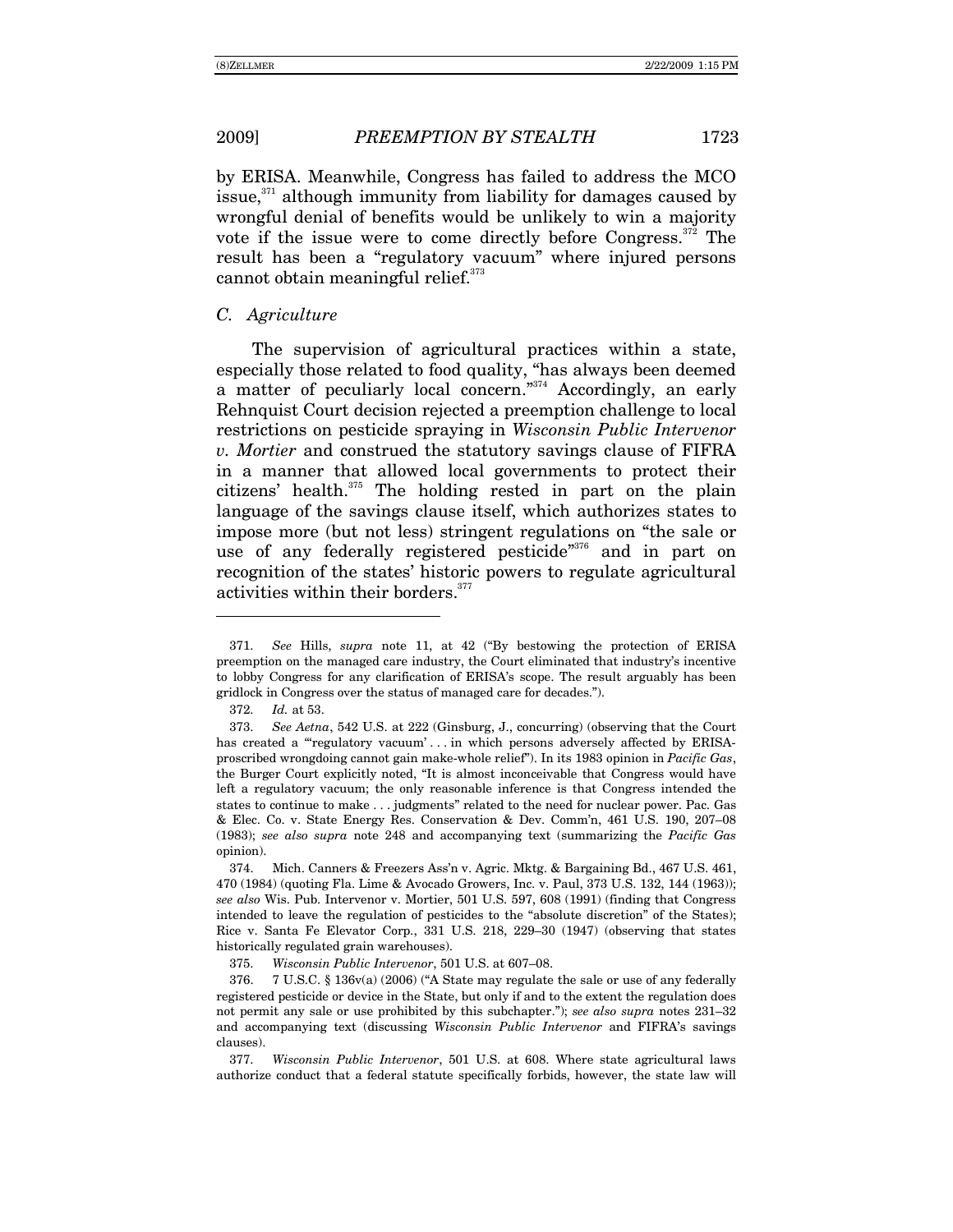The presumption against preemption of state powers played a role in saving state agricultural laws, even absent a savings clause, in an earlier case, *Florida Lime & Avocado Growers, Inc. v. Paul*. 378 There, the Warren Court considered the effect of federal law on a California statute imposing maturity standards for avocados. Both laws had the purpose of protecting consumers from sub-par agricultural products. $379$  The federal requirements were adopted pursuant to the Agricultural Adjustment Act, enacted "to restore and maintain parity prices for the benefit of producers of agricultural commodities, to ensure the stable and steady flow of commodities to consumers, and 'to establish and maintain  $\dots$  minimum standards of quality and maturity."<sup>380</sup> A portion of Florida avocados could not meet the more stringent California standards. There was no question that Congress had the power, under the Commerce Clause, to regulate agricultural commodities,<sup>381</sup> so the Florida Avocado Growers asserted implied preemption to displace the California standards. The Court, as an initial observation, found that the regulation of food quality was an area of traditional state concern—"the States have always possessed a legitimate interest in the protection of . . . [their] people against fraud and deception in the sale of food products' at retail markets within their borders."382 In upholding the California regulation, the Court invoked the presumption against preemption and sought, but did not find, clear congressional intent to oust state authority over agricultural products.  $\real^{383}$ 

still be displaced under conflict preemption. *See Michigan Canners*, 467 U.S. at 478 (noting that by certifying associations as exclusive bargaining agents for all producers of a particular commodity, Michigan law conflicted with the federal Agricultural Fair Practices Act, which was intended to protect the rights of farmers to join cooperative associations by which to market their products); *see also* Jim Chen, *Of Agricultureís First Disobedience and Its Fruit*, 48 VAND. L. REV. 1261, 1286 (1995) (describing the Agricultural Fair Practices Act as providing farm owners "generous legal  $s$ afeguards  $\ldots$  against coercion by product handlers").

<sup>378.</sup> *Fla. Lime*, 373 U.S. at 132.

<sup>379.</sup> *Id.* at 137.

<sup>380.</sup> *Id.* at 138 (quoting 7 U.S.C. ß 602(3) (2006)).

<sup>381.</sup> *See* Wickard v. Filburn, 317 U.S. 111, 128-29 (1942) (holding that Congress had the authority to regulate the price of wheat, even that wheat consumed entirely on the farm upon which it was grown).

<sup>382.</sup> *Fla. Lime*, 373 U.S. at 144 (quoting Plumley v. Massachusetts, 155 U.S. 461, 472 (1894)).

<sup>383.</sup> *Id.* at 146–47. Other than labeling restrictions, state and local provisions related to agricultural chemicals have generally survived preemption challenges in the lower courts. *See* Croplife Am., Inc. v. City of Madison, 373 F. Supp. 2d 905, 908 (W.D. Wis. 2005) (upholding city and county ordinances barring the sale of fertilizers containing phosphorus); Chem. Producers and Distribs. Ass'n v. Helliker, 319 F. Supp. 2d 1116, 1118 (C.D. Cal. 2004) (upholding a state law that granted exclusive rights to data to the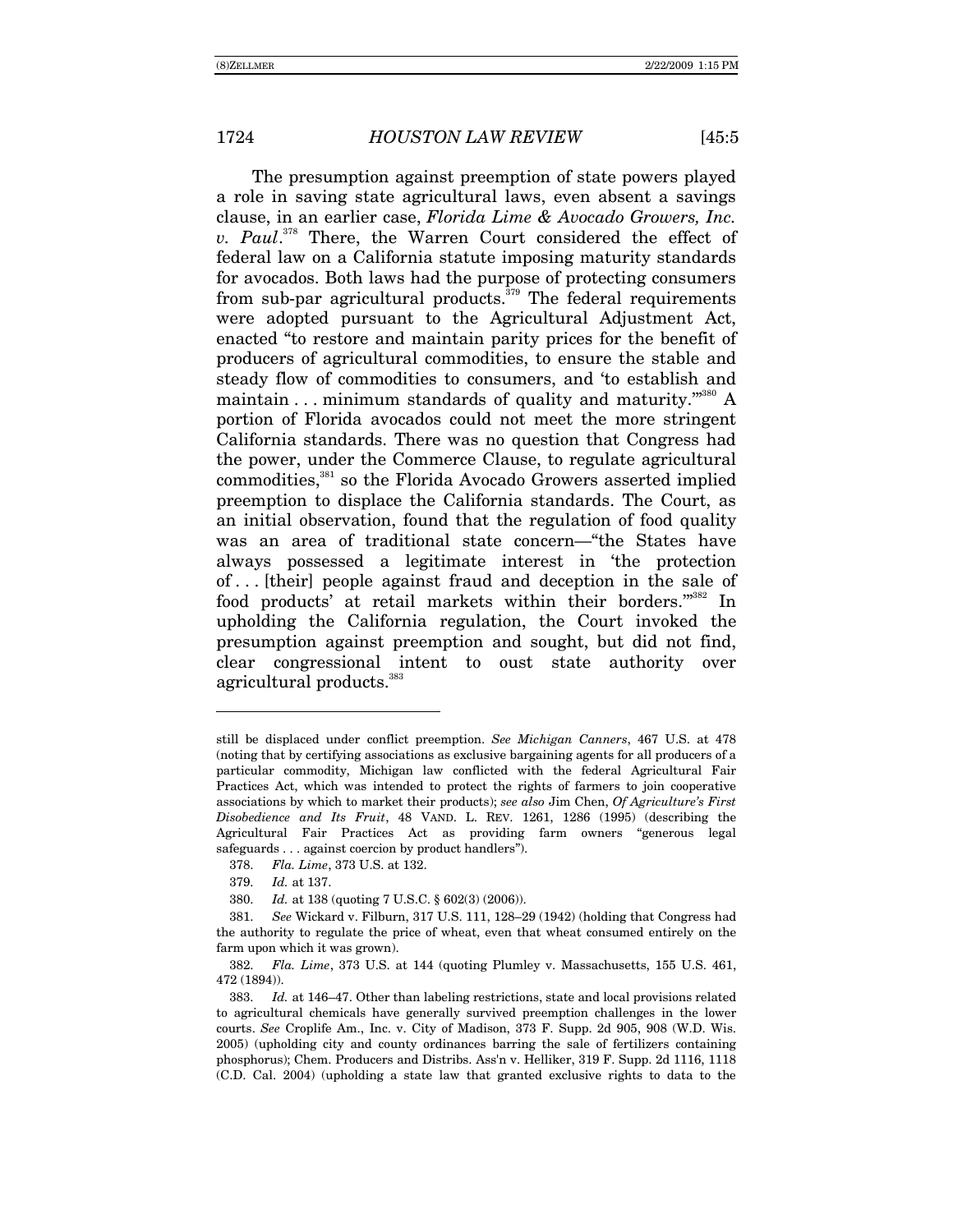-

#### *D. Medical Devices, Drugs, and Practices*

As with agricultural practices, many states have traditionally taken an active role in the struggle to protect their residents from public health risks posed by waterborne diseases, smoke inhalation, and unsafe workplaces.<sup>384</sup> This is no less true of the public health risks posed by drugs and other harmful products.385 States have attempted to guard against epidemics and injuries through regulatory means as well as jury awards.<sup>386</sup> Yet when faced with preemption challenges, states have been less successful in maintaining regulatory efforts over drugs that affect their citizens' health.

A 2008 opinion by the Roberts Court is, at the time of this writing, the latest chapter in the saga of federal preemption of states' efforts to regulate the sale and consumption of tobacco products. In this case, *Rowe v. New Hampshire Motor Transport*  Ass'n, the Court struck down a regulatory effort by the State of Maine to protect the health of its youngest citizens from the health risks posed by cigarettes.<sup>387</sup>

In recent years, tobacco sales to adolescents over the Internet "have reached epidemic proportions," posing a grave danger to public health. $388$  In 2003, to thwart underage consumption, the Maine legislature adopted a statute requiring shippers of tobacco products to utilize delivery services that would verify the legal age of the buyer.<sup>389</sup> A provision of the Federal Aviation Administration Authorization Act preempts states from enacting or enforcing "a law ... related to a price, route, or service of any motor carrier ... with respect to the transportation of property.<sup> $390$ </sup> The goal of the Act is to deregulate the transportation industry and induce "maximum reliance on competitive market forces.<sup>331</sup> In a unanimous opinion, the Court

original applicants, thereby making registration more costly for companies subsequently seeking to register generic pesticides), *vacated as moot*, 463 F.3d 871 (9th Cir. 2006).

<sup>384.</sup> *See supra* Part III.A–C. (discussing tort preemption issues in the areas of environment and energy, workplace hazards, and products liability).

 <sup>385.</sup> Medtronic, Inc. v. Lohr, 518 U.S. 470, 485 (1996); Riegel v. Medtronic, Inc., 128 S. Ct. 999, 1013 (2008) (Ginsburg, J., dissenting).

<sup>386.</sup> *See supra* Part III.C.1. (analyzing preemption battles over tort claims arising from drugs and medical devices).

 <sup>387.</sup> Rowe v. N.H. Motor Transp. Assín, 128 S. Ct. 989, 993 (2008).

<sup>388.</sup> *Id.* at 999 (Ginsburg, J., concurring) (quoting Brief for California et al. as Amici Curiae for Petitioner at 9, *Rowe*, 128 S. Ct. 989 (No. 06-457)).

 <sup>389.</sup> ME. REV. STAT. ANN. tit. 22, ß 1555-C(3)(C) (2004).

 <sup>390. 49</sup> U.S.C. ß 14501(c)(1) (2000); *see also* 49 U.S.C. ß 41713(b)(4)(A) (2000) (prohibiting states from enacting similar laws concerning air carriers).

 <sup>391.</sup> Morales v. Trans World Airlines, Inc., 504 U.S. 374, 378 (1992) (quoting 49 U.S.C. ß 1302(a)(4) (current version at 49 U.S.C. ß 40101 (2000))).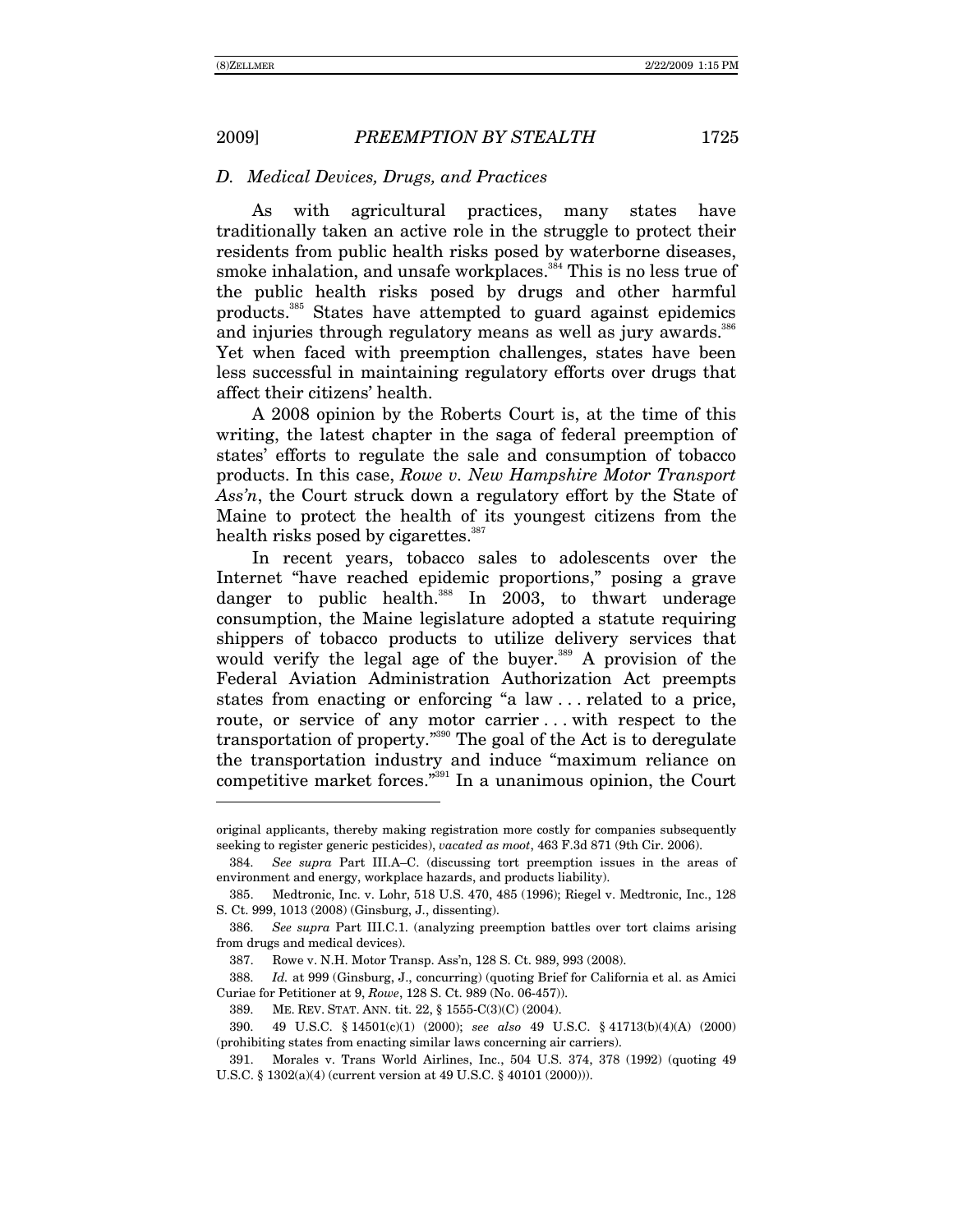held that Maine's statute was preempted.<sup>392</sup> It reasoned that "to interpret the federal law to permit these ... state requirements could easily lead to a patchwork of state service-determining laws, rules, and regulations" contrary to Congress's decision to leave such decisions to the marketplace.<sup>393</sup> It rejected Maine's attempt to avail itself of various exceptions within the Act that allow states to set local route controls, insurance requirements, and the like, finding no evidence that Congress intended to save other types of state laws.<sup>394</sup>

In view of the Act's broad preemption language and its lack of an explicit savings clause, the result in the Maine case is not terribly surprising. It does, however, evidence a "large regulatory" gap" left by Congress, which probably did not foresee the growth of online tobacco sales and deliveries fostered by the Internet.<sup>395</sup> Justice Ginsburg and a number of states have urged Congress to fill that gap.  $396$ 

An anomaly in the Supreme Court's recent pro-preemption jurisprudence can be seen in a case involving a patient's ability to seek a doctor's assistance in effectuating a deeply personal medical choice—namely, life or death.<sup>397</sup> The Court has demonstrated more willingness to respect state regulatory choices in this area, in part because of the historic backdrop of state authority regarding medical practice and in part because Congress has been exceptionally careful to include a strongly worded savings clause for medical prescriptions.<sup>398</sup>

A doctor's ability to use lethal doses of prescription drugs to assist terminally ill patients with suicide has long been the subject of heated debate.<sup>399</sup> Congress has provided no federal resolution, and states have taken vastly different approaches to

Id. at 998-99 (Ginsburg, J., concurring). 396.

398. 21 U.S.C. § 903 (2006) ("No provision of this subchapter shall be construed as indicating an intent on the part of the Congress to occupy the field ... to the exclusion of any State law on the same subject matter  $\dots$ .").

399. Melvin I. Urofsky, Leaving the Door Ajar: The Supreme Court and Assisted Suicide, 32 U. RICH. L. REV. 313, 331-32 (1998); see also Brett Kingsbury, A Line Already Drawn: The Case for Voluntary Euthanasia After the Withdrawal of Life-Sustaining Hydration and Nutrition, 38 COLUM. J.L. & Soc. PROBS. 201, 219 (2004) (proposing that a constitutional right to privacy could form the basis for an argument in support of an individual's right to suicide).

<sup>392.</sup> Rowe, 128 S. Ct. at 992, 995.

<sup>393.</sup> Id. at 996.

<sup>394.</sup> Id. at 997.

<sup>395.</sup> Id. at 998-99 (Ginsburg, J., concurring). A similar preemption provision was adopted in 1978 in the Airline Deregulation Act and expanded to motor carriers in the 1994 Federal Aviation Administration Act. Id. at 993 (majority opinion) (citing 49 U.S.C. § 1302(a)(4) (current version at 49 U.S.C. §§ 40101, 14501(c)(1) (2000))).

<sup>397.</sup> Gonzales v. Oregon, 546 U.S. 243, 248-49 (2006).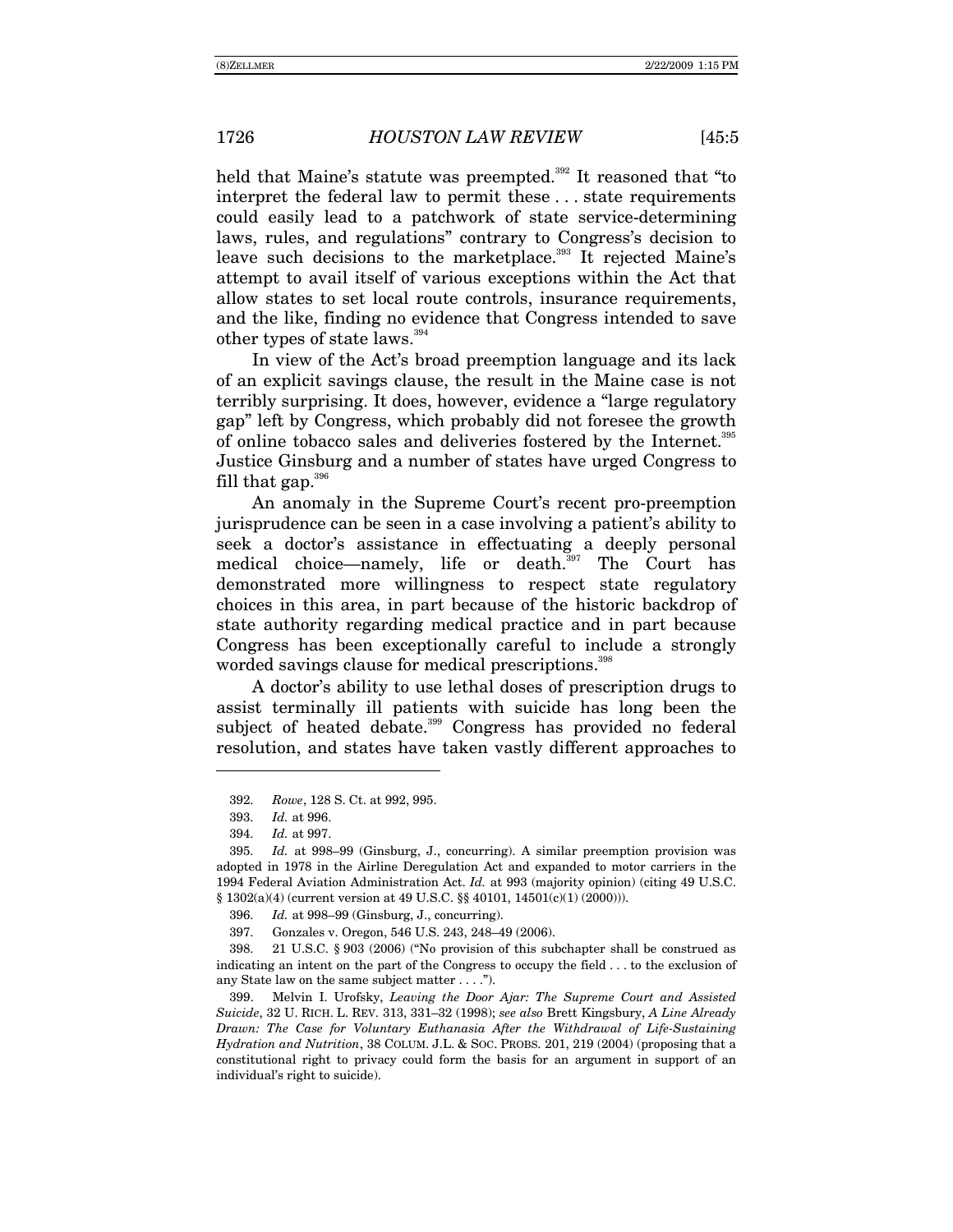fill the void.400 Dr. Jack Kevorkian was prosecuted and jailed under Michigan law for injecting lethal drugs at the behest of a patient dying of Lou Gehrig's disease.<sup>401</sup> In contrast, an Oregon law specifically allows physician-assisted suicide through a statute that authorizes licensed physicians to administer lethal drugs, but only after counseling about palliative alternatives and ensuring that patients are competent to make life ending decisions.<sup>402</sup>

The Oregon law provoked a preemption challenge by the U.S. Attorney General under the Controlled Substances Act.<sup>403</sup> Despite its comprehensive nature, the Act's savings clause cautions against displacement of state law by stating that, absent a direct conflict, none of the Act's provisions should be construed as indicating an intent "to occupy the field  $\dots$  to the exclusion of any State law on the same subject matter which would otherwise be within the authority of the State, unless there is a positive conflict between that provision of this subchapter and that State law so that the two cannot consistently stand together. $i^{404}$ 

The Roberts Court rejected the preemption challenge in Gonzales v. Oregon.<sup>405</sup> It noted that, although Congress could, as a matter of constitutional power, establish national standards for the administration of prescription drugs, Congress had not in fact done so.<sup>406</sup> While the Controlled Substances Act represents "a comprehensive regime to combat the international and interstate traffic in illicit drugs,  $n^{407}$  the congressional objective regarding the type of medical service at issue in *Oregon* was relatively modest—barring doctors from using prescription-writing powers to engage in illicit drug trafficking. This narrow objective, coupled with the savings clause, convinced the Court that Congress intended states to continue exercising their historic police powers by regulating the practice of medicine.<sup>408</sup> Its interpretation of the CSA was "based in no small part on 'the structure and limitations of federalism, which allow the States

<sup>400.</sup> *See Kingsbury, <i>supra* note 399, at 211–12.

 <sup>401.</sup> Vera Bergelson, *The 2008 David J. Stoffer Lecture: Autonomy, Dignity, and Consent to Harm*, 60 RUTGERS L. REV. 723, 732 (2008).

<sup>402.</sup> OR. REV. STAT. §§ 127.800-127.897 (2007).

 <sup>403.</sup> Gonzales v. Oregon, 546 U.S. 243, 249 (2006); *see also* 21 U.S.C. ß 903 (2006) (CSA savings clause).

 <sup>404. 21</sup> U.S.C. ß 903 (2006).

<sup>405.</sup> *Oregon*, 546 U.S. at 274–75.

<sup>406.</sup> *Id.* at 267, 269-70.

<sup>407.</sup> *Id.* at 269 (quoting Gonzales v. Raich, 545 U.S. 1, 12 (2005)).

<sup>408.</sup> *Id.* at 270.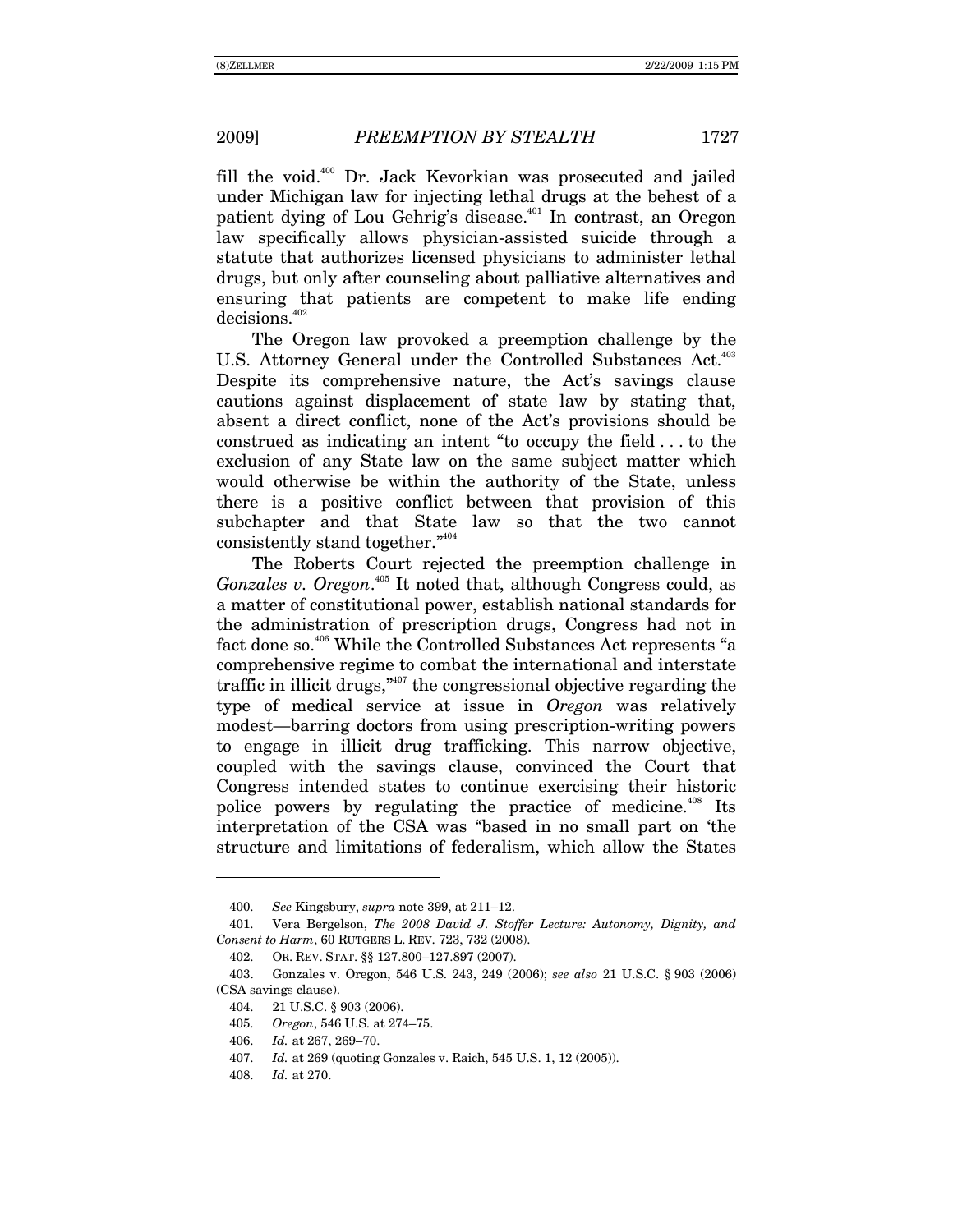great latitude under their police powers to legislate as to the protection of the lives, limbs, health, comfort, and quiet of all persons."<sup>409</sup> According to the Court, "background principles of our federal system...belie the notion that Congress would use...an obscure grant of authority to regulate areas traditionally supervised by the States' police power."<sup>410</sup>

Although the Roberts Court invoked federalism and the statutory savings clause to uphold the states' historic powers over the practice of medicine in Oregon, it refused to do so in a California case involving prescribed uses of marijuana, issued just one year earlier.<sup>411</sup> The Controlled Substances Act prohibits the possession, use, or distribution of marijuana as an illegal, controlled substance.<sup>412</sup> In 1998, Congress passed a joint resolution addressing medical marijuana: "Congress...opposes" efforts to ... legaliz[e] marijuana... for medicinal use without valid scientific evidence and the approval of the Food and Drug Administration."<sup>413</sup> The American Medical Association recognizes marijuana's capacity to reduce nausea and pain and stimulate appetite, but has not endorsed its legalization, stating that the evidence of its benefits is too inconclusive to outweigh potential negative effects.<sup>414</sup> As of 2005, however, California and eight other states had enacted laws allowing the use of marijuana for pain relief.<sup>415</sup>

In Gonzales v. Raich, California growers and users sought injunctive and declaratory relief from the Controlled Substances Act.<sup>416</sup> The U.S. Court of Appeals for the Ninth Circuit held that

See 141 CONG. REC. E1374 (1995) (arguing against potential benefits of medical 414. marijuana use) (statement of Rep. Solomon, referencing the Journal of the American Medical Association); Brief for Lymphoma Foundation of America et al. as Amici Curiae Supporting Respondents at 10, Raich, 545 U.S. 1 (No. 03-1454) (reporting that cannabis extract works to significantly relieve intractable pain in 18 out of 23 patients). The AMA has, however, taken the position that doctors should be able to freely discuss treatment alternatives with their patients, including marijuana, without fear of criminal sanctions. 1 UELMEN AND HADDOX, DRUG ABUSE AND THE LAW SOURCEBOOK § 2:23 (2006) (citing American Medical Association House of Delegates, Dec. 1997); see also Conant v. McCaffrey, 172 F.R.D. 681, 685 (N.D. Cal. 1997) (granting preliminary injunction against imposition of federal criminal penalties on physician–patient discussions about medical marijuana as a violation of physicians' and patients' free speech rights), permanent injunction entered, No. C-97-00139, 2000 WL 1281174 (N.D.Cal. Sept.7, 2000).

K.K. DuVivier, State Ballot Initiatives in the Federal Preemption Equation: A 415. Medical Marijuana Case Study, 40 WAKE FOREST L. REV. 221, 283-86 (2005).

<sup>409.</sup> Id. at 300-01 (Thomas, J., dissenting) (citations omitted).

<sup>410.</sup> Id. at 301 (citations omitted).

<sup>411.</sup> Raich, 545 U.S. at 9.

<sup>412.</sup> 21 U.S.C. §§ 841(a)(1), 844(a) (2006).

<sup>413.</sup> Omnibus Consolidated and Emergency Supplemental Appropriations Act, Pub. L. No. 105-277, Div. F(11), 112 Stat. 2681, 2681-761 (1998).

<sup>416.</sup> Raich, 545 U.S. at 6-7.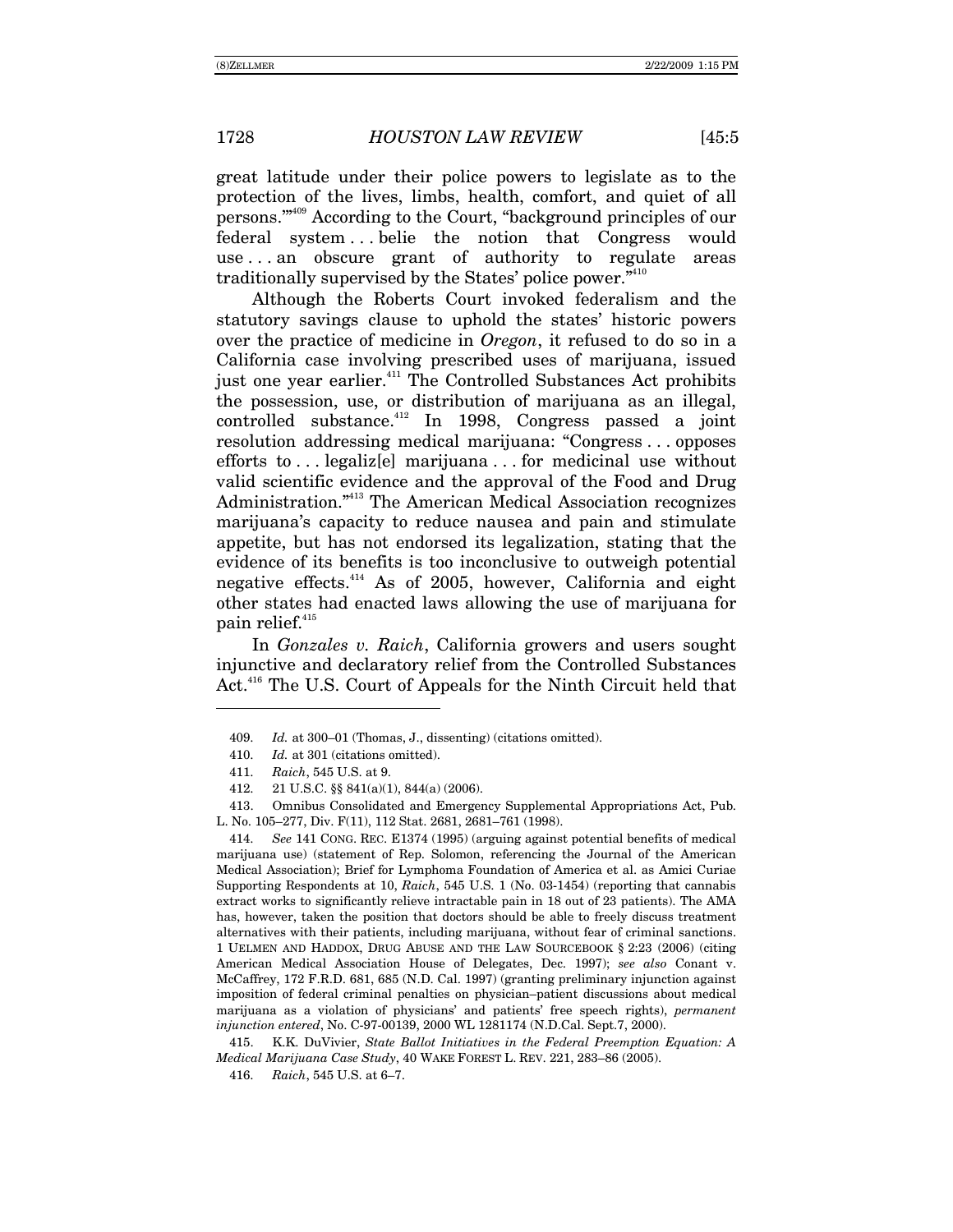the Act was not controlling because "the intrastate, noncommercial cultivation, possession and use of marijuana for personal medical purposes on the advice of a physician—is, in fact, different in kind from drug trafficking. $i^{417}$  It rejected the United States' Commerce Clause justification, stating that the limited personal use of marijuana to alleviate pain is "not properly characterized as commercial or economic activity," and upheld the California law.<sup>418</sup>

The primary issue before the Supreme Court in *Raich* was whether the Commerce Clause authorized Congress to prohibit the use of homegrown marijuana, $419$  but the Court also invoked the Supremacy Clause to preempt the state law.<sup>420</sup> It stated that the "federal power over commerce is 'superior to that of the States to provide for the welfare or necessities of their inhabitants, however legitimate or dire those necessities may be. $1421}$  Notwithstanding the States' "traditional police powers to define the criminal law and to protect the health, safety, and welfare of their citizens," the *Raich* majority concluded that the federal Controlled Substances Act applied to, and therefore criminalized, the possession of medicinal marijuana because Congress could have rationally concluded that a broad application of the Act was necessary for the effective regulation of the "larger interstate marijuana market." $422$ 

Justices O'Connor, Roberts, and Thomas invoked federalism concerns in dissent:

This case exemplifies the role of States as laboratories.... Exercising [its core police] powers, California . . . has come to its own conclusion about the difficult and sensitive question of whether marijuana should be available to relieve severe pain and suffering. Today the Court sanctions an application of the federal Controlled Substances Act that extinguishes that experiment, without any proof that the personal cultivation, possession, and use of marijuana for medicinal purposes, if economic activity in the first place, has a substantial effect

 $\overline{a}$ 

421. *Id.* (citations omitted).

 <sup>417.</sup> Raich v. Ashcroft, 352 F.3d 1222, 1228 (9th Cir. 2003).

<sup>418.</sup> *Id.* at 1229–30. The Ninth Circuit distinguished previous decisions upholding the CSA on Commerce Clause grounds because they were based on "the commercial" nature of drug trafficking,î while the marijuana at issue in *Raich* was not sold, nor did the aggregation principle of *Wickard v. Filburn*, 317 U.S. 111 (1942), apply as medicinal marijuana use is not commercial. *Id*. at 1230.

<sup>419.</sup> *Raich*, 545 U.S. at 15.

<sup>420.</sup> *Id.* at 29.

 <sup>422.</sup> Gonzales v. Oregon, 546 U.S. 243, 300 (2006) (citations omitted).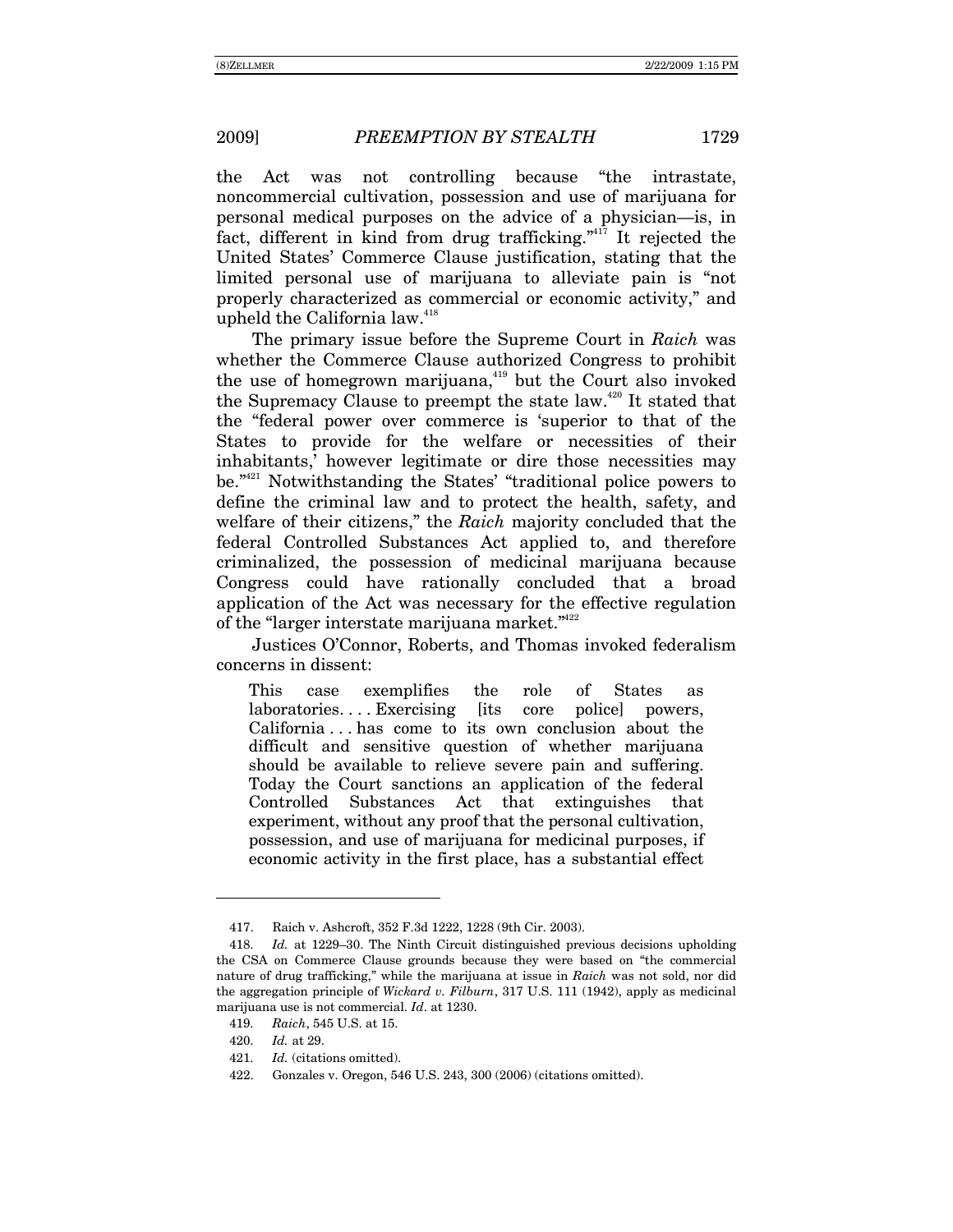on interstate commerce and is therefore an appropriate subject of federal regulation.<sup>423</sup>

One year later, Justice Thomas's dissent in the Oregon case echoed this theme, but used it to attack the majority's decision to uphold Oregon's euthanasia law:

Confronted with a regulation that broadly requires all prescriptions to be issued for a "legitimate medical" purpose," a regulation recognized in Raich as part of the Government's "closed . . . system" Federal for regulating ... "controlled substances ..." the majority rejects the Attorney General's...determination that administering controlled substances to facilitate a patient's death is not a "legitimate medical purpose...." [I] n stark contrast to Raich's broad conclusions about the scope of the CSA...today this Court concludes that the CSA is merely concerned with fighting "'drug abuse  $\dots$ "

 $\cdots$ 

... [Yet] we are interpreting broad, straightforward language within a statutory framework that a majority of this Court has concluded is so comprehensive that it necessarily nullifies the States' "traditional...powers...to protect the health, safety, and welfare of their citizens.' "424

The Oregon Court's reliance upon the same savings clause and the same constitutional principles that it rejected just one year earlier in Raich is perplexing, but there seem to be two key distinctions. First is the stance of the federal agency. In Raich, the FDA maintained its position that marijuana has no proven medical value, but rather a "high potential for abuse."<sup>25</sup> This militated against California's interest in allowing the broadest array of medical choices, including medical marijuana, for its citizens. Conversely, in *Oregon*, the FDA took no position on medically assisted suicide, and the Drug Enforcement Administration had taken contradictory positions leading up to the litigation.<sup>426</sup> The agencies' ambivalence operated in Oregon's

Raich, 545 U.S. at 42-43 (citing Brecht v. Abrahamson, 507 U.S. 619, 635 423. (1993); Whalen v. Roe, 429 U.S. 589, 603 & n.30 (1977)).

Oregon, 546 U.S. at 299-300, 302 (citations omitted). 424.

 $425.$ Brief for Drug Free America Foundation, Inc., et al. as Amici Curiae Supporting Petitioner at 6, Raich, 545 U.S. 1 (No. 03-1454); Stephanie Armour, Employers Grapple with Medical Marijuana Use, USA TODAY, Apr. 17, 2007, at 1B; see also 21 C.F.R. § 1308.11 (2008) (classifying marijuana as a Schedule I drug, which, under 21 U.S.C. §  $812(b)(1)$ , has (1) a high potential for abuse; (2) no currently accepted treatment in the United States; and (3) a lack of accepted safety for use of the drug under medical supervision).

<sup>426.</sup> See Oregon, 546 U.S. at 252–54 (describing vacillating agency positions through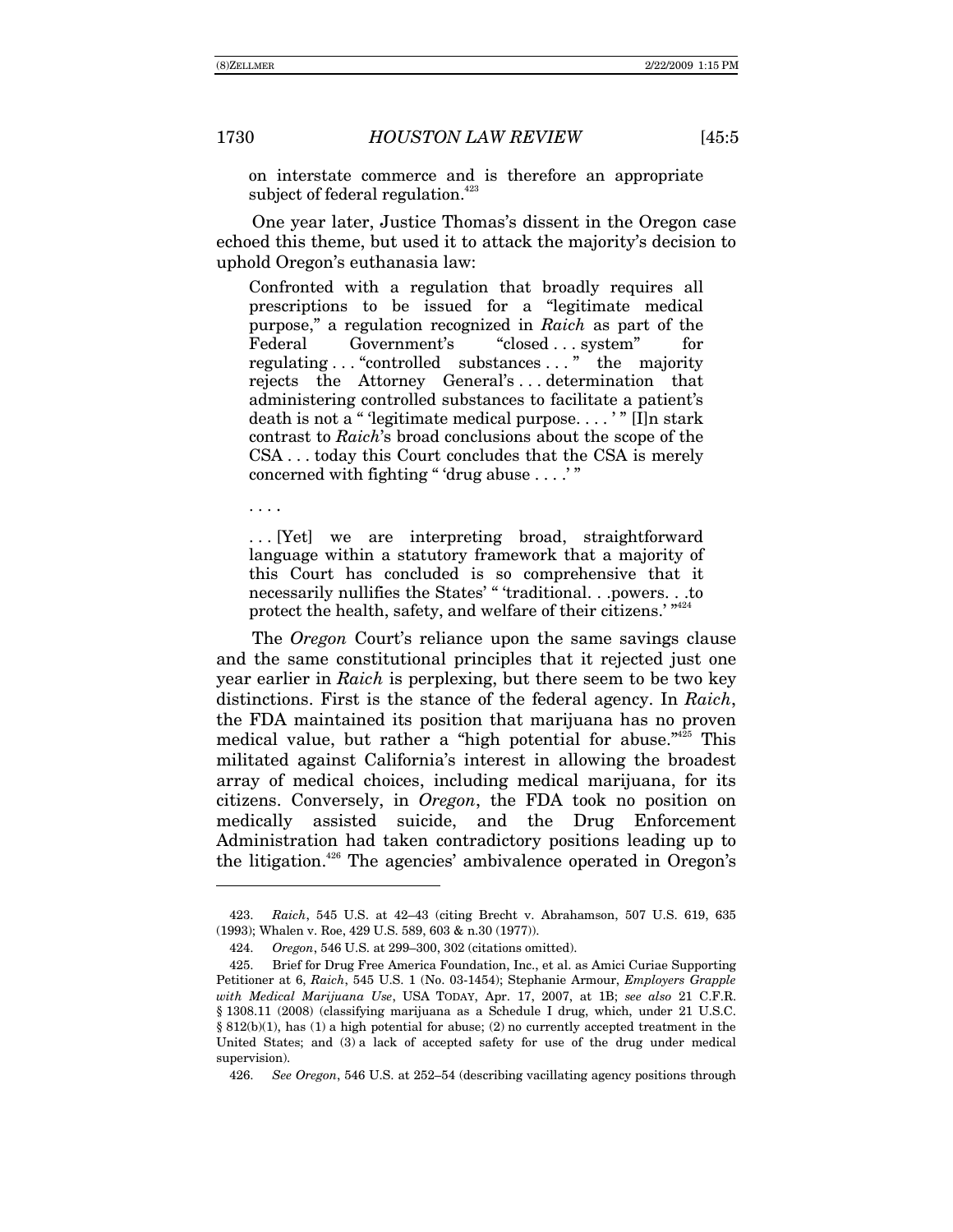favor. The second significant distinction between the two cases is that in *Oregon*, the state itself was a litigant, whereas in *Raich*, California weighed in only as an amicus, but did not have full party status. According to one theory of preemption, "when states" insist upon their right[s]" as parties to the litigation, the Supreme Court is more likely to "give them their due. $1427$ 

## *E. Harmonizing State Regulations with Federal Law*

Since the mid-1990s, the Rehnquist and Roberts Courts have consistently shielded industry from progressive state regulations in areas of traditional state concern ranging from pollution prevention to workplace safety. With the exception of certain agricultural practices, where states have imposed constraints on economic interests, statutory savings clauses have been given short shrift or even ignored. Conversely, in cases where state laws are less onerous on economic pursuits than federal regulation would be, prodevelopment interests have been upheld under the guise of saving state law. Despite the presence of savings clauses, progressive state regulatory programs have been even more vulnerable to judicial preemption than have state common law claims, particularly where the state, for whatever reason, was not a party to the litigation.

If courts gave more careful attention to congressional choices reflected in statutory savings clauses and, more generally, the remedial purposes of federal public health and environmental statutes, there would be fewer regulatory gaps. In some cases, savings clauses reflect congressional determinations of institutional competency, fairness, and efficiency, while in others, savings clauses signal congressional intent to allow regulatory overlap to ensure comprehensive coverage. In either case, absent an unequivocal expression of congressional intent to preempt, federal law should not be construed to preempt state programs that provide greater protection than is established by the federal regulatory baseline, particularly where states are uniquely competent to provide enhanced protection to their citizens, as in the four areas analyzed above (protection from pollution, unsafe products, hazardous workplaces, and unsafe or otherwise inappropriate agricultural practices).

 $\overline{a}$ 

the Clinton and Bush Administrations). On the relevance of agencies' positions in preemption cases, see sources cited *supra* note 185**.**

 <sup>427.</sup> Greve & Klick, *supra* note 3, at 68.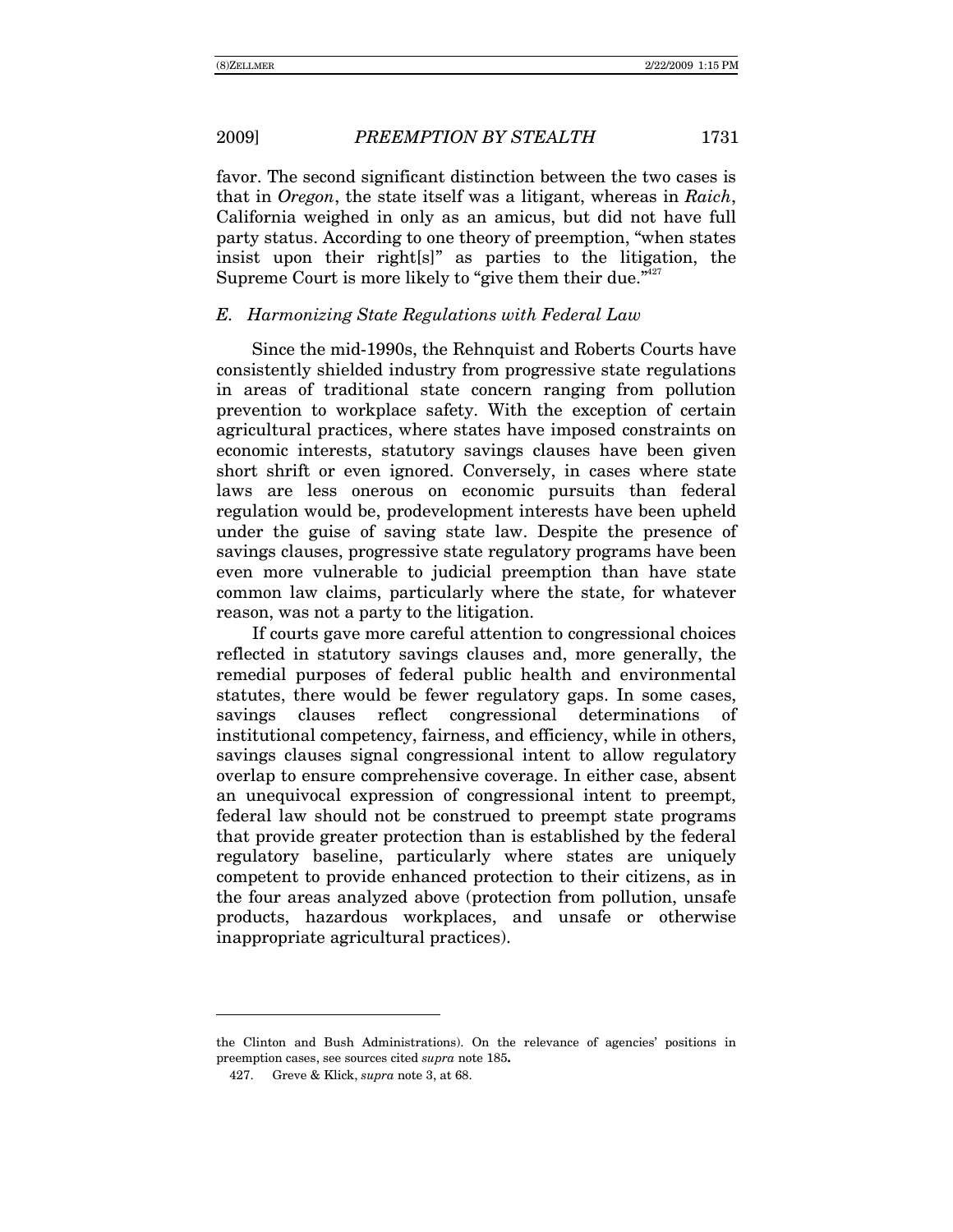## V. CONCLUSION

Statutory savings clauses have been included in many federal regulatory statutes in order to temper Congress's "extraordinary power" to displace state laws.<sup>428</sup> Savings clauses preserve the statesí ability to use a variety of regulatory and common law tools to provide increased protection for their citizens and the environment over and above the federal regulatory floor. Supreme Court precedent in both the Rehnquist and Roberts Courts, however, has interpreted savings clauses in a fashion that diminishes overall protection of health, safety, and environmental quality.

Ignoring explicit savings clauses or construing them unduly narrowly undermines congressional policy in the highly sensitive, politically charged area of federal–state relations. Conversely, giving savings clauses appropriate weight honors congressional choices, avoids regulatory gaps, fosters innovative measures to protect human health and the environment, and enhances institutional competency by empowering governments at all levels to protect the public at appropriate scales.

The preemption decisions of both the Roberts and Rehnquist Courts have flouted the cooperative federalism objectives articulated by Congress in its environmental and public welfare enactments of the past three decades. Judicial narrowing of savings clauses is especially troubling when common law remedies are displaced. There are compelling reasons for courts to apply the presumption against preemption faithfully to preserve statesí powers to protect human health and welfare through the common law. Leaving individuals without adequate means of redressing invasions of their privacy, health, and property causes a severe imbalance between government and corporate power and individual rights. In most cases, federal regulatory requirements and state common law can be easily harmonized. Far from undermining congressional objectives, state common law remedies give greater force to federal remedial purposes. Moreover, through discovery and trial, common law litigation can bring relevant information to light about the harmful effects of the product or activity in question, in some cases long before the agency gets wind of it. Both outcomes foster greater respect for, and stability of, the law as a whole.

Giving savings clauses proper weight is important in the regulatory arena, too. Although an argument can be made that preemption is more justified in regulatory cases than in tort

-

 <sup>428.</sup> Gregory v. Ashcroft, 501 U.S. 452, 460 (1991).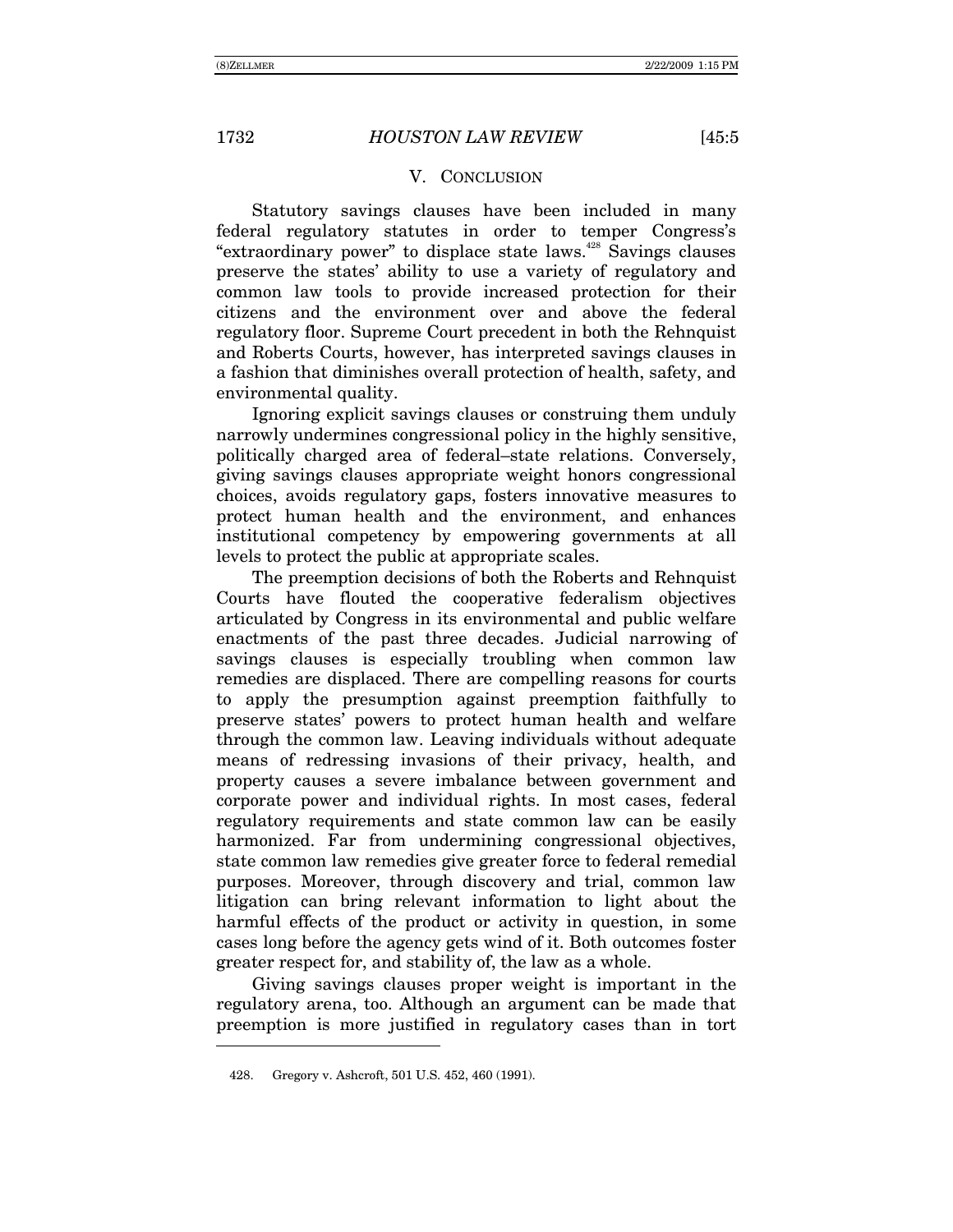-

cases if the state or local regulation at issue poses a greater threat to the "union-preserving" objective of the preemption doctrine than do tort claims,<sup>429</sup> the review of cases undertaken in this Article reveals no such threat. Thus, so long as the state regulation in question does not obstruct the accomplishment of Congress's objectives, state regulatory choices should be honored. This is especially true when those choices are made against a backdrop of the states' traditional police powers for the protection of public health and safety, and the regulation of utility services, insurance providers, and local agricultural practices.<sup>430</sup>

Where Congress has included a savings clause, straightforward rules of statutory construction dictate that state laws and remedies related to the subject matter of the clause should not be displaced. If the clause does not strictly apply to the state law or activity in question, implied preemption arguments may still be raised to defeat the state law, but the savings clause should be seen as evidencing congressional intent *not* to occupy the field.<sup>431</sup> Moreover, the savings clause should weigh against a blanket determination that state law poses an obstacle to the accomplishment of federal purposes.<sup>432</sup> Notwithstanding the presence of a savings clause, challengers will still be successful in defeating state provisions if they can show an actual conflict between state and federal law, as the Supremacy Clause mandates that federal law trumps conflicting state law when federal and state laws collide such that the compliance with one necessitates the violation of the other.<sup>433</sup>

For its part, Congress should employ more precision in drafting. Many have called upon Congress to speak more clearly regarding preemption. $434$  In the event that Congress intends to

 <sup>429.</sup> Joondeph, *supra* note 41, at 507, 509 (citing 1 LAURENCE H. TRIBE, AMERICAN CONSTITUTIONAL LAW ß 6-1 (3d ed. 2000)).

<sup>430.</sup> *See supra* notes 20–22 and accompanying text.

<sup>431.</sup> *See, e.g.*, Cleveland v. Piper Aircraft Corp., 985 F.2d 1438, 1442 (10th Cir. 1993) (interpreting savings clause as evidence of Congressís reluctance to displace state common law), *cert. denied*, 510 U.S. 908 (1993).

<sup>432.</sup> *See* A. Benjamin Spencer, *Anti-Federalist Procedure*, 64 WASH. & LEE L. REV. 233, 284 (2007) (arguing that savings clauses "should serve as an absolute bar to field and obstacle preemption"); *id.* ("Federalism-respecting procedure would . . treat savings clauses as foreclosing any recourse to implied preemption.").

<sup>433.</sup> *See id.* at 285 (arguing that conflict preemption "is in no sense 'implied'... quite to the contrary, such preemption is the most basic and express form of preemption that exists because the express terms of the Supremacy Clause . . . call for itî); *see also* Erwin Chemerinsky, *Empowering States: The Need to Limit Federal Preemption*, 33 PEPP. L. REV. 69, 74–75 (2005) ("[T]here should be only two situations when there is preemption of state law. One is express preemption. The other is when federal law and state law are mutually exclusive, so it is not possible for somebody to comply with both.").

<sup>434.</sup> *See, e.g.*, Grey, *supra* note 132, at 627 ("[R]equiring that Congress speak clearly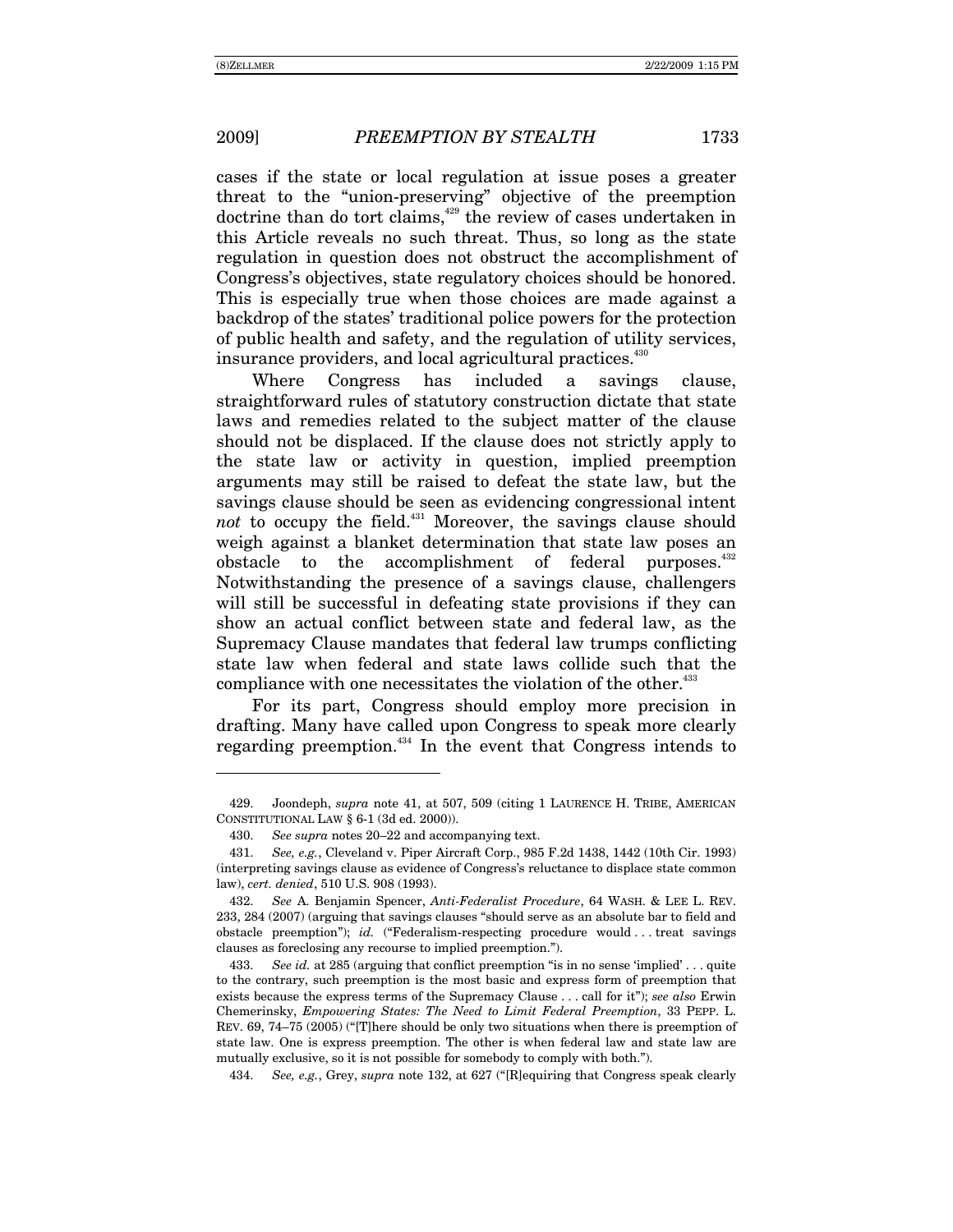save the broadest array of state and local laws, it might craft a savings clause that reads as follows:

Nothing in this act shall be construed to occupy the field on the topics subject to this act. Moreover, absent a direct conflict that makes compliance with both state and federal law impossible, nothing in this act shall be construed to affect state or local provisions, be they legislative, regulatory, or judicial in nature, and nothing in this act shall in any way affect, or be construed to affect, statutory or common law requirements, rights, or remedies.<sup>435</sup>

To the extent that Congress chooses to use terms such as "requirements," "rights," or "remedies," it should define each term to foreclose judicial resort to generic dictionary definitions.436 Finally, to ensure the broadest possible application, the savings clause should be placed within the statutory chapter on "General Provisions," rather than tucked within a subchapter related to a discrete topic.<sup>437</sup>

That said, there is no magic formula, and indeed there is good reason to be skeptical that language alone will tip the judicial scales.<sup>438</sup> The Supreme Court itself acknowledged that not even the "most dedicated hair-splitter" can distinguish the highly analogous text of most preemption and savings clauses.<sup>439</sup> Despite careful drafting, preemption cases may continue to exhibit "faux textualism," where the Court invokes the so-called "plain meaning" of a statutory clause to reach antiregulatory results.<sup>440</sup>

Yet the decision about relative institutional competencies and the need for innovation at various levels of government is constitutionally vested in Congress through the Supremacy Clause, and there is nothing wrong with demanding greater

-

will help ensure that its decision to preempt is the product of a deliberate policy choice.").

<sup>435.</sup> *See supra* notes 101–05, 250–62 and accompanying text (discussing judicial treatment of the Atomic Energy Act); *supra* notes 89–90 and accompanying text (discussing judicial treatment of the Clean Water Act).

<sup>436.</sup> *See supra* notes 282–84 and accompanying text (describing judicial invocation of *Webster's Dictionary* to find preemption of "standards").

<sup>437.</sup> *See* United States v. Locke, 529 U.S. 89, 105-06 (2000) (giving a restrictive reading to the OPA's savings clause by finding that its placement in Title I limited its scope to oil pollution liability and compensation, while vessel manning requirements are contained in Title II, which includes no savings clause).

<sup>438.</sup> *See* Davis, *supra* note 16, at 972 (joining the chorus of those who call for Congress to speak clearly regarding its intent to preempt state law, but expressing doubt that courts will hear the song); Spence & Murray, *supra* note 39, at 1149 (observing that statutes containing savings clauses have failed to produce any more consistent preemption results than statutes containing express preemption provisions).

 <sup>439.</sup> Bates v. Dow Agrosciences LLC, 544 U.S. 431, 446 n.21 (2005) (citation omitted).

 <sup>440.</sup> Hills, *supra* note 11, at 9.